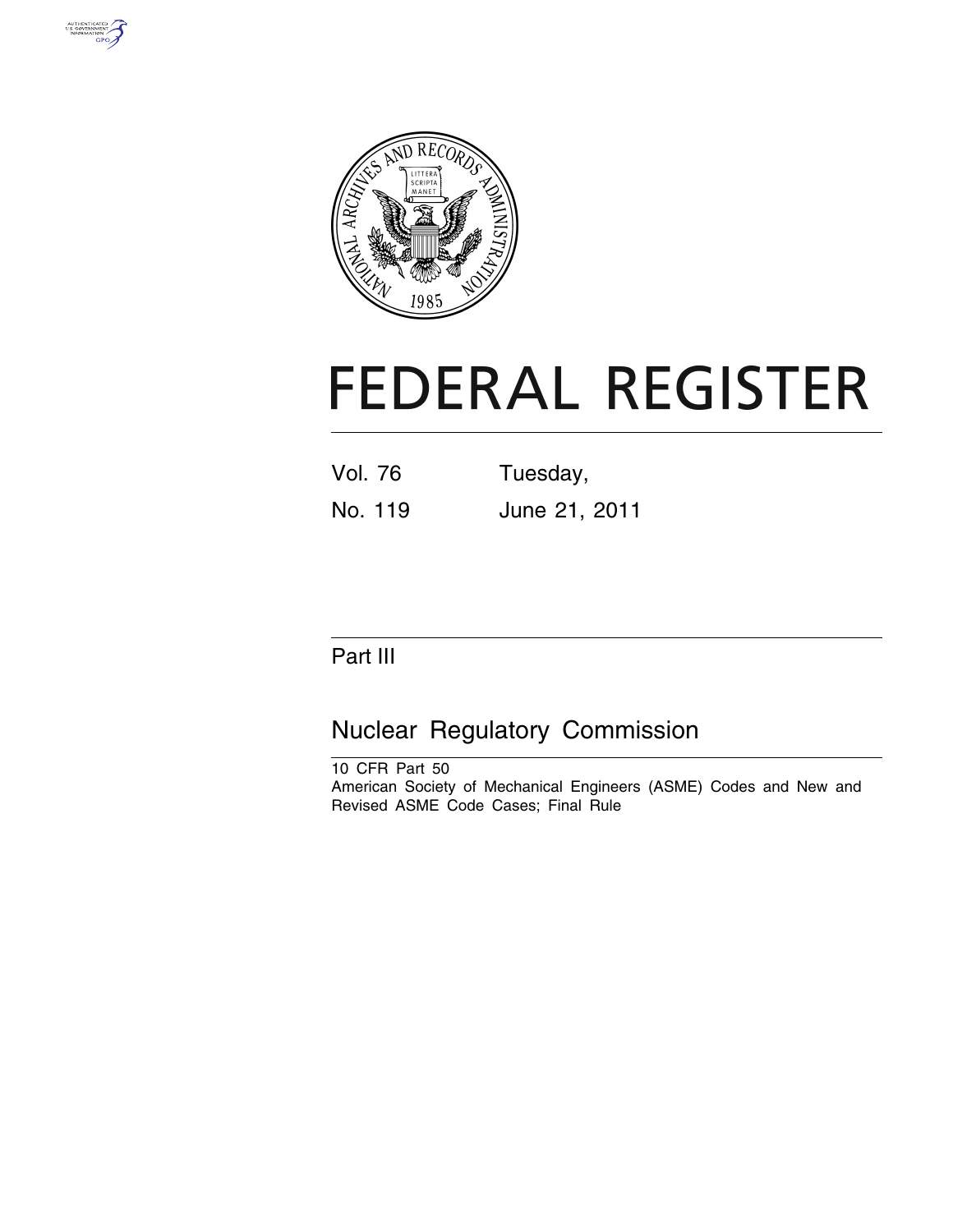#### **NUCLEAR REGULATORY COMMISSION**

#### **10 CFR Part 50**

#### **RIN 3150–AI35**

#### **[NRC–2008–0554]**

#### **American Society of Mechanical Engineers (ASME) Codes and New and Revised ASME Code Cases**

**AGENCY:** Nuclear Regulatory Commission. **ACTION:** Final rule.

**SUMMARY:** The NRC is amending its regulations to incorporate by reference the 2005 Addenda (July 1, 2005) and 2006 Addenda (July 1, 2006) to the 2004 ASME Boiler and Pressure Vessel Code, Section III, Division 1; 2007 ASME Boiler and Pressure Vessel Code, Section III, Division 1, 2007 Edition (July 1, 2007), with 2008a Addenda (July 1, 2008); 2005 Addenda (July 1, 2005) and 2006 Addenda (July 1, 2006) to the 2004 ASME Boiler and Pressure Vessel Code, Section XI, Division 1; 2007 ASME Boiler and Pressure Vessel Code, Section XI, Division 1, 2007 Edition (July 1, 2007), with 2008a Addenda (July 1, 2008); and 2005 Addenda, ASME OMa Code–2005 (approved July 8, 2005) and 2006 Addenda, ASME OMb Code–2006 (approved July 6, 2006) to the 2004 ASME *Code for Operation and Maintenance of Nuclear Power Plants*  (OM Code). The NRC is also incorporating by reference (with conditions on their use) ASME Boiler and Pressure Vessel Code Case N–722– 1, ''Additional Examinations for PWR Pressure Retaining Welds in Class 1 Components Fabricated with Alloy 600/ 82/182 Materials, Section XI, Division 1,'' Supplement 8, ASME approval date: January 26, 2009, and ASME Boiler and Pressure Vessel Code Case N–770–1, ''Alternative Examination Requirements and Acceptance Standards for Class 1 PWR Piping and Vessel Nozzle Butt Welds Fabricated With UNS N06082 or UNS W86182 Weld Filler Material With or Without Application of Listed Mitigation Activities, Section XI, Division 1,'' ASME approval date: December 25, 2009.

**DATES:** This rule is effective July 21, 2011. The incorporation by reference of certain publications listed in the rule is approved by the Director of the Office of the Federal Register as of July 21, 2011.

**ADDRESSES:** You can access publicly available documents related to this document using the following methods:

• *NRC's Public Document Room (PDR):* The public may examine and have copied for fee publicly available documents at the NRC's PDR, Room O1– F21, One White Flint North, 11555 Rockville Pike, Rockville, Maryland.

• *NRC's Agencywide Documents Access and Management System (ADAMS):* Publicly available documents created or received at the NRC are available electronically at the NRC's Library at *[http://www.nrc.gov/reading](http://www.nrc.gov/reading-rm/adams.html)[rm/adams.html.](http://www.nrc.gov/reading-rm/adams.html)* From this page, the public can gain entry into ADAMS, which provides text and image files of NRC's public documents. If you do not have access to ADAMS or if there are problems in accessing the documents located in ADAMS, contact the NRC's PDR reference staff at 1–800–397–4209, 301–415–4737, or by e-mail to *[pdr.resource@nrc.gov.](mailto:pdr.resource@nrc.gov)* 

• *Federal Rulemaking Web Site:*  Public comments and supporting materials related to this final rule can be found at *<http://www.regulations.gov>* by searching on Docket ID: NRC–2008– 0554.

#### **FOR FURTHER INFORMATION CONTACT:** L.

Mark Padovan, Office of Nuclear Reactor Regulation, U.S. Nuclear Regulatory Commission, Washington, DC 20555–0001, telephone 301–415– 1423, e-mail *[Mark.Padovan@nrc.gov.](mailto:Mark.Padovan@nrc.gov)* 

#### **SUPPLEMENTARY INFORMATION:**

#### I. Background

- II. Response to Public Comments A. Overview of Public Comments
- B. NRC Responses to Public Comments III. Discussion of NRC Approval of New Edition and Addenda to the Code, ASME
- Code Cases N–722–1 and N–770–1, and Other Changes to 10 CFR 50.55a —Quality Standards, ASME Codes and
- Institute of Electrical and Electronics Engineers (IEEE) Standards, and Alternatives
- Applicant/Licensee-Proposed Alternatives to the Requirements of 10 CFR 50.55a
- Standards Approved for Incorporation by Reference
- ASME B&PV Code, Section III
- ASME B&PV Code, Section XI
- ASME OM Code
- Reactor Coolant Pressure Boundary, Quality Group B Components, and Quality Group C Components
- Inservice Testing Requirements
- Inservice Inspection Requirements
- Substitution of the Term ''Condition'' in 10 CFR 50.55a
- IV. Paragraph-by-Paragraph Discussion
- V. Generic Aging Lessons Learned Report
- VI. Availability of Documents
- VII. Voluntary Consensus Standards
- VIII. Finding of No Significant Environmental Impact: Environmental
- Assessment IX. Paperwork Reduction Act Statement
- Public Protection Notification
- X. Regulatory and Backfit Analysis

XI. Regulatory Flexibility Certification XII. Congressional Review Act

#### **I. Background**

The ASME develops and publishes the ASME Boiler and Pressure Vessel Code (B&PV Code), which contains requirements for the design, construction, and inservice inspection (ISI) of nuclear power plant components; and the ASME OM Code, which contains requirements for inservice testing (IST) of nuclear power plant components. The ASME issues new editions of the ASME B&PV Code every 3 years and issues addenda to the editions yearly, except in years when a new edition is issued. Periodically, the ASME publishes new editions and addenda of the ASME OM Code. The new editions and addenda typically revise provisions of the Codes to broaden their applicability, add specific elements to current provisions, delete specific provisions, and/or clarify them to narrow the applicability of the provision. The revisions to the editions and addenda of the Codes do not significantly change Code philosophy or approach.

It has been the NRC's practice to establish requirements for the design, construction, operation, ISI (examination) and IST of nuclear power plants by approving the use of editions and addenda of the ASME B&PV and OM Codes (ASME Codes) in Title 10 of the Code of Federal Regulations (10 CFR), Section 50.55a. The NRC approves and/or mandates the use of certain parts of editions and addenda of these ASME Codes in 10 CFR 50.55a through the rulemaking process of ''incorporation by reference.'' Upon incorporation by reference of the ASME Codes into 10 CFR 50.55a, the provisions of the ASME Codes are legally-binding NRC requirements as delineated in 10 CFR 50.55a, and subject to the conditions on certain of the ASME Codes' provisions which are set forth in 10 CFR 50.55a. The editions and addenda of the ASME B&PV and OM Codes were last incorporated by reference into the regulations in a final rule dated September 10, 2008 (73 FR 52730), as corrected on October 2, 2008 (73 FR 57235), incorporating Section III of the 2004 Edition of the ASME B&PV Code, Section XI of the 2004 Edition of the ASME B&PV Code, and the 2004 Edition of the ASME OM Code, subject to NRC conditions.

The ASME Codes are consensus standards developed by participants with broad and varied interests (including the NRC and licensees of nuclear power plants). The ASME's adoption of new editions of and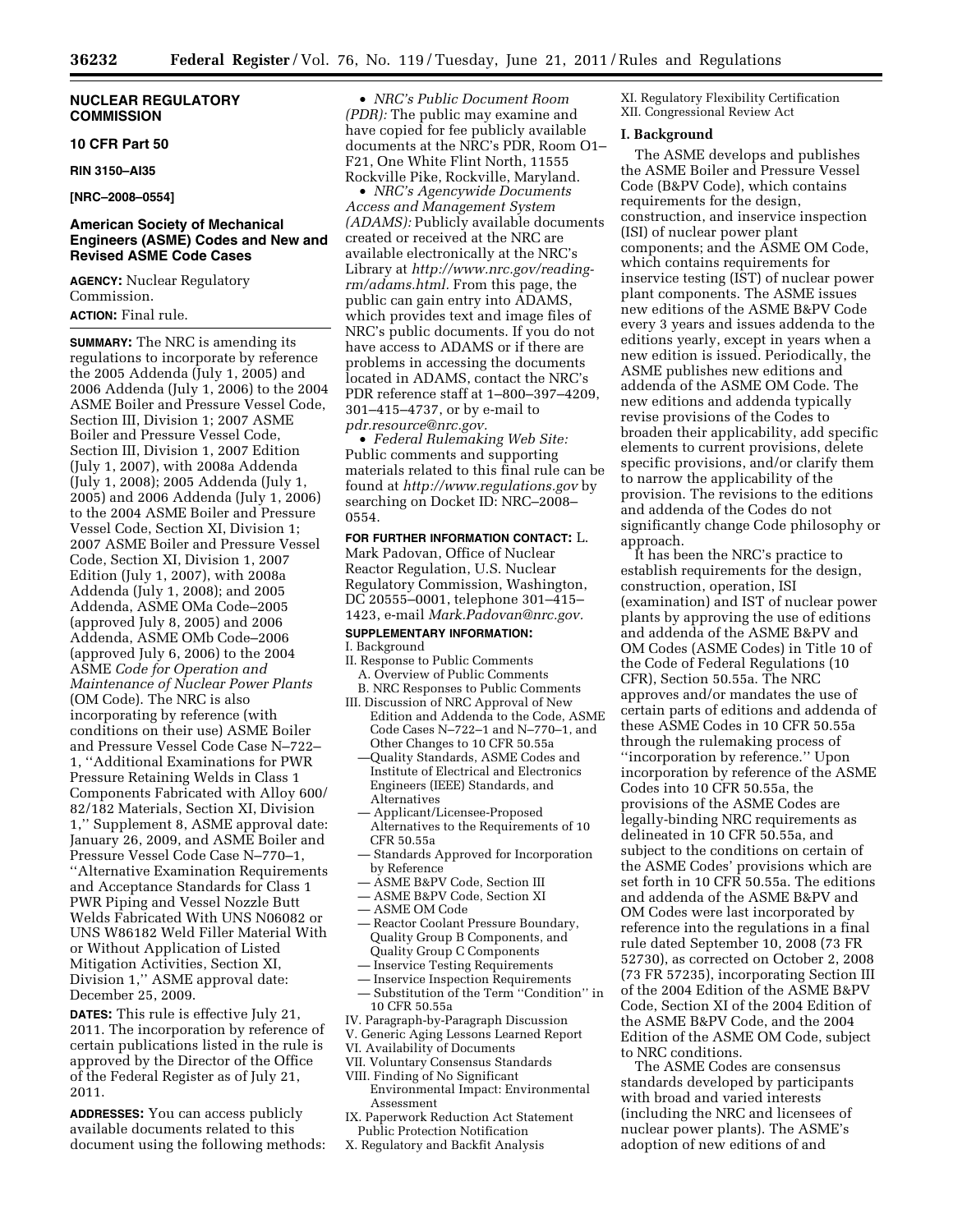addenda to the ASME Codes does not mean that there is unanimity on every provision in the ASME Codes. There may be disagreement among the technical experts, including NRC representatives on the ASME Code committees and subcommittees, regarding the acceptability or desirability of a particular Code provision included in an ASMEapproved code edition or addenda. If the NRC believes that there is a significant technical or regulatory concern with a provision in an ASMEapproved code edition or addenda being considered for incorporation by reference, then the NRC conditions the use of that provision when it incorporates by reference that ASME Code edition or addenda. In some cases, the condition increases the level of safety afforded by the ASME code provision, or addresses a regulatory issue not considered by the ASME. In other instances, where research data or experience has shown that certain Code provisions are unnecessarily conservative, the condition may provide that the Code provision need not be complied with in some or all respects. The NRC's conditions are included in 10 CFR 50.55a, typically in paragraph (b) of that regulation. In an SRM dated September 10, 1999, the Commission indicated that NRC rulemakings adopting (incorporating by reference) a voluntary consensus standard must identify and justify each part of the standard which is not adopted. For this rulemaking, the provisions of the 2005 Addenda through 2008 Addenda of Section III, Division 1, and the 2005 Addenda through 2008 Addenda of Section XI, Division 1, of the ASME B&PV Code; and the 2005 Addenda and 2006 Addenda of the ASME OM Code that the NRC is not adopting, or partially adopting, are previously identified in Section III of this statement of considerations, and in the regulatory and backfit analysis for this rulemaking. The provisions of the ASME B&PV Code, OM Code, and Code Cases N– 722–1 and N–770–1 that the NRC finds to be conditionally acceptable, along with the conditions under which they may be applied, are also identified in Section III of this statement of considerations and the regulatory and backfit analysis for this rulemaking.

The ASME Codes are voluntary consensus standards, and the NRC's incorporation by reference of these Codes is consistent with applicable requirements of the National Technology Transfer and Advancement Act (NTTAA). Additional discussion on NRC's compliance with the NTTAA is

set forth in Section VII of this document, Voluntary Consensus Standards.

#### **II. Response to Public Comments**

*A. Overview of Public Comments* 

The NRC published a proposed rule for public comments in the **Federal Register** on May 4, 2010 (75 FR 24324). The public comment period for the proposed rule closed on July 19, 2010. The NRC received 22 letters and e-mails from the following commenters (listed in order of receipt), providing about 454 comments on the proposed rule:

- 1. South Carolina Electric and Gas Company
- 2. Private citizen, Charles Wirtz
- 3. Private citizen, Gerry C. Slagis
- 4. Duke Energy
- 5. Electric Power Research Institute
- 6. Nextera Energy
- 7. IHI Southwest Technologies
- 8. Private citizen, Gary G. Elder
- 9. Performance Demonstration Initiative
- 10. Exelon Corporation
- 11. American Society of Mechanical Engineers
- 11a. American Society of Mechanical Engineers
- 12. Westinghouse
- 13. U.S. Department of Energy
- 14. Westinghouse
- 15. Progress Energy
- 16. PWR Owners Group
- 17. Nuclear Energy Institute
- 18. Entergy Operations, Inc. and Entergy Nuclear Operations, Inc.
- 19. Tennessee Valley Authority
- 20. Exelon Corporation
- 21. Dominion Resources Services, Inc.
- 22. Strategic Teaming and Resource Sharing (STARS)

The number assigned to each commenter is used to identify the sponsor of the comment in the NRC's comment summary in Part B, ''NRC Responses to Public Comments,'' of this document. Most of these comments pertained to the following:

• Suggested revising or rewording conditions to make them more clear.

• Supported incorporation of Code Case N–770 or N–770–1 into 10 CFR 50.55a.

• Supported the proposed changes to add or remove conditions.

• Opposed proposed conditions.

• Supplied additional information for NRC consideration.

• Proposed rewriting/renumbering of paragraphs.

• Asked questions or requested information from the NRC.

Due to the large number of comments received and the length of the NRC's responses, this statement of considerations (SOC) addresses: (i) Responses to the three questions raised by the NRC in the proposed rule; (ii) comments resulting in changes to the

proposed regulations; and (iii) comments raising important issues of interest to stakeholders but which the NRC declined to adopt. A discussion of all comments and the NRC responses is available electronically at the NRC's Library, ADAMS Accession No. ML110280240.

#### *B. NRC Responses to Public Comments*

Responses to Specific Requests for Comments

The NRC requested comments on three NRC questions associated with its implementing 10 CFR 50.55a rulemaking process improvements to make incorporating by reference ASME B&PV Code editions and addenda into 10 CFR 50.55a more predictable and consistent:

NRC Question 1. What should the scope of the ASME B&PV Code edition and addenda rulemaking be (*i.e.,* how many editions and addenda should be compiled into a single rulemaking)?

*Comment:* One commenter stated that the NRC should address every other edition of the ASME Code in subsequent rulemakings (begin rulemaking once every 4 years) as the NRC's current 2 year rulemaking cycle is ambitious, and previous rulemakings have not occurred on this schedule. Three commenters indicated that starting with the 2013 Edition, editions of these Code sections will be published every 2 years (without addenda), and that future rulemakings should occur on a 2-year schedule, starting with the 2013 Edition of these Codes. [4–2, 11a–1; 14–1a; 19–1]

*NRC Response:* The NRC has decided that future 10 CFR 50.55a rulemakings should incorporate only one later edition of the B&PV and OM Codes at a time, starting with the 2013 Editions of the ASME B&PV Code and the ASME OM Code.

NRC Question 2. What should the frequency of ASME B&PV Code edition and addenda rulemaking be (*i.e.,* how often should the NRC incorporate by reference Code editions and addenda into 10 CFR 50.55a)?

*Comment:* The regulation currently requires compliance with the latest ASME Section XI Code incorporated by reference in 10 CFR 50.55a just 12 months prior to the start date of subsequent inspection interval. A 4-year publication schedule for 10 CFR 50.55a final rules would be beneficial for the following reasons:

a. This schedule would not be overly burdensome for the NRC, and this may allow for a more predictable process and publication schedule for 10 CFR 50.55a. A 4-year publication schedule would allow for more licensees to use the same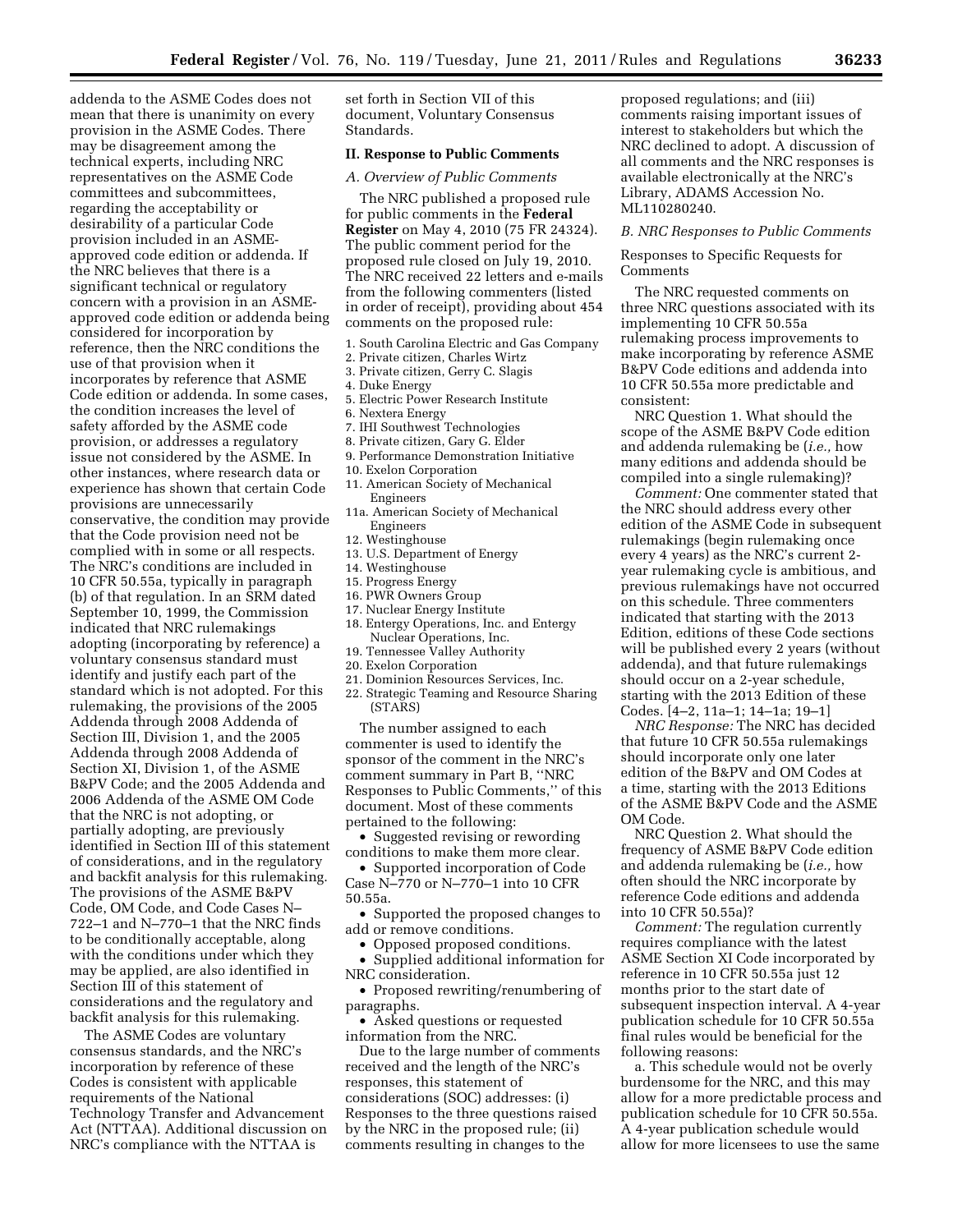Code of Record for multiple units at each site. This is particularly true for those sites where multiple units were completed within 4 years of the first unit. Use of a common Code of Record at each plant reduces administrative burden for licensees and reduces the risks associated with having to apply different Code requirements simultaneously at the same plant This recommendation would also benefit the NRC because fewer licensees would request relief to allow the use of a common Code of Record. [4–2]

*NRC Response:* The NRC disagrees that a 4-year publication schedule to incorporate ASME B&PV Code edition and addenda into 10 CFR 50.55a is necessary for a more predictable process. The NRC performed a Lean Six Sigma review of its 10 CFR 50.55a rulemaking process and implemented improvements to make this rulemaking process more consistent and predictable. The NRC now believes that it can consistently and predictably publish 10 CFR 50.55a rulemakings on a 2-year interval.

The NRC agrees in principal that a 4 year review cycle could possibly reduce the number of requests for relief when licensees use a common code of record for multiple units at a site, and that it is less of an administrative burden to have a common code of record at multiple unit sites. However, reducing the number of requests would depend on the timing of when a particular plant was required to update its inservice inspection (ISI) program in accordance with § 50.55a(g)(4). The option of using a common code of record at multiple units is still available through the use of an alternative in accordance with § 50.55a(a)(3), and the NRC has approved the use of alternatives many times in the past for this purpose.

*Comment:* As indicated in the draft rule, NRC rulemaking activities are currently on a 2-year cycle. In order for each rulemaking to incorporate by reference the latest published ASME Code editions, this cycle should be maintained and the next NRC new rulemaking would have to begin immediately upon publication of this proposed rule as a final 10 CFR 50.55a rule. [11a–1, 14–1b]

*NRC Response:* The NRC agrees that future 10 CFR 50.55a rulemakings should occur on a 2-year schedule, starting with the 2013 Editions of the ASME B&PV Code and the ASME OM Code. However, the NRC disagrees that it should begin the next NRC rulemaking upon publication of this

final 10 CFR 50.55a rule. In order to assure that these rulemakings occur consistently and predictably, the NRC is initiating a pilot program to begin the next rulemaking when the camera-ready version of the 2011 Addenda to the 2010 Edition of Sections III and XI of the ASME B&PV Code becomes available. This start date is expected to be about 4 months earlier than the ASME's July 2011 publishing date, and should contribute towards assuring that the NRC is able to publish the rulemaking on a 2-year interval (from ASME's July publication date).

NRC Question 3. In what ways should the NRC communicate the scope, schedule for publishing the rulemakings in the **Federal Register**, and status of 10 CFR 50.55a rulemakings to external users?

*Comment:* Four commenters stated that the industry would benefit from a predictable publication schedule for final 10 CFR 50.55a rules, regardless of the frequency of subsequent rulemakings. One of these commenters also indicated that, as an alternative, the NRC could consider one of the following options to establishing a predictable publication schedule:

• 10 CFR 50.55a could be amended to allow the use of a limited number of Code editions that have been incorporated by reference in 10 CFR 50.55a, instead of only the latest, provided all applicable conditions are met when using the chosen Code edition.

• 10 CFR 50.55a could be amended to require that licensees update their programs to comply with the latest Code of Record incorporated by reference into 10 CFR 50.55a no more than 36 months prior to the start of the subsequent 120 month inspection interval. [4–2, 11a–1, 14–1c, 19–1]

*NRC Response:* The NRC acknowledges the industry's representation that it would benefit from a predictable publication schedule for final 10 CFR 50.55a rules. As discussed, the NRC now believes that it can consistently and predictably publish 10 CFR 50.55a rulemakings on a 2-year interval. Thus, the NRC need not consider at this time the alternative options presented by one of the commenters.

*Comment:* If the NRC believes that a predictable schedule for publication of final 10 CFR 50.55a rules cannot be accomplished, the NRC may want to consider whether the provisions in 10 CFR 50.55a(f)(4)(ii) and  $(g)(4)$ (ii) should be amended to allow Owners/Licensees

to update their programs to comply with the latest edition and addenda of the Code incorporated by reference as much as 24 months before the start of a subsequent 120 month interval. [11–1]

*NRC Response:* The NRC believes it can publish 10 CFR 50.55a rulemakings on a predictable schedule as a result of implementing rulemaking process improvements. Therefore, the NRC need not consider the commenter's proposal at this time.

#### Re-Designating 10 CFR 50.55a Paragraphs

The NRC proposed that several paragraphs under 10 CFR 50.55a(b)(2) be removed, which would cause gaps in the numbering between the remaining paragraphs. To address the creation of these gaps, the NRC proposed to redesignate (renumber) the remaining paragraphs under 10 CFR 50.55a(b)(2). These proposed re-designations are outlined in Table 1 of this document.

*Comment:* The proposed renumbering of paragraphs should not be adopted. Renumbering all of the paragraphs, while helping to reduce the number of pages in the rulemaking, does not consider the effort it will take for each end user to update their procedures to reflect the new numbering sequence. Many implementing programs and procedures will include references to the specific paragraph for implementation. Renumbering them will cause many documents to be revised. Recommend that this type of cleanup be considered under a total rewrite of 10 CFR 50.55a rather than doing it under this proposed rule. Suggest that those paragraphs where conditions are removed be designated as ''reserved.'' [4–1, 4–11a, 11–2, 14–2, 19– 1, 20–1]

*NRC Response:* The NRC acknowledges the comments representing that the proposed renumbering of paragraphs under 10 CFR 50.55a(b)(2) will require end users to expend resources to update their procedures to reflect the new numbering sequence. Accordingly, the NRC did not renumber these paragraphs under 10 CFR 50.55a(b)(2) in the final rule. Where the NRC removed paragraphs in the final rule, those paragraphs are designated as ''Reserved.'' To assist readers in understanding the regulatory history of this final rule, Table 1 gives a cross-reference of proposed, current and final regulation paragraph numbering.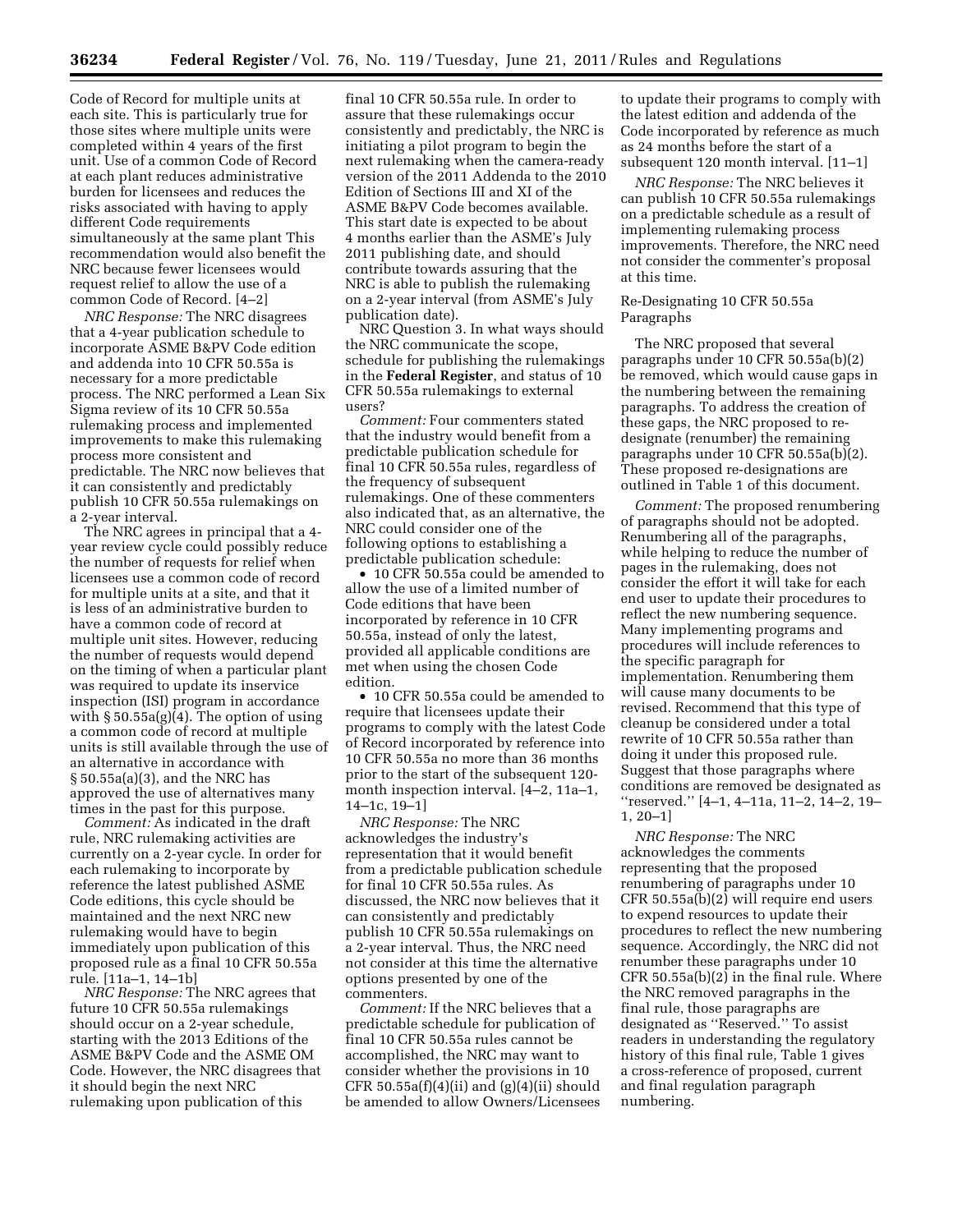TABLE 1—CROSS REFERENCE OF PROPOSED, CURRENT AND FINAL REGULATIONS

| Proposed regulation                                 | Current regulation           | Description of proposed redesignations                                      | Final regulation                         |
|-----------------------------------------------------|------------------------------|-----------------------------------------------------------------------------|------------------------------------------|
| Paragraph $(b)(2)(i)$                               | Paragraph (b)(2)(ii)         | Redesignate paragraph (b)(2)(ii) as paragraph<br>(b)(2)(i).                 | Paragraph (b)(2)(ii).                    |
| Paragraph (b)(2)(ii)                                | Paragraph (b)(2)(vi)         | Redesignate paragraph (b)(2)(vi) as paragraph<br>$(b)(2)(ii)$ .             | Paragraph $(b)(2)(vi)$ .                 |
| Paragraph (b)(2)(iii)                               | Paragraph (b)(2)(vii)        | Redesignate paragraph (b)(2)(vii) as paragraph<br>$(b)(2)(iii)$ .           | Paragraph (b)(2)(vii).                   |
| Paragraph $(b)(2)(iv)$                              | Paragraph (b)(2)(viii)       | Redesignate paragraph (b)(2)(viii) as paragraph<br>(b)(2)(iv).              | Paragraph (b)(2)(viii).                  |
| Paragraph $(b)(2)(v)$                               | Paragraph (b)(2)(ix)         | Redesignate paragraph (b)(2)(ix) as paragraph<br>(b)(2)(v).                 | Paragraph (b)(2)(ix).                    |
| Paragraph $(b)(2)(vi)$                              | Paragraph $(b)(2)(x)$        | Redesignate paragraph $(b)(2)(x)$<br>paragraph<br>as<br>(b)(2)(vi).         | Paragraph $(b)(2)(x)$ .                  |
| Paragraph $(b)(2)(vii)$                             | Paragraph (b)(2)(xi)         | Redesignate paragraph (b)(2)(xi) as paragraph<br>$(b)(2)(vii)$ .            | Paragraph $(b)(2)(xi)$ .                 |
| Paragraph $(b)(2)(viii)$                            | Paragraph $(b)(2)(xii)$      | Redesignate paragraph (b)(2)(xii) as paragraph<br>$(b)(2)(viii)$ .          | Paragraph (b)(2)(xii).                   |
| Paragraph (b)(2)(ix)                                | Paragraph (b)(2)(xiii)       | Redesignate paragraph (b)(2)(xiii) as paragraph<br>(b)(2)(ix).              | Paragraph (b)(2)(xiii).                  |
| Paragraph $(b)(2)(x)$                               | Paragraph $(b)(2)(xiv)$      | Redesignate paragraph (b)(2)(xiv) as paragraph<br>$(b)(2)(x)$ .             | Paragraph (b)(2)(xiv).                   |
| Paragraph (b)(2)(xi)                                | Paragraph (b)(2)(xv)         | Redesignate paragraph (b)(2)(xv) as paragraph<br>$(b)(2)(xi)$ .             | Paragraph $(b)(2)(xv)$ .                 |
| Paragraph (b)(2)(xii)                               | Paragraph (b)(2)(xvi)        | Redesignate paragraph (b)(2)(xvi) as paragraph<br>$(b)(2)(xii)$ .           | Paragraph (b)(2)(xvi).                   |
| Paragraph $(b)(2)(xiii)$                            | Paragraph $(b)(2)(xvii)$     | Redesignate paragraph (b)(2)(xvii) as paragraph<br>$(b)(2)(xiii)$ .         | Paragraph (b)(2)(xvii).                  |
| Paragraph (b)(2)(xiv)(A)                            | Paragraph (b)(2)(xviii)(A)   | Redesignate paragraph (b)(2)(xviii)(A) as para-<br>graph $(b)(2)(xiv)(A)$ . | Paragraph (b)(2)(xviii)(A).              |
| Paragraph $(b)(2)(xiv)(B)$                          | Paragraph (b)(2)(xviii)(B)   | Redesignate paragraph (b)(2)(xviii)(B) as para-<br>graph $(b)(2)(xiv)(B)$ . | Paragraph (b)(2)(xviii)(B).              |
| Paragraph $(b)(2)(xiv)(C)$                          | Paragraph $(b)(2)(xviii)(C)$ | Redesignate paragraph (b)(2)(xviii)(C) as para-<br>graph $(b)(2)(xiv)(C)$ . | Paragraph (b)(2)(xviii)(C).              |
| Paragraph $(b)(2)(xv)$                              | Paragraph $(b)(2)(xix)$      | Redesignate paragraph (b)(2)(xix) as paragraph<br>$(b)(2)(xy)$ .            | Paragraph $(b)(2)(\text{six}).$          |
| Paragraph $(b)(2)(xvi)$                             | Paragraph $(b)(2)(xx)$       | Redesignate paragraph (b)(2)(xx) as paragraph<br>(b)(2)(xvi).               | Paragraph $(b)(2)(xx)$ .                 |
| Paragraph (b)(2)(xvii)                              | Paragraph (b)(2)(xxi)        | Redesignate paragraph (b)(2)(xxi) as paragraph<br>$(b)(2)(xvii)$ .          | Paragraph (b)(2)(xxi).                   |
| Paragraph $(b)(2)(xviii)$                           | Paragraph $(b)(2)(xxii)$     | Redesignate paragraph (b)(2)(xxii) as paragraph<br>$(b)(2)(xviii)$ .        | Paragraph (b)(2)(xxii).                  |
| Paragraph $(b)(2)(xix)$                             | Paragraph (b)(2)(xxiii)      | Redesignate paragraph (b)(2)(xxiii) as paragraph<br>(b)(2)(xix).            | Paragraph (b)(2)(xxiii).                 |
| Paragraph $(b)(2)(xx)$                              | Paragraph $(b)(2)(xxiv)$     | Redesignate paragraph (b)(2)(xxiv) as paragraph<br>$(b)(2)(xx)$ .           | Paragraph (b)(2)(xxiv).                  |
| Paragraph (b)(2)(xxi)                               | Paragraph (b)(2)(xxv)        | Redesignate paragraph (b)(2)(xxv) as paragraph<br>(b)(2)(xxi).              | Paragraph $(b)(2)(xxx)$ .                |
| Paragraph $(b)(2)(xxii)$                            | Paragraph (b)(2)(xxvi)       | Redesignate paragraph (b)(2)(xxvi) as paragraph<br>$(b)(2)(xxii)$ .         | Paragraph (b)(2)(xxvi).                  |
| Paragraph $(b)(2)(xxiii)$                           | Paragraph (b)(2)(xxvii)      | Redesignate paragraph (b)(2)(xxvii) as paragraph<br>$(b)(2)(xxiii)$ .       | Paragraph (b)(2)(xxvii).                 |
| Paragraph $(b)(2)(xxiv)$<br>Paragraph $(b)(2)(xxx)$ |                              |                                                                             | Paragraph (b)(2)(xxviii).<br>Eliminated. |
| Paragraph (b)(2)(xxvi)                              |                              |                                                                             | Paragraph (b)(2)(xxix).                  |

Significant Public Comments on the Proposed Rule

A summary of the significant comments, and the NRC's responses to those comments for each 10 CFR 50.55a section or paragraph are set forth in this document. A more comprehensive summary of the comments and the NRC responses are set forth in the NRC's Analysis of Public Comments document (ADAMS Accession No. ML110280240).

10 CFR 50.55a(b)(1)(iii) Seismic Design of Piping

*Comment:* The NRC received comments from a number of external stakeholders that stated the proposed condition in  $\S 50.55a(b)(1)(A)$  should be deleted. The comments' bases for deleting the proposed condition included the results of extensive research efforts on ferritic steels operating at high temperature. The results of this research were intended to provide sufficient bases to eliminate the NRC's concern on the B2' stress indices

for Class 1 elbows and tees, on which the proposed condition) would have centered. [11–6b; 14–6b; 19–1]

*NRC Response:* Based on the NRC's review of the information provided in the public comment, the NRC is not including the proposed condition in  $\S 50.55a(b)(1)(A)$  on the B<sub>2</sub>' stress index for Class 1 elbows and tees in this final rule. The information presented by the commenters adequately absolves the NRC's previously held concerns on the use of these stress indices in the seismic design of Class 1 piping.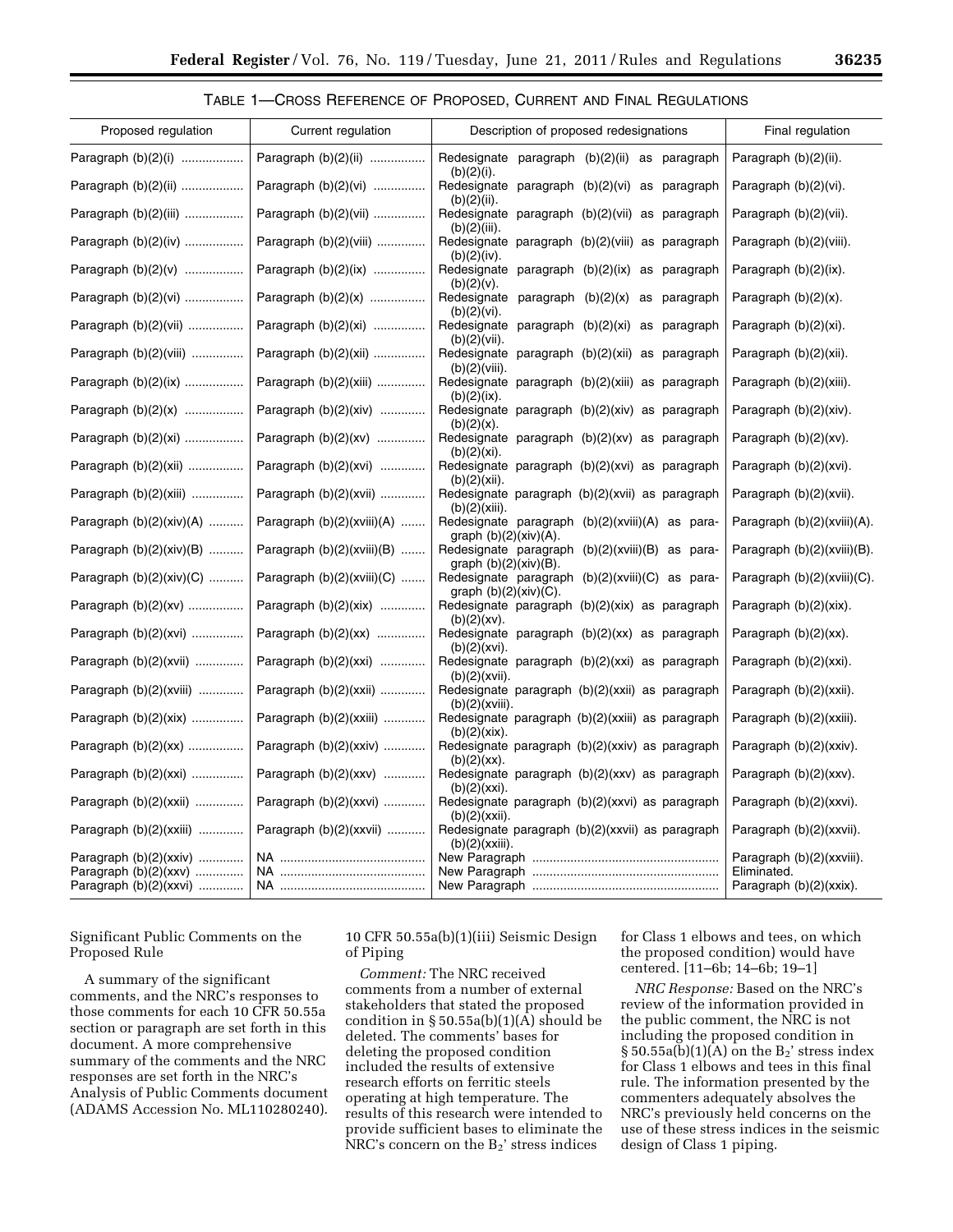*Comment:* A minor modification to the proposed condition in § 50.55a(b)(1)(iii)(B should be adopted to provide specificity on how the condition should be applied. [14–6c]

*NRC Response:* The NRC agrees with the comment and the final rule language includes the modification suggested by the comment. The NRC agrees with the comment given that the modification eliminates potential ambiguity by clearly articulating when the NRC's condition in  $\S 50.55a(b)(1)(iii)(A)$  of the final rule language applies, with respect to the use of the provisions of Subarticle NB–3200 of the ASME Code.

*Comment:* The comments received on the proposed addition of the condition 10 CFR 50.55a(b)(1)(iii)(C) pertained to the  $D_0/t$  limitation for the seismic design of piping. The scope of the proposed condition in § 50.55a(b)(1)(iii)(e) should be limited based on the fact that the ASME Code inherently captures the proposed condition in many instances in its current revision. [11–6d; 14–6d; 19–1]

*NRC Response:* The NRC agrees with the comments based on the fact that the Do/t limitation is apparent throughout a majority of the affected ASME Code sections. In the final rule, paragraph (b)(1)(iii)(C) is modified to limit the scope of the proposed condition to those portions of the ASME Code which do not provide the inherent limitation on maintaining  $D_0/t$  to a value of less than 40.

10 CFR 50.55a(b)(1)(vii) Capacity Certification and Demonstration of Function of Incompressible-Fluid Pressure-Relief Valves

*Comment:* The NRC should reconsider its position to prohibit the use of paragraph NB–7742. The commenter pointed out that NB–7742 addresses test pressures that will exceed the test facility limits and reduces the number of functional tests for specific valve designs. With advances in technology, specialty valves were being developed that would be a specific size, operate at a specific set pressure, and have a required capacity. When only one such valve is installed in a nuclear power plant, the manufacturer would have to build at least two additional production valves so three valves could be tested per NB–7732.2, and/or a multimillion dollar test facility would have to be built that had the required test pressure capability. Since NB–7732.2 covers a range of conditions/ applications for valve testing, the need to address specialty valves that did not have a range in size and set pressure, or had minimal range became evident. NB– 7742(a)(1) and NB–7742(a)(2) were

added to address these applications. Manufacturing unnecessary production valves and building new test facilities are not economical options for the nuclear power industry. Therefore, the commenter requested that the NRC reconsider its position to prohibit the use of paragraph NB–7742. [14–8]

*NRC Response:* Upon reconsideration, the NRC agrees in general with the comment that NB–7742 provides an acceptable methodology to test incompressible-fluid, pressure-relief valves that will exceed the test facility limits and addresses reducing the number of functional tests for specific valve designs. The NRC has identified no issues with performing tests at less than the highest value of the setpressure range for incompressible-fluid, pressure-relief valves and finds these new requirements for Class 2 and 3 components acceptable as described in paragraphs NC–7742 and ND–7742. However, the NRC has identified words that were inadvertently left out of the Code during final printing of paragraph NB–7742 for Class 1 components. The parallel structure of the counterpart paragraphs (NC–7742 and ND–7742) reveal that the words ''for the design and the maximum set pressure'' are missing for paragraph NB–7742(a)(2). Without these words, paragraph NB– 7742(a)(2) is confusing, illogical, and could lead to a non-conservative interpretation of the required test pressure for the new Class 1 incompressible-fluid, pressure-relief valve designs. For these reasons, paragraph (b)(1)(vii) of the final rule reflects a change to include a condition allowing use of paragraph NB–7742 when the corrected language intended by the Code is used.

10 CFR 50.55a(b)(2)(viii) Examination of Concrete Containments (Proposed Rule Paragraph (b)(2)(iv))

*Comment:* Proposed rule paragraphs  $(b)(2)(iv)(B), (b)(2)(iv)(C), (b)(2)(iv)(D)(1),$ and (b)(2)(iv)(D)(2) should be deleted since they are not mandated by the introductory text of paragraph (b)(2)(iv).  $[20-4]$ 

*NRC Response:* The NRC disagrees with the comment. The proposed rule inadvertently removed the language in the introductory text of paragraph (b)(2)(iv) that mandates the conditions in the mentioned paragraphs. Final rule paragraph 10 CFR 50.55a(b)(2)(viii) added back the removed language in the introductory text to correct this unintended administrative error.

10 CFR 50.55a(b)(2)(ix) Examination of Metal Containments and the Liners of Concrete Containments (Proposed Rule Paragraph (b)(2)(v))

*Comment:* The first part of the condition in the proposed rule paragraph  $(b)(2)(v)(A)$  should not be applied to the 2006 through the 2008 Addenda, which incorporated requirements into IWE–2420(c) for evaluating the acceptability of inaccessible areas when conditions existed in accessible areas that could indicate the presence or result in degradation to such inaccessible areas. Only the second part of the condition requiring specific information relative to inaccessible areas be submitted in the ISI Summary Report should apply to these addenda. [11–15b; 14–15b; 19–1]

*NRC Response:* The NRC agrees with the comment since the first part of the condition in proposed rule paragraph  $(b)(2)(v)(A)$  has been incorporated into the 2006 Addenda through 2008 Addenda of the Code. As a result of the comment, in final rule paragraph  $(b)(2)(ix)(A)$ , the NRC has restructured the condition into two separate paragraphs designated  $(b)(2)(ix)(A)(1)$ and  $(b)(2)(ix)(A)(2)$  and revised the introductory text such that the condition in paragraph  $(b)(2)(ix)(A)(1)$ that addresses the requirement for the evaluation of inaccessible areas, is not required to be applied to Subsection IWE, 2006 Addenda through the 2008 Addenda.

*Comment:* The new condition in the proposed rule paragraph  $(b)(2)(v)(J)$ , applicable to the use of IWE–5000 of the 2007 Edition with the 2008 Addenda, should not apply to metallic shell and penetration liners of Class CC components because these liners do not serve a structural integrity function which, for Class CC containments, is provided by the reinforced or posttensioned concrete structure. The containment pressure test requirements in IWL–5000 are sufficient to ensure that the structural integrity of the Class CC component is demonstrated following major modifications. [4–12c; 4–12f; 11–15c; 11–15g; 14–15c; 14–15g; 19–1]

*NRC Response:* The NRC agrees with the basis of the comment that the system pressure test requirements of IWL–5000 are adequate to demonstrate both structural and leak-tight integrity of the repaired Class CC containment pressure retaining components following a major modification. Specifically, the requirements in IWL–5200 to perform a containment pressure test at design basis accident pressure, and to perform surface examinations of the repaired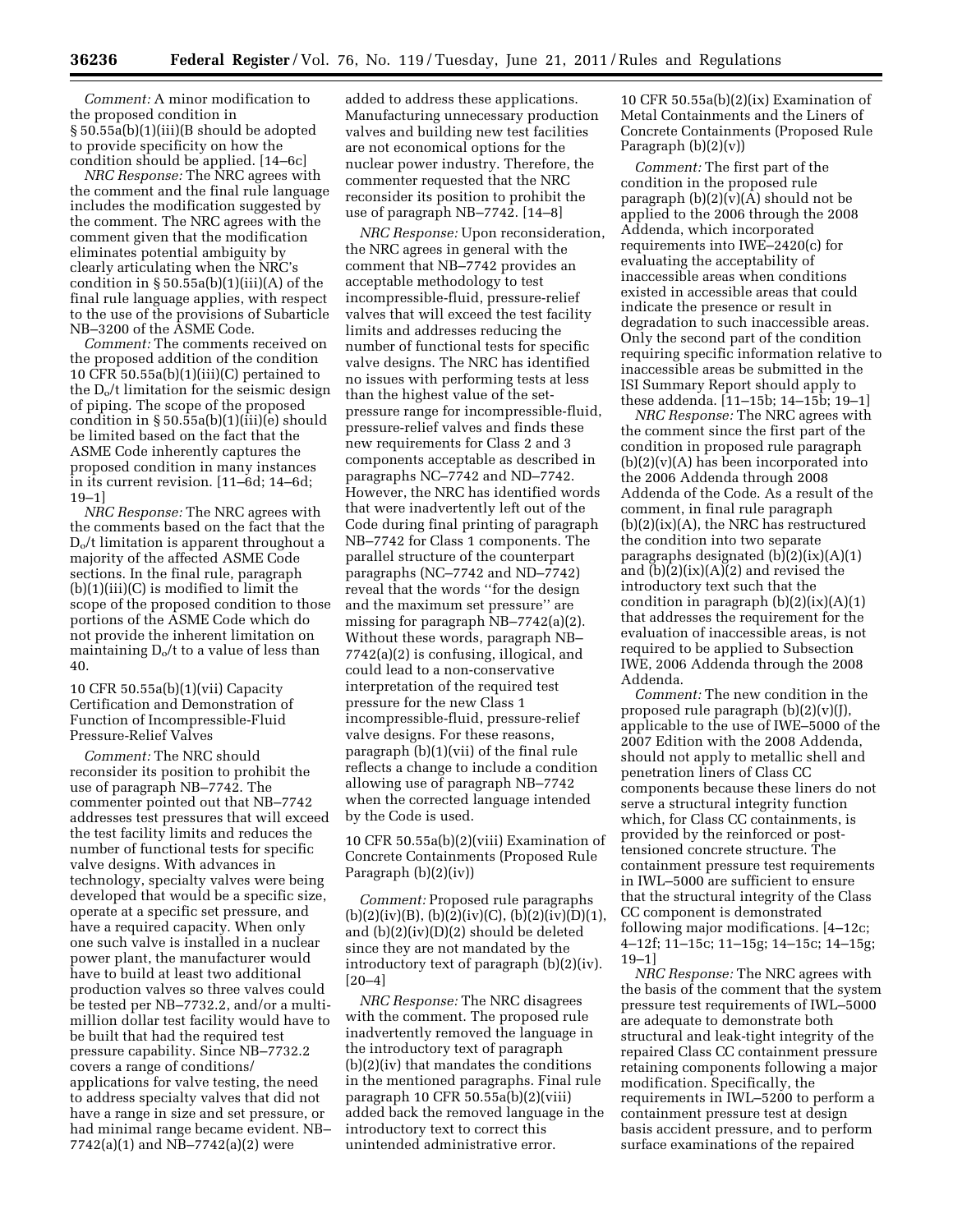area and specified additional/extended examinations and response measurements, will demonstrate structural integrity of the repaired Class CC concrete containment. The leakage test requirements in IWL–5230 will demonstrate leak-tight integrity of the repaired area of the metallic shell or penetration liner of Class CC containments. As a result of the comment, the final rule paragraph (b)(2)(ix)(J) is revised to indicate that the condition applies only to Class MC pressure-retaining components and not to Class CC components.

*Comment:* The new condition in proposed rule paragraph (b)(2)(v)(J), applicable to use of IWE–5000 of the 2007 Edition with the 2008 Addenda for major containment modifications, allows for an alternative to an Appendix J Type A test required by the condition following ''major'' modifications. However, performing a ''short-duration structural test'' as proposed would satisfy the condition in 10 CFR 50.55a, but would not satisfy the requirements imposed by 10 CFR Part 50, Appendix J, Option A. As a result, a ''short duration structural test'' cannot be performed in lieu of a Type A Test, unless a licensee seeks an exemption from the Appendix J test requirement, or 10 CFR part 50, Appendix J, Option A is revised to address the proposed alternative ''short-duration structural test.'' [4–12b; 11–15i; 14–15i; 19–1]

*NRC Response:* The NRC agrees with the comment to the extent that when a licensee is implementing Option A of 10 CFR part 50, Appendix J, the alternative short duration structural test in the new condition in proposed rule paragraph  $(b)(2)(v)(J)$  cannot be performed in lieu of the Type A test required by the condition without seeking an exemption. The NRC's agreement is based on the fact that an inconsistency would exist between the requirement in the proposed rule paragraph  $(b)(2)(v)(J)$ and the existing requirements under Special Testing Requirements in paragraph IV.A of 10 CFR part 50, Appendix J, Option A. This inconsistency would exist due to the fact that the current requirements in Appendix J, Option A, would require a Type A test following a major containment modification, while the proposed requirement would also allow an alternative ''short duration structural test.'' The latter cannot be performed in lieu of a Type A test, thus leading to an inconsistency which could only be reconciled by an exemption. Paragraph IV.A of 10 CFR part 50, Appendix J, Option A does not specify any alternative structural test because the Type A test would demonstrate both

structural and leak tight integrity of the repaired containment.

The NRC disagrees with the comment, in part, given that for the vast majority of licensees implementing Option B of 10 CFR part 50, Appendix J, the argument could be made that containment modifications are implemented under the Inservice Inspection Program in accordance with ASME Section XI, Subsection IWE (for Class MC containments) pursuant to 10 CFR 50.55a(g)(4). Therefore, it could be argued that the system pressure testing requirements in IWE–5000 apply following containment modifications and not those in paragraph IV.A of 10 CFR part 50, Appendix J, Option A. Prior to the 2007 Edition of Section XI of the ASME B&PV Code, Article IWE– 5000 referenced paragraph IV.A of 10 CFR part 50, Appendix J, Option A, for the leakage test requirements following containment modifications. By referencing the Appendix J, Option A, requirements, Article IWE–5000 indirectly required a Type A test to be performed following a major containment modification. Since the Type A test requires pressurization of the entire containment to the design basis accident pressure (Pa), it would provide a verification of both the leakage integrity and structural integrity of repaired containment. However, Article IWE–5000, as modified in the 2007 Edition and later addenda, provides a licensee the option of performing only a local bubble test of the brazed joints and welds affected by the repair even for major modifications. This provides a verification of local leak-tightness of the repaired area, but does not provide a verification of global structural integrity of the repaired structure, and hence, the need for the new condition to perform a Type A test following a major modification.

Based on this discussion, the NRC has determined that the new condition in the final rule paragraph  $(b)(2)(ix)(j)$  only addresses the deficiency identified in Article IWE–5000, and does not include the provisions for an alternate shortduration structural test in the new condition.

*Comment:* The actions specified in  $(b)(2)(v)(J)(1), (b)(2)(v)(J)(2)$  and  $(b)(2)(v)(J)(3)$ , as part of the alternate short duration structural test, of the new condition in the proposed rule paragraph  $(b)(2)(v)(J)$ , applicable to the use of IWE–5000 of the 2007 Edition with the 2008 Addenda for Class MC components, should be modified as below.

• The actions described in  $(b)(2)(v)(J)(1)$  should not apply to the 2007 Edition with the 2008 Addenda of ASME Code, Section XI.

• The condition in  $(b)(2)(v)(J)(2)$ should not apply because IWE–5223 and IWE–5224 already provide adequate test requirements to assure essentially zero leakage.

• The actions described in  $(b)(2)(v)(J)(3)$  would prohibit the conduct of the pressure test at a pressure less than Pa. The 10 CFR part 50, Appendix J, Type A Test is permitted to be conducted at a test pressure of at least 0.96Pa. [4–12d, 4– 12e, 11–15d, 11–15e, 11–15f, 14–15d, 14–15e, 14–15f, 19–1]

*NRC Response:* The NRC agrees with the comment because:

(i) The nondestructive examination of the repair welds specified in paragraph  $(b)(2)(v)(j)(1)$  is typically required to be performed as part of the repair process;

(ii) The provisions of IWE–5223 and IWE–5224 of the 2007 Edition with the 2008 Addenda include the soap bubble or equivalent leakage test specified in paragraph  $(b)(2)(v)(J)(2)$  and are adequate to assure essentially zero leakage through the repair welds or joints; and

(iii) The action specified in paragraph  $(b)(2)(v)(J)(3)$  required the entire containment to be pressurized to the peak calculated design basis accident pressure (Pa) whereas a Type A test conducted in accordance with ANSI/ ANS 56.8 may be performed at a pressure between  $0.96P_a$  and  $1.1P_a$ .

However, the testing provisions of IWE–5223 and IWE–5224 of the 2007 Edition with the 2008 Addenda are not adequate to demonstrate global structural integrity of the repaired Class MC containment, which is essentially the deficiency that is sought to be addressed by the new condition. In the context of IWE–5000, it is the Type A test that would provide a verification of both structural and leak-tight integrity following a major modification. As such, the NRC determined that the new condition only addresses the deficiency in the provisions of Article IWE–5000 and did not include the proposed alternate short-duration structural test provision in the condition in the final rule.

*Comment:* The new condition in proposed rule paragraph  $(b)(2)(v)(J)$ provides a general definition of ''major'' containment modifications as repair/ replacement activities such as replacing a large penetration, cutting a large opening in the containment pressure boundary to replace major equipment such as steam generators, reactor vessel heads, pressurizers, or other similar modifications. This new condition does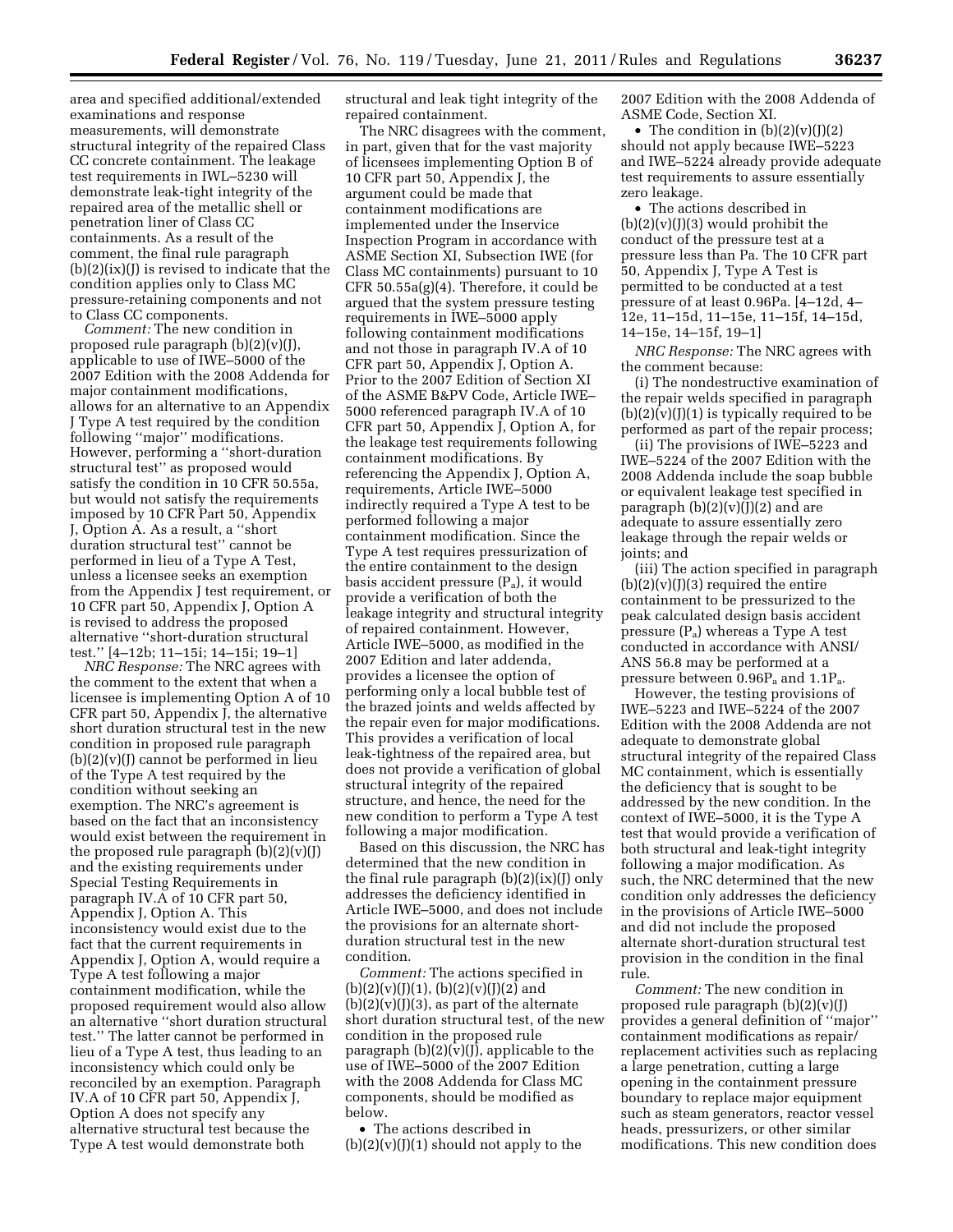not clearly define what constitutes a ''major'' modification or repair/ replacement activity for containment structures and that the lack of a clear definition will cause potential confusion and possible conflict with requirements of 10 CFR part 50, Appendix J, paragraph IV.A. [4–12a, 11– 15h, 14–15h, 19–1]

*NRC Response:* The NRC disagrees with the comment. The proposed rule paragraph (b)(2)(v)(J) provides a definition of a ''major'' modification, which is qualitative but based on citing specific examples of repair/replacement activities that have typically been performed extensively among operating power reactors historically and have been consistently considered as major modifications by the NRC staff as well as licensees. The NRC acknowledges that the definition provided for ''major'' modification in the proposed rule is somewhat more explicit than the language used in 10 CFR part 50, Appendix J, Option A, paragraph IV.A, in that the cited paragraph IV.A simply uses the term ''major modification'' without any explicit description, but the intent is consistent. Based on this discussion, the NRC has retained the qualitative definition of major modifications in the final rule. No change was made to the final rule as a result of this comment.

#### 10 CFR 50.55a(b)(2)(xi) (Proposed Rule Paragraph (b)(2)(vii))

*Comment:* Referencing later versions of Appendix VIII should be delayed and replaced with a mandatory, industry wide, version and implementation date. In a December public meeting with the one of the commenters (PDI), the commenter clarified his comment as requesting the NRC to delay by 18 months the date on which Appendix VIII of the 2007 Edition and 2008 Addenda becomes effective for purposes of updating licensees' 10-year inservice inspection interval. The commenter explained that an 18-month delay is necessary to avoid an undue burden on those licensees who have only 12 months to update their inservice inspection program for the next 10-year inservice inspection interval (as is required under § 50.55a). [9–1; 9–2; 10– 1; 10–2; 20–2]

*NRC Response:* The NRC agrees with the comments that there may be an undue burden on those licensees who have only 12 months to update their inservice inspection program to comply with Appendix VIII for the next 10-year inservice inspection interval. Accordingly, the NRC is revising the language of the final rule to provide at least 18 months for a specified set of

licensees to update and begin implementation of the 2007 Edition and 2008 Addenda versions of Appendix VIII in their next inservice inspection interval. This set of licensees are those whose next inservice inspection interval must begin to be implemented during the period between 12 through 18 months after the effective date of the final rule, and therefore would otherwise be required to implement the 2007 Edition and 2008 Addenda versions of Appendix VIII (providing them less than 18 months to comply with the provisions of the 2007 Edition and 2008 Addenda versions of Appendix VIII). For these licensees, the final rule provides a delay of 6 months in the implementation of Appendix VIII *only* (*i.e.,* these licensees will still be required to update and implement the inservice inspection program during the next inspection interval without delay). Other licensees, whose next inservice inspection interval commences more than 18 months after the final date of the rule, will have sufficient time to develop their programs for the next inservice inspection interval and are not affected by this provision of the final rule.

The NRC disagrees with the portions of the comments requesting that the NRC mandate the use of later versions of Appendix VIII for all licensees. The comments did not provide a technical or regulatory justification for imposing such a backfit (a uniform date of implementation would be regarded as a backfit because it departs from the current regulatory approach of a tenyear inservice inspection program interval). In addition, the NRC notes that § 50.55a(g)(4)(iv) currently allows licensees to voluntarily comply with the inservice inspection requirements of more recent editions and addenda which the NRC has approved (via incorporation by reference into § 50.55a). Accordingly, the NRC declines to adopt the proposal. No change was made to the final rule as a result of this portion of the comment.

*Comment:* The requirements for scanning from the austenitic side of the weld should be revised to accommodate certain exceptions such as austenitic welds with no austenitic sides or austenitic welds attached to cast austenitic components. [20–3]

*NRC Response:* NRC agrees that paragraph (b)(2)(xv)(A)(2) should address the case of an austenitic weld which has no austenitic base material side. An austenitic weld with no austenitic sides cannot be qualified from an austenitic side. However, qualification from the austenitic side of the weld demonstrates a higher degree

of proficiency than from the ferritic side of the weld. Therefore, an existing ASME Code, Section XI, Appendix VIII, Supplement 10, Qualification Requirements for Dissimilar (DM) Metal Welds, qualification may be expanded for austenitic welds with no austenitic sides. This expansion of the Supplement 10 qualification would require implementing a separate performance demonstration add-on to include samples where the austenitic weld is flanked by ferritic base material. The NRC disagrees that special consideration should be given to components with cast austenitic material on one side because single-side examination of austenitic welds attached to cast stainless steel components is outside the scope of the current qualification program. For these reasons, paragraph  $(b)(2)(x)(A)(2)$  in the final rule is revised to include an add-on qualification for austenitic welds with no austenitic side to an existing Supplement 10 qualification.

10 CFR 50.55a(b)(2)(xii) (Proposed Rule Paragraph (b)(2)(viii))

*Comment:* The condition on Appendix VIII single-side ferritic vessel and piping and stainless steel piping examinations was addressed in the 2005 Addenda of ASME Code and should be removed. [11–17; 14–17a; 19–1]

*NRC Response:* The NRC agrees that the condition should not apply to the 2007 Edition and 2008 Addenda because the condition was fully addressed in the 2007 Edition of Section XI. However, the condition is necessary through the 2006 Addenda because of changes within referenced Supplements 5 and 7 in I–3000. For these reasons, paragraph  $(b)(2)(xvi)$  is revised in this final rule to remove the condition from the 2007 Edition and 2008 Addenda but retains the condition through the 2006 Addenda.

#### 10 CFR 50.55a(b)(2)(xiv)(C) (Proposed Rule Paragraph  $(b)(2)(x)$

*Comment:* 10 CFR 50.55a(b)(2)(xiv)(C) should be revised to read: ''When applying editions and addenda prior to the 2005 Addenda of Section Xl licensees qualifying visual examination personnel for VT–3 visual examination under paragraph IWA–2317 of Section Xl.'' The basis for this recommendation is that IWA–2317 of the 2004 Edition does not contain the requirements to demonstrate the proficiency of the training by administering an initial qualification examination and administering subsequent examinations on a 3-year interval. [20–5]

*NRC Response:* The NRC agrees with the commenter that the 2004 Edition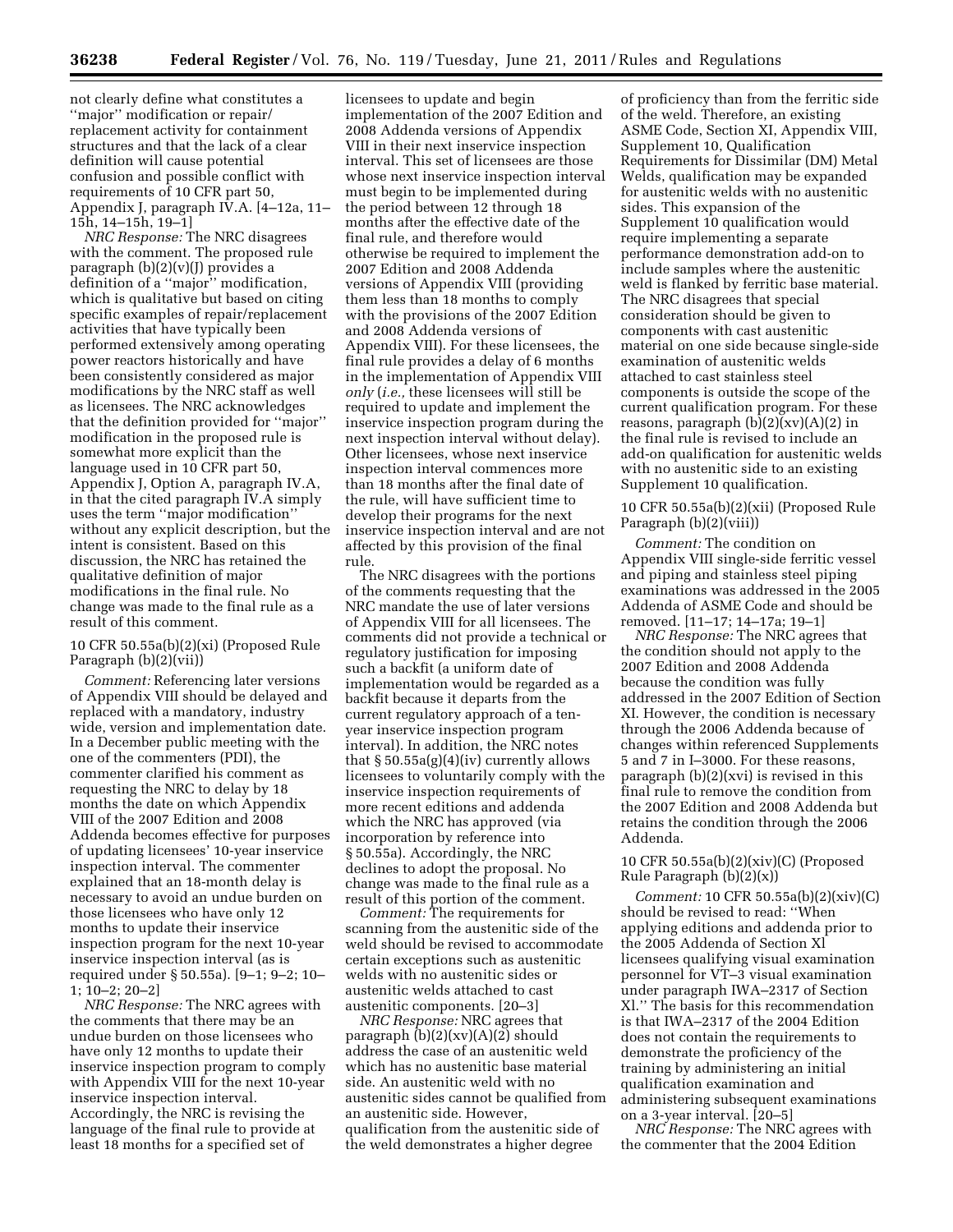and earlier editions and addenda do not contain the requirements to demonstrate the proficiency of the training and the commenter's proposed wording is clearer. Paragraph  $(b)(2)(xviii)(C)$  of the final rule has been revised to reflect the commenter's proposed wording.

10 CFR 50.55a(b)(2)(xv) (Proposed Rule Paragraph (b)(2)(xi))

*Comment:* Substitution of ultrasonic (UT) examinations performed in accordance with Section XI, Appendix VIII for radiographic (RT) examinations should be acceptable for repairs. ASME Code has already approved three Code Cases for UT in lieu of RT and is in the process of approving a fourth Code Case. [4–16; 7–1; 11–20b; 14–20; 19–1]

*NRC Response:* The NRC disagrees with the comment. Section III RT examinations are for verifying the soundness of the full weld volume. In Section XI, some welds do not have defined examination volumes, and for the welds having defined examination volumes, only portions of the volume are examined. Appendix VIII qualifications are demonstrated on the weld volume defined in Section XI; the qualifications are tailored for detection and sizing cracks propagating from the inner vessel or pipe surfaces. The NRC's concerns with UT in lieu of RT are presented in the statement of considerations published in the **Federal Register** on October 27, 2006, (71 FR 62947) pertaining to Code Case N–659 which was not approved for use in Regulatory Guide (RG) 1.193, Revision 2. The NRC did not review the other two ASME approved code cases. The NRC will review the fourth code case and associated documentation after ASME approval. No change was made to the final rule as a result of this comment.

*Comment:* The proposed rule implied UT was better suited for detecting planar flaws associated with inservice degradation than volumetric flaws, and not effective for volumetric flaws with large openings. Further, few studies have been done to demonstrate effectiveness of RT in a manner comparable to the way the effectiveness of UT has been demonstrated via ASME, Section XI, Appendix VIII. [7–2]

*NRC Response:* The NRC agrees that few studies have been done to demonstrate the effectiveness of RT in a manner comparable to the way the effectiveness of UT has been demonstrated via ASME, Section XI, Appendix VIII. In particular, there are limited studies that compare the effectiveness of UT vs. RT on fabrication type flaws vs. service-induced flaws for welds found in nuclear power plants. Until such time as studies are complete,

the NRC will remain silent on the ability of UT to detect fabrication type (*i.e.,*  volumetric) flaws, as well as comparing the abilities of UT and RT. No change was made to the final rule as a result of this comment.

*Comment:* UT should be allowed for materials where it is as effective, or more effective, than RT. The comment is specifically targeted at UT on cast stainless steel components. [7–3]

*NRC Response:* Based on a recent study PNNL–19086, ''Replacement of Radiography with Ultrasonics for the Nondestructive Inspection of Welds— Evaluation of Technical Gaps—An Interim Report,'' (ADAMS Accession No. ML101031254), the NRC believes that the effectiveness of UT in lieu of RT has not been established. To address the NRC's concerns, the NRC believes research must be conducted to:

• Compare the flaw detection capabilities of UT and RT;

• Assess parameters such as false call rates;

• Assess qualification and acceptance standards;

• Assess the effectiveness and reliability of UT and RT for construction, preservice and inservice inspection;

• Assess the interchangeability of UT and RT; and

• Determine the state-of-the-art with regard to digital radiography.

Therefore, no change was made to the final rule as a result of this comment.

*Comment:* While UT requires more access and may require more weld surface preparation area than RT, consideration should be given to peripheral benefits of using UT associated with less work area restrictions, no risk of radiation exposure, no RT source storage issues, and reduced examination time. [7–4]

*NRC Response:* The NRC disagrees with this comment. While benefits may exist, the NRC believes that examination and qualifications concerns must be addressed first to establish effectiveness and reliability of UT in lieu of RT. No change was made to the final rule as a result of this comment.

*Comment:* UT systems needing to undergo a Section XI, Appendix VIIIstyle demonstration and qualification program for construction flaws prior to use is illogical for replacing RT systems that have not been subjected to a similar demonstration and qualification program. [7–5]

*NRC Response:* The NRC disagrees with the comment. Based on study PNNL–19086, the NRC believes that the effectiveness of UT in lieu of RT has not been established. Accordingly, the NRC will be conducting research as

explained in the NRC response to comment 7–3. Though RT is not subject to a rigorous qualification program at this time, implementation of RT on new construction or repair welds in conjunction with application of the qualified UT often performed for preservice inspections, provides a greater assurance of quality and safety than if only one examination technique was implemented. Until such time as the NRC has completed its evaluation of UT and RT for nuclear power plant components, the NRC will not allow substitution of UT when RT is prescribed for the examination. No change was made to the final rule as a result of this comment.

*Comment:* V-path application with UT examination may not be applicable for all metals where UT examinations are allowed. The NRC should consider approving the substitution of UT for RT with specific conditions or limitations, such as:

(1) UT may not be used in lieu of RT for examination of cast stainless steel or austenitic stainless steels and nickel alloys where only single-sided access is available;

(2) When UT is used in lieu of RT, the acceptance standards of ASME Section XI IWA–3000 shall be used in lieu of the construction code acceptance standards; and

(3) Encoded or automated UT shall be used to create a permanent record which would allow multiple analysis reviews as well as document the results for comparison with future examinations. [7–6]

*NRC Response:* The NRC believes that the effectiveness of UT in lieu of RT has not been established. Industry studies have been initiated to evaluate NRC concerns with UT in lieu of RT. The NRC will consider the results from these studies in future reviews. Therefore, proposed paragraph (b)(2)(xv) pertaining to IWA–4520(b)(2) and IWA–4521 is adopted without change in final rule paragraph (b)(2)(xix). No change was made to the final rule as a result of this comment.

*Comment:* With regard to paragraph (b)(2)(xv), clarify whether the substitution of ASME Section V ultrasonic examination method by an Appendix VIII ultrasonic examination method is allowed by the provisions of IWA–2240 of the 1997 Addenda as specified in this paragraph's condition. [20–6]

*NRC Response:* The NRC disagrees with the comment, because it is not the NRC's regulatory responsibility to clarify the ASME Code. No change was made to the final rule as a result of this comment.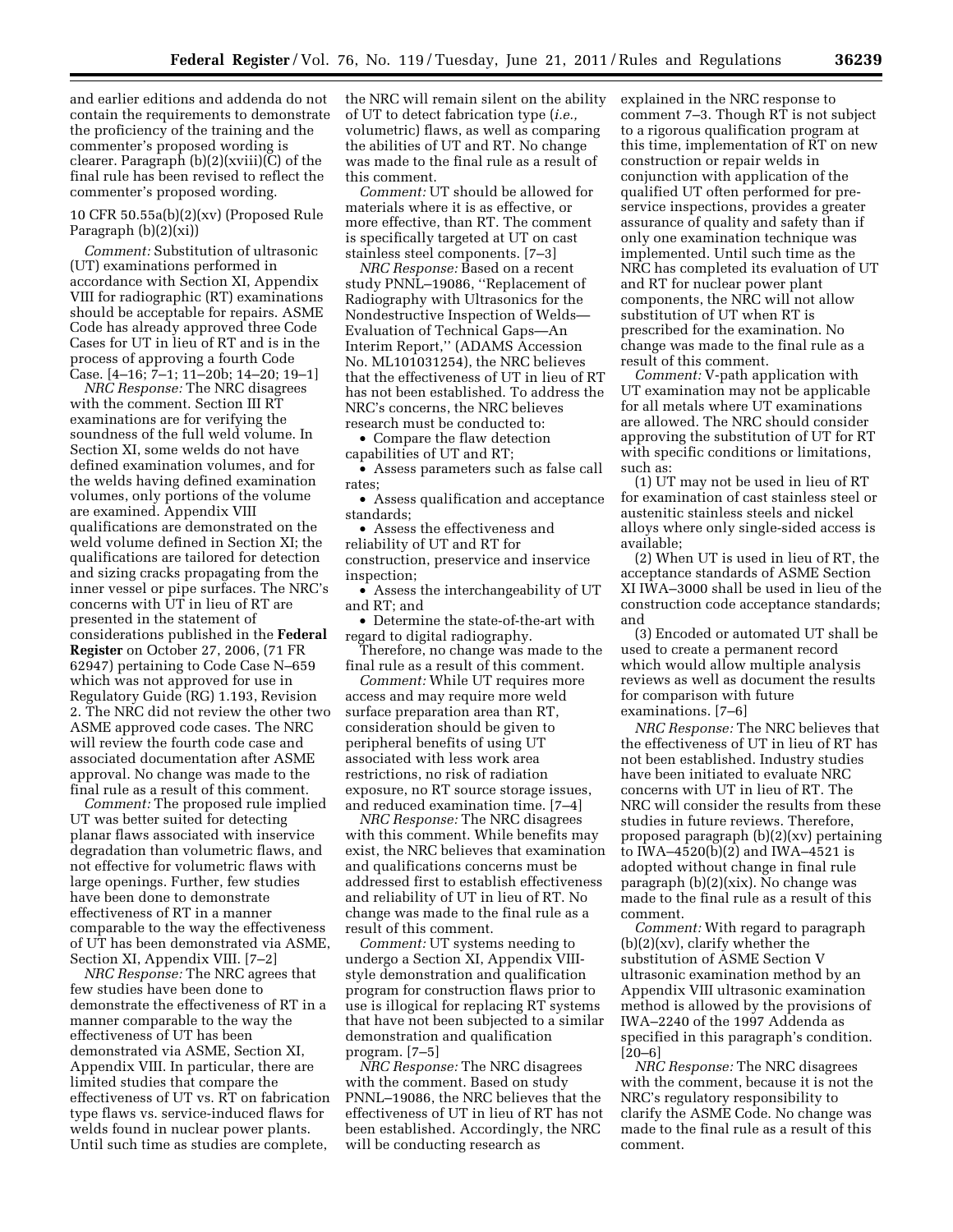#### 10 CFR 50.55a(b)(2)(xvii)(B) (Proposed Rule Paragraph (b)(2)(xiii))

*Comment:* Consideration should be given to deleting this condition entirely as it is inconsistent with the unconditional approval of Code Case N– 652–1 in NRC RG 1.147, Rev 15, which does not include Item B7.80 or any provisions for examination of CRD bolting. [2–2]

*NRC Response:* The NRC agrees that Item No. B7.80 was deleted in the 1995 Addenda of Section XI. The NRC also agrees that the existing condition is inconsistent with the NRC unconditional approval of Code Case N– 652–1 which eliminates Item No. B7.80 requirements. The NRC also believes that Examination Category B–G–2 contains examination requirements for all Class 1 pressure retaining bolting 2 inches and less in diameter to provide reasonable assurance of their structural integrity. For these reasons the NRC agrees with the comment. Final rule paragraph (b)(2)(xxi) reflects a change to eliminate the condition that provisions of Table IWB–2500–1, Examination Category B–G–2, Item B7.80, that are in the 1995 Edition are applicable only to reused bolting when using the 1997 Addenda through the latest edition and addenda incorporated by reference in paragraph (b)(2) of this section.

#### 10 CFR 50.55a(b)(2)(xxiv) (Proposed Rule Paragraph  $(b)(2)(xx)$

*Comment:* The NRC condition, which would place conditions on the use of Equation (2) in A–4300(b)(1) of Nonmandatory Appendix A of Section XI, should be removed because the condition would result in more conservative crack growth rates to be computed when R-ratio (*i.e.*, K<sub>min</sub>/K<sub>max</sub>) is negative. The basis for  $1.12 S_f$  factor was established from lab data for R < 0 and considers crack closure effects. [11– 23; 14–23; 19–1]

*NRC Response:* The NRC disagrees with the comment. The NRC has reviewed the laboratory test data upon which this provision was based, and concludes that it is insufficient to firmly establish the Section XI, Appendix A approach when the R-ratio is negative.

The test data reported in the 1977 ASME Pressure Vessels and Piping Conference paper, ''High Stress Crack Growth—Part II, Predictive Methodology Using a Crack Closure Model,'' which serves as the basis for the ASME Code, Section XI, Appendix A approach, consists of only 10 test data points for  $-1.5 < R < 0$ , and one of those data points shows a trend opposite of the others. Although this data was produced from tests covering

a limited R value range, it is used to support the application of the ASME Code, Section XI, Appendix A approach for a much wider range of R, (*i.e.,* all R  $<$  0).

Further, in ASME Code, Section XI, Appendix A applications, the generic, lower-bound material property values from ASME Code, Section II may be used. If the lower bound ASME Code, Section II generic flow stress  $(\sigma_f)$  for a material is less than the material's actual  $\sigma_f$ , the calculation in accordance with ASME Code, Section XI, Appendix A for  $R < 0$  will show that  $K_{\text{max}} - K_{\text{min}}$  $≤ 1.12$  σ<sub>f</sub> √(πa) and prompt a wrongful reduction of  $\Delta K_I$  where full  $\Delta K_I$  should be used. This potential nonconservatism in the use of the ASME Code, Section XI, Appendix A approach, along with the issues cited above regarding the available test data, calls into question the generic applicability of the ASME Code, Section XI, Appendix A approach.

For these reasons, the NRC disagrees with the comment. No change was made to the final rule as a result of the comment.

10 CFR 50.55a(b)(2)(xxv) (Proposed Rule Paragraph (b)(2)(xxi))

*Comment:* Qualitative arguments based on a deterministic approach stated the current provision in Table E– 2 for a crack size up to 1 inch deep is sufficient based on:

(1) Real flaw sizes in vessels are closer to a depth of approximately 0.10 inch deep or less based on actual vessel inspection data;

(2) Use of ASME Code, Section XI, Appendix VIII, and Electric Power Research Institute (EPRI) Performance Demonstration Initiative (PDI) provides continuous verification that the beltline region welds are either free of defects larger than approximately 0.10 inch or that they are documented and recorded, and;

(3) Additional conservatism exists in the use of a lower bound reference toughness curve for prevention of crack initiation for these reference flaws. [11–24; 11–24; 16–17;16–18; 16–19; 16– 20; 17–2; 17–3; 17–4; 17–5; 17–9; 17–11; 19–1; 20–8; 20–11; 20–12; 20–13; 21–2; 21–3; 21–4; 21–5; 21–6 and 21–7]

Quantitative results based on a probabilistic approach demonstrate that the current Appendix E approach provides an appropriate conservative methodology following an unanticipated transient. The Pressurized Water Reactor Owners Group (PWROG) has provided a risk-informed assessment of Appendix E, which indicated that by setting the core

damage frequency (CDF) to 1E–6, the resulting pressure versus  $(T - RT<sub>NDT</sub>)$ curve bounds the corresponding Appendix E curve for both the PWR unanticipated isothermal pressure events and the pressurized cool-down events, where T is the reactor pressure vessel (RPV) coolant temperature and  $RT<sub>NDT</sub>$  is the nil-ductility reference temperature of the limiting RPV material. [16–21]

*NRC Response:* The commenter's qualitative arguments based on the deterministic approach involve extensive discussions. However, the bottom line is the same as for Comments 11 and 14. Hence, the NRC will respond to only selective parts of the comments based on the deterministic approach to clarify its position. This is appropriate because the NRC's final position is not based on the qualitative, deterministic fracture mechanics (FM) arguments, but on the quantitative, probabilistic fracture mechanics (PFM) results provided by the PWROG.

The NRC agrees with most of the qualitative arguments based on the deterministic FM approach. However, the NRC's final position to accept ASME Code, Section XI, Appendix E without the proposed conditions is not because of these arguments, but rather because of the supporting quantitative PFM results provided by the PWROG.

Although most of the qualitative arguments based on the deterministic FM approach have merit, they can only demonstrate that the probability of having a flaw close to 1/4T in size is very low. They cannot rule out that such a large flaw could exist. This observation is consistent with a key statement regarding a large flaw in NUREG–1806, ''Technical Basis for Revision of the Pressurized Thermal Shock (PTS) Screening Limit in the PTS Rule (10 CFR 50.61).'' NUREG–1806 states ''It should also be noted that the empirical data used as the primary evidence to establish the distribution of embedded weld flaws do not, and cannot, provide any information about the maximum size a flaw can be.''

The final PTS rule (75 FR 13) published on January 4, 2010, is based on a PFM analysis using a weld flaw distribution with a cutoff flaw depth close to 1/4T of the RPV wall, indicating that although the 1/4T flaw has a low probability of existence it is prudent to still consider it.

The FM analyses in both ASME Code, Section XI, Appendix G and ASME Code, Section XI, Appendix E are based on postulated flaws using linear elastic FM in a deterministic approach. It is appropriate to assume different margins for these two types of analyses to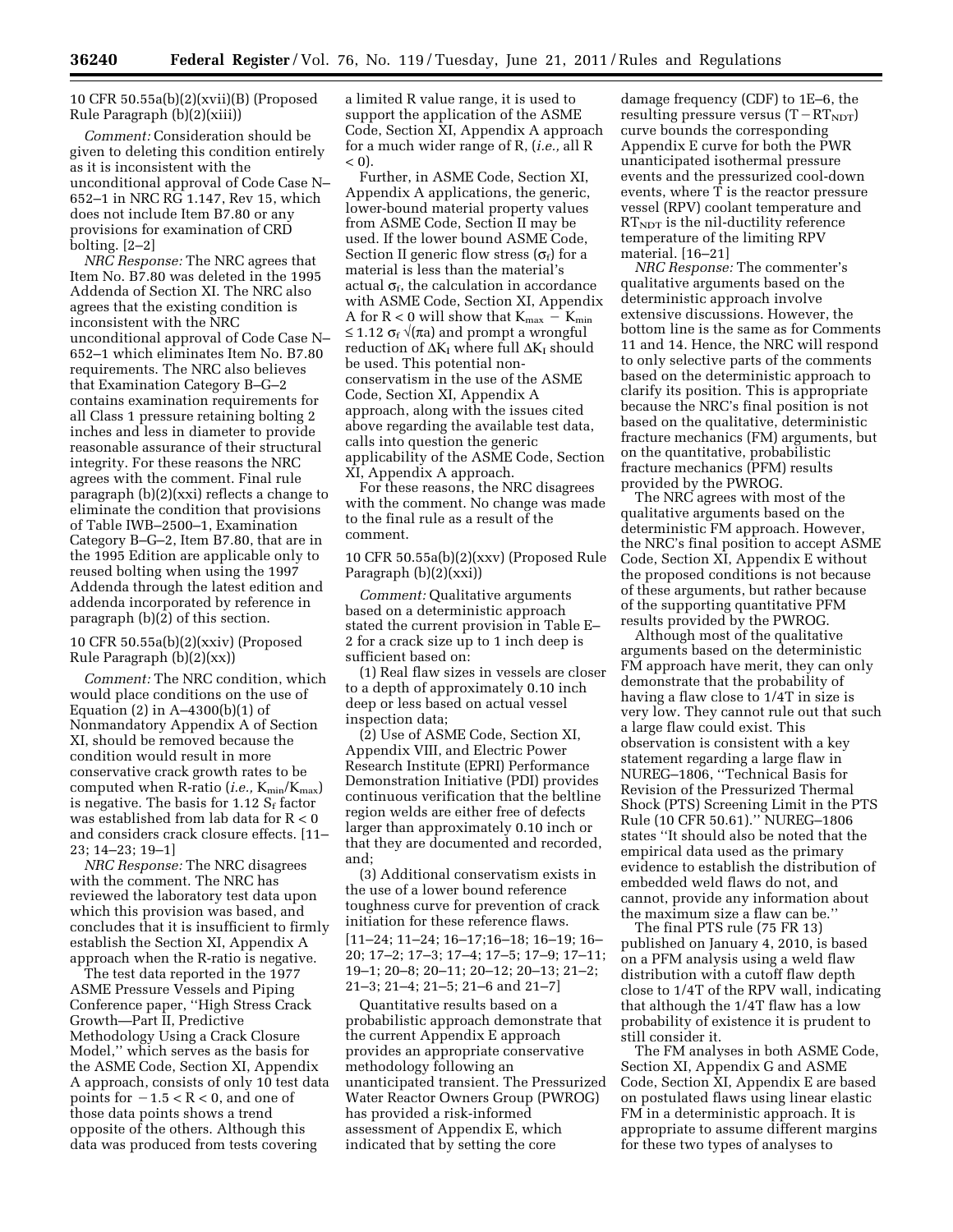account for the very different occurrence frequencies of the two events. However, it is too aggressive to change the fundamental flaw size assumption simply based on different event frequencies. Further, both appendices are for all RPVs, including the one with the worst combination of transients (for the Appendix E analysis), largest undetected flaw size, and worst degradation in fracture toughness. Therefore, unless a PFM approach is used which accounts for a large size flaw with its low probability, it is prudent that the fundamental flaw size assumption remains the same in these two deterministic FM analyses. The PWROG provided such a PFM approach in its response.

The PWROG performed a riskinformed assessment of Appendix E using the Fracture Analysis of Vessels— Oak Ridge (FAVOR) Code; the same tool used in the PFM analyses supporting the final PTS rule. Based on a selected PWR and BWR RPV having the highest  $RT<sub>NDT</sub>$  of the limiting RPV material and a typical beltline fluence model, the PWROG generated a pressure versus  $(T - RT<sub>NDT</sub>)$  curve for each of the two RPVs by setting the CDF to 1E–6. The analytical results showed that the PWROG's PFM results bounds the corresponding Appendix E curve for both the unanticipated isothermal pressure events and the pressurized cool-down events. Since (1) the PFM methodology is consistent with the PTS rule's underlying methodology, in which large flaws are considered statistically, and (2) the resulting pressure versus  $(T - RT<sub>NDT</sub>)$  curve bounds the corresponding curve based on the current Appendix E approach, the NRC concludes that the current Appendix E methodology, without the NRC's proposed condition, provides an appropriate conservative methodology for evaluating RPV integrity following an unanticipated transient that exceeds the operational limits in PWR plant operating procedures.

For these reasons, the NRC agrees with the comment based on the PFM analyses that the current ASME Code, Section XI, Appendix E analysis is appropriate. The proposed conditions placed on the use of ASME Code, Section XI, Appendix E in the proposed rule are, therefore, not included in the final rule.

*Comment:* Section E–1200 is useful and conservative as is, and prohibiting the use of Section E–1200 will ultimately result in added utility burden or loss of generation because of the additional time required to perform analysis under Section E–1300. It is estimated that a Section E–1200

evaluation can be completed in hours while a Section E–1300 evaluation may require days or weeks. Furthermore, use of a 1/4T flaw size can produce unacceptable analytical results, even though crack initiation has not occurred, thereby complicating the resolution process following a fairly minor thermal transient or overpressure event. [11–24, 14–24, 17–11, 19–1, 21– 7]

*NRC Response:* The NRC agrees with this comment based on the PFM Analysis provided by the PWROG. The final rule does not include the condition of paragraph (b)(2)(xxv) from the proposed rule.

*Comment:* The NRC should reconsider the change specifying ''\* \* \* that Section E–1200 is not acceptable.'' The intent of Section E–1200 is to provide licensees a conservative and yet simple screening method that can be used to immediately judge whether a reactor vessel can be returned to service or whether a more in-depth analysis is needed prior to returning the reactor vessel to service following an unanticipated event. The evaluation procedures in Appendix E, Paragraphs E–1200 and E–1300, provide adequate safety margins for evaluating reactor pressure vessel integrity following an unanticipated event that results in pressures and temperatures outside the limits established for normal operation. Additionally, Appendix E is consistent with risk-informed acceptance criteria for normal operating and unanticipated events. Consequently, modifying Appendix E as proposed is unnecessary and disallowing use of Section E–1200 will result in an undue hardship without any compensating increase in safety. [20–7]

*NRC Response:* The NRC agrees with this comment based on the PFM Analysis provided by the PWROG. The final rule does not include the condition of paragraph (b)(2)(xxv) from the proposed rule.

10 CFR 50.55a(b)(2)(xxvi) (Proposed Rule Paragraph (b)(2)(xxii))

*Comment:* If the NRC intends to require that Risk-Informed ISI (RI–ISI) Programs comply with RG 1.178, RG 1.200, and NRC Standard Review Plan 3.9.8, then in lieu of the proposed condition in paragraph (b)(2)(xxvi), the proposed condition should specify that use of Nonmandatory Appendix R is acceptable, provided licensees comply with these applicable RGs and the Standard Review Plan 3.9.8. [4–18; 11– 25; 14–25; 19–1]

*NRC Response:* The NRC disagrees with the comment and believes that RI– ISI programs developed in accordance

with Nonmandatory Appendix R should continue to be submitted as alternatives in accordance with 10 CFR 50.55a(a)(3). The NRC has not generically approved RI–ISI application because the codeapproved guidance to date has not addressed inspection strategy for existing augmented and other inspection programs such as intergranular stress corrosion cracking (IGSCC), flow assisted corrosion (FAC), microbiological corrosion (MIC), and pitting or provided system-level guidelines for change in risk evaluation to ensure that the risk from individual system failures will be kept small and dominant risk contributors will not be created. Furthermore, allowing the use of Nonmandatory Appendix R without requiring submittal of an alternative would allow plants being licensed and constructed in accordance with 10 CFR part 52 to implement Nonmandatory Appendix R. The NRC believes at this time that the use of Nonmandatory Appendix R at plants licensed under 10 CFR part 52 plants is something that requires additional review of plant specific applications. For these reasons the NRC disagrees with the comment. No change was made to the final rule as a result of the comment.

10 CFR 50.55a(b)(3)(v) Subsection ISTD. Article IWF–5000, ''Inservice Inspection Requirements for Snubbers''

*Comment:* 10 CFR 50.55a(b)(3)(v) should be revised as follows for clarification:

(v) Subsection ISTD. Article IWF– 5000, ''Inservice Inspection Requirements for Snubbers,'' of the ASME B&PV Code, Section XI, must be used when performing inservice inspection examinations and tests of snubbers at nuclear plants, except as modified in (A) and (B) below. [11–27; 14–27a; 17–12; 19–1]

*NRC Response:* The NRC agrees that paragraph (b)(3)(v) should be clarified, and revised it to include references to paragraphs  $(b)(3)(v)(A)$  and  $(b)(3)(v)(B)$ . The recommended change provides clarity between the selection of paragraph  $(b)(3)(v)(A)$  or  $(b)(3)(v)(B)$ . The final rule is revised to add the suggested references.

#### 10 CFR 50.55a(b)(3)(v)(A)

*Comment:* It is unclear whether the intent of paragraph (b)(3)(v) is that, after licensees have updated their programs to comply with the 2006 Addenda and later editions and addenda of the ASME B&PV Code and the equivalent endorsed edition and addenda of the ASME OM Code, Subsection ISTD, preservice and inservice examinations need not be performed using a VT–3 visual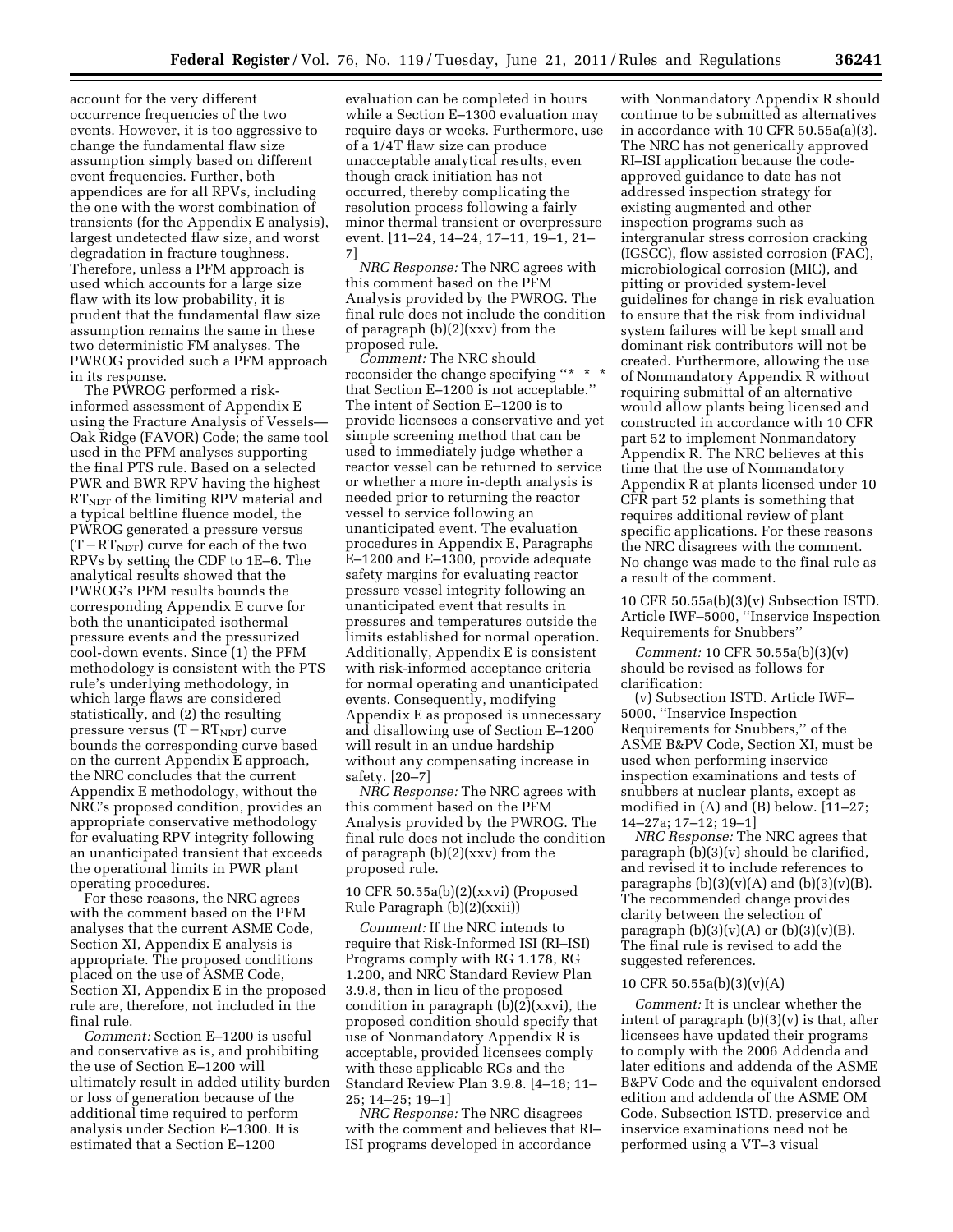examination method as described in IWA–2213. [14–27b; 17–13]

*NRC Response:* The NRC agrees with this comment to the extent that, as described in paragraph  $(b)(3)(v)(A)$ , VT-3 visual examination must be used while using ASME OM Subsection ISTD in lieu of the requirements for snubbers in the editions and addenda up to the 2005 Addenda of the ASME Section XI, IWF–5200(a) and (b), and IWF–5300(a) and (b). Paragraph  $(b)(3)(v)(B)$  states that licensees using the 2006 Addenda and later editions of the ASME OM Code Subsection ISTD are not required to use VT–3 visual examination, because in the ASME OM Code snubber (pin-to-pin) visual examination VT–3 requirements have been replaced with the Owner's defined visual examination. However, removing VT–3 requirements for snubbers does not remove VT–3 requirements of support structure(s) and attachments as defined in IWF of ASME Section XI.

The proposed rulemaking would not change the intent of the current paragraph (b)(3)(v). The proposed rulemaking would split paragraph  $(b)(3)(v)$  into  $(b)(3)(v)(A)$  and  $(b)(3)(v)(B)$ , because snubber inservice examination and testing requirements have been deleted in the 2006 addenda and later Editions of ASME Section XI. Up to, and including, the 2005 Addenda, both ASME Section XI and ASME OM Code contained snubber examination and testing requirements. Now, in the 2006 Addenda, the ASME OM Code is the only Code which contains the inservice examination and testing requirements of snubbers. The paragraph  $(b)(3)(v)(A)$  option is for licensees using ASME Section XI up to the 2005 Addenda, which is similar to the current paragraph (b)(3)(v). The paragraph  $(b)(3)\bar{v}(\bar{B})$  option is for the licensees using the 2006 Addenda or the later edition of ASME Section XI, where the licensee will not find any snubber requirements in ASME Section XI; therefore, the ASME OM Code must be used.

The intent of current paragraph (b)(3)(v) is based on the ASME Section XI, IWF–5000 and ASME OM, Subsection ISTD requirements. The ASME Section XI up to the 2005 Addenda does not clearly distinguish the boundary between the support structure, attachments and the snubber. The inservice examination of the support structure and attachments is performed using VT–3 as required by Subsection IWF of Section XI, and IWF– 5000 requires that snubber examination must be performed using VT–3 visual examination as described in IWA–2213. Subsection ISTD of the ASME OM Code

does not address inspection of the support structure and attachments. Therefore, to be consistent with the Section XI requirements, VT–3 visual examination is required when using Subsection ISTD of the OM Code in lieu of the IWF–5000 requirements of ASME Section XI, up to the 2005 Addenda. The proposed VT–3 requirement is consistent with the current requirement to ensure that an appropriate visual examination method was used for integral and non-integral snubber supports and attachments such as lugs, bolting, and clamps when using ISTD of the ASME OM Code in lieu of the ASME Section XI, 2005 Addenda.

In the 2006 Addenda and later edition of ASME Section XI, the inservice examination and testing requirements of snubbers have been deleted, and a Figure IWF–1300–1(f) has been added to clarify the boundary of a snubber (pinto-pin) and its support structure and attachments. Figure IWF–1300–1(f) defines that a snubber (pin-to-pin) examination is excluded from Section XI, and the support structure and attachments, *etc.* are still under the scope of ASME Section XI. ASME Section XI, IWF–1220 in the 2006 Addenda and later edition states that inservice examination and testing of snubbers are outside the Scope of IWF, and can be found in the ASME OM Code. Subsection IWF requires that the inservice examination of support structure and attachments are to be performed using VT–3 visual examination, whereas the ASME OM Code requires that snubber (pin-to-pin) visual examination is to be performed using the Owner's qualified procedures and methods. However, if licensees prefer, the VT–3 visual examination method still can be used for snubber (pin-to-pin) inservice examination, while using ASME OM Code requirements. No change was made to the final rule as a result of this comment.

#### 10 CFR 50.55a(b)(3)(v)(B)

*Comment:* The examination boundary for a snubber examination as defined in ISTD is the snubber unit out to the pins that hold it in place. Commenters request that the NRC clarify in the final rule whether the pin-to-pin ISTD examination of the snubber unit should be a VT–3, even though a VT–3 examination is a Section XI requirement. [14–27c; 17–13]

*NRC Response:* The NRC clarifies that the licensees are required to meet the snubber (pin-to-pin) visual examination requirements as specified in the Subsection ISTD of the ASME OM Code when using the 2006 Addenda and later

editions and addenda of Section XI of the ASME B&PV Code, as defined in paragraph (b)(3)(v)(B). Subsection ISTD of the ASME OM Code, 2006 Addenda and later editions requires that snubber (pin-to-pin) visual examination is to be performed using the Owner's qualified procedures and methods, whereas licensees must use VT–3 for integral and non-integral structure and attachments as required by ASME Section XI. However, licensees may use VT–3 visual examination method for snubber (pin-to-pin) inservice examination, while using ASME OM Code, 2006 Addenda and later editions.

When using the 2005 Addenda or earlier editions and addenda of the ASME OM Code, Subsection ISTD in lieu of the ASME Section XI, IWF–5000 as defined in paragraph  $(b)(3)(v)(A)$ , licensees must use VT–3 visual examination for snubbers (pin-to-pin) and integral and non-integral structure and attachments as required by ASME Section XI.

#### Inservice Testing

#### 10 CFR 50.55a(f)(5)(iv)

*Comment:* The words ''and is not included in the revised inservice test program as permitted by paragraph (f)(4) of this section'' seem to imply that a licensee need not seek relief if the inservice test program is revised to identify the impractical test requirement. If this is the intent of these words, licensees may not need to submit relief requests for IST Program impracticality if the IST Program is updated. If this is not the intent of these words, then the phrase ''and is not included in the revised inservice test program as permitted by paragraph (f)(4) of this section'' should be removed from paragraph  $(f)(5)(iv)$ . [4–22]

*NRC Response:* The NRC does not agree with the comment. The proposed amendment states that where a pump or valve test requirement by the code or addenda is determined to be impractical by the licensee and is not included in the revised inservice test program, the basis for this determination must be submitted for NRC review and approval not later than 12 months after the expiration of the initial 120-month interval of operation. Therefore, a licensee has to submit relief requests for inservice testing (IST) Program impracticality if the IST Program is updated. No change was made to the final rule as a result of this comment.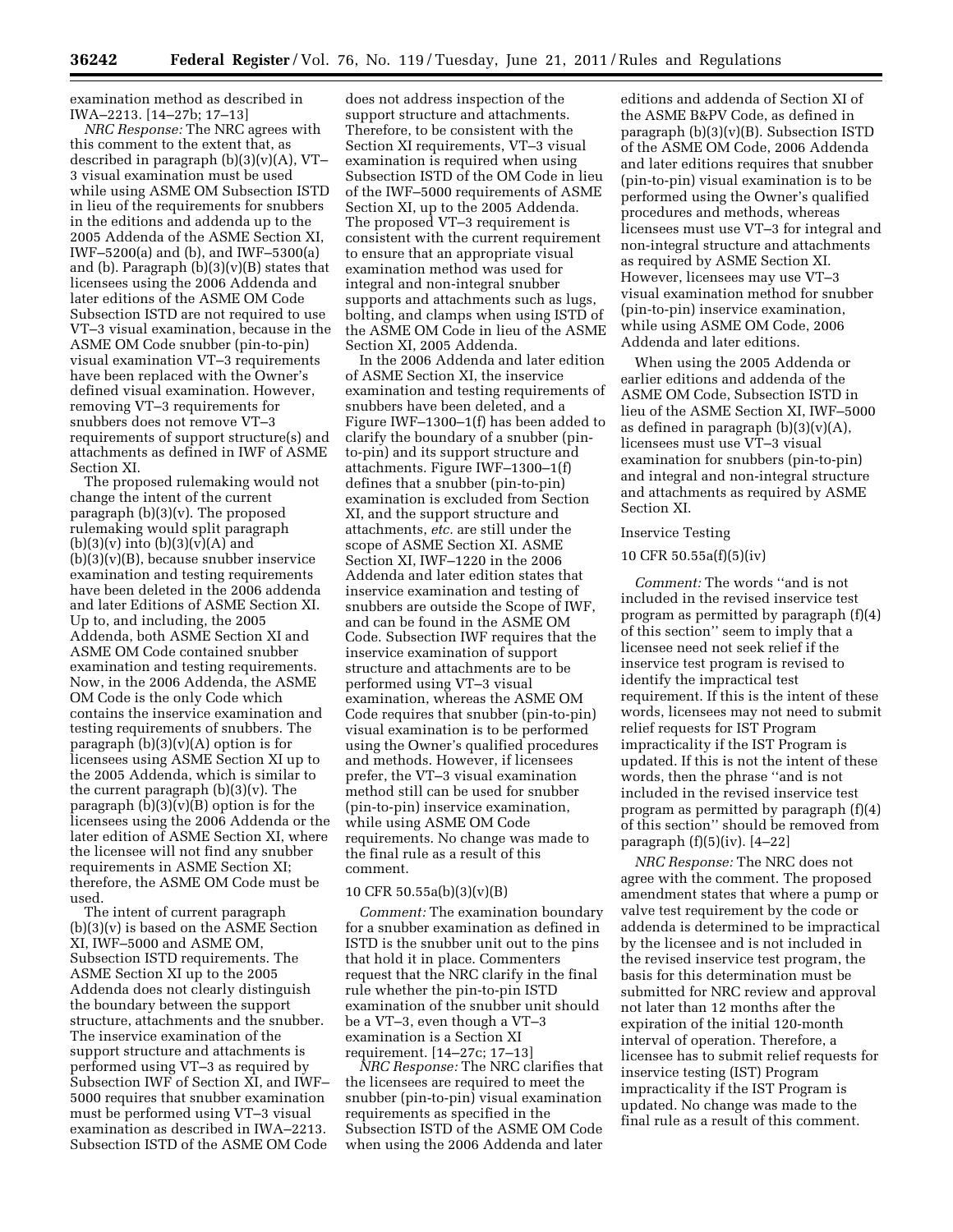#### Inservice Inspection

10 CFR 50.55a(g)(2), (g)(3)(i), (g)(3)(ii),  $(g)(4)(i)$  and  $(g)(4)(ii)$ 

*Comment:* The introductory text and other applicable sections should state that licensees use the provisions for examination and testing of snubbers in Subsection ISTD of the ASME OM Code or the requirements in plant Technical Specifications (TS). [1–1; 17–6]

*NRC Response:* The NRC does not agree with the commenter to include the optional provision of TS requirements for inservice examination and testing of snubbers along with Subsection ISTD of the ASME OM Code.

Paragraph (g) establishes the ISI requirements that licensees must use when performing ISI of components (including supports). Additionally, paragraph (g)(4)(iv) states that ISI of components (including supports) may meet the requirements set forth in subsequent editions to the ''Code of Record'' and addenda that are incorporated by reference in 10 CFR 50.55a(b), subject to limitations and modifications listed in 10 CFR 50.55a(b) and subject to NRC approval.

The requirements at 10 CFR 50.55a do not define any documents beyond ''Code of Record'' to control the snubber inservice examination and testing program. Licensees have the option to control the ASME Code-required ISI and testing of snubbers through their TS or other licensee-controlled documents (*e.g.* technical requirements manual, *etc.*). For facilities using their TS to govern ISI and testing of snubbers, paragraph (g)(5)(ii) requires that if a revised ISI program for a facility conflicts with the TS, the licensee shall apply to the NRC for amendment of the TS to conform the TS to the revised program. Therefore, the regulation does not state the type of documents to be used by the licensees to meet the snubber inservice examination and testing requirements as specified in the ASME Code, but TS must meet the ''Code of Record'' requirements. For a particular facility, the snubber inservice examination and testing may be controlled by its TS, including the applicable snubber inservice examination and testing requirements as specified in the ASME Code. No change was made to the final rule as a result of this comment.

#### 10 CFR 50.55a(g)(5)(iii) and (g)(5)(iv)

*Comment:* The proposed rule adds extra burden on licensees to submit relief requests within 12 months of examinations where code requirements were determined to be impractical and the proposed rule language would put

paragraph (g)(5)(iii) in conflict with paragraph (g)(5)(iv). [2–3; 4–25; 11–31a– g; 14–31; 17–7; 17–10; 18–1; 20–14; 21– 1; 22–1]

*NRC Response:* The NRC agrees with the comments that paragraph (g)(5)(iii) would place an extra burden on the licensee by requiring that requests for relief made in accordance with paragraph (g)(5)(iii) must be submitted to the NRC no later than 12 months after the examination has been attempted. This requirement could increase the number of submittals licensees need to submit for code requirements determined to be impractical. Rather than submitting one request for relief at the end of the interval for all requirements determined to be impractical throughout the 10-year interval as currently allowed, licensees would be required to prepare a submittal within 12 months of every examination that determined a requirement was impractical. This could result in the licensee preparing numerous submittals for relief requests where under the current rules only one submittal is required at the end of the interval. This requirement is revised in this final rule to align with paragraph (g)(5)(iv) to require submittal of these requests no later than 12 months after the expiration of the initial or subsequent 120-month inspection interval for which relief is sought.

*Comment:* Paragraph (g)(5) in general, and this proposed change to paragraph (g)(5)(iii) in particular, could also have a direct impact on examinations associated with welds and weld repairs performed during the course of a repair/ replacement activity. Based on the proposed change to paragraph (g)(5)(iii), it could be argued that a relief request does not have to be submitted until after performance of a weld repair and alternative NDE or NDE with limited coverage. If the intent is to exclude NDE associated with welds and weld repairs (*i.e.,* repair/replacement activities), then the proposed change to paragraph (g)(5)(iii) should be revised to make this clarification. [17–8; 17–14; 18–2]

*NRC Response:* If a licensee proposes to use a different inspection technique (*e.g.,* UT vs. RT), an alternative must be submitted under the provisions of 10 CFR 50.55a(a)(3), regardless of what amount of coverage they would achieve with either technique. If the licensee has knowledge of the fact that the inspection using the different inspection technique will be limited, it is the NRC's expectation that such information will be included as an integral part of the requested alternative. The alternative that would be approved would be based on the technique and

the amount of coverage the licensee expects to achieve. If the requested alternative is approved and the licensee achieves less coverage using the alternative inspection technique than that stipulated in the original alternative request, the licensee would need to submit a request for relief based on 10 CFR 50.55a(g)(5). No change was made to the final rule as a result of this comment.

*Comment:* The requirement to submit the relief request after the examination has been attempted may in fact be a clarification of the NRC's intent, but the requirement to submit the relief request within 12 months of the attempt is certainly not a clarification, it is a new requirement. [2–3]

*NRC Response:* The NRC agrees that submitting the relief request within 12 months of the attempted examination would be a new requirement, which was not the NRC's intent. This paragraph is revised in this final rule to align with paragraph (g)(5)(iv).

*Comment:* The words ''and is not included in the revised inservice inspection program as permitted by paragraph (g)(4) of this section'' seem to imply that a licensee need not seek relief if the inservice inspection program is revised to identify the impractical requirement. If this is the intent of these words, licensees may not need to submit relief requests for ISI Program impracticality if the ISI Program is updated. If this is not the intent of these words, then the phrase ''and is not included in the revised inservice inspection program as permitted by paragraph (g)(4) of this section'' should be removed from 10 CFR 50.55a(g)(5)(iv). [4–26]

*NRC Response:* The NRC agrees the phrase, ''and is not included in the revised inservice inspection program as permitted by paragraph (g)(4) of this section,'' could cause confusion, because paragraph (g)(4) does not address the basis for the determination of an examination requirement's impracticality. The submittal of the basis for determination of the impracticality of an examination requirement is required by (g)(5)(iii) and the timing of this submittal is discussed in (g)(5)(iv). Therefore, paragraph (g)(5)(iv) of the final rule is revised to remove the wording ''and is not included in the revised inservice inspection program as permitted by paragraph (g)(4) of this section.''

#### 10 CFR 50.55a(g)(6)(ii)(F)(1)

*Comment:* The final rule should incorporate by reference Code Case N– 770–1, approved by ASME on Dec. 25, 2009, in lieu of Code Case N–770. In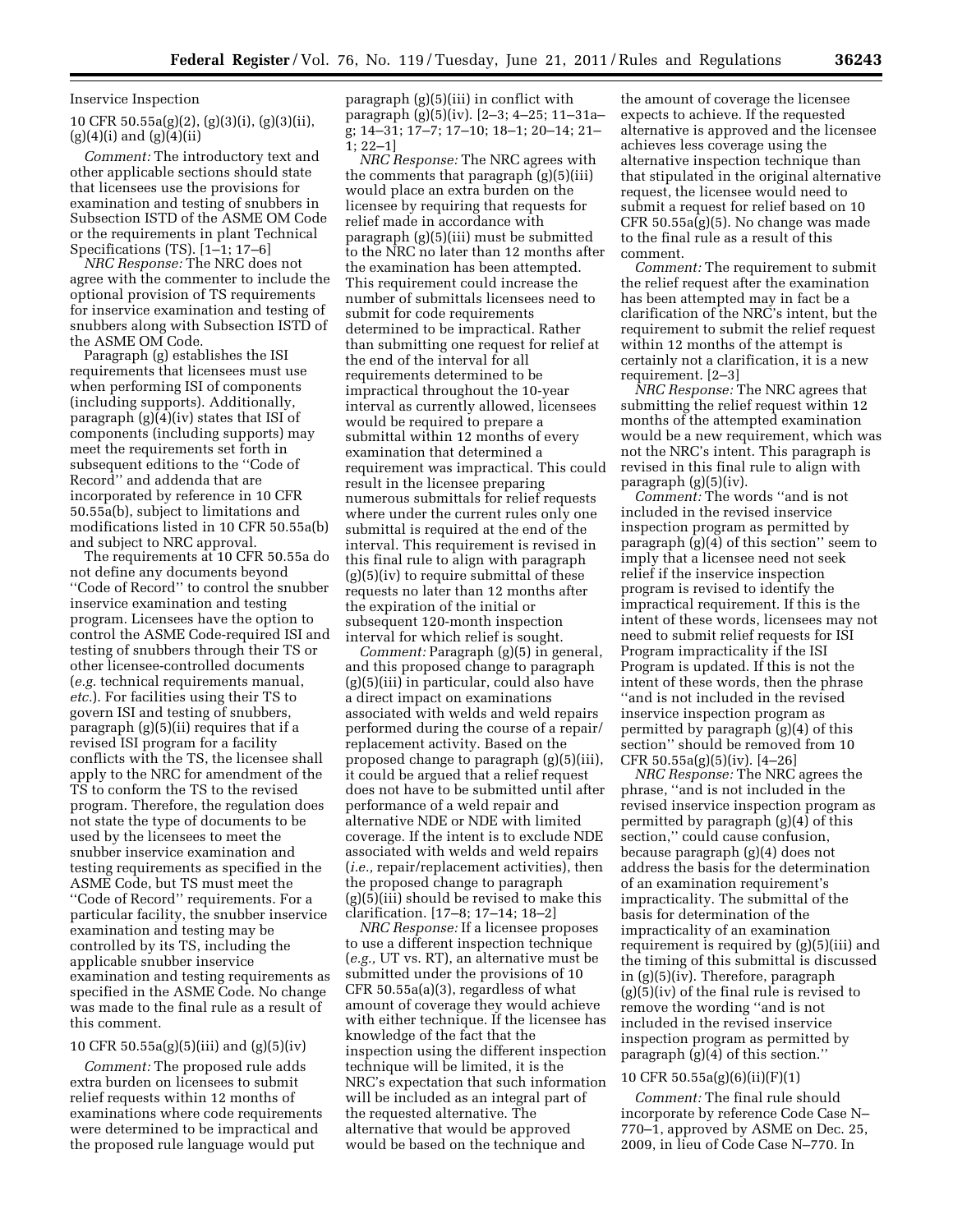Code Case N–770–1, ''cladding'' was changed to ''onlay'' to eliminate confusion and misapplication in either installation requirements or examination/evaluation requirements, or both. The confusion and misapplication could result from someone applying the existing Code rules for ''cladding,'' which is not the intent when ''cladding mitigation'' in N–770 is used. [4–4; 4–27a; 11–3; 11a– 34a; 14–3; 14–34a; 19–1]

*NRC Response:* The NRC agrees that incorporating by reference Code Case N–770–1 into the final rule could eliminate a number of the proposed conditions. Many of the conditions the NRC proposed to impose on the use of Code Case N–770 have been incorporated into Code Case N–770–1, as discussed in specific comments related to Code Case N–770. Therefore, the final rule incorporates by reference Code Case N–770–1, and does not include most of the conditions on the use of Code Case N–770 that were included in the proposed rule. The NRC agrees that the term ''cladding,'' as used by Section XI, does not apply to mitigation in the context of Code Case N–770. "Onlay" is the terminology used in the code case. The incorporation of Code Case N–770–1 in the final rule addresses the commenters' recommendation that the final rule use the terminology ''onlay'' instead of ''cladding.''

#### 10 CFR 50.55a(g)(6)(ii)(F)(2)

*Comment:* The NRC has typically approved the application of pressure boundary weld mitigation techniques on a case-by-case basis. All mitigation techniques discussed in Code Case N– 770, with the exception of Mechanical Stress Improvement Process (MSIP), are the subject of separate code cases which will be subject to approval by the NRC. MSIP meets the requirements of Appendix I of Code Case N–770 and has been separately approved by the NRC. If approved mitigation techniques are employed, a separate review of the reclassification of the welds as proposed by the condition in paragraph  $(g)(6)(ii)(F)(2)$  should not be required. [5–2; 8–1; 11a–34b; 14–34b; 16–1; 17– 16; 18–4; 19–1; 20–16; 21–8]

*NRC Response:* The NRC disagrees that a separate NRC review of the reclassification of welds should not be required for mitigation techniques approved in ASME code cases. It is the NRC's position that a separate review of the reclassification of welds will be required unless NRC-approved mitigation techniques are employed. This condition provides clarity for the licensee and inspectors for the

classification of each weld. Under the condition, unless there is NRC approval of a mitigation technique, whether generic or plant specific, such welds will be classified as category items A– 1, A–2 or B of Table 1 of ASME Code Case N–770–1. All mitigation techniques discussed in Code Case N– 770, with the exception of MSIP, are covered by separate code cases in various stages of development. These code cases are subject to approval by the NRC. As ASME completes these mitigation code cases, the NRC will review and approve them, if appropriate, possibly with conditions. The NRC uses RG 1.147, which is incorporated by reference in 10 CFR 50.55a, to endorse approved code cases for generic use. Based on the wording of paragraph (g)(6)(ii)(F)(*2*), as the NRC endorses mitigation code cases in the RG, the rule permits licensees to categorize mitigated welds in the corresponding Inspection Items in Code Case N–770–1, without a separate NRC review of the classification or reclassification. No change to paragraph (g)(6)(ii)(F)(*2*) was made in the final rule as a result of this comment.

*Comment:* The proposed condition in paragraph (g)(6)(ii)(F)(2) is not consistent with the other proposed conditions in paragraphs  $(g)(6)(ii)(F)(6)$ and  $(g)(6)(ii)(F)(7)$  or Code Case N-770. Paragraph (g)(6)(ii)(F)(6) requires that a weld that has been mitigated by inlay or corrosion resistant cladding, and then is found to be cracked, be reclassified and inspected using the frequencies of Inspection Item A–I, A–2, or B. This indicates that an uncracked weld that has been mitigated by inlay or corrosion resistant cladding would not be categorized as Inspection Items A–1, A– 2 or B following an acceptable preservice examination. Additionally, paragraph  $(g)(6)(ii)(F)(7)$  requires that a weld mitigated by inlay or corrosion resistant cladding be examined each interval if at hot-leg temperatures and as part of a 25-percent sample plan on a 20-year frequency if at cold-leg temperatures, which is not consistent with Inspection Item A–1, A–2, or B. [5– 2; 8–1; 11a–34b; 14–34b; 16–1; 17–16; 18–4; 19–1; 20–16; 21–8]

*NRC Response:* The NRC agrees with the first point about the inconsistency between paragraphs (g)(6)(ii)(F)(*2*) and  $(g)(6)(ii)(F)(6)$ , but disagrees with the second point about an inconsistency between paragraphs (g)(6)(ii)(F)(*2*) and (g)(6)(ii)(F)(*7*). Proposed paragraph  $(g)(6)(ii)(F)(6)$  referred to welds mitigated by inlay or cladding rather than referring to welds in Inspection Items G, H, J, and K. The wording in proposed paragraph (g)(6)(ii)(F)(*6*)

overlooked the step required by paragraph (g)(6)(ii)(F)(*2*) to obtain NRC authorization for an alternative classification of welds as Inspection Items G, H, J, or K. However, paragraph (g)(6)(ii)(F)(*6*) of the proposed rule is not included in the final rule because Code Case N–770–1 addresses the NRC's concern that was contained in this condition, and Code Case N–770–1 is incorporated by reference in the final rule.

The NRC disagrees with the commenters' second point. Paragraph (g)(6)(ii)(F)(*7*) in the proposed rule correctly referred to, and would apply to, welds in Inspection Items G, H, J and K. Before welds can be categorized as Inspection Items G, H, J, or K, the categorization would first have to be authorized by the NRC under the condition in paragraph (g)(6)(ii)(F)(*2*). Therefore, paragraph (g)(6)(ii)(F)(*7*) in the proposed rule would be consistent with paragraph (g)(6)(ii)(F)(*2*). No change to paragraph (g)(6)(ii)(F)(*7*) of the proposed rule was made in the final rule as a result of this comment.

#### 10 CFR 50.55a(g)(6)(ii)(F)(3)

*Comment:* The proposed condition in paragraph (g)(6)(F)(3) should not be applied. The final rule approval timing for some plants may be such that there would not be time to plan and prepare for the required baseline inspection under the proposed condition in paragraph  $(g)(6)(ii)(F)(3)$  and prepare repair contingencies, (*e.g.,* approval of the rule in June and the next refueling outage for a plant is in September). By providing a window of the next two refueling outages, the required planning and preparation can be accommodated.

Additionally, for baseline examinations already completed to the requirements of the industry guidance, any condition applied should recognize these examinations as acceptable for compliance to N–770 and the NRC Conditions. [5–3; 8–2; 11a–34c; 14–34c; 16–2; 17–17; 18–5; 19–1; 20–17; 21–9]

*NRC Response:* The NRC agrees that more time may be needed after the rule becomes effective for licensees to complete the baseline examinations, but does not agree that the condition should not be included in the final rule. The NRC believes that there are welds within the scope of Code Case N–770 that have not been examined under the industry program MRP–139, ''Primary System Piping Butt Weld Inspection and Evaluation Guideline.'' There may also be welds that received less than complete ASME Code, Section XI, examination coverage under the MRP– 139 program. Paragraph (g)(6)(ii)(F)(*3*) is necessary to ensure that adequate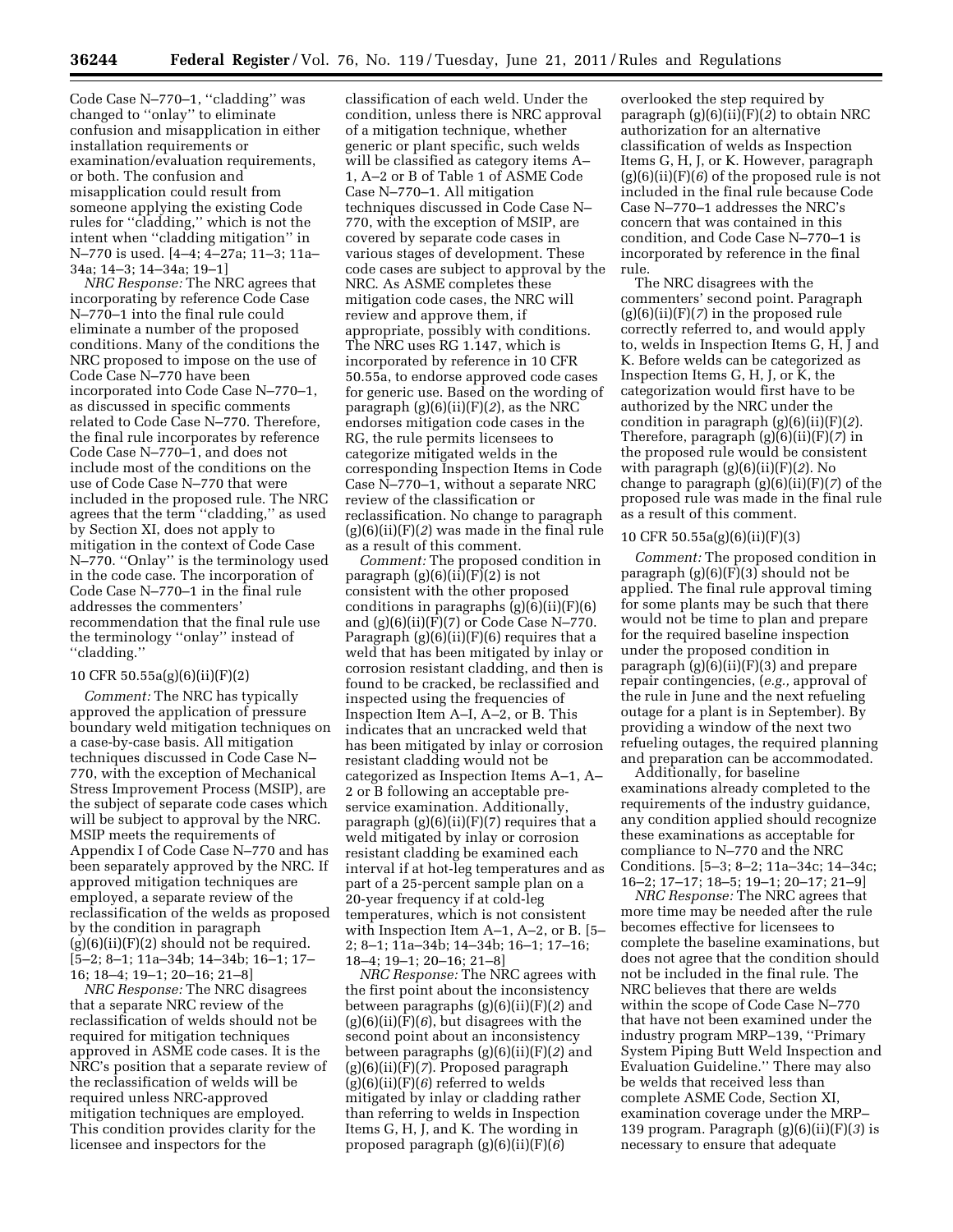baseline examinations have been performed on all welds within the scope of Code Case N–770, since these welds are susceptible to PWSCC. The need for ensuring the integrity of these welds, beginning with baseline examinations, has been recognized by the NRC and industry groups for a number of years. The NRC included paragraph (g)(6)(ii)(F)(*3*) in the proposed rule because it believes that the code case requirement allowing two refueling outages after adoption of the code case to complete the baseline examinations is inconsistent with the safety significance of performing the initial inspections of these welds.

The NRC recognizes that the timing in paragraph (g)(6)(ii)(F)(*3*) as proposed would, in some cases, constrain planning and preparation efforts for the required baseline examination. Therefore, for butt welds that were not in the scope of MRP–139 and did not receive a baseline examination, the timing in paragraph (g)(6)(ii)(F)(*3*) in the final rule is extended to require that these baseline examinations be completed at the next refueling outage that occurs more than 6 months from the effective date of the final rule. This change in the condition would give licensees at least 6 months to plan and prepare for the baseline examination. If a baseline examination cannot be performed by the licensee to meet the requirements of paragraph (g)(6)(ii)(F), then the licensee is required to obtain NRC authorization of alternative examination requirements in accordance with paragraphs (a)(3)(i) or  $(a)(3)(ii)$ .

In response to the comment regarding using examinations performed prior to issuance of the final rule as baseline examinations for Code Case N–770, the NRC revised paragraph (g)(6)(ii)(F)(*3*) in the final rule to address this option. Previous examinations of these welds can be credited for baseline examinations if they were performed using Section XI, Appendix VIII requirements and met the Code-required examination volume for axial and circumferential flaws of essentially 100 percent. For butt welds that received a MRP–139 examination that did not fully meet Section XI, Appendix VIII requirements, or achieve essentially 100-percent coverage, licensees can reperform the baseline examination to meet these requirements or obtain NRC authorization of alternative examination requirements in accordance with paragraph (a)(3)(i) or (a)(3)(ii) by the end of next refueling outage that occurs after 6 months from the effective date of the final rule. This provision acknowledges previous examinations that could satisfy

the Code Case N–770–1 baseline requirement, with NRC authorization of alternative examination requirements within a reasonable time frame.

A licensee may also choose to use previous inspections of dissimilar-metal butt welds performed under the plant's ASME Code, Section XI, Inservice Inspection program to count as meeting the paragraph (g)(6)(ii)(F)(*3*) baseline requirement. This is acceptable, provided the previous inspection falls within the re-inspection period for welds in ASME Code Case N–770–1, Table 1, Inspection Items A–1, A–2, and B. Additionally, the NRC-approved alternative examination coverage for these welds during the current 10-year inservice inspection interval remain applicable. In all of these cases, the previously-approved alternative will continue to apply for the duration authorized by the NRC as the final rule does not revoke previous NRC-approved alternatives or relief requests.

In the final rule, paragraph (g)(6)(ii)(F)(*3*) is revised to require baseline examinations for welds in Table 1, Inspection Items A–1, A–2, and B, to be performed at the next refueling outage that occurs later than 6 months after the effective date of the final rule. The rule allows previous examinations of these welds to be credited for baseline examinations if they were performed (1) within the re-inspection period for the weld item in Table 1, and (2) using Section XI, Appendix VIII requirements and met the Code-required examination volume of essentially 100 percent. The rule allows other previous examinations that do not meet these requirements to be used to meet the baseline examination requirement, provided NRC authorization of alternative inspection requirements in accordance with 10 CFR 50.55a(a)(3)(i) or (a)(3)(ii) is granted prior to the end of the next refueling outage that occurs later than 6 months after the effective date of the final rule.

#### 10 CFR 50.55a(g)(6)(ii)(F)(5)

*Comment:* In Code Case N–770–1, approved by the ASME on December 25, 2009, Paragraph—3132.3(b) has been modified, so the adoption of Code Case N–770–1 would make the proposed condition in paragraph  $(g)(6)(ii)(F)(5)$  no longer necessary. [5–5; 8–4; 11–34e; 14– 34e; 16–4; 19–1; 20–19; 21–11]

*NRC Response:* The NRC agrees with this comment for several reasons. Code Case N–770, Paragraph —3132.3(b) states that a ''flaw is not considered to have grown if the size difference (from a previous examination) is within the measurement accuracy of the NDE technique employed.'' Use of this

terminology may have resulted in a departure from the past practice when applying the ASME Code, Section XI. Paragraph (g)(6)(ii)(F)(*5*) of the proposed rule stated that a flaw is not considered to have grown if a previously evaluated flaw has remained essentially unchanged. This wording is consistent with the requirements and practice of NDE under Section XI. Paragraph— 3132.3(b) of Code Case N–770–1 uses the same wording as contained in paragraph (g)(6)(ii)(F)(*5*) of the proposed rule. The revised requirement of Code Case N–770–1 fully addresses the NRC's concern contained in paragraph  $(g)(6)(ii)(F)(5)$  of the proposed rule. Because the final rule incorporates by reference Code Case N–770–1, the final rule does not include the condition of paragraph (g)(6)(ii)(F)(*5*) from the proposed rule.

#### 10 CFR 50.55a(g)(6)(ii)(F)(6)

*Comment:* Code Case N–770–1, approved by the ASME on Dec. 25, 2009, modified Note 16(c), so the adoption of Code Case N–770–1 would make the proposed condition in 10 CFR 50.55a(g)(6)(ii)(F)(6) no longer necessary. [5–6; 8–5; 11a–34f; 14–34f; 16–5; 19–1; 20–20; 21–12]

*NRC Response:* The NRC agrees with this comment for several reasons. Code Case N–770 would permit welds mitigated by inlay or cladding (*i.e.,*  onlay) in Inspection Items G, H, J, and K, to remain in those Inspection Items if cracking were to occur that penetrates through the thickness of the inlay or onlay. The purpose of an inlay or onlay is to provide a corrosion-resistant barrier between reactor coolant and the underlying Alloy 82/182 weld material that is susceptible to PWSCC. If cracking penetrates through the thickness of an inlay or onlay, the inspection frequencies of Inspection Items G, H, J, and K would no longer be appropriate even after satisfying the successive examination requirements of Paragraph—2420. Paragraph  $(g)(6)(ii)(F)(6)$  would require welds in Inspection Items G, H, J, or K, with cracking that penetrates beyond the thickness of the inlay or cladding, be reclassified as Inspection Item A–1, A– 2, or B, as appropriate, until corrected by repair/replacement activity in accordance with IWA–4000 or by corrective measures beyond the scope of Code Case N–770. A new sentence added to Note (16)(c) of Code Case N– 770–1 states that ''if cracking penetrates beyond the thickness of the inlay or onlay, the weld shall be reclassified as Inspection Item A–1, A–2, or B, as appropriate, until corrected by repair/ replacement activity in accordance with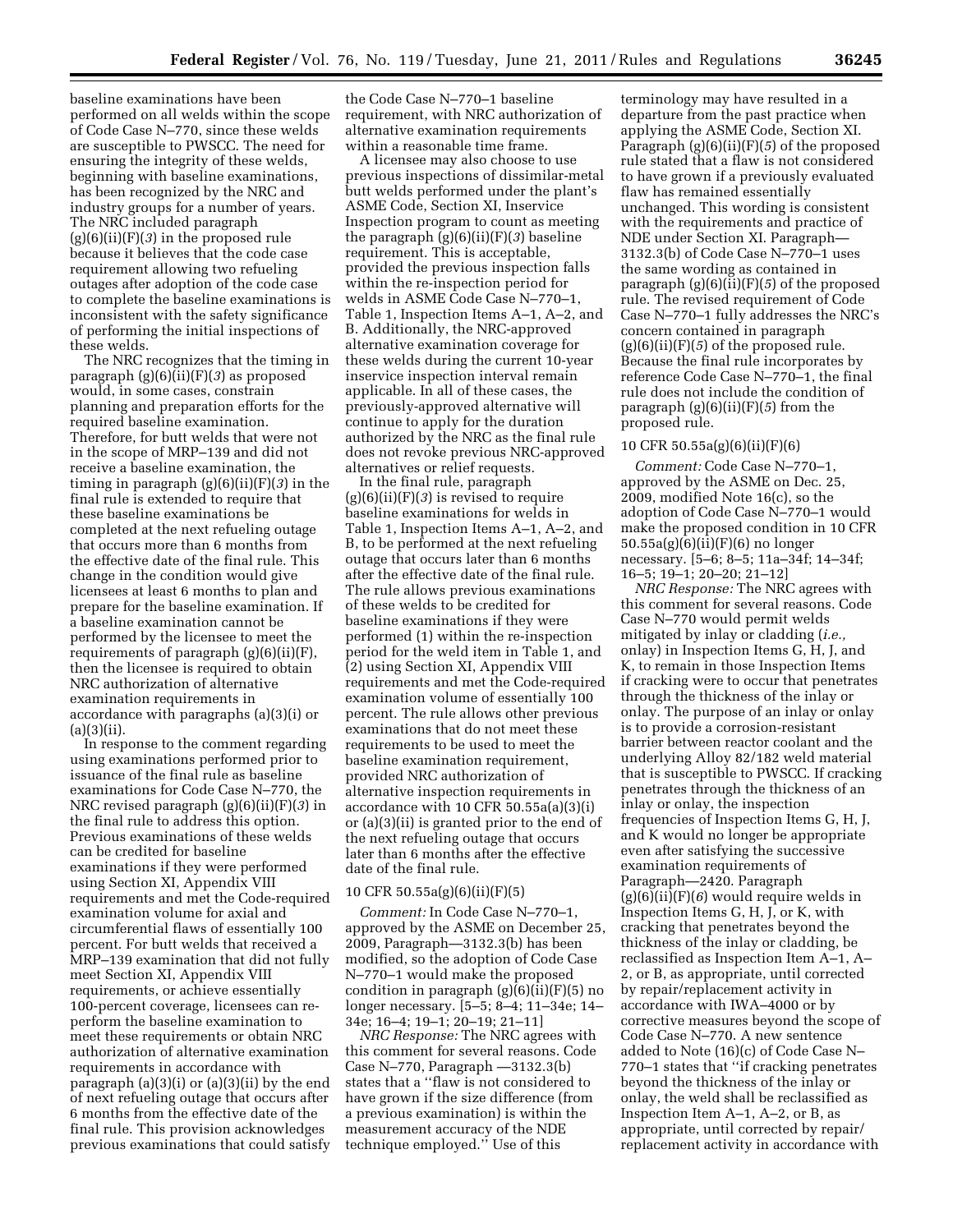IWA–4000 or by corrective measures beyond the scope of this Case (*e.g.,*  stress improvement).'' The revision of Note (16)(c) in Code Case N–770–1 fully addresses the NRC concerns contained in paragraph  $(g)(6)(ii)(F)(6)$  of the proposed rule. Because the final rule incorporates by reference Code Case N– 770–1, the final rule does not include the condition of paragraph (g)(6)(ii)(F)(*6*) from the proposed rule.

# 10 CFR 50.55a(g)(6)(ii)(F)(7)

*Comment:* The proposed condition is appropriate because the Appendix VIII supplement has not yet been developed to demonstrate the detection of flaws in the thin inlay or cladding when the examination is performed from the outside surface. Code Case N–770–1, approved by the ASME on Dec. 25, 2009, modified the ''Extent and Frequency of Examination'' column for Inspection Items G, H, J, and K in Table 1, so adoption of Code Case N–770–1 would allow the NRC to modify the proposed condition in paragraph  $(g)(6)(ii)(F)(7)$ . [5-7; 8-6; 11a-34g; 14-34g; 16–6; 19–1; 20–21; 21–13]

*NRC Response:* The NRC agrees with this comment. In Code Case N–770, the Table 1 column titled ''Extent and Frequency of Examination'' for Inspection Items G, H, J, and K (welds mitigated by inlay or cladding) only requires a surface examination for welds in Inspection Items G, H, J, and K if a volumetric examination is performed from the weld inside-diameter surface. The NRC proposed adding paragraph (g)(6)(ii)(F)(*7*) on welds in Inspection Items G, H, J, and K, which would have required that the ISI surface examination requirements of Table 1 apply whether the inservice volumetric examinations are performed from the weld outside diameter or the weld inside diameter. A volumetric examination performed from the weld outside-diameter surface would not be capable of detecting flaws in an inlay or onlay. In Code Case N–770–1, the Table 1 column titled ''Extent and Frequency of Examination'' for Inspection Items G, H, J, and K contains revised requirements to perform a surface examination from the weld inside surface and a volumetric examination performed from either the inside or outside surface. The revised requirement of Code Case N–770–1 for surface examination of welds in Inspection Items G, H, J, and K is the same requirement that was contained in paragraph (g)(6)(ii)(F)(*7*) of the proposed rule. Because the final rule incorporates by reference Code Case N–770–1, the final rule does not include the surface

examination requirement of paragraph (g)(6)(ii)(F)(*7*) from the proposed rule.

#### 10 CFR 50.55a(g)(6)(ii)(F)(8)

*Comment:* Code Case N–770–1, approved by the ASME on Dec. 25, 2009, modified Notes 11(b)(1) and (2), so adoption of Code Case N–770–1 would make the proposed condition in paragraph (g)(6)(ii)(F)(8) no longer necessary. [5–9; 8–8; 11a–34h; 16–8; 19– 1; 20–23; 21–15]

*NRC Response:* The NRC agrees with this comment for several reasons. Inspection Items D, G, and H pertain to mitigation of uncracked butt welds by stress improvement, weld inlay, and weld onlay, respectively. Code Case N– 770 does not explicitly preclude deferral of the first examination of Items D, G, and H following mitigation to the end of the interval. Therefore, the NRC proposed paragraph (g)(6)(ii)(F)(*8*) to ensure that the initial examinations of welds in Inspection Items D, G, and H take place on an appropriate schedule to verify the effectiveness of the mitigation process. Note (11), which pertains to deferral of the first examinations after mitigation, was revised in Code Case N– 770–1. The revised requirements of Code Case N–770–1, Note (11), indicate that the first examinations following mitigation are to be performed within 10 years following mitigation for Item D butt welds, but can be performed any time within the 10 years. The revised requirements of Code Case N–770–1, Note (11), indicate that the first examinations following mitigation are to be performed as specified in Table 1 for Items G and H butt welds. The revised requirements of Code Case N–770–1 preclude deferral of the first examinations of Item D butt welds beyond the 10 years allowed by Table 1, and preclude deferral of the first examinations for Item G and H butt welds to the end of an interval, if that is later than the specified time in Table 1. The revision of Note (11) in Code Case N–770–1 addresses the NRC's concerns in paragraph (g)(6)(ii)(F)(*8*) of the proposed rule. Because the final rule incorporates by reference Code Case N– 770–1, the final rule does not include the condition of paragraph (g)(6)(ii)(F)(*8*) from the proposed rule.

#### 10 CFR 50.55a(g)(6)(ii)(F)(9)

*Comment:* Code Case N–770–1, approved by the ASME on Dec. 25, 2009, modified paragraph I–1.1, so adoption of Code Case N–770–1 would make the proposed condition in paragraph (g)(6)(ii)(F)(9) no longer necessary. [5–10; 8–9; 11–34i; 14–34i; 16–9; 19–1; 20–24; 21–16]

*NRC Response:* The NRC agrees with this comment for several reasons. Code Case N–770, Appendix I, Measurement or Quantification Criteria I–1.1, requires an analysis that assumes the pre-stressimprovement, residual-stress condition resulting from a construction weld repair from the inside diameter to a depth of 50-percent of the weld thickness. Code Case N–770 does not specify the circumferential extent of the weld repair that must be assumed. Paragraph (g)(6)(ii)(F)(*9*) of the proposed rule would require that in applying Measurement or Quantification Criterion I–1.1, the weld repair be assumed to extend 360° around the weld. Code Case N–770–1 specifies in Measurement or Quantification Criterion I–1.1 that the weld repair be assumed to extend 360° around the weld. The addition of the circumferential extent of the assumed weld repair in Appendix I of Code Case N–770–1 fully addresses the NRC's concern contained in paragraph (g)(6)(ii)(F)(*9*) of the proposed rule. Because the final rule incorporates by reference Code Case N–770–1, the final rule does not include the condition of paragraph (g)(6)(ii)(F)(*9*) from the proposed rule.

#### 10 CFR 50.55a(g)(6)(ii)(F)(*10*)

*Comment:* Code Case N–770–1, approved by the ASME on Dec. 25, 2009, modified paragraph I–2.1, so adoption of Code Case N–770–1 in lieu of N–770 in the final rule would allow the NRC to remove this condition. [5– 11; 8–10; 11–34j; 14–34j; 16–10; 19–1; 20–25; 21–17]

*NRC Response:* The NRC agrees with this comment for several reasons. Code Case N–770, Appendix I, Measurement or Quantification Criterion I–2.1, requires that an analysis or demonstration test account for load combinations that could cause plastic ratcheting. This wording is inappropriate since this criterion pertains to the permanence of a mitigation process by stress improvement, and ''shakedown'' rather than ''ratcheting'' is the phenomenon that could lead to lack of permanence of the mitigation. Paragraph (g)(6)(ii)(F)(*10*) of the proposed rule would require that the last sentence of Measurement or Quantification Criterion I–2.1 be replaced with a sentence that uses the correct terminology. Code Case N–770– 1 of Appendix I, Measurement or Quantification Criterion I–2.1, requires that an analysis or demonstration test account for load combinations that could relieve stress due to shakedown. The revised requirement of Code Case N–770–1 fully addresses the NRC's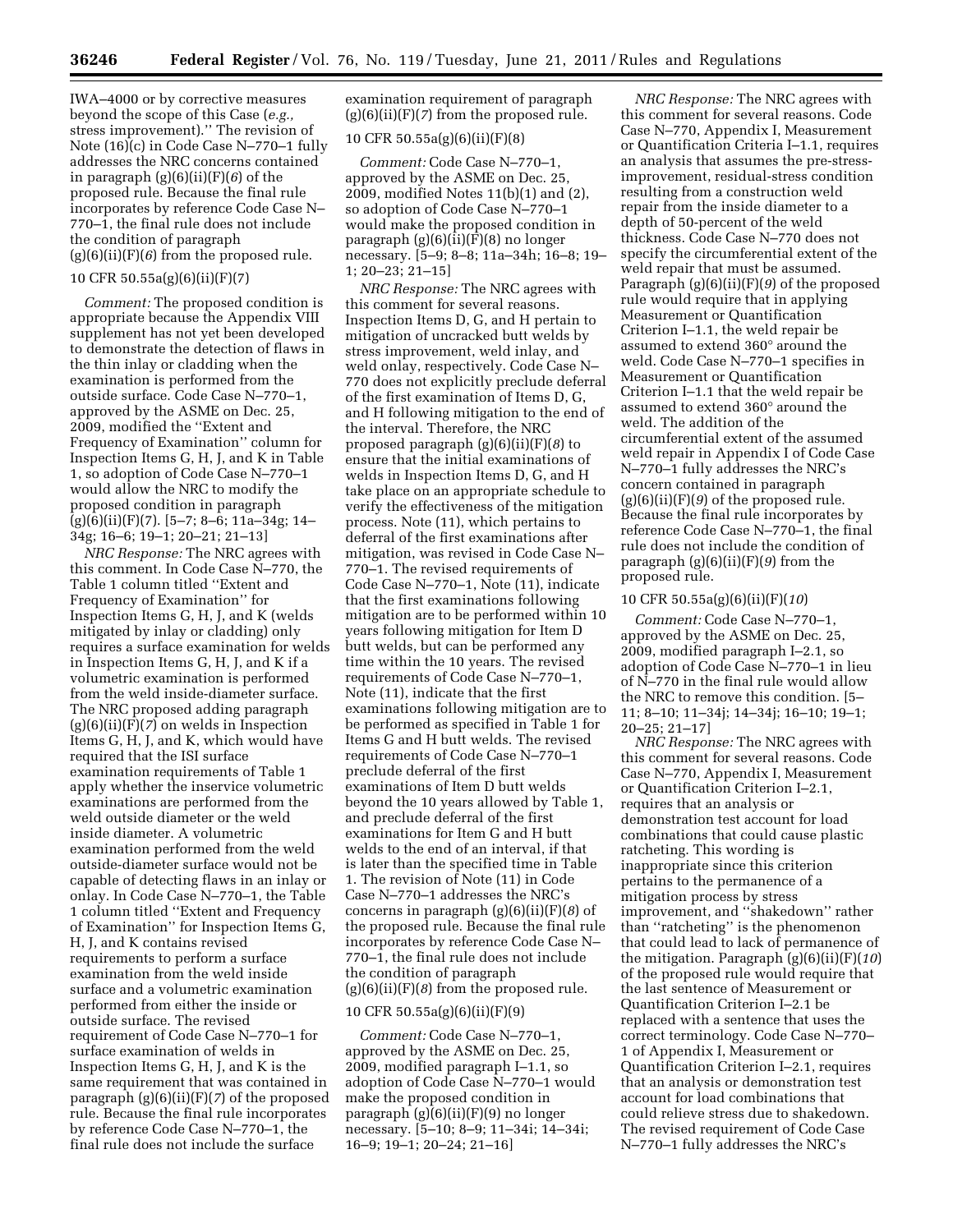concern contained in paragraph (g)(6)(ii)(F)(*10*) of the proposed rule. Because the final rule incorporates by reference Code Case N–770–1, the final rule does not include the condition of paragraph (g)(6)(ii)(F)(*10*) from the proposed rule.

#### 10 CFR 50.55a(g)(6)(ii)(F)(*11*)

*Comment:* The NRC proposes to add a condition to require that in applying Measurement or Quantification Criterion I–7.1 of Appendix I, an analysis be performed using IWB–3600 evaluation methods and acceptance criteria to verify that the mitigation process will not cause any existing flaws to grow. However, measurement or Quantification Criterion I–7.1 permits the growth of existing flaws in welds mitigated by stress improvement recognizing that flaw growth can also be caused by fatigue crack growth, which cannot be precluded. Criterion I–7.1, however, also includes the requirement that the mitigation process will not cause any existing flaws to become unacceptable.

Code Case N–770–1 modified paragraph 1–7.1, so adoption of Code Case N–770–1 would allow the NRC to remove proposed condition 10 CFR 50.55a(g)(6)(ii)(F)(*11*). [5–12; 8–11; 11a– 34k; 14–34k; 16–11; 19–1; 20–26; 21–18]

*NRC Response:* The NRC agrees with this comment for several reasons. Code Case N–770, Appendix I, Performance Criteria I–7, requires that the stress intensity factor at the depth of the flaw (the flaw tip) be determined using combined residual and operating stresses, and shall be zero. Under paragraph I–7, no flaw growth could occur if the stress intensity factor is zero at the flaw tip using the combined residual and operating stresses. The following section of the code case, Measurement or Quantification Criteria I–7.1, requires that an analysis be performed to verify that the mitigation process will not cause any existing flaws to become unacceptable. The NRC proposed adding paragraph (g)(6)(ii)(F)(*11*), because it appeared that, contrary to the requirements of I– 7, the analysis required by the Mitigation or Quantification Criteria may have allowed flaw growth, even growth by primary-water stress corrosion cracking.

The revised requirements of Code Case N–770–1, Appendix I, Performance Criteria I–7, state that the stress intensity factor at the depth of the flaw shall be determined using combined residual and steady-state operating stresses, and shall not be greater than zero. By adding the words ''steadystate'' in I–7 of Code Case N–770–1, and

maintaining the stress intensity factor at the flaw tip to zero or less, primarywater stress corrosion cracking would not be expected to occur. The next section of the Code Case N–770–1, Measurement or Quantification Criteria I–7.1, requires that an analysis be performed, using IWB–3600 evaluation methods and acceptance criteria, to verify that the mitigation process will not result in any existing flaws becoming unacceptable. The revised wording in I–7 and I–7.1 would only allow flaw growth under non-steadystate operating stresses (fatigue) and would ensure that standard ASME Code analysis methods are used to limit any fatigue growth to acceptable levels. Code Case N–770–1, Appendix I, uses different wording than proposed in paragraph (g)(6)(ii)(F)(*11*). However, the revised requirements in Code Case N– 770–1 fully address the NRC's concern that the criteria of Code Case N–770, Appendix I, were contradictory and may have permitted flaw growth by PWSCC. Because the final rule incorporates by reference Code Case N–770–1, the final rule does not include the condition of paragraph (g)(6)(ii)(F)(*11*) from the proposed rule.

#### 10 CFR 50.55a(g)(6)(ii)(F)(*13*)

*Comment:* Code Case N–770–1 modified the wording of the Extent and Frequency of Examination for Inspection Items C and F, so adoption of Code Case N–770–1 would allow removal of the proposed condition in 10 CFR 50.55a(g)(6)(ii)(F)(*13*). [5–14; 8–13; 11–34m; 14–34m; 16–13; 19–1; 20–28; 21–19]

*NRC Response:* The NRC agrees with this comment. Inspection Items C and F pertain to butt welds mitigated by full structural weld overlays. Note (10) of Code Case N–770 requires that welds in Inspection Items C and F that are not included in the 25-percent sample be examined prior to the end of the mitigation evaluation period if the plant is to be operated beyond that time. Proposed paragraph (g)(6)(ii)(F)(*13*) was written because Code Case N–770 does not contain a similar requirement to inspect prior to the end of the mitigation evaluation period for welds that are included in the 25-percent sample. Code Case N–770–1, Table 1, requires that for welds in the Inspection Items C and F 25-percent inspection sample that have a design life of less than 10 years, at least one inservice inspection shall be performed prior to exceeding the life of the overlay. The revised requirements in Code Case N–770–1 fully address the NRC concern that Inspection Item C and F welds in the 25-percent inspection sample may not have been inspected

prior to the end of the life of the overlay. Because the final rule incorporates by reference Code Case N–770–1, the final rule does not include the condition of paragraph (g)(6)(ii)(F)(*13*) from the proposed rule.

#### 10 CFR 50.55a(g)(6)(ii)(F)(*14*)

*Comment:* The change in the dimension to be used in determining the thickness ''t'' in the acceptance criteria should be adopted, but the NRCproposed condition should not be adopted, for the following reason.

The proposed condition in paragraph (g)(6)(ii)(F)(*14*) would cause a conflict in the definition of the required examination volume A–B–C–D, with Figures 2(a) and 5(a) showing the correct definition of the required volume and Figures 2(b) and 5(b) combined with the NRC's proposed condition defining a larger and unintended examination volume (by extending the examination volume of an overlay in both axial directions).

Code Case N–770–1 removed the  $\frac{1}{2}$ inch (13 mm) dimension shown in Figures 2(b) and 5(b) of Code Case N– 770 and replaced them with dimensions "X" and " $\bar{Y}$ ". The notes beneath each figure define dimensions ''X'' and ''Y''.

Concurrent with the change in the  $\frac{1}{2}$ inch dimension, Code Case N–770–1 also removed the examination volume A–B–C–D from Figures 2(b) and 5(b). This change was made to clarify that Figures  $2(\bar{b})$  and  $5(b)$  were not defining any examination volume, but were only defining the thicknesses to use in applying IWB–3514 acceptance standards. The thickness ''t2'' in Figures 2(b) and 5(b) was also revised/corrected in Code Case N–770–1 to reflect the total thickness of the original pipe plus the overlay at the location of the flaw.

The adoption of Code Case N–770–1 in lieu of N–770 in the final rule would allow the NRC to remove the proposed condition in paragraph (g)(6)(ii)(F)(*14*). If Code Case N–770–1 is not adopted in the final rule, the proposed NRC condition needs to be revised to either require the use of Figures 2(b) and 5(b) in Code Case N–770–1, or provide specific figures to use with the condition that are identical to Figures 2(b) and 5(b) in Case N–770–1. [11a– 34n]

*NRC Response:* The NRC agrees with this comment for several reasons. Code Case N–770, Figures 2(b) and 5(b), contain information on component thicknesses to be used in application of the acceptance standards of ASME Code, Section XI, lWB–3514, to evaluate flaws detected during preservice and inservice inspection of weld overlays. The 1⁄2-inch (13 mm) dimensions shown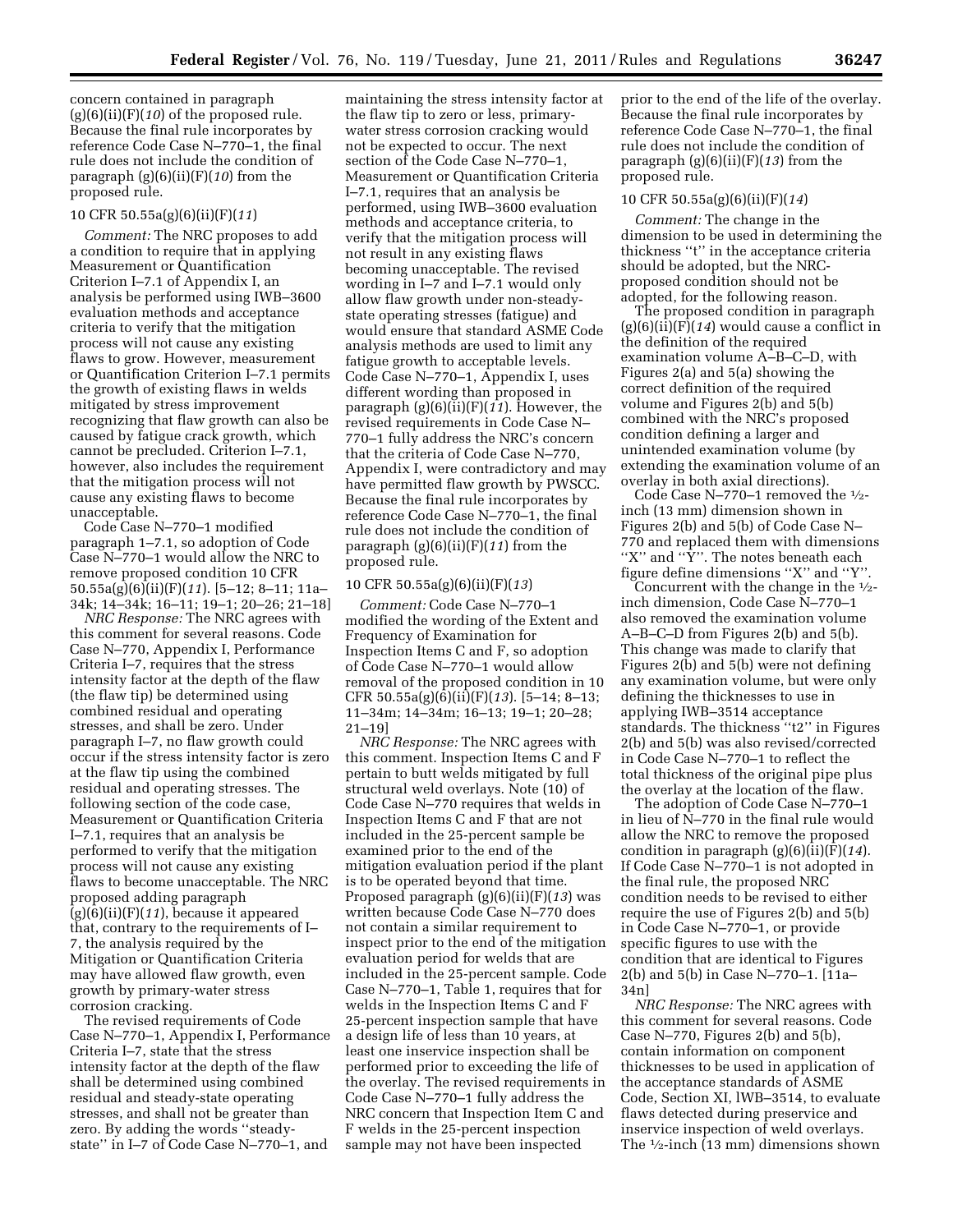in Figures 2(b) and 5(b) could have resulted in a non-conservative application of the acceptance standards. The appropriate dimensions are a function of the nominal thickness of the nozzle and pipe being overlaid rather than a single, specified value  $(1/2$ -inch) on either side of the weld for all pipes and nozzles. The revision in Code Case N-770-1 of the 1/2-inch dimension in Figures 2(b) and 5(b) to be used in determining the thickness ''t'' in the acceptance standards is consistent with paragraph (g)(6)(ii)(F)(*14*) of the proposed rule. Concurrent with the change in the 1⁄2 inch dimension, Code Case N–770–1 also removed the examination volume A–B–C–D from Figures 2(b) and 5(b). This change was made to clarify that Figures 2(b) and 5(b) were not defining an examination volume, but were defining the thicknesses to use in applying IWB– 3514 acceptance standards, that is, the locations in the weld overlay where each of the two thicknesses, ''t1'' and ''t2'', would apply to flaws. The thickness ''t2'' in Figures 2(b) and 5(b) was also corrected in Code Case N–770– 1 to reflect the total thickness of the original pipe plus the overlay at the location of the flaw. The changes to Figures 2(b) and 5(b) that are reflected in Code Case N–770–1 address the NRC's concern regarding nonconservative application of acceptance standards during preservice inspection. The NRC agrees that the other changes made to Figures 2(b) and 5(b) in Code Case N–770–1 correct errors in these figures in Code Case N–770. Because the final rule incorporates by reference Code Case N–770–1, the final rule does not include the condition of paragraph (g)(6)(ii)(F)(*14*) from the proposed rule.

#### 10 CFR 50.55a(g)(6)(ii)(F)(*15*)

*Comment:* The condition as proposed will not accomplish what was intended. As proposed, for a flaw in the original nozzle/weld material we would have to use ''t'' equal to the inlay/onlay thickness to determine the acceptable size per IWB–3514. Nothing would be acceptable under that condition. For flaws that are not contained within the inlay/onlay/cladding, the value of ''t'' used should be the full structural wall thickness. If the NRC feels that there still needs to be a condition specified in this area, it needs to be re-structured to specify appropriate ''t'' values for flaws that are contained within the inlay/ onlay, and t values for flaws that are contained in the original structural material. [11a–34o; 14–34o; 17–20; 18– 9; 19–1]

*NRC Response:* The NRC agrees that the condition in paragraph

(g)(6)(ii)(F)(*15*) of the proposed rule would be more effective if it were revised as recommended. The condition in paragraph (g)(6)(ii)(F)(*15*) of the proposed rule dealt with the value of ''t'' to use for flaws found in an inlay or onlay. Although a value of ''t'' equal to the full structural wall thickness is inferred by the code case, the condition did not address the value of ''t'' to be used for flaws that are not contained within the inlay or onlay material. In the final rule this condition has been revised to clarify that for Inspection Items G, H, J, and K, when applying the acceptance standards of ASME B&PV Code, Section XI, IWB–3514, for planar flaws that are not contained within the inlay or onlay material, the thickness ''t'' in IWB–3514 is the combined thickness of the inlay or onlay and the dissimilar metal weld.

#### **III. Discussion of NRC Approval of New Edition and Addenda to the Codes, ASME Code Cases N–722–1 and N–770– 1, and Other Changes to 10 CFR 50.55a**

The NRC is amending its regulations to incorporate by reference the 2005 Addenda through 2008 Addenda of Section III, Division 1, and Section XI, Division 1 of the ASME B&PV Code; and the 2005 Addenda and 2006 Addenda of the ASME OM Code into 10 CFR 50.55a. The NRC also is incorporating by reference Code Case N–770–1, and revision 1 to Code Case N–722, which was incorporated by reference into the NRC's regulations on September 10, 2008 (73 FR 52729).

The NRC follows a three-step process to determine acceptability of new provisions in new editions and addenda to the Codes, and the need for conditions on the uses of these Codes. This process was employed in the review of the Codes that are the subjects of this rule. First, NRC staff actively participates with other ASME committee members with full involvement in discussions and technical debates in the development of new and revised Codes. This includes a technical justification in support of each new or revised Code. Second, the NRC committee representatives discuss the Codes and technical justifications with other cognizant NRC staff to ensure an adequate technical review. Finally, the NRC position on each Code is reviewed and approved by NRC management as part of the rule amending 10 CFR 50.55a to incorporate by reference new editions and addenda of the ASME Codes, and conditions on their use. This regulatory process, when considered together with the ASME's own process for developing and approving ASME Codes, provides reasonable assurances that the NRC

approves for use only those new and revised Code edition and addenda (with conditions as necessary) that provide reasonable assurance of adequate protection to public health and safety and that do not have significant adverse impacts on the environment.

The NRC reviewed changes to the Codes in the editions and addenda of the Codes identified in this rulemaking. The NRC concluded, in accordance with the process for review of changes to the Codes, that each of the editions and addenda of the Codes, and the 1994 Edition of NQA–1, are technically adequate, consistent with current NRC regulations, and approved for use with the specified conditions.

The following paragraphs contain the NRC's evaluation of the changes to the Code editions and addenda (including new Code provisions) and Code Cases N–722–1 and N–770–1, where the NRC added new, revised existing, or removed conditions in 10 CFR 50.55a.

*Quality Standards, ASME Codes and Institute of Electrical and Electronics Engineers (IEEE) Standards, and Alternatives* 

#### 10 CFR 50.55a(a)

The NRC is amending § 50.55a(a) to add a new paragraph heading entitled ''Quality standards, ASME Codes and IEEE standards, and alternatives.'' This will be consistent with paragraph headings throughout 10 CFR 50.55a.

#### *Applicant/Licensee-Proposed Alternatives to the Requirements of 10 CFR 50.55a*

#### 10 CFR 50.55a(a)(3)

The NRC is amending § 50.55a(a)(3) to clarify that an alternative must be submitted to, and authorized by, the NRC prior to implementing the alternative. Licensees have misinterpreted § 50.55a(a)(3) and erroneously concluded that it is permissible to obtain NRC authorization of an alternative after its implementation. The final rule requires that alternatives to the requirements of §§ 50.55a(c), (d), (e), (f), (g), and (h) must be submitted to, and authorized by, the NRC prior to implementing the alternatives.

#### *Standards Approved for Incorporation by Reference*

#### 10 CFR 50.55a(b)

The NRC is amending § 50.55a(b) to add a new paragraph heading entitled ''Standards approved for incorporation by reference.'' This will be consistent with paragraph headings throughout 10 CFR 50.55a.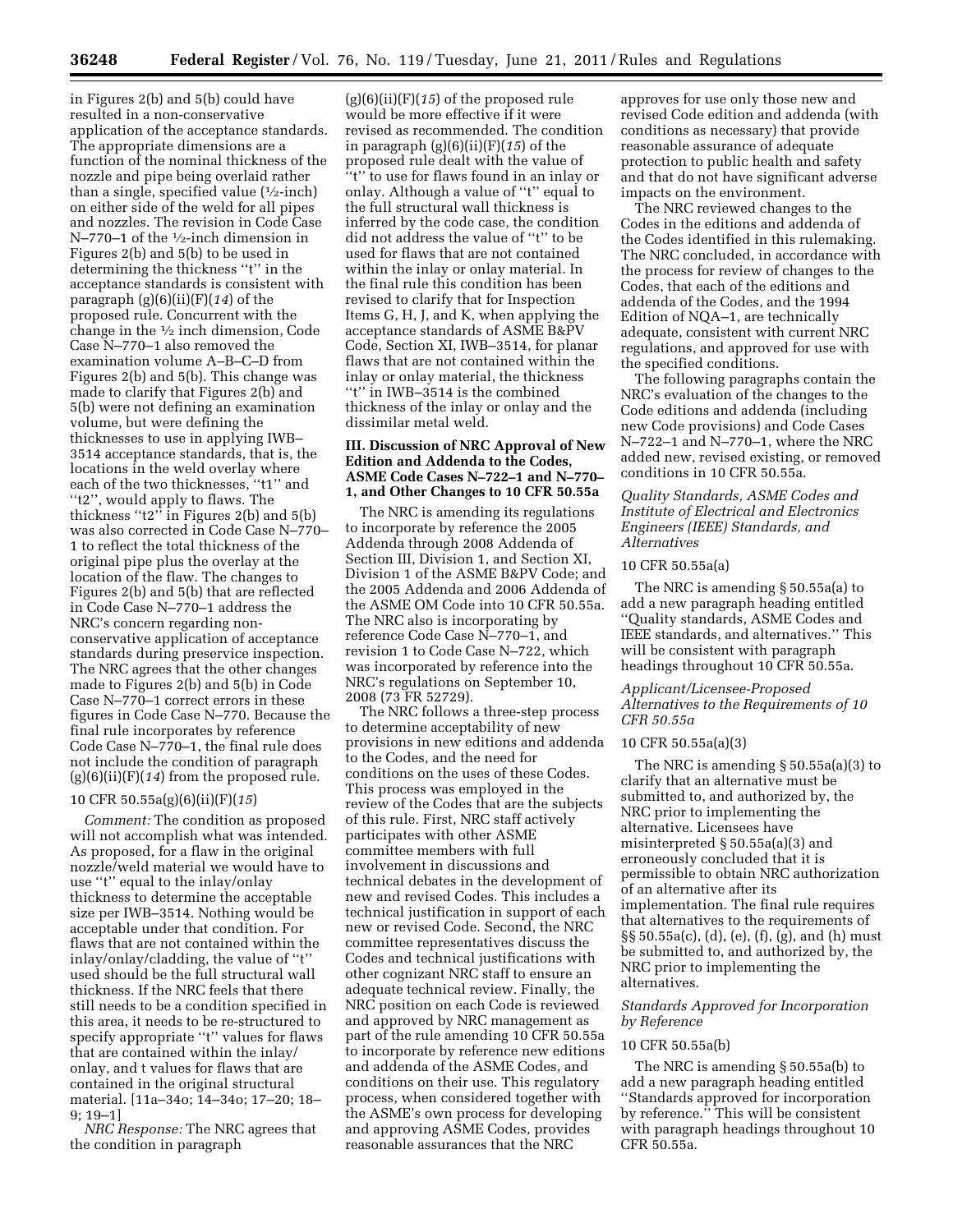The question has arisen many times in the past of whether Subsection NE, ''Class MC Components;'' Subsection NF, ''Supports;'' Subsection NG, ''Core Support Structures;'' and Appendices of the ASME B&PV Code, Section III, are NRC requirements. The NRC is clarifying in this section how the regulations in 10 CFR 50.55a apply to these Section III subsections and appendices. This discussion sets forth the NRC's views regarding the applicable NRC requirements, clarifies which portions of Section III are approved for use by applicants and licensees, identifies which portions of Section III are NRC requirements, and identifies which portions of Section III are not covered by the regulations in 10 CFR 50.55a. The requirements of Subsection NH, ''Class 1 Components in Elevated Temperature Service,'' of Section III are already addressed in § 50.55a(b)(1)(vi), and the bases for these requirements have been discussed in the final rule (69 FR 58804) issued on October 1, 2004, that amended 10 CFR 50.55a to incorporate by reference the 2001 Edition up to and including the 2003 Addenda of the ASME Code, Section III.

First, it should be noted that in 10 CFR 50.55a, the NRC mandates the use of Section III, Division 1, rules for ASME Code Class 1, 2, and 3 components in 10 CFR 50.55a(c), (d) and (e), respectively. Specifically, 10 CFR 50.55a(c), (d) and (e) state that for applicants constructing a nuclear power plant, those components which are part of the reactor coolant pressure boundary must meet the requirements for Class 1 components in Section III (*e.g.,*  Subsection NB, ''Class 1 Components''); components classified as Quality Group B must meet the requirements for Class 2 components (*e.g.,* Subsection NC, ''Class 2 Components''); and components classified as Quality Group C must meet the requirements for Class 3 components (*e.g.,* Subsection ND, ''Class 3 Components''). The NRC considers the rules of Subsection NCA and Section III mandatory appendices to be mandated as well, but only as they apply to Class 1, 2, and 3 components because the language in 10 CFR 50.55a(c), (d) and (e) also covers general requirements in Subsection NCA and mandatory appendices in Section III that are applicable to Class 1, 2, and 3 components.

In addition, the introductory text of 10 CFR 50.55a(b) states, in part, that the ASME Code, Section III, is approved for incorporation by reference by the Director of the Federal Register pursuant to 5 U.S.C. 552(a) and 1 CFR part 51. However, the regulatory language does

not identify specific subsections in Section III that are incorporated by reference, and one can only assume that all of Section III (including all subsections, appendices and Division 2 and 3 rules) are incorporated by reference. Although it is clear that Subsections NB, NC and ND are regulatory requirements because they are mandated by 10 CFR 50.55a(c), (d) and (e) as discussed in this document, the lack of specific rule language in 10 CFR 50.55a mandating the use of Subsections NE, NF, NG, and the Section III mandatory (roman numeral) appendices has created confusion about the regulatory requirements applicable to Subsections NE, NF, and NG, and the Section III mandatory appendices. Subsection NE provides rules for constructing metal containment components (Class MC). Subsection NF provides rules for constructing supports for Class 1, 2, 3, and MC components. Subsection NG provides rules for constructing reactor core support structures. The Section III mandatory appendices are used in conjunction with the aforementioned subsections. In this sense, "constructing" is an allinclusive term that comprises the design, fabrication, installation, examination, testing, inspection and selection of materials for nuclear power plant components.

The NRC is, therefore, clarifying that when Subsections NE, NF, NG, and the Section III mandatory appendices are incorporated by reference, but not mandated, these subsections are not NRC requirements. Rather, the NRC considers Subsections NE, NF, NG and the Section III mandatory appendices to be approved by the NRC for use by applicants and licensees of nuclear power plants by virtue of the NRC's overall approval of Section III, Division 1 rules without condition. In this manner, approval of the rules in Subsections NE, NF, NG, and the Section III mandatory appendices is similar to regulatory guidance provided in NRC RGs in that it provides an acceptable method for meeting NRC requirements and, in this particular case, in 10 CFR part 50, Appendix A, General Design Criterion (GDC) 1, ''Quality standards and records.'' Applicants and licensees may propose means other than those specified by the provisions in Subsections NE, NF, NG, and the Section III mandatory appendices for meeting the applicable regulation. It should be noted that the NRC reviews an applicant's proposed means of meeting the requirements of GDC 1 as part of its review of an application for each manufacturing

license, standard design approval, standard design certification and combined license under 10 CFR part 52 and for each construction permit and operating license under 10 CFR part 50 using the guidelines of NRC NUREG– 0800, ''Standard Review Plan [SRP] for the Review of Safety Analysis Reports for Nuclear Power Plants—LWR Edition,'' and applicable regulatory guides. During its review of new reactor designs under 10 CFR part 52, the NRC is reviewing the criteria and extent of compliance of standard plant designs and combined licenses with the rules of the specific edition and addenda to Subsections NE, NF, NG, and the associated Section III mandatory appendices for applicability to these new reactor designs. The process being used by the NRC in the review of Subsections NE, NF, NG, and the Section III mandatory appendices for new reactors as described in this document is essentially the same process used by the NRC for the licensing of all nuclear power plants since the SRP was first issued in 1975. Therefore, this clarification does not establish new positions or requirements in the regulatory application of Subsections NE, NF, NG, and the Section III mandatory appendices to the construction of nuclear power plants.

Because the NRC staff participates on the ASME Code committees in the development of any revisions to Subsections NE, NF, NG, and the Section III mandatory appendices, the NRC is cognizant of the acceptability of the Code rules applicable to Subsections NE, NF, NG and the Section III mandatory appendices. NRC's use of consensus technical standards meets the requirements of Public Law 104–113, National Technology Transfer and Advancement Act of 1995. Additional discussion on NRC's compliance with the NTTAA is set forth in Section VII, ''Voluntary Consensus Standards,'' of this document.

Consistent with this discussion, the NRC did not substantially change the language in the introductory text to 10 CFR 50.55a(b). The NRC is modifying the regulatory language in the introductory text of 10 CFR 50.55a(b) to clarify that non-mandatory appendices are excluded from Section III rules that are incorporated by reference because the NRC does not review the acceptability of non-mandatory Section III appendices. Similarly, the NRC is clarifying in the introductory text of 10 CFR 50.55a(b) that only Division 1 rules of Section III and Section XI are incorporated by reference (*i.e.,* Divisions 2 and 3 rules are not incorporated by reference). The NRC also is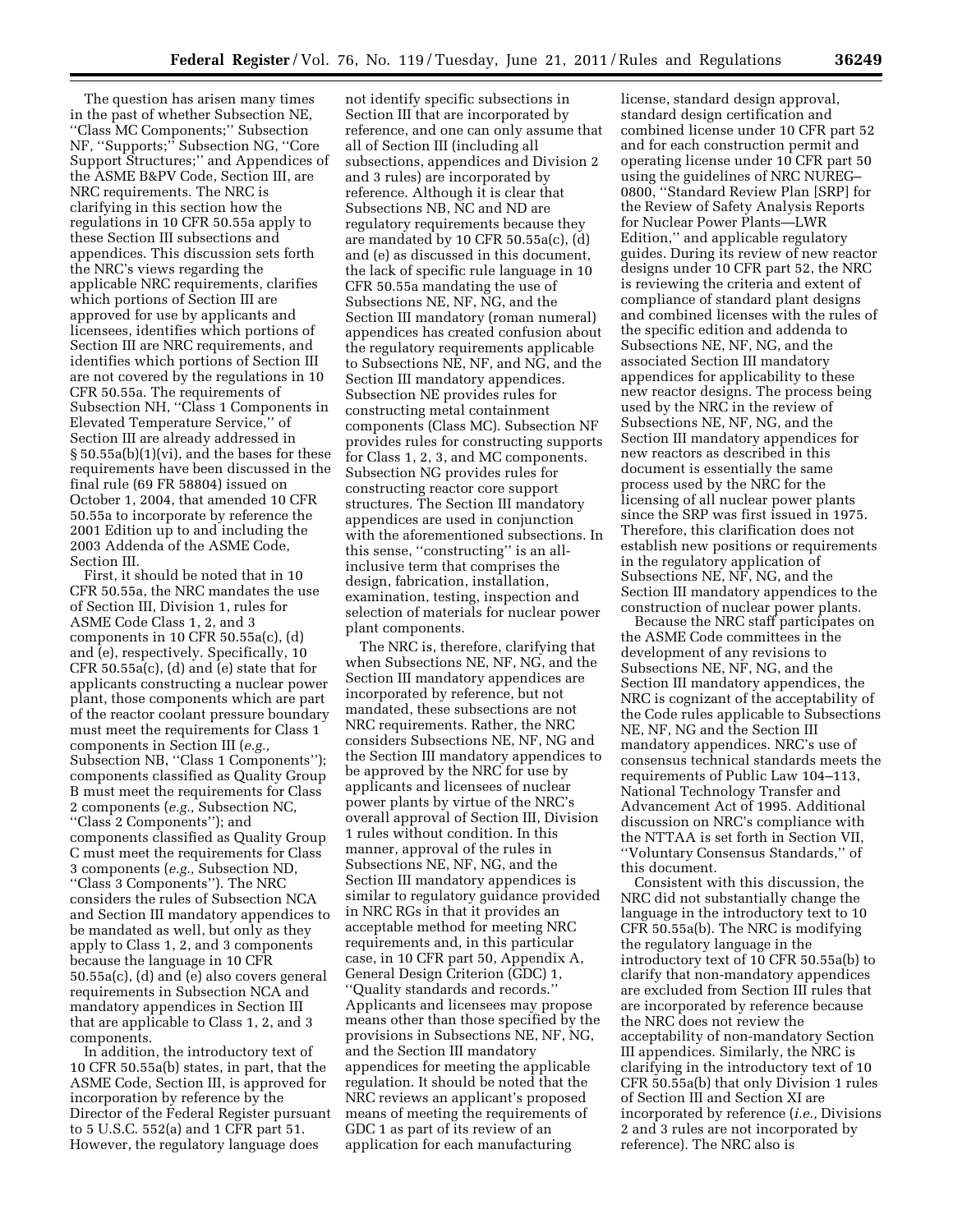incorporating by reference ASME Code Case N–722–1, ''Additional Examinations for PWR Pressure Retaining Welds in Class 1 Components Fabricated With Alloy 600/82/182 Materials Section XI, Division 1,'' and Code Case N–770–1, ''Alternative Examination Requirements and Acceptance Standards for Class 1 PWR Piping and Vessel Nozzle Butt Welds Fabricated with UNS N06082 or UNS W86182 Weld Filler Material with or without Application of Listed Mitigation Activities.''

# *ASME B&PV Code, Section III*

#### Introductory Text to 10 CFR 50.55a(b)(1)

The NRC is amending the introductory text of § 50.55a(b)(1) to clarify that references to Section III refer to Section III of the ASME Boiler and Pressure Vessel Code.

#### 10 CFR 50.55a(b)(1)(ii) Weld-Leg Dimensions

The NRC is amending § 50.55a(b)(1)(ii) in order to apply the conditions currently in § 50.55a(b)(1)(ii) to the latest Edition and Addenda incorporated by reference in this rulemaking. The current regulations in § 50.55a(b)(1)(ii) outline the conditions on the use of stress indices used for welds in piping design under Subarticles NB–3600, NC–3600, and ND–3600 of the ASME B&PV Code. The current regulations are based on the NRC's concern about the undersized weld-leg dimension of less than  $1.09t_n$ , which results in a weld which is weaker than the pipe to which it is adjoined. The reasons for the current condition in 10 CFR 50.55a(b)(1)(ii) are articulated in a previous NRC rulemaking (64 FR 51370; September 22, 1999).

In the proposed rule, the NRC proposed a revision to the condition identified in § 50.55a(b)(1)(ii) to address the NRC concerns with the undersized welds  $(C_x=0.75 t_n)$ , which are not acceptable because the current ASME Code design rules would result in a circumferential, fillet-welded or socketwelded joint where the weld size is smaller than the adjoining pipe wall thickness, which makes the weld weaker than the pipe. The proposed rule also included an editorial addition of a condition on the use of paragraph NB– 3683.4(c)(2). The proposed rule indicated that the use of paragraph NB– 3683.4(c)(1) is currently not allowed and would continue to be prohibited in the proposed rulemaking. The addition of the condition on the use of paragraph NB–3683.4(c)(2) is purely editorial in nature since, by imposing a condition on the use of NB–3683.4(c)(1), the

regulations would inherently impose a condition on the use of NB–3683.4(c)(2) given their use within Section III of the ASME B&PV Code. Therefore, this condition in the proposed rule was not new from a technical standpoint. Also, an editorial correction was proposed regarding Footnote 11, which should be Footnote 13 for the 2004 Edition through the 2008 Addenda in Figure NC–3673.2(b)–1 and Figure ND– 3673.2(b)–1.

For licensees and applicants using the 1989 Addenda through the latest edition and addenda of Section III of the ASME B&PV Code incorporated by reference in § 50.55a(b)(1), the final rule prohibits applicants and licensees from applying the following ASME Code provisions: subparagraphs NB–3683.4(c)(1) and NB– 3683.4(c)(2) and Footnote 11 from the 1989 Addenda through the 2003 Addenda, or Footnote 13 from the 2004 Edition through the 2008 Addenda, to Figures NC–3673.2(b)–1 and ND– 3673.2(b)–1. The final rule requires applicants and licensees to adhere to these prohibitions when considering welds with leg size less than  $1.09t_n$ .

The NRC received a number of public comments regarding the proposed modification to § 50.55a(b)(1)(ii), all of which disagreed with the proposed rule language. The disagreements were based on the assertion that the proposed rule language was not referencing the correct ASME B&PV Code provisions on weld sizes. However, the NRC disagreed with these public comments due to the fact that the language in the proposed rule was merely a modification to a current condition in the existing regulations and none of the public comments received on the proposed modification to § 50.55a(b)(1)(ii) present any new arguments or information that would cause the NRC to revisit its determination described in the previous rulemaking. As previously stated, the reasons for the current condition in 10 CFR 50.55a(b)(1)(ii) are articulated in a previous NRC rulemaking (64 FR 51370; September 22, 1999). Therefore, no change was made to paragraph § 50.55a(b)(1)(ii) of the final rule as a result of these comments. The complete bases for making no modifications to the proposed rule are found in the public comment response document.

#### 10 CFR 50.55a(b)(1)(iii) Seismic Design of Piping

The NRC is amending § 50.55a(b)(1)(iii) to explicitly prohibit the use of Subarticles NB–3200, NB– 3600, NC–3600 and ND–3600 from the 1994 Addenda through the 2005 Addenda of Section III of the ASME B&PV Code for the seismic design of

piping. However, the amendment to § 50.55a(b)(1)(iii) does permit the use of Subarticle NB–3200 from the 2004 Edition through the 2008 Addenda of the ASME Code for the seismic design of piping, subject to the new condition identified as  $\S 50.55a(b)(1)(iii)(A)$ . The amendment to § 50.55a(b)(1)(iii) also permits the use of Subarticles NB–3600, NC–3600 and ND–3600 from the 2006 Addenda through the 2008 Addenda of Section III of the ASME B&PV Code for the seismic design of piping, subject to a new condition identified as  $§ 50.55a(b)(1)(iii)(B).$ 

The current requirements regarding piping seismic rules in Section III of the ASME B&PV Code were first introduced in the 1994 Addenda to the ASME B&PV Code. These rules were subsequently modified in the 2001 Edition and 2002 Addenda to the ASME B&PV Code. The current regulations in § 50.55a(b)(1)(iii) only allow the use of Subarticles NB–3200, NB–3600, NC– 3600, and ND–3600 from the 1993 Addenda and earlier editions and addenda of the ASME B&PV Code, Section III for the seismic design of piping.

As noted, the amendment to § 50.55a(b)(1)(iii) includes the addition of a new condition identified as § 50.55a(b)(1)(iii)(A). The condition in § 50.55a(b)(1)(iii)(A) resolves an issue identified by the NRC regarding the inclusion of reversing dynamic loads when calculating the primary bending stresses for Level B service limits. Also, the amendment to  $\S 50.55a(b)(1)(iii)$ includes the addition of a new condition identified as § 50.55a(b)(1)(iii)(B). The condition in § 50.55a(b)(1)(iii)(B) relates to the use of the  $D_0/t$  ratio and material requirements of NB–3656(b) when applying the 2006 Addenda through the 2008 Addenda of Section III of the ASME B&PV Code to the seismic design of piping.

In the proposed rule, the NRC proposed an amendment to § 50.55a(b)(1)(iii) which would have allowed the use of the latest edition and addenda of Section III of the ASME B&PV Code, incorporated by reference in this rulemaking, subject to three new conditions identified as  $\S 50.55a(b)(1)(iii)(A), (b)(1)(iii)(B), and$ (b)(1)(iii)(C). These additional requirements would have provided three conditions on the use the latest edition and addenda of Section III of the ASME B&PV Code incorporated by reference in the current rulemaking, as they apply to the seismic design of piping. As a result of public comments received, the final rule retains only two of the original three conditions with respect to the use of the editions and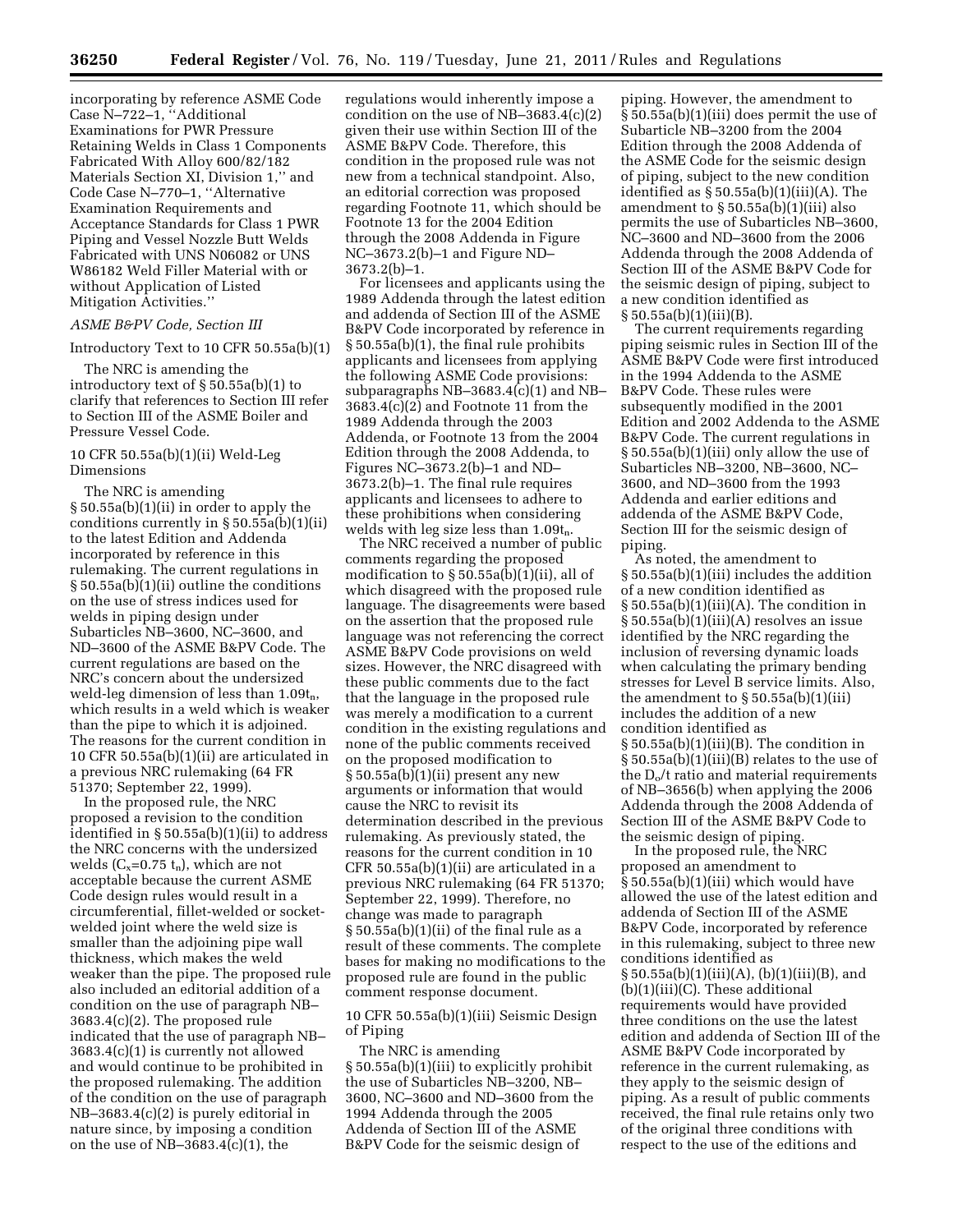addenda of Section III of the ASME B&PV Code incorporated by reference in § 50.55a(b)(1) for the seismic design of piping.

In the proposed rule, the NRC proposed an additional paragraph identified as § 50.55a(b)(1)(iii)(A) which addressed the NRC's position regarding the  $B_2$ ' indices in paragraph NB–3656 of Section III of the ASME B&PV Code. This condition would have stipulated that the value of  $B_2$ ' should be no less than  $0.75B_2$  (from Table NB-3681(A)-1) when applying the 2006 Addenda through the 2008 Addenda of Section III of the ASME B&PV Code for the seismic design of piping. The NRC proposed this condition to address the possibility that ferritic steels may exhibit lower margins and a decrease in toughness at higher temperatures due to dynamic strain aging.

A number of public comments were received regarding the proposed condition on the B<sub>2</sub>' indices, all of which cited ASME Position Paper STP– NU–008, issued on November 6, 2009, as the bases for eliminating the proposed condition. This position paper presents information demonstrating that dynamic strain aging at typical seismic strain rates is insignificant and that adequate margin exists between the ASME Section III code criteria and the ultimate moment under dynamic cyclic loading (''adequate margin'' refers to the margin recommended in Appendix III of NUREG/CR–5361). The NRC agreed with the comments, and considers the previous concerns regarding the possible reduction in margin due to dynamic strain aging effectively resolved based on the information found in the aforementioned ASME position paper. Therefore, as a result of public comments received, the final rule does not include this condition. Additionally, as a result of the deletion of this condition from the final rule, the paragraphs which were identified as  $\S 50.55a(b)(1)(iii)(B)$  and § 50.55a(b)(1)(iii)(C) in the proposed rule are identified as  $\S 50.55a(b)(1)(iii)(A)$  and  $\S 50.55a(b)(1)(iii)(B)$  in the final rule. A more comprehensive discussion regarding the bases for this change can be found in the public comment response document.

In the proposed rule, the NRC proposed an additional paragraph identified as § 50.55a(b)(1)(iii)(B) which addressed the NRC's position regarding Note (1) of Figure NB–3222–1 of Section III of the ASME B&PV Code. The NRC proposed this condition based on the premise that while the inclusion of reversing dynamic loads in the calculation of primary bending stresses

for Level B service limits may not be warranted when the Operating Basis Earthquake is not included in the design basis for the facility, at other times these loads must be considered. Such is the case when a licensee's Operating Basis Earthquake level is more than one-third the value of the Safe Shutdown Earthquake. However, the current wording of Note (1) in Figure NB–3222– 1 of Section III of the ASME B&PV Code does not account for this situation.

Multiple public comments were received regarding this proposed condition and most generally concurred with the proposed language. However, all of the public comments received indicated that additional specificity should be provided in the condition by adding the words, ''by NB–3223(b)'' immediately after the word, ''required'' in the proposed wording for § 50.55a(b)(1)(iii)(B). The NRC agreed with the public commenters based on the fact that the suggestion within the comment results in a more direct application of the proposed condition in that there is no ambiguity as to how the condition applies with respect to the seismic design of piping. The final rule includes additional information regarding the applicability of this condition by noting the specific subparagraph (NB–3223(b)) for which this condition applies when the 2006 Addenda through the 2008 Addenda of Section III of the ASME B&PV Code are used for the seismic design of piping as a result of public comments received regarding this condition. Additionally, as a result of public comments, the final rule regarding this condition is identified as  $\S 50.55a(b)(1)(iii)(A)$ . The complete bases for this change can be found in the public comment response document.

In the proposed rule, the NRC proposed an additional paragraph identified as  $\S 50.55a(b)(1)(iii)(C)$  which addressed the NRC's position regarding the limitation on the  $D_0/t$  ratio of ASME Class 1, 2 and 3 piping when applying Subarticles NB–3600, NC–3600 and ND–3600 in the 2006 Addenda through the 2008 Addenda of Section III of the ASME B&PV Code. This proposed addition would have placed a condition on the  $D_0/t$  ratio by requiring this value to be no greater than 40 when applying Subarticles NB–3600, NC–3600, or ND– 3600 in the 2006 Addenda through the 2008 Addenda of Section III of the ASME B&PV Code for the seismic design of piping.

The public comment responses received regarding this proposed condition all indicated that the condition which the NRC was proposing already existed within the code, except

for one anomaly. Specifically, the comments noted that the limitation on the  $D<sub>o</sub>/t$  ratio is already contained in NB–3656(b), NC/ND–3653.1(b), NC/ND– 3655(b), and, by reference to the Level D requirements, NB–3655.2(b) and NC/ ND–3654.2(b). However, the comments also noted that the  $D_0/t$  ratio limitation is not inherent or explicit for Level B service limits in Class 1 piping. As such, all of the comments suggested that the focus of the proposed condition be narrowed to capture the condition where it is not already included within the ASME Code provisions. The NRC agreed with these comments.

The final rule includes a provision for the seismic design of Class 1 piping which requires the material and  $D_0/t$ requirements of NB–3656(b) to be met for all Service Limits when the Service Limits include reversing dynamic loads, and the alternative rules for reversing dynamic loads are used as a result of the public comments received on this condition. Additionally, as a result of public comments, the final rule regarding the condition on the  $D_0/t$ requirements is identified as  $\S 50.55a(b)(1)(iii)(B)$ . The complete bases for this change can be found in the public comment response document.

#### 10 CFR 50.55a(b)(1)(iv) Quality Assurance

The NRC is amending § 50.55a(b)(1)(iv) to be consistent with a revised quality assurance provision in the 2006 Addenda of the ASME B&PV Code, Section III, Subsection NCA. The final rule allows the use of 1994 Edition of NQA–1, ''Quality Assurance Requirements for Nuclear Facility Applications,'' when using the 2006 Addenda of Section III of the ASME B&PV Code and later editions and addenda. The reference to ASME NQA– 1 in Article 4000 of the ASME B&PV Code, Section III was updated to a later edition of NQA–1 in the 2006 Addenda. NCA–4110(b) was revised to require that the N–Type Certificate Holders comply with the Basic Requirements and Supplements of the ASME NQA–1–1994 Edition. Previous editions/addenda of the ASME B&PV Code, Section III referenced earlier editions and addenda of ASME NQA–1. There are no significant differences between of NQA– 1–1994 Edition and the editions and addenda of NQA–1 currently referenced in the regulation. The NRC has reviewed and found the changes to Subsection NCA that reference the 1994 Edition of NQA–1 to be acceptable.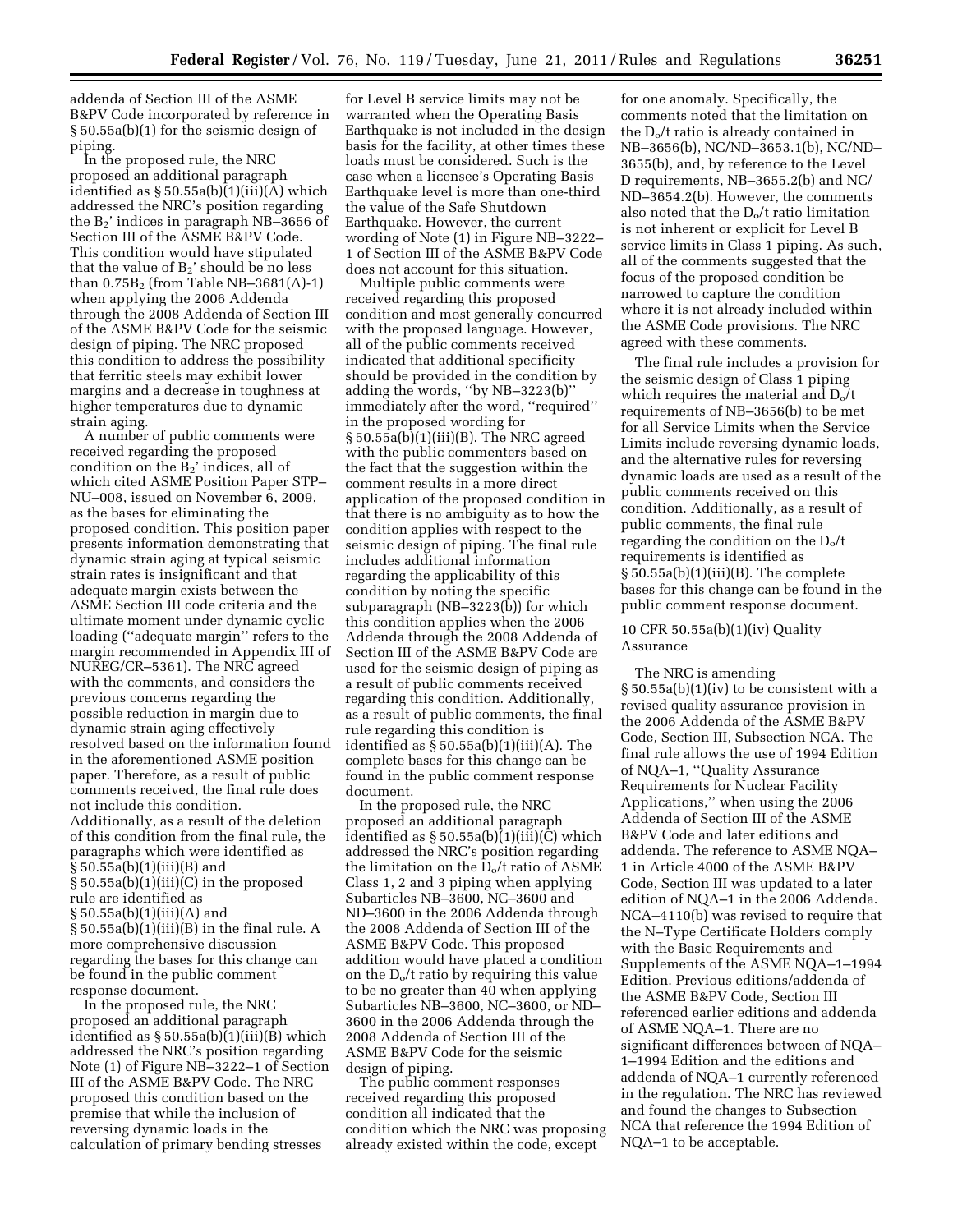10 CFR 50.55a(b)(1)(vii) Capacity Certification and Demonstration of Function of Incompressible-Fluid Pressure-Relief Valves

The NRC is amending § 50.55a(b)(1) to add a new paragraph (b)(1)(vii) to modify the requirements in Subsection NB of the ASME B&PV Code, Section III, for certifying the capacity of incompressible-fluid, pressure-relief valves when the testing facility has less than the full range of pressure capability necessary for achieving valve setpressure conditions during the testing. The NRC has identified no issues with performing tests at less than the highest value of the set-pressure range for incompressible-fluid, pressure-relief valves and finds these new requirements for Class 2 and 3 components acceptable as described in paragraphs NC–7742 and ND–7742. However, the NRC has identified words that were inadvertently left out of the Code during the final printing of paragraph NB–7742 for Class 1 components. The parallel structure of the counterpart paragraphs (NC–7742 and ND–7742) reveal that the words ''for the design and the maximum set pressure'' are missing from paragraph NB–7742(a)(2). Without these words, paragraph NB–7742(a)(2) is confusing, illogical, and could lead to a nonconservative interpretation of the required test pressure for the new Class 1 incompressible-fluid, pressure-relief valve designs. For these reasons, the final rule includes a condition in paragraph (b)(1)(vii) allowing use of paragraph NB–7742 when the corrected language intended by the Code is used.

#### *ASME B&PV Code, Section XI*

The regulations in § 50.55a(b)(2) incorporate by reference ASME B&PV Code, Section XI, 1970 Edition through the 1976 Winter Addenda; and the 1977 Edition (Division 1) through the 2004 Addenda (Division 1), subject to the conditions identified in § 50.55a(b)(2)(i) through (b)(2)(xxvii). The NRC is amending the introductory text to § 50.55a(b)(2) to incorporate by reference the 2005 Addenda (Division 1) through the 2008 Addenda (Division 1) of the ASME B&PV Code, Section XI, clarify the wording, and remove or revise some of the conditions as explained in this document.

The question has arisen in the past of whether Appendices of the ASME B&PV Code, Section XI, are NRC requirements. The NRC is clarifying in this section how the regulations in 10 CFR 50.55a apply to the Section XI subsections and appendices. This discussion sets forth the NRC's views regarding the

applicable NRC requirements, clarifies which portions of Section XI are approved for use by applicants and licensees, identifies which portions of Section XI are NRC requirements, and identifies which portions of Section XI are not covered by the regulations in 10 CFR 50.55a.

First, it should be noted that in 10 CFR 50.55a, the NRC mandates in 10 CFR 50.55a(g)(4) that throughout the service life of a boiling or pressurized water-cooled nuclear power facility, components (including supports) which are classified Class 1, 2, 3, MC and CC meet the requirements of Section XI (with some exceptions). Specifically, within Section XI, Subsection IWB provides the requirements for Class 1 components, Subsection IWC provides the requirements for Class 2 components, Subsection IWD provides the requirements for Class 3 components, Subsection IWE provides the requirements for Class MC components, and Subsection IWL provides the requirements for Class CC components. The NRC considers the rules of Subsection IWA and Section XI Mandatory Appendices to be mandated as well, because the language in IWA and the Mandatory Appendices covers general requirements that could apply to the inservice inspection of Class 1, 2, 3, MC and CC components.

The NRC is clarifying that the Section XI non-mandatory appendices which are incorporated by reference into 10 CFR 50.55a are approved for use, but are not mandated. The non-mandatory appendices may be used by applicants and licensees of nuclear power plants (subject to the conditions in 10 CFR 50.55a(b)(2)).

Introductory Text of 10 CFR 50.55a(b)(2)

The NRC is amending the introductory text of § 50.55a(b)(2) to clarify that references to Section XI refer to Section XI of the ASME Boiler and Pressure Vessel Code.

10 CFR 50.55a(b)(2)(i) Limitations on Specific Editions and Addenda

The NRC is amending § 50.55a(b)(2) to remove  $\S 50.55a(b)(2)(i)$  from the regulations and is designating that paragraph as ''Reserved.'' This paragraph specified which addenda may be used when applying the 1974 and 1977 Editions of Section XI of the ASME B&PV Code. Section 50.55a(g)(4)(ii) requires that licensees' successive 120 month inspection intervals comply with the requirements of the latest edition and addenda of the code incorporated by reference in § 50.55a(b)(2). Subsequently, licensees are no longer using these older editions (1974 and

1977 Editions) and addenda of the ASME B&PV Code, and therefore the NRC removed this paragraph.

10 CFR 50.55a(b)(2)(iii) Steam Generator Tubing

The NRC is amending § 50.55a(b)(2) to remove  $\S 50.55a(b)(2)(iii)$  from the regulations and is designating that paragraph as ''Reserved.'' The current regulations in § 50.55a(b)(2)(iii) state that if the technical specifications of a nuclear power plant include surveillance requirements for steam generators different than those in Section XI, Article IWB–2000, the ISI program of steam generator tubing is governed by the requirements in the technical specifications. The 1989 Edition through the 2008 Addenda of Section XI IWB–2413, ''Inspection Program for Steam Generator Tubing,'' state that ''the examinations shall be governed by the plant Technical Specification.'' Because the condition in § 50.55a(b)(2)(iii) is redundant to the 1989 Edition through the 2008 Addenda of Section XI, the NRC is removing this condition.

10 CFR 50.55a(b)(2)(iv) Pressure-Retaining Welds in ASME Code Class 2 Piping

The NRC is amending § 50.55a(b)(2) to remove  $\S 50.55a(b)(2)(iv)$  from the regulations and is designating that paragraph as ''Reserved.'' This paragraph states how to select appropriate Code Class 2 pipe welds in residual heat removal systems, emergency core cooling systems, and containment heat removal systems when applying editions and addenda up to the 1983 Edition through the Summer 1983 Addenda of Section XI of the ASME B&PV Code. Section 50.55a(g)(4)(ii) requires that licensee's successive 120-month inspection intervals comply with the requirements of the latest edition and addenda of the code incorporated by reference in § 50.55a(b)(2). Subsequently, licensees are no longer using these older editions and addenda of the code (editions and addenda up to the 1983 Edition through the Summer 1983 Addenda of Section XI) and, therefore, the NRC is removing  $§ 50.55a(b)(2)(iv).$ 

10 CFR 50.55a(b)(2)(v) Evaluation Procedure and Acceptance Criteria for Austenitic Piping

The NRC is amending § 50.55a(b)(2) to remove  $\S 50.55a(b)(2)(v)$  from the regulations and is designating that paragraph as ''Reserved.'' This paragraph deals with evaluation procedures and acceptance criteria for austenitic piping when applying the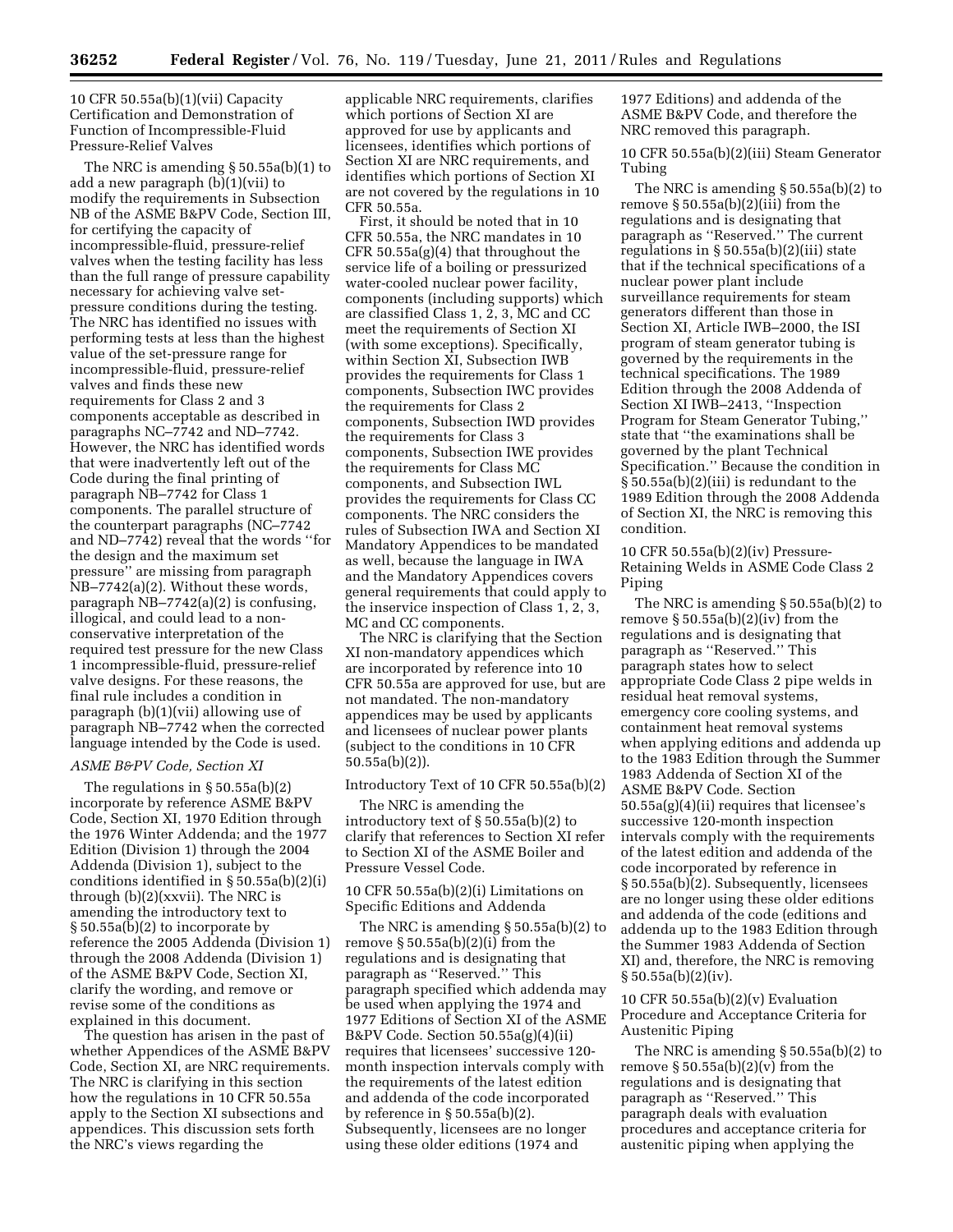Winter 1983 Addenda and the Winter 1984 Addenda of Section XI. Section 50.55a(g)(4)(ii) requires that licensees' successive 120-month inspection intervals comply with the requirements of the latest edition and addenda of the code incorporated by reference in § 50.55a(b)(2). Subsequently, licensees are no longer using these older editions and addenda of the code (editions and addenda up to the 1983 Edition through the Summer 1983 Addenda of Section XI), and therefore, the NRC is removing  $§ 50.55a(b)(2)(v).$ 

10 CFR 50.55a(b)(2)(vi) Effective Edition and Addenda of Subsection IWE and Subsection IWL, Section XI

The NRC is amending § 50.55a(b)(2)(vi) to stipulate the editions and addenda of Subsection IWE and Subsection IWL of Section XI of the ASME B&PV Code which are approved for use when licensees are implementing the initial 120-month inspection interval for containment inservice inspection requirements found in Section XI of the Code. The final rule also requires that the use of these applicable editions and addenda is subject to the conditions found in § 50.55a(b)(2)(viii) and (b)(2)(ix) for Subsection IWL and Subsection IWE, respectively. Additionally, the NRC is amending § 50.55a(b)(2)(vi) to change the words ''modified and supplemented'' to ''conditioned'' for clarification.

#### 10 CFR 50.55a(b)(2)(viii) Examination of Concrete Containments

This paragraph stipulates the conditions that apply to the inservice examination of concrete containments using Subsection IWL of various editions and addenda of the ASME B&PV Code, Section XI, incorporated by reference in § 50.55a(b)(2). The regulations, in part, require that licensees applying Subsection IWL, 2001 Edition through the 2004 Edition shall apply the conditions in § 50.55a(b)(2)(viii)(E) through (b)(2)(viii)(G). The NRC is amending § 50.55a(b)(2)(viii) to remove the conditions in  $\S 50.55a(b)(2)(viii)(F)$  and (b)(2)(viii)(G) in the final rule when applying Subsection IWL of the 2007 Edition with 2008 Addenda of the ASME B&PV Code, Section XI because the intent of these conditions has been incorporated into the 2007 Edition with the 2008 Addenda of the ASME B&PV Code, as explained in this document. Accordingly, the final rule requires that licensees applying Subsection IWL, 2007 Edition with the 2008 Addenda shall apply only the condition in  $§ 50.55a(b)(2)(viii)(E)$ . Further, in the

final rule, the conditions in  $\S 50.55a(b)(2)(viii)(E)$  through (b)(2)(viii)(G) remain applicable to licensees applying Subsection IWL, 2004 Edition through the 2006 Addenda.

The condition in § 50.55a(b)(2)(viii)(F) relates to qualification of personnel that examine containment concrete surfaces and tendon hardware, wires, or strands. This condition states that personnel that examine containment concrete surfaces and tendon hardware, wires, or strands must meet the qualification provisions in IWA–2300, and that the ''ownerdefined'' personnel qualification provisions in IWL–2310(d) are not approved for use. IWA–2300 stipulates qualification provisions for personnel performing nondestructive examination, including VT–1, VT–2, and VT–3 visual examinations. Paragraph IWA–2312(c) requires training, qualification, and certification of visual examination personnel to comply with the requirements of Appendix VI of the Code, which makes reference to ANSI/ ASNT CP–189, and allows for limited certification (for personnel who are restricted to performing examinations of limited or specific scope, *i.e.,* limited operations or limited techniques) per IWA–2350.

In Subsection IWL of the 2007 Edition, the ASME revised paragraph IWL–2100 to state, in part, that except as noted in IWL–2320, the requirements of IWA–2300 do not apply. Also, the 2007 Edition deleted subparagraphs IWL–2310(d) and IWL–2310(e), which allowed certain requirements (*i.e.,*  requirements for personnel qualification and requirements for visual examination of concrete and tendon anchorage hardware, wires, or strands) to be owner-defined. Further, the 2007 Edition with 2008 Addenda added a new paragraph IWL–2320 ''Personnel Qualifications'' and re-designated the former IWL–2320 ''Responsible Engineer'' as IWL–2330 ''Responsible Engineer.''

The new paragraph IWL–2320 stipulates specific plant experience, training, written and practical examination and frequency of administration to demonstrate training proficiency, and vision test requirements for qualification of personnel approved by the Responsible Engineer for performing general or detailed visual examinations of structural concrete, reinforcing steel and post-tensioning system components (*i.e.,* wires, strands, anchorage hardware, corrosion protection medium and free water) of Class CC containments. The provision requires documentation of qualification

requirements in the Employer's written practice. The Responsible Engineer is responsible for approval, instruction and training of personnel performing general and detailed visual examinations. The new provision also provided the requisite detailed requirements for the instruction material to be used to qualify personnel performing IWL inspections. Specifically, the addition included requirements for preservice and inservice inspections for concrete (references American Concrete Institute 201.1R), reinforcing steel, and posttensioning items such as wires, strands, anchorage hardware, corrosion protection medium, and free water. Thus, the qualification requirements adequately include the areas and extent of required plant experience, instructional topics for class room training in IWL requirements and plantspecific IWL visual examination procedures, and require the vision test requirements of IWA–2321. The new paragraph IWL–2320, ''Personnel Qualifications,'' details specific guidance for personnel qualification for containment concrete and reinforcing steel and post-tensioning system visual inspections that provide an acceptable level of quality and safety similar to the requirements in IWA–2300 and therefore, addressed the intent of the conditions in  $\S 50.55a(b)(2)(viii)(F)$  of the current regulations. Therefore, the condition in  $\S 50.55a(b)(2)(viii)(F)$  is not required to be applied for licensees using Subsection IWL, 2007 Edition with the 2008 Addenda. It is noted that the NRC's acceptance of the new code provision IWL–2320, ''Personnel Qualifications,'' is based on paragraph IWL–2320 of the 2007 Edition as supplemented by the addition by errata in the 2008 addenda. The condition in

§ 50.55a(b)(2)(viii)(G) of the final rule requires that corrosion protection material be restored following concrete containment post-tensioning system repair and replacement activities in accordance with the quality assurance program requirements specified in IWA–1400.'' In the 2007 Edition of Subsection IWL, the following revisions were made related to corrosion protection medium for post-tensioning systems:

1. The revised paragraph IWL–4110 added footnote 1 which states that the corrosion protection medium is exempt from the requirements of IWL–4000. However, the corrosion protection medium must be restored in accordance with IWL–2526 following concrete containment post-tensioning system repair/replacement activities.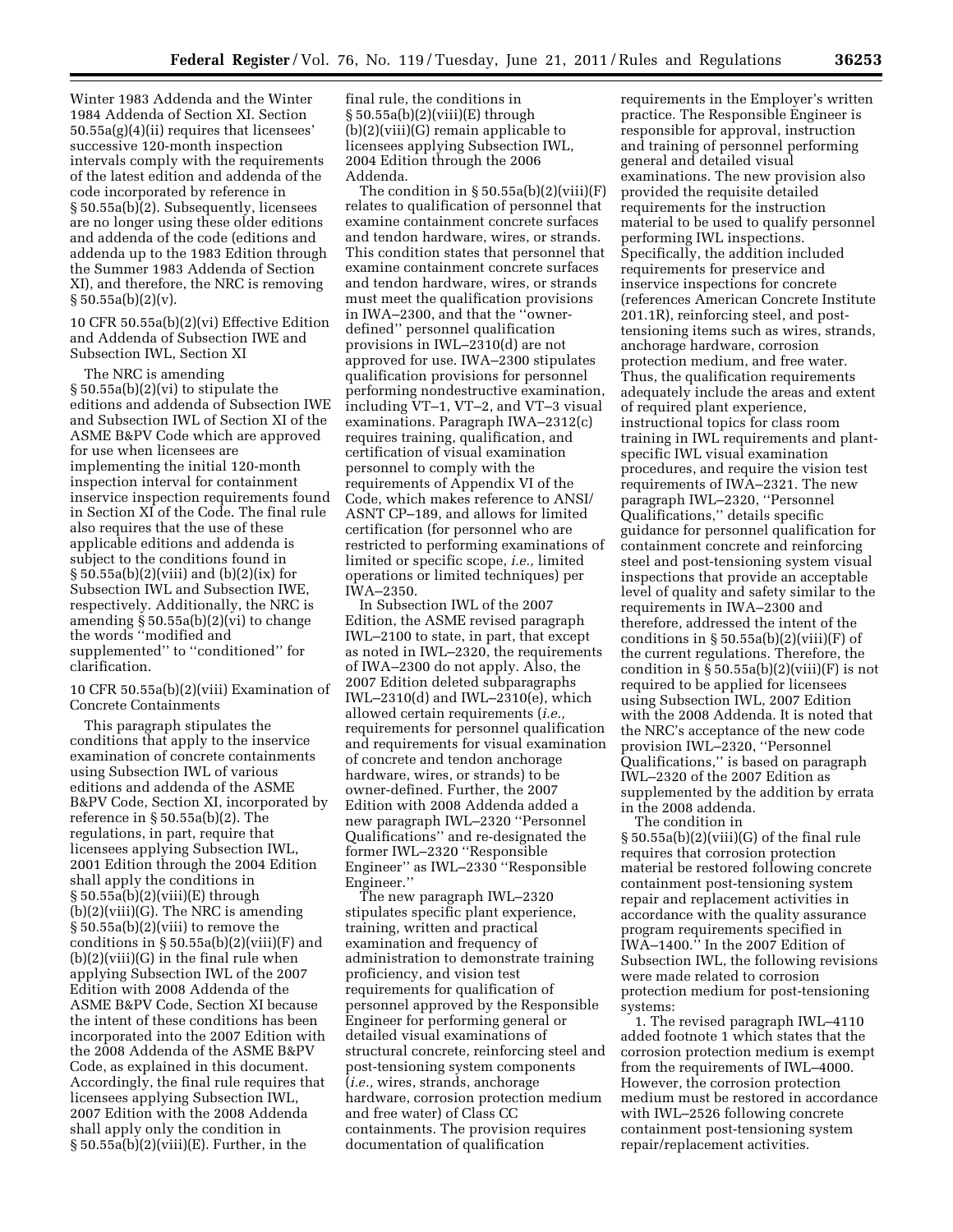2. The revised Line Item L2.40 ''Corrosion Protection Medium'' of Table IWL–2500–1 added reference to paragraph IWL–2526 in the columns for Test or Examination Requirement, Test or Examination Method, and Extent of Examination.

3. In the revised paragraph IWL–2526, subparagraph (b) requires that following the completion of tests and examinations required by Examination Category L–B, Items L2.10, L.2.20, and L2.30, the corrosion protection medium must be replaced to ensure sufficient coverage of anchorage hardware, wires, and strands. The total amount replaced in each tendon sheath must be recorded and differences between amount removed and amount replaced must be documented.

4. In the revised paragraph IWL–2526, subparagraph (d) requires that the Responsible Engineer specify the method for corrosion protection medium.

With the understanding that the Responsible Engineer (who per IWL– 2320 is a Registered Professional Engineer) will ensure that the corrosion protection medium is restored in accordance with the applicable Quality Assurance Program, the revised paragraphs IWL–4110(b)(3) [with footnote 1] and IWL–2526, and revised line item L2.40 in Table IWL–2500–1 of Subsection IWL, 2007 Edition through the 2008 Addenda adequately incorporated the intent of the condition in  $\S 50.55a(b)(2)(viii)(G)$  of the current regulations and is acceptable to the NRC. Therefore, the condition in § 50.55a(b)(2)(viii)(G) is not required to be applied for licensees using Subsection IWL, 2007 Edition through the 2008 Addenda.

10 CFR 50.55a(b)(2)(ix) Examination of Metal Containments and the Liners of Concrete Containments

This paragraph stipulates the conditions that apply to the inservice examination of metal containments and liners of concrete containments using Subsection IWE of various editions and addenda of the ASME B&PV Code, Section XI, incorporated by reference in § 50.55a(b)(2). As a result of public comments, the NRC is amending  $\S 50.55a(b)(2)(ix)(A)$  to divide the existing condition in § 50.55a(b)(2)(ix)(A) into paragraphs (b)(2)(ix)(A)(*1*) and (b)(2)(ix)(A)(*2*). The NRC is removing the conditions in § 50.55a(b)(2)(ix)(A)(*1*), (b)(2)(ix)(F),  $(b)(2)(ix)(G), (b)(2)(ix)(H)$  and  $(b)(2)(ix)(I)$ when applying the 2004 Edition with 2006 Addenda through the 2007 Edition with 2008 Addenda of the ASME Code, Section XI because these conditions

have now been incorporated into the Code. The NRC is also removing the condition in  $\S 50.55a(b)(2)(ix)(I)$  when applying the 2004 Edition, up to and including, the 2005 Addenda. Furthermore, the NRC is also amending § 50.55a(b)(2)(ix) to add a new condition as  $\S 50.55a(b)(2)(ix)(j)$  on the use of Article IWE–5000 of Subsection IWE when applying the 2007 Edition, up to and including the 2008 Addenda of the ASME Code, Section XI. These changes are further explained in this document.

The current regulations, in part, require that licensees applying Subsection IWE, 1998 Edition through the 2004 Edition apply the conditions in  $\S 50.55a(b)(2)(ix)(A), (b)(2)(ix)(B), and$  $(b)(2)(ix)(F)$  through  $(b)(2)(ix)(I)$ . In the final rule, the conditions in  $\S 50.55a(b)(2)(ix)(F)$  through  $(b)(2)(ix)(I)$ remain applicable to licensees applying Subsection IWL, 1998 Edition through the 2001 Edition with the 2003 Addenda. As a minor correction to the current regulations, the final rule requires that licensees applying Subsection IWE of the 2004 Edition through the 2005 Addenda of the ASME B&PV Code, satisfy the requirements of  $\S 50.55a(b)(2)(ix)(A), (b)(2)(ix)(B), and$  $(b)(2)(ix)(F)$  through  $(b)(2)(ix)(H)$ . This correction is being made since paragraph IWE–3511.3 of the 2004 Edition of the ASME B&PV Code incorporated the condition in § 50.55a(b)(2)(ix)(I), which requires that the ultrasonic examination acceptance standard specified in IWE–3511.3 for Class MC pressure-retaining components must also be applied to metallic liners of Class CC pressureretaining components. Further, the final rule requires that licensees applying Subsection IWE, 2004 Edition with the 2006 Addenda through the latest edition and addenda incorporated by reference in § 50.55a(b)(2) satisfy the requirements of  $\S 50.55a(b)(2)(ix)(A)$  and  $(b)(2)(ix)(B)$ . This is because the intent of the conditions in  $\S 50.55a(b)(2)(ix)(F)$ through (b)(2)(ix)(H) were incorporated into Subsection IWE, 2004 Edition with the 2006 addenda, and the condition § 50.55a(b)(2)(ix)(I) was incorporated into Subsection IWE, 2004 Edition, as explained in this document.

The condition in § 50.55a(b)(2)(ix)(F) of the final rule requires that VT–1 and VT–3 examinations be conducted in accordance with IWA–2200. Personnel conducting examinations in accordance with the VT–1 or VT–3 examination method must be qualified in accordance with IWA–2300, and the "ownerdefined'' personnel qualification provisions in IWE–2330(a) for personnel that conduct VT–1 and VT–3 examinations are not approved for use.

This condition defines the code provision (IWA–2200) and personnel qualification (IWA–2300) requirements for personnel performing visual examinations by the VT–1 or VT–3 method, as specified in the conditions in § 50.55a(b)(2)(ix)(G) and (b)(2)(ix)(H) of the rule. The condition does not allow use of the ''owner-defined'' personnel qualification provisions in IWA–2330(a) for personnel that conduct VT–1 and VT–3 examinations. The revised code provision in IWE–2330(a) of the 2006 Addenda requires that personnel performing VT–1 and VT–3 visual examinations shall meet the qualification requirements of IWA– 2300. The revised code provision in IWL–2100 of the 2006 Addenda states that IWA–2000 applies with the exception that IWA–2210 and IWA– 2300 do not apply to general visual examination only (except as required by 2330(b) for vision test requirements). Therefore, the code provisions in IWA– 2200 and IWA–2300 will apply to VT– 1 and VT–3 examinations. Thus, the revised code provisions in IWE–2330(a) and IWE–2100 of the 2006 through 2008 Addenda fully incorporates the condition in  $\S 50.55a(b)(2)(ix)(F)$ . Therefore, the condition in  $\S 50.55a(b)(2)(ix)(F)$  is not required to be applied for licensees using Subsection IWE, 2004 Edition with the 2006 Addenda and the 2007 Edition through the 2008 Addenda.

The condition in  $\S 50.55a(b)(2)(ix)(G)$ of the final rule requires that the VT–3 examination method be used to conduct the examinations in Items E1.12 and E1.20 of Table IWE 2500–1, and the VT– 1 examination method be used to conduct the examination in Item E4.11 of Table IWE–2500–1. An examination of the pressure-retaining bolted connections in Item E1.11 of Table IWE–2500–1 using the VT–3 examination method must be conducted once each interval. The ''ownerdefined'' visual examination provisions in IWE–2310(a) are not approved for use for VT–1 and VT–3 examinations. This condition, applicable in the current regulations to the 1998 Edition through the 2004 Edition, requires that the VT– 3 and VT–1 examination methods be used in lieu of the ''General Visual'' and ''Detailed Visual'' methods, respectively, as specified in Table IWE– 2500–1 for the Item Numbers listed in the condition, and that the ownerdefined visual examination provisions in IWE–2310(a) cannot be used for VT– 1 and VT–3 examinations. In the 2006 Addenda through the 2008 Addenda, Table IWE–2500–1 was revised to change the examination method for Item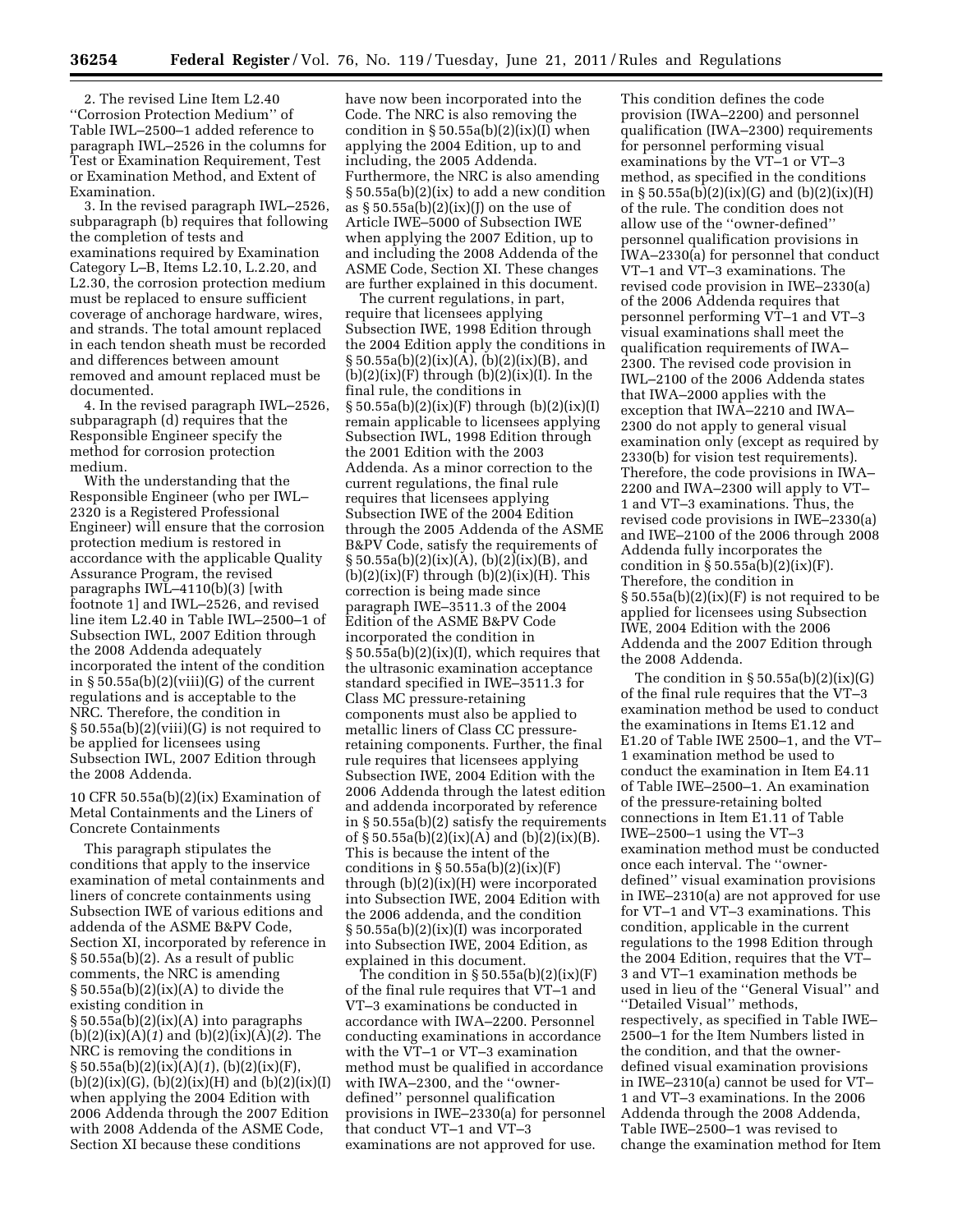Numbers E1.12 and E1.20 to the VT–3 method and for Item E4.11 to the VT– 1 method. Also, a new Examination Category E–G was added for pressureretaining bolting with Item No. E8.10 which requires 100 percent of each bolted connection to be examined, using the VT–1 method and the acceptance standard in the newly added paragraph IWE–3530, once during each Inspection Interval with the connection assembled and bolting in-place, provided the connection is not disassembled during the interval, or in the disassembled configuration if the connection is disassembled for any reason during the interval. This VT–1 examination, which is more stringent than the VT–3 method specified in the condition, is in addition to the general visual examination of 100 percent of the pressure-retaining bolted connections during each inspection period required to be performed under Item No. E1.11 of Table IWE–2500–1. Further, the revised IWE–2310 does not have any owner-defined provisions for performing visual examinations including VT–1 and VT–3 examinations. Thus, the provisions in the revised Table IWE–2500–1 and the revised paragraph IWE–2310 addressed the intent of the condition in  $\S 50.55a(b)(2)(ix)(G)$ . Therefore, the condition in  $\S 50.55a(b)(2)(ix)(G)$  is not required to be applied for licensees using Subsection IWE, 2004 Edition with the 2006 Addenda and the 2007 Edition through the 2008 Addenda.

The condition in  $\S 50.55a(b)(2)(ix)(H)$ of the final rule requires that containment bolted connections that are disassembled during the scheduled performance of the examinations in Item E1.11 of Table IWE–2500–1 be examined using the VT–3 examination method. Flaws or degradation identified during the performance of a VT–3 examination must be examined in accordance with the VT–1 examination method, and the criteria in the material specification or IWB 3517.1 must be used to evaluate containment bolting flaws or degradation. As an alternative to performing VT–3 examinations of containment bolted connections that are disassembled during the scheduled performance of Item E1.11, VT–3 examinations of containment bolted connections may be conducted whenever containment bolted connections are disassembled for any reason. The condition in  $\S 50.55a(b)(2)(ix)(H)$  is similar to the condition for bolted connections in  $\S 50.55a(b)(2)(ix)(G)$ , but applies only to the examination of pressure-retaining bolted connections that are disassembled. The condition requires

flaws or degradation identified during the VT–3 examination to be examined using the VT–1 method. The NRC notes that the VT–1 (and not VT–3) examination method is the method specified in the new Item E8.10 for pressure-retaining bolted connections in the revised Table IWE–2500–1 in the 2006 Addenda through 2008 Addenda of the ASME B&PV Code. Further, the acceptance standard for the VT–1 examination of pressure-retaining bolting in the new paragraph IWE–3530 requires that the relevant conditions, as defined in IWA–9000, and listed in IWB–3517.1, shall be corrected or evaluated to meet the requirements of IWE–3122, prior to continued service. Therefore, the new provision for pressure-retaining bolting in Table IWE 2500–1, as discussed in this document, and the new acceptance standard specified in IWE–3530, as discussed in this document, fully addressed the intent of the condition in  $\S 50.55a(b)(2)(ix)(H)$ . Therefore, the condition in  $\S 50.55a(b)(2)(ix)(H)$  is not required to be applied for licensees using Subsection IWE, 2004 Edition with the 2006 Addenda and the 2007 Edition through the 2008 Addenda.

The condition in  $\S 50.55a(b)(2)(ix)(I)$ of the rule requires that the ultrasonic examination acceptance standard specified in IWE–3511.3 for Class MC pressure-retaining components also be applied to metallic liners of Class CC pressure-retaining components. This condition requires that the acceptance standard in IWE–3511.3 also apply to the metallic shell and penetration liners of Class CC pressure-retaining components in the re-designated paragraph IWE–3522, ''Ultrasonic Examination,'' in the 2004 Edition through the 2007 Edition and 2008 Addenda. Therefore, the condition in § 50.55a(b)(2)(ix)(I) is not required to be applied for licensees using Subsection IWE, 2004 Edition through the 2007 Edition and the 2008 Addenda.

The revised paragraph IWE–2310 (IWE–2313 to be specific) and new subparagraphs IWE–2420(c) and IWE– 2500(d), in the 2006 Addenda through the 2008 Addenda, address the condition in  $\S 50.55a(b)(2)(ix)(A)$  of the final rule with regard to requiring evaluation of acceptability of inaccessible areas when conditions exist in accessible areas that could indicate the presence or result in degradation to such inaccessible areas. However, the information specified in the condition to be provided in the ISI Summary Report is not explicitly addressed in the ASME B&PV Code. Therefore, based on a public comment, for expediency to remove part of the condition for certain

addenda, the NRC is dividing the existing condition in 50.55a(b)(2)(ix)(A) into paragraphs (b)(2)(ix)(A)(*1*) and (b)(2)(ix)(A)(*2*). The condition in § 50.55a(b)(2)(ix)(A)(*1*) of the final rule, addressing the requirement for evaluation of inaccessible areas, is not required to be applied for licensees using Subsection IWE, 2006 Addenda through the 2008 Addenda. However, the condition in § 50.55a(b)(2)(ix)(A)(*2*), addressing the information relative to evaluation of inaccessible areas to be provided in the ISI Summary Report, is required to be applied for licensees using the 2006 Addenda through the 2008 Addenda.

#### 10 CFR 50.55a(b)(2)(ix)(J)

The NRC is amending § 50.55a(b)(2)(ix) to add a new § 50.55a(b)(2)(ix)(J) to place a condition on the use of Article IWE–5000, ''System Pressure Tests,'' of Subsection IWE when applying the 2007 Edition up to and including the 2008 Addenda of the ASME Code, Section XI, for Class MC pressure-retaining components. The revised Article IWE–5000 does not make a distinction between ''major'' and ''minor'' modification (or repair/ replacement) with regard to the type of pneumatic leakage tests specified following repair/replacement activities. The NRC notes that IWL–5210 provides a reasonable quantitative definition of a repair/replacement activity, in terms of meeting the design basis Construction Code requirements prior to and during the repair/replacement activity, that is considered major for Class CC containments and requiring a containment pressure test to be conducted at the design basis accident pressure (Pa) that would demonstrate structural integrity of the repaired containment. There is no such definition provided in IWE–5000 for Class MC containments. IWE–5000 (2007 Edition with 2008 Addenda) requires a pneumatic leakage test to be performed following welding or brazing associated with repair or replacement activities, prior to returning the component to service. It also allows the test boundary for the pneumatic leak test to be limited to the brazed joints and welds affected by the repair/ replacement activity, which is acceptable from the point of ensuring leak-tightness of the locally repaired area. However, it allows a licensee the option of only performing a local bubble test even for a ''major'' containment modification or repair/replacement, which is not sufficient to provide a verification of global structural integrity. Following ''major'' containment repair/ replacement activities, it makes the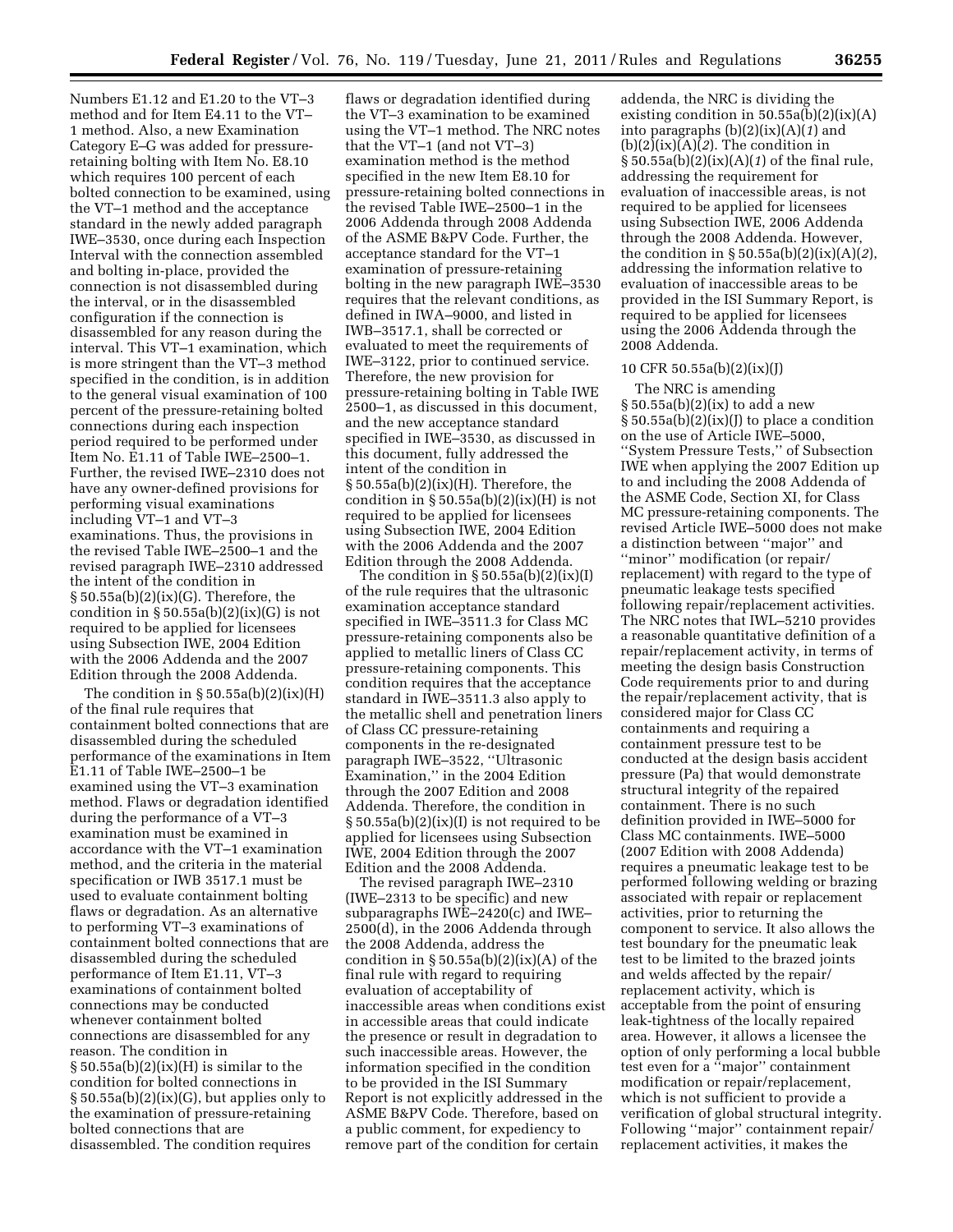performance of the appropriate pneumatic leakage test (which is a Type A test) in accordance with 10 CFR part 50, Appendix J, optional, which is inconsistent with the NRC position and the provisions in 10 CFR part 50, Appendix J, paragraph IV.A, and hence the NRC is adding a new condition in this rule. It is, and has been, the NRC's position that a 10 CFR part 50, Appendix J, Type A test must be performed following a ''major'' containment modification or repair/ replacement, prior to returning the containment to operation. This is because a ''major'' containment modification such as the replacement of a large penetration or the creation of large construction opening(s) for replacement of equipment such as steam generators, reactor vessel head, pressurizers, *etc.,* or other similar repair/replacement activity results in the breach of the containment pressure boundary that invalidates the periodic verification of structural and leak tight integrity provided by the previous Type A test as required by the Containment Leakage Rate Testing Program in 10 CFR part 50, Appendix J. Further, the breach of pressure boundary of the magnitude resulting from a ''major'' containment modification has a global effect on containment structural integrity and not a localized effect. Therefore, performing a Type A test prior to returning to operation, is necessary to provide a reasonable assurance and verification of both containment structural integrity and leakage integrity following restoration of a breach in the containment pressure boundary due to a ''major'' repair/replacement activity. Thus, the new condition in  $\S 50.55a(b)(2)(ix)(j)$  of the final rule requires the performance of Type A test following a ''major'' containment modification of a Class MC containment structure.

The new condition provides a general, qualitative definition of what constitutes a ''major'' modification or repair/replacement activity for containments consistent with what the NRC has historically considered as major modifications. The new condition also requires that, when applying IWE– 5000, if a Type A, B or C test is performed in accordance with 10 CFR part 50, Appendix J, the test pressure and acceptance standard for the test shall also be in accordance with 10 CFR part 50, Appendix J. This is because the test pressure range in IWE–5223.1 seems to apply even for Type B and Type C tests; and the acceptance standard for leakage in IWE–5223.5 is based only on Section V, Article 10, for any pneumatic

leakage test performed when applying IWE–5000 of the 2007 Edition up to and including the 2008 Addenda of Section XI of the ASME Code. The requirement in the new condition for performing a Type A test prior to returning to operation following a major containment modification, is necessary to provide a reasonable assurance and verification of both containment structural and leakage integrity following restoration of a breach in the containment pressure boundary due to the ''major'' repair/replacement activity of a Class MC containment structure.

#### 10 CFR 50.55a(b)(2)(xv) Appendix VIII Specimen Set and Qualification Requirements

The NRC is amending § 50.55a(b)(2)(xv) so the conditions in that paragraph would not apply to the 2007 Edition through the 2008 Addenda of Section XI of the ASME B&PV Code. Section 50.55a(b)(2)(xv) has conditions that may be used to modify Appendix VIII of Section XI, 1995 Edition through the 2001 Edition. The ASME Boiler and Pressure Vessel Code Committees took action to address these conditions in the 2007 Edition of the Code and revised Appendix VIII to address the NRC's concerns with specimen sets and qualification requirements. Therefore, the final rule does not require these conditions when using the 2007 Edition through the 2008 Addenda of the ASME B&PV Code.

#### 10 CFR 50.55a(b)(2)(xv)(A)(2)

The NRC is amending § 50.55a(b)(2)(xv)(A)(*2*) to modify the condition to allow for an add-on qualification for austenitic welds with no austenitic base metal side to an existing Supplement 10 qualification.

10 CFR 50.55a(b)(2)(xvi) Appendix VIII Single-Side Ferritic Vessel and Piping and Stainless Steel Piping Examinations

The NRC is amending § 50.55a(b)(2)(xvi) to modify the condition to only apply to those licensees using the 2006 Addenda and earlier editions and addenda of ASME Section XI.

10 CFR 50.55a(b)(2)(xviii) Certification of NDE Personnel

The NRC is amending  $\S 50.55a(b)(2)(xviii)(B)$  so the current condition in that paragraph would not apply to the 2007 Edition through the 2008 Addenda of Section XI of the ASME B&PV Code. Section 50.55a(b)(2)(xviii)(B) limits the activities that can be performed by NDE personnel certified in accordance with IWA–2316 of the 1998 Edition through the 2004

Addenda of the ASME B&PV Code. These personnel are limited to observing for leakage during system leakage and hydrostatic tests conducted in accordance with IWA–5211(a) and (b). The ASME Boiler and Pressure Vessel Code Committees took action to address this, and modified IWA–2316 in the 2005 Addenda and the 2007 Edition to limit the activities performed by personnel qualified in accordance with IWA–2316. Therefore, the condition is not required when using the 2007 Edition through the 2008 Addenda. Accordingly, the NRC is amending § 50.55a(b)(2)(xviii)(B) for this condition not to apply when using the 2007 Edition through the 2008 Addenda of the ASME B&PV Code.

The NRC is amending § 50.55a(b)(2)(xviii)(C) so the condition in that paragraph would not apply to the 2005 Addenda through the 2008 Addenda of Section XI of the ASME B&PV Code. This paragraph places conditions on the qualification of VT–3 examination personnel certified under paragraph IWA–2317 of the 1998 Edition through the 2004 Addenda. The regulation requires the administering of an initial qualification examination to demonstrate proficiency of this training, and administering subsequent examinations on a 3-year interval. The ASME Boiler and Pressure Vessel Code Committees took action to address this condition and modified IWA–2317 in the 2005 Addenda of the ASME B&PV Code to require a written examination for initial qualification and at least every 3 years thereafter for VT–3 qualification. Therefore, the final rule does not require this condition when using the 2005 Addenda through the 2008 Addenda. The NRC is revising the wording of the condition for clarity in the final rule based on public comment.

#### 10 CFR 50.55a(b)(2)(xix) Substitution of Alternative Methods

The NRC is amending § 50.55a(b)(2)(xix) so the conditions for the substitution of alternative examination methods in that paragraph would not apply when using the 2005 Addenda through the 2008 Addenda. The conditions in  $\S 50.55a(b)(2)(xix)$  do not allow the use of Section XI, IWA– 2240 of the 1998 Edition through the 2004 Edition of the ASME B&PV Code. These conditions also do not allow the use of IWA–4520(c) of the 1997 Addenda through the 2004 Edition of Section XI of the ASME B&PV Code. In 2005, the ASME Boiler and Pressure Vessel Code Committees took action to address these conditions and modified IWA–2240 and deleted IWA–4520(c) in the 2005 Addenda such that alternative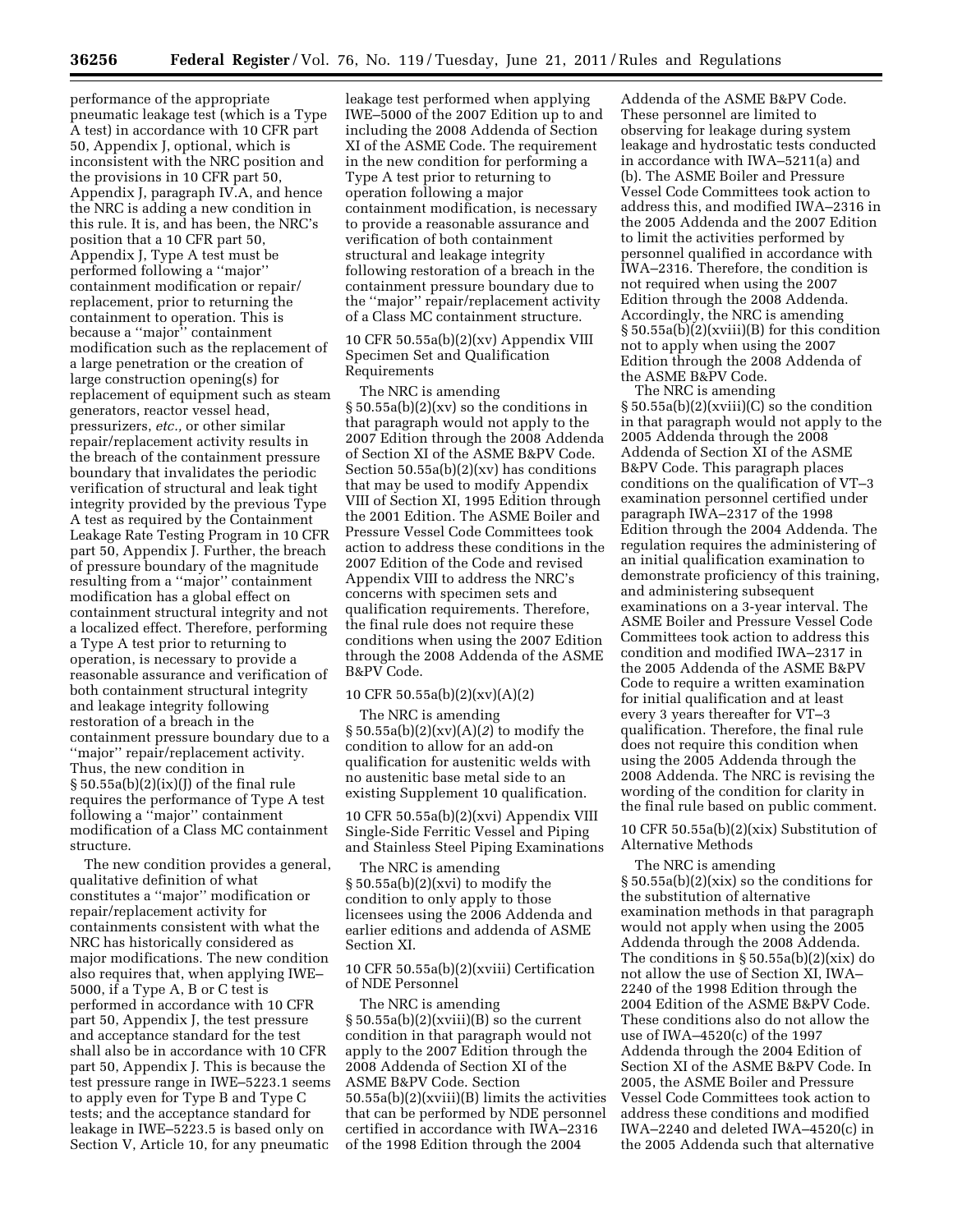examination methods or newly developed techniques are not allowed to be substituted for the methods specified in the construction code. Therefore, these conditions are not required when using the 2005 Addenda through the 2008 Addenda.

The final rule also imposes the condition that paragraphs IWA– 4520(b)(2) and IWA–4521 of the 2007 Edition of Section XI, Division 1, of the ASME B&PV Code, with the 2008 Addenda are not approved for use. In the 2008 Addenda of Section XI of the ASME B&PV Code, the ASME added new provisions in IWA 4520(b)(2) and IWA–4521 that allow the substitution of ultrasonic examination (UT) for radiographic examination (RT) specified in the Construction Code. Substitution of UT for RT as addressed in paragraph IWA–4520(b)(2) of the ASME B&PV Code, Section XI, for the repair/ replacement welds in 2008 Addenda is of a concern to the NRC because, depending on flaw type (*i.e.,* volumetric or planar) and orientation, UT and RT are not equally effective for flaw detection and characterization. The NRC had originally identified concerns relative to the calibration blocks to be used, and developed two conditions that appear in RG 1.84, ''Design, Fabrication, and Materials Code Case Acceptability, ASME Section III, Proposed Revision 34,'' October 2006.

RT is effective in detecting volumetric-type flaws (*e.g.,* slag, porosity, root concavity, and misalignment), planar type flaws with large openings (*e.g.,* lack of fusion and large cracks in high stressed areas), and those flaws that are oriented in a plane parallel to the X-ray beam. RT is effective in all materials common to the nuclear industry for detecting the type of flaws generated during construction due to workmanship issues and, therefore, ensures an acceptable level of weld quality and safety at the time of construction. In contrast, UT is most effective in detecting and sizing planartype flaws associated with inservice degradation due to, for example, fatigue or stress corrosion cracking. Significant advances have recently been made regarding the use of UT to detect flaws in cast stainless steel. However, the ASME Code provisions addressing the inspection of cast stainless steels are still under development and are, therefore, not yet published for use. Finally, UT requires more surface scanning area than RT to perform examinations.

To ensure that a UT technique would be capable of detecting typical construction flaws, the NRC requires a licensee to demonstrate, through

performance-based ASME B&PV Code, Section XI, Appendix VIII-like requirements, its capability of identifying the construction flaws which are easily detected by RT. Performance-based qualifications require demonstrations on mockups having flaws with realistic UT responses and with a statistically sufficient number of representative flaws and nonflawed volumes to establish procedure effectiveness and personnel skill. The statistical approach to qualification has been shown to improve the reliability of inspections, to improve the probability of flaw detection, and to reduce the number of false calls. The addition of only two or three construction flaws to a demonstration is not sufficient to capture the variety of flaws common to construction or to statistically evaluate procedure effectiveness and personnel skills.

The NRC is concerned that using the second leg of the ultrasound metal path (V-path) to achieve two direction scanning from only one side of the weld may not be adequate in detecting construction flaws. Single-side examinations have not been demonstrated for construction flaws for any material. Single-side examinations of welds have been successfully qualified for planar flaws in ferritic carbon and low alloy steels but have not been reliably demonstrated for austenitic stainless steel and nickel alloys.

Based on this information, the NRC concludes that the substitution of UT for RT may not be adequate for detecting some construction flaws, specifically in a single-V full penetration groove welds. Therefore, substitution of UT for RT is not generically acceptable. This position is consistent with the NRC's previous position with respect to the review of ASME Code Case N–659–1, which is published in RG 1.193, Revision 2, 'ASME Code Cases not Approved for Use.'' Accordingly, the final rule imposes the condition that paragraphs IWA–4520(b)(2), and IWA–4521 of the 2007 Edition of Section XI, Division 1, with 2008 Addenda are not approved for use.

#### 10 CFR 50.55a(b)(2)(xxi) Table IWB– 2500–1 Examination Requirements

The NRC is amending § 50.55a(b)(2)(xxi) to remove and designate as ''Reserved'' paragraph  $(b)(2)(xxi)(B)$  of this section because this condition was not consistent with the NRC's unconditional approval of Code Case N–652–1 in RG 1.147, Revision 15.

10 CFR 50.55a(b)(2)(xxiv) Incorporation of the Performance Demonstration Initiative and Addition of Ultrasonic Examination Criteria

The NRC is amending § 50.55a(b)(2)(xxiv) not to apply the condition when using the 2007 Edition through the 2008 Addenda. Section 50.55a(b)(2)(xxiv) prohibits the use of Appendix VIII, the supplements of Appendix VIII and Article I–3000 of ASME B&PV Code, 2002 Addenda through the 2004 Edition. In 2007, the ASME Boiler and Pressure Vessel Code Committees took action to address this condition and modified Appendix VIII and its Supplements in the 2007 Edition. Therefore, the condition is not required when using the 2007 Edition through the 2008 Addenda, and the final rule eliminates this condition when using the 2007 Edition through the 2008 Addenda.

10 CFR 50.55a(b) $(2)(xxx)$  Evaluation of Unanticipated Operating Events

The NRC had proposed a new § 50.55a(b)(2)(xxv) to condition the use of ASME B&PV Code, Section XI, Nonmandatory Appendix E, ''Evaluation of Unanticipated Operating Events.'' Based on the Probabilistic Fracture Mechanics Analysis (PFMA) provided by commenters, which used the Fracture Analysis of Vessels—Oak Ridge (FAVOR) Code, the same tool used in the PFM analyses supporting the final PTS rule (75 FR 13), the NRC concludes this condition is no longer necessary. The PFMA showed that, based on a selected PWR and BWR RPV having the highest  $RT<sub>NDT</sub>$  of the limiting RPV material and a typical beltline fluence model, the PFMA generated a pressure versus  $(T - RT<sub>NDT</sub>)$  curve for each of the two RPVs by setting the CDF to 1E–6. The analytical results showed that the PFMA results bounds the corresponding Appendix E curve for both the unanticipated isothermal pressure events and the pressurized cool-down events. Since (1) the PFMA methodology is consistent with the PTS rule's underlying methodology, in which large flaws are considered statistically, and (2) the resulting pressure versus  $(T - RT<sub>NDT</sub>)$  curve bounds the corresponding curve based on the current Appendix E approach, the NRC concludes that the current Appendix E methodology, without the NRC's proposed condition, provides an appropriate conservative methodology for evaluating RPV integrity following an unanticipated transient that exceeds the operational limits in PWR plant operating procedures. Therefore, the proposed condition placed on the use of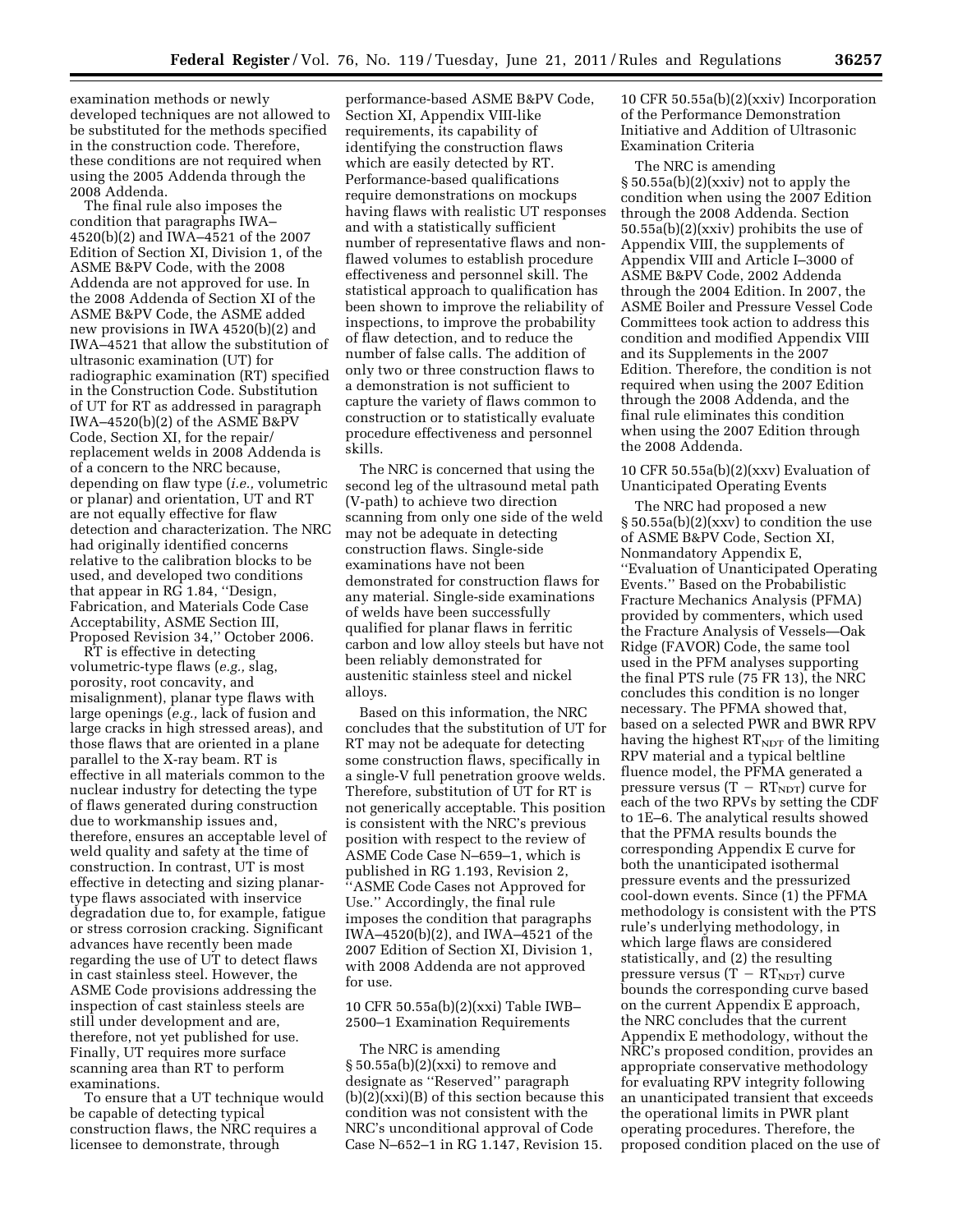ASME Code, Section XI, Appendix E in the proposed rule is not included in the final rule.

#### 10 CFR 50.55a(b)(2)(xxvii) Removal of Insulation

The NRC is amending  $\S 50.55a(b)(2)(xxvii)$  to refer to IWA-5242 of the 2003 Addenda through the 2006 Addenda or IWA–5241 of the 2007 Edition through the 2008 Addenda of Section XI of the ASME B&PV Code for performing VT–2 visual examination of insulated components in systems borated for the purpose of controlling reactivity. The regulations at § 50.55a(b)(2)(xxvii) place specific requirements on when insulation must be removed to visually examine insulated components in accordance with IWA–5242. In the 2007 Edition of the ASME B&PV Code, Section XI, paragraph IWA–5242 was deleted and these requirements were included in paragraph IWA–5241.

10 CFR 50.55a(b)(2)(xxviii) Analysis of Flaws

The NRC is amending § 50.55a(b)(2) to add a new paragraph (b)(2)(xxviii) placing conditions on the use of Section XI, Nonmandatory Appendix A, ''Analysis of Flaws.'' The final rule places a condition on the use of Appendix A related to the fatigue crack growth rate calculation for subsurface flaws defined in paragraph A–4300(b)(1) when the ratio of the minimum cyclic stress to the maximum cyclic stress (R) is less than zero. The fatigue crack growth rate, da/dN, is defined as follows when using Equation (1) in paragraph A–4300(a) and Equation (2) in paragraph  $A-4300(b)(1)$ :  $da/dN = 1.99 \times 10^{-10} S (\Delta K_I)^{3.07}$ 

Where S is a scaling parameter and  $\Delta K_I$  is the range of applied stress intensity factor.

S and  $\Delta K_I$  are defined in A–4300 (b)(1) of the ASME B&PV Code, Section XI, Appendix A as follows:

For  $-2 \leq R \leq 0$  and  $K_{\rm max}~-~K_{\rm min} \leq 1.12$  $\sigma_f \sqrt{\pi a}$ , S = 1 and  $\Delta K_I = K_{\text{max}}$ 

For  $R < -2$  and  $K_{\text{max}} - K_{\text{min}} \leq 1.12 \sigma_f$  $\sqrt{\pi a}$ , S = 1 and  $\Delta K_I = (1 - R) K_{max/3}$ 

For  $R<0$  and  $K_{\rm max}\,-\,K_{\rm min} > 1.12\ \sigma_{\rm f}$  $\sqrt{\pi a}$ , S = 1 and  $\Delta K_I = K_{max} - K_{min}$ 

The above guidelines permit reduction of  $\Delta K_I$  from the value of  $(K_{\text{max}})$  $-$  K<sub>min</sub>) when K<sub>max</sub>  $-$  K<sub>min</sub>  $\leq 1.12$   $\sigma_f$  $\sqrt{\pi}$ a). This is adequate if the material property  $\sigma_f$  is from test-based data of the component material and if the geometry of the cracked component can be modeled as an edge crack in a half plane, so that the formula  $K = 1.12 \sigma$ √(πa) applies. In most ASME B&PV Code, Section XI, Appendix A applications, test-based  $\sigma_f$  is not

available, and the generic value from the ASME B&PV Code tabulations is used. Further, the geometry of a subsurface flaw in a plate differs significantly from the model of an edge crack in a half plane. Consequently, for the case where full  $\Delta K_I$  should be used, the calculation in accordance with ASME B&PV Code, Section XI, Appendix A may show that  $K_{\text{max}}-K_{\text{min}} \leq 1.12 \sigma_f \sqrt{\pi a}$  and prompt a wrongful reduction of  $\Delta K_I$ .

To address the use of the generic  $\sigma_{\mathrm{f}}$ value instead of the test-based value for the cracked component and the significant difference between the cracked component geometry and the cracked test-specimen geometry on which the criterion of 1.12  $\sigma_f \sqrt{\pi a}$  is derived, the NRC revised the criterion of 1.12  $\sigma_f \sqrt{\pi}$  to 0.8 times 1.12  $\sigma_f \sqrt{\pi}$ a). By doing so, reduction of  $\Delta K_I$  will not take place during the range of  $K_{\text{max}}$ K<sub>min</sub> from 0.8 × 1.12  $\sigma_f$   $\sqrt{\pi}$ a) to 1.12  $\sigma_f$  $\sqrt{\pi}$ a), erasing the non-conservatism from the two sources mentioned above. Selection of a multiplying factor of 0.8 is based on the following:

• The 10 percent error that could be introduced for the subsurface flaw configurations having membrane stress correction factors less than 1.12 as indicated in Appendix A, Figure A– 3310–1; and

• Another 10-percent error that accounts for the uncertainty in the  $\sigma_f$ value.

Applying the revised criterion of 0.8 times 1.12  $\sigma_f \sqrt{\pi a}$ , results in the following condition on the use of the fatigue crack growth rate calculation for subsurface flaws defined in paragraph A–4300(b)(1) of Section XI, Nonmandatory Appendix A when R is less than zero:

da/dN =  $1.99 \times 10^{-10}$  S ( $\Delta K_I$ )<sup>3.07</sup>

For  $R < 0$ ,  $\Delta K_I$  depends on the crack depth, a, and the flow stress,  $\sigma_f$ . The flow stress is defined by  $\sigma_f = \frac{1}{2} (\sigma_{vs} +$  $\sigma_{ult}$ ), where  $\sigma_{vs}$  is the yield strength and  $\sigma_{ult}$  is the ultimate tensile strength in units ksi (MPa) and a is in units in. (mm).

- For  $-2 \le R \le 0$  and  $K_{\text{max}} K_{\text{min}} \le 0.8 \times$ 1.12  $\sigma_f \sqrt{\pi a}$ , S = 1 and  $\Delta K_I = K_{\text{max}}$
- For R <  $-2$  and K<sub>max</sub>  $-$  K<sub>min</sub>  $\leq 0.8 \times 1.12$  $\sigma_f \sqrt{\pi a}$ , S = 1 and  $\Delta K_I = (1 - R)$  $K_{\rm max}/3$

For  $R < 0$  and  $K_{\text{max}} - K_{\text{min}} > 0.8 \times 1.12$  $\sigma_f \sqrt{\pi a}$ , S = 1 and  $\Delta K_I = K_{max} - K_{min}$ 

10 CFR 50.55a(b)(2)(xxix) Non-Mandatory Appendix R

The NRC is amending § 50.55a(b)(2) to add a new condition in § 50.55a(b)(2)(xxix) to condition the use of ASME B&PV Code, Section XI, Non-Mandatory Appendix R, ''Risk-Informed Inspection Requirements of Piping.''

The final rule requires licensees to submit an alternative in accordance with  $\S 50.55a(a)(3)$  and obtain NRC authorization of the proposed alternative prior to implementing RI–ISI programs under Appendix R. The 2004 Edition of the ASME B&PV Code, Section XI, currently incorporated by reference in the regulations, did not contain provisions for RI–ISI. The 2005 Addenda introduced Non-Mandatory Appendix R into Section XI to provide requirements for the RI–ISI of ASME B&PV Code Class 1, 2 and 3 piping. The addition of Appendix R to Section XI was essentially the incorporation of ASME Code Cases N–577 and N–578 into the ASME B&PV Code. The NRC determined that ASME Code Cases N– 577 and N–578 were unacceptable for use and are currently listed in RG 1.193,''ASME Code Cases Not Approved for Use,'' Revision 2. Licensees have been implementing RI–ISI requirements for piping as an alternative to the ASME B&PV Code, Section XI requirements of Tables IWB–2500–1, IWC–2500–1 and IWD–2500–1 submitted in accordance with § 50.55a(a)(3). Adding a condition as  $\S 50.55a(b)(2)(xxv)$  that would require licensees to submit an alternative in accordance with § 50.55a(a)(3) and obtain NRC authorization of the proposed alternative prior to implementing Appendix R, RI–ISI programs would ensure that future RI–ISI programs continue to comply with RG 1.178, ''An Approach for Plant-Specific Risk-Informed Decisionmaking for Inservice Inspection of Piping,'' RG1.200, ''An Approach for Determining the Technical Adequacy of Probabilistic Risk Assessment Results for Risk-Informed Activities,'' and NRC Standard Review Plan 3.9.8, ''Risk-Informed Inservice Inspection of Piping.''

## *ASME OM Code*

The NRC is amending the introductory text in § 50.55a(b)(3) to incorporate by reference the 2005 and 2006 Addenda of the ASME OM Code into 10 CFR 50.55a. The amendment to § 50.55a(b)(3) also clarifies that Subsections ISTA, ISTB, ISTC, and ISTD, Mandatory Appendices I and II, and Nonmandatory Appendices A through H and J of the ASME OM Code are incorporated by reference.

The conditions in  $\S 50.55a(b)(3)(i)$ ,  $(b)(3)(ii)$ , and  $(b)(3)(iv)$  continue to apply to the 2005 and 2006 Addenda because the earlier ASME B&PV Code provisions that these regulations are based on were not revised in the 2005 and 2006 Addenda of the ASME B&PV Code to address the underlying issues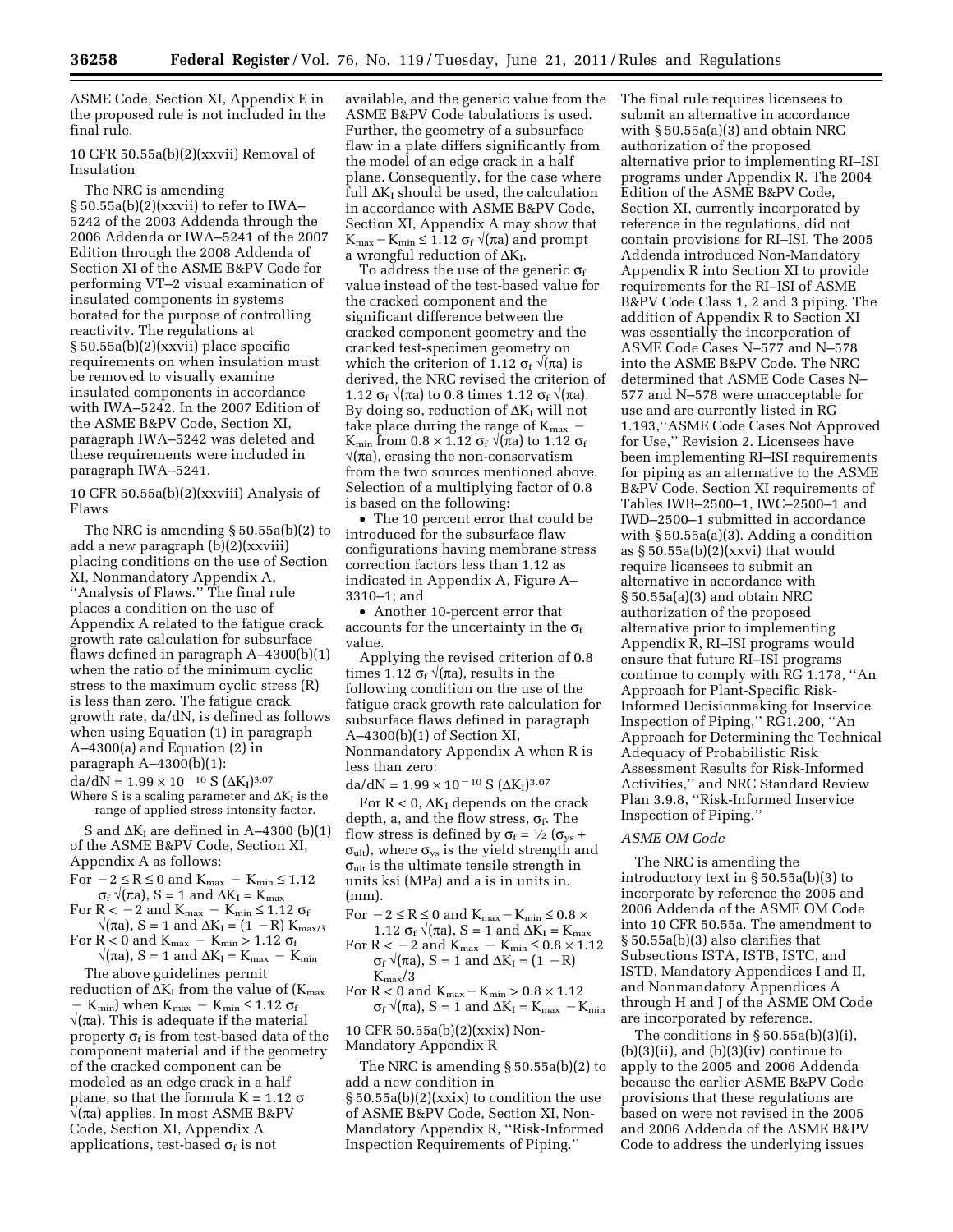which led the NRC to impose the conditions on the ASME B&PV Code.

The NRC is amending the current requirements in  $\S 50.55a(b)(3)(v)$  to be consistent with the revised snubber ISI provisions in the 2006 Addenda of the ASME B&PV Code, Section XI. To accomplish this  $\S 50.55a(b)(3)(v)$  was divided into  $\S 50.55a(b)(3)(v)(A)$  and  $§ 50.55a(b)(3)(v)(B)$ . Where  $\S 50.55a(b)(3)(v)(A)$  allows licensees using editions and addenda up to the 2005 Addenda of ASME Section XI to optionally use Subsection ISTD, ASME OM Code in place of the requirements for snubbers in Section XI. Section  $50.55a(b)(3)(v)(B)$  requires licensees using the 2006 Addenda and later editions and addenda of Section XI to follow the requirements of Subsection ISTD of the ASME OM Code for snubbers. Provisions for the ISI of snubbers have been in Subsection ISTD since the ASME OM Code was first issued in 1990.

## 10 CFR 50.55a(b)(3)(v) Subsection ISTD

Section  $50.55a(b)(3)(v)$  allows licensees using editions and addenda up to the 2004 Edition of the ASME B&PV Code, Section XI to comply with, at their option, Subsection ISTD, ASME OM Code instead of the requirements for snubbers in Section XI. If the licensee chooses to comply with subsection ISTD,  $\S 50.55a(b)(3)(v)$ requires the snubber preservice and inservice examinations to be performed using the VT–3 visual examination method. The NRC previously imposed this requirement to ensure that an appropriate visual examination method was used for the inspection of integral and non-integral snubber attachments, such as lugs, bolting, and clamps when using Subsection ISTD of the ASME OM Code. Section  $50.55a(b)(3)(v)(A)$  allows licensees using editions and addenda up to the 2005 Addenda of ASME B&PV Code, Section XI, to optionally use Subsection ISTD, ASME OM Code in place of the requirements for snubbers in Section XI and continues to invoke the VT–3 requirement. This option does not apply when using the 2006 Addenda and later editions and addenda of Section XI of the ASME B&PV Code. Figure IWF–1300–1 was revised in the 2006 Addenda of Section XI to clarify that integral and nonintegral snubber attachments are in the scope of Section XI. Therefore, the visual examination method specified in the 2006 Addenda and later editions and addenda of Section XI applies to the examination of integral and non-integral snubber attachments. The NRC is thus amending  $\S 50.55a(b)(3)(v)(B)$  in the final rule to require licensees using the

2006 Addenda and later editions and addenda of Section XI to follow the requirements of Subsection ISTD of the ASME OM Code for snubbers.

10 CFR 50.55a(b)(3)(vi) Exercise Interval for Manual Valves

The NRC is amending the current requirement for exercising manual valves in  $\S 50.55a(b)(3)(vi)$ . The final rule limits the current requirement to the 1999 through 2005 Addenda of the ASME OM Code. The current requirement is not applicable to the 2006 Addenda of the ASME OM Code because the exercise interval in Subarticle ISTC–3540 for manually operated valves was revised in this Addenda to make it the same as the current requirement in § 50.55a(b)(3)(vi).

#### *Reactor Coolant Pressure Boundary, Quality Group B Components, and Quality Group C Components*

The NRC is amending  $\S 50.55a(c)(3)$ ,  $(d)(2)$ , and  $(e)(2)$  to replace "but—" with ''subject to the following conditions'' at the end of the introductory text to each paragraph for clarity.

#### *Inservice Testing Requirements*

10 CFR  $50.55a(f)(5)(iv)$  Requests for Relief

The NRC is amending § 50.55a(f)(5)(iv) to clarify that licensees are required to submit requests for relief based on impracticality within 12 months after the expiration of the IST interval for which relief is being sought. Section 50.55a(f)(5)(iv) describes the licensee's responsibility to demonstrate to the satisfaction of the NRC those items determined to be impractical and discusses the timeframe for this determination. The final rule clarifies § 50.55a(f)(5)(iv) to more clearly articulate the requirements for licensee action when compliance with certain code requirements is determined to be impractical. Licensees have interpreted the current language in  $\S 50.55a(f)(5)(iv)$ in a number of ways, especially regarding NRC approval of their submittal within the specified timeframe. Since the licensee has little or no control over the timeliness of NRC action on their submittal, this interpretation is problematic.

#### *Inservice Inspection Requirements*

#### Snubber Examination and Testing

Paragraphs (g)(2), (g)(3)(i), (g)(3)(ii), the introductory text of paragraph (g)(4), and paragraphs  $(g)(4)(i)$  and  $(g)(4)(ii)$  of 10 CFR 50.55a reference Section XI of the ASME B&PV Code for component support ISI (including snubber

examination and testing provisions). Section 50.55a(b)(3)(v) allows licensees the option of complying with the provisions in Subsection ISTD of the ASME OM Code for snubber examination and testing in lieu of the ISI provisions for snubber examination and testing in Article IWF–5000 of Section XI of the ASME B&PV Code. However, Article IWF–5000 was deleted in the 2006 Addenda of Section XI. Therefore, the NRC is amending § 50.55a(b)(3)(v) to require that licensees who use the 2006 Addenda and later editions and addenda of Section XI must use the snubber examination and testing provisions in Subsection ISTD of the ASME OM Code.

The NRC is amending § 50.55a(g)(2),  $(g)(3)(i)$ ,  $(g)(3)(ii)$ ,  $(g)(4)(i)$  and  $(g)(4)(ii)$ to require that licensees use the provisions for preservice and inservice examination and testing of snubbers in Subsection ISTD of the ASME OM Code when using the 2006 Addenda and later edition of Section XI. Licensees may also use optional code cases in RG 1.192 as approved by the NRC. The NRC is clarifying that preservice examination may meet preservice examination requirements in Section III as an alternative to preservice examination of Section XI. The NRC is also amending the introductory text of  $\S 50.55a(g)(4)$  to require that licensees using the ASME OM Code shall follow the provisions in Subsection ISTD of the ASME OM Code for examination and testing of snubbers instead of Article IWF–5000 of Section XI. Provisions for examinations and tests of snubbers have been in Article IWF–5000 since Subsection IWF was first issued in the Winter 1978 Addenda of Section XI, but Article IWF–5000 was deleted in the 2006 Addenda of Section XI. Because Article IWF–5000 was deleted, Subarticle IWF–1220 in the 2006 Addenda of Section XI states that the examination and testing requirements for snubbers are now outside the scope of Section XI, and that the examination and test requirements for snubbers can be found in Subsection ISTD of the ASME OM Code.

The NRC is also correcting an error to reinstate rule language adopted in an August 2007 rulemaking (72 FR 49352; August 28, 2007), which was deleted in a final rule (72 FR 71750; December 19, 2007) whose publication closely followed the August 2007 rule. The statement of considerations for the December 2007 rule did not acknowledge or explain the reason for its removal of rule language which was adopted four months earlier. The NRC believes that the December 2007 removal of the rule language adopted in August 2007 was inadvertent, and the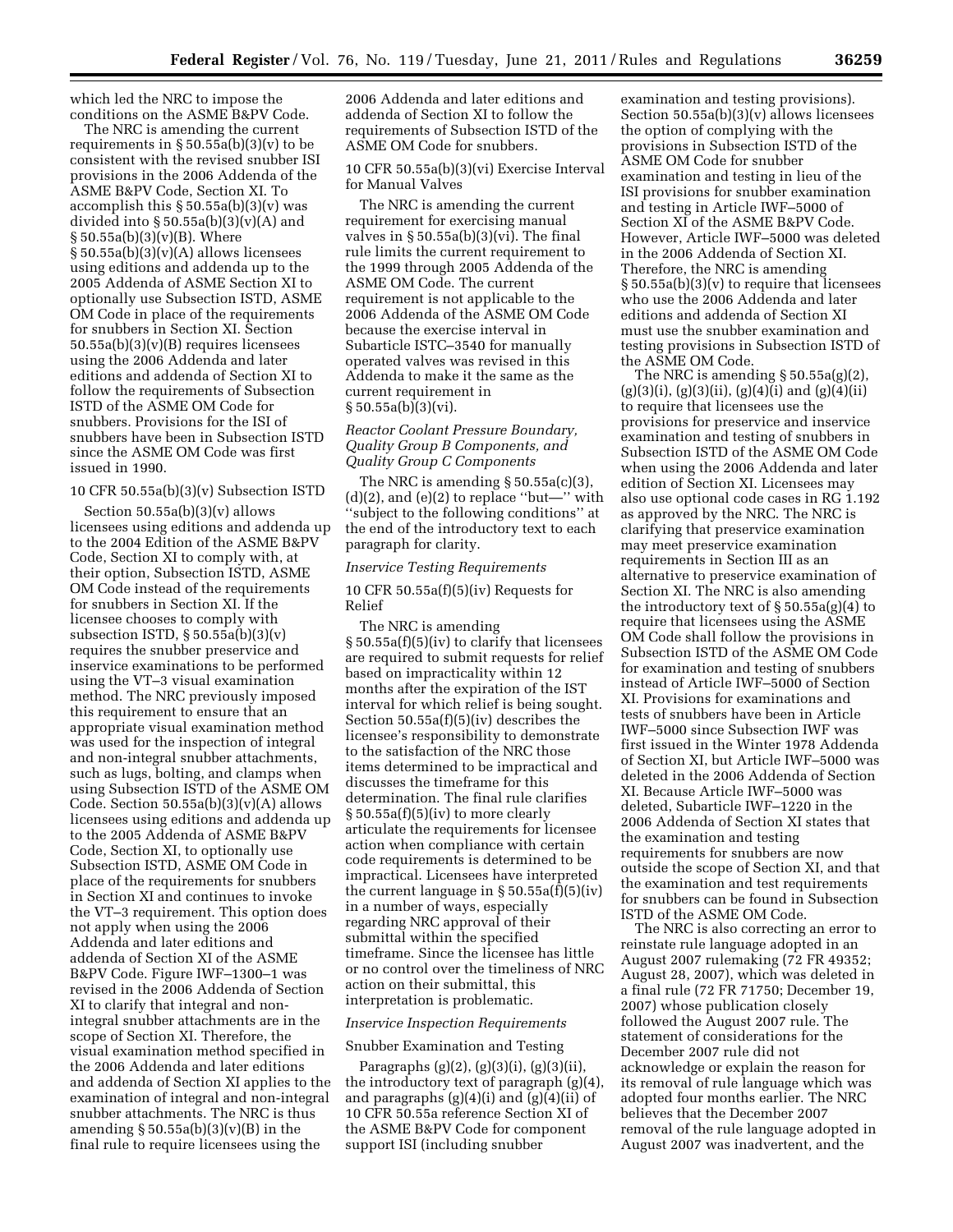result of the NRC's failure to revise the ''December 2007 rule language to reflect the newly-adopted August 2007 rule language, before the December 2007 rule was transmitted to the **Federal Register**  for publication.

This correction was not included in the May 4, 2010 proposed rule (75 FR 24324) which preceded this final rule. The NRC finds, in accordance with the Administrative Procedure Act, 5 U.S.C. 553(b)(3)(B), that good cause exists for adopting this correction without notice in the **Federal Register** and an opportunity for public comment.

The NRC is also amending

§ 50.55a(g)(4)(ii) to provide at least 18 months for a specified set of licensees to update and begin implementation of the 2007 Edition and 2008 Addenda versions of Appendix VIII in their next inservice inspection interval. This set of licensees are those whose next inservice inspection interval must begin to be implemented during the period between 12 through 18 months after the effective date of the final rule, and therefore would otherwise be required to implement the 2007 Edition and 2008 Addenda versions of Appendix VIII (providing them less than 18 months to comply with the provisions of the 2007 Edition and 2008 Addenda versions of Appendix VIII). For these licensees, the final rule permits a delay of 6 months in the implementation of Appendix VIII *only* (*i.e.,* these licensees will still be required to update and implement the inservice inspection program during the next inspection interval without delay). Other licensees, whose next inservice inspection interval commences more than 18 months after the final date of the rule, will have sufficient time to develop their programs for the next inservice inspection interval and are not affected by this provision of the final rule.

#### 10 CFR 50.55a(g)(4)(iii) Surface Examinations of High-Pressure Safety Injection Systems

Section 50.55a(g)(4)(iii) currently gives licensees the option of not performing surface examinations of high-pressure safety injection systems as specified in Section XI, Table IWB– 2500–1, ''Examination Category B–J,'' Item Numbers B9.20, B9.21 and B9.22. Editions and addenda of Section XI after the 1995 Edition have been modified, and some of the Item Numbers have either changed or been deleted. The surface examination requirement was removed from Table IWB–2500–1 in the 2003 Addenda. Therefore, the final rule requires this condition to apply to those licensees using Code editions and addenda prior to the 2003 Addenda.

10 CFR 50.55a(g)(5)(iii) and (g)(5)(iv) Inservice Inspection Requests for Relief

Section 50.55a(g)(5)(iii) currently requires the licensee to notify the NRC if conformance with certain code requirements are found to be impractical and submit the information to support this determination to the NRC. Section 50.55a(g)(5)(iv) currently requires that when examination requirements of the code are determined to be impractical by the licensee, that the basis for this determination must be demonstrated to the satisfaction of the NRC not later than 12 months after the expiration of the 120-month interval during which the examination is determined to be impractical.

The final rule adds a sentence to § 50.55a(g)(5)(iii) to clarify that a request for relief must be submitted only after the necessary examination has been attempted during a given ISI interval and the ASME B&PV Code requirement determined to be impractical. In the past, licensees have submitted requests under § 50.55a(g)(5)(iii) prior to performing the ASME B&PV Code examination in a given interval based on limited examination coverage from previous ISI 10-year intervals. The NRC believes that this is an inappropriate basis for a determination of impracticality as new examination techniques are often developed from one interval to the next, which could result in a reasonable expectation of improved results. As a result, the NRC believes that a licensee usually cannot make the determination that an examination is indeed impractical without first attempting the examination in the current ISI interval. In addition, if the NRC were to grant relief prior to the component having been examined and the results of the examination are less than stated in the request for relief, the licensee would be required to resubmit the request for relief to address the actual examination. This places an unnecessary burden on the licensee and the NRC to review the same issue twice. Accordingly, the final rule requires that the determination of impracticality should be based on actual attempts to perform a requirement, and that the relief request be submitted only after the licensee has unsuccessfully attempted to perform the inspection in the relevant inspection interval.

The final rule removes the requirement that the basis for the licensee's determination that an examination is impractical be demonstrated to the satisfaction of the NRC not later than 12 months after the expiration of the 120-month interval during which the examination is

determined to be impractical. The current regulatory language is problematic, inasmuch as the current regulations do not explicitly require the licensee to submit a request for relief. This interpretation of the current regulations was reflected in a comment which stated that the current regulations may be interpreted to mean that determinations of impracticality need not be submitted to the NRC for approval (*i.e.,* the licensee merely needed to be able to justify the impracticality determination to the NRC's satisfaction if asked by the NRC). In addition, the NRC recognizes that the licensee has little or no control over the timeliness of NRC action on a licensee's request for relief. Therefore, the final rule removes the current regulatory language, and replaces it with language clearly stating that all licensee determinations of impracticality must be submitted to the NRC for approval.

The proposed rule would have required that a relief request under § 50.55a(g)(5)(iii) be submitted no later than 12 months after the examination has been attempted in a given ISI interval and the licensee has determined that the ASME Code requirement is impractical. Several commenters stated that this proposed change, which differs from the current requirement to submit a single relief request at the end of the ISI interval, would place additional burden on licensees by increasing the number of submittals licensees need to submit for code relief when requirements are determined to be impractical. Rather than submitting one request for relief at the end of the interval for all examination requirements determined to be impractical throughout the 10-year interval as currently allowed, licensees would be required to prepare a submittal within 12 months of every examination that determined a requirement was impractical. The NRC has determined that the administrative burden on the licensee of preparing multiple relief requests throughout the inspection interval, and the concomitant burden on the NRC to act on those relief requests, does not appear to be justified. Therefore, the final rule requires relief requests under paragraph (g)(5)(iv) to be submitted no later than 12 months after the expiration of the 120-month interval for which relief is sought.

#### 10 CFR 50.55a(g)(6)(ii)(E) Reactor Coolant Pressure Boundary Visual Inspections

The NRC is amending § 50.55a(g)(6)(ii)(E)*(1)* through (g)(6)(ii)(E)*(3)* to reference Revision 1 of Code Case N–722, and is revising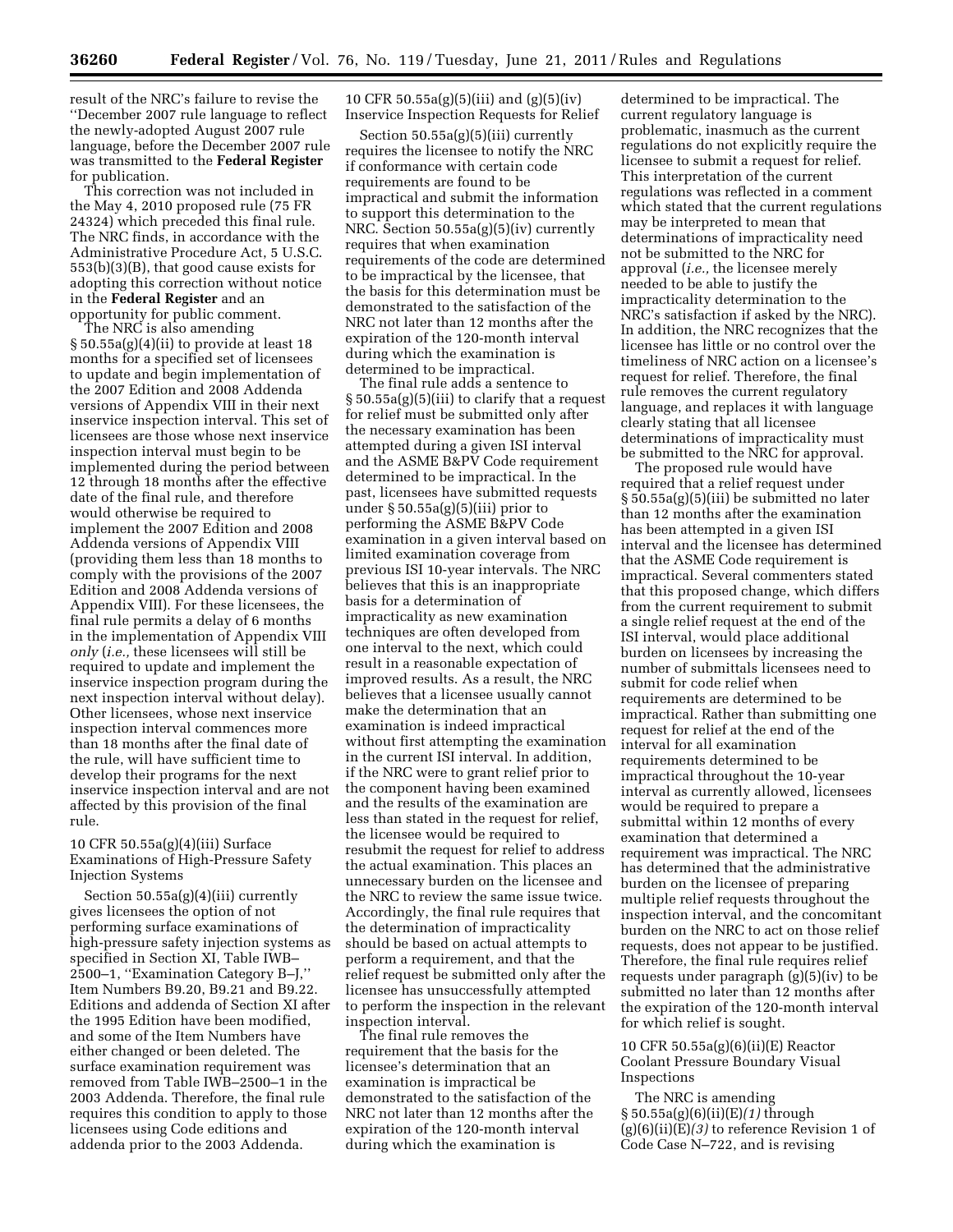footnote 1 to clarify requirements in that paragraph that pertain to reactor coolant pressure boundary visual inspections. In the last update to 10 CFR 50.55a, the NRC added new § 50.55a(g)(6)(ii)(E), requiring all PWR licensees to augment their ISI program by implementing ASME Code Case N–722, subject to the conditions specified in § 50.55a(g)(6)(ii)(E)*(2)* through (g)(6)(ii)(E)*(4).* ASME Code Case N–722– 1, ''Additional Examinations for PWR Pressure Retaining Welds in Class 1 Components Fabricated with Alloy 600/ 82/182 Materials Section XI, Division 1,'' was published in Supplement 8 of the 2007 Edition of the ASME Boiler and Pressure Vessel Code Nuclear Code Case book. Code Case N–722 has been updated to Revision 1 (N–722–1) and contains one additional note indicating that visual examination of Alloy 600/82/ 182 materials in flange seal leak-off lines is not required. This change eliminates the need for licensees to submit relief requests under § 50.55a(3)(i) or 50.55a(a)(3)(ii) for flange seal leak-off lines which are not normally exposed to a corrosive environment and are inaccessible for visual examination. The NRC believes that the likelihood of the flange seals being degraded is relatively low. Therefore, the visual inspection of these flange leak-off lines is not needed.

The current wording in the second sentence of footnote 1 to § 50.55a(g)(6)(ii)(E) has generated some confusion, and has the unintended consequence of some licensees believing that they need to submit additional relief requests related to the percentage of inspections to be completed during the current interval. The second sentence in the current footnote was intended to provide guidance to licensees for the distribution of weld inspections required by Code Case N– 722 throughout the remainder of a plant's current 10-year ISI period after January 1, 2009. The intent was to require licensees to distribute the population of weld inspections that are required only once in a 10-year interval to be distributed over a licensee's current interval and into the next interval in a manner such as that described in IWA–2400 of the 1994 Addenda and later editions and addenda of Section XI. Because the current wording was not specific, licensees using editions and addenda of Section XI prior to the 1994 Addenda have interpreted the regulation as requiring all the weld inspections required by Code Case N–722 to be distributed over, and inspected during, the remaining periods and outages in

the current interval only, which could be less than 10 years. The final rule revises footnote 1 to  $\S 50.55a(g)(6)(ii)(E)$ to clarify this issue by directing licensees to use the rules of IWB–2400 of the 1994 Addenda or later editions and addenda of Section XI for scheduling weld inspections for Code Case N–722–1 welds added in the middle of an interval.

10 CFR 50.55a(g)(6)(ii)(F) Examination Requirements for Class 1 Piping and Nozzle Dissimilar-Metal Butt Welds

The NRC proposed adding a new § 50.55a(g)(6)(ii)(F) to require licensees to implement ASME Code Case N–770, ''Alternative Examination Requirements and Acceptance Standards for Class 1 PWR Piping and Vessel Nozzle Butt Welds Fabricated with UNS N06082 or UNS W86182 Weld Filler Material With or Without the Application of Listed Mitigation Activities, Section XI, Division 1,'' with 15 conditions. Code Case N–770 contains baseline and ISI requirements for unmitigated butt welds fabricated with Alloy 82/182 material and preservice and ISI requirements for mitigated butt welds fabricated with Alloy 82/182 material. On December 25, 2009, ASME approved Code Case N– 770–1. The ASME prepared Code Case N–770–1 to address comments on Code Case N–770 that NRC had provided to the ASME code committee. The NRC addressed these comments in the proposed rule as conditions on implementation of Code Case N–770.

The NRC reviewed the changes made in Code Case N–770–1 to determine if it was appropriate for referencing in the new § 50.55a(g)(6)(ii)(F) in lieu of Code Case N–770. The NRC concluded that it was appropriate for referencing based on the following considerations. Incorporation by reference of Code Case N–770–1 in lieu of Code Case N–770 allows the NRC to remove eight and partially remove one of the 15 conditions in the proposed rule. The NRC concluded that removing these conditions significantly improves the rule. The basis for removing or modifying each of these proposed conditions is contained in the Analysis of Public Comments document (ADAMS Accession No. ML110280240).

ASME Code Case N–770–1 has, in addition to changes to address proposed NRC conditions, additional changes that made no significant modification to the requirements from N–770. The NRC considers that the editorial changes improve the usability of the rule. Only one technical addition was made in Code Case N–770–1 that was not covered by the proposed rule. The technical addition provides an

alternative examination volume for welds mitigated by optimized weld overlays. The NRC concluded that, with the exception of the one technical addition, Code Case N–770–1 was appropriate for referencing. Therefore, the NRC is amending its regulations to incorporate Code Case N–770–1 by reference instead of Code Case N–770. The NRC is adding a new condition to the rule to preclude the use of the technical addition made to Code Case N–770–1. The NRC has prepared a document, ''Review of Changes Between American Society of Mechanical Engineers Boiler and Pressure Vessel Code Cases N–770 and N–770–1 to Support 10 CFR 50.55a Final Rule'' (ADAMS Accession No. ML111250292), setting forth the NRC's bases for approval of all of the changes made in Code Case N–770–1.

In addition to the new condition discussed, the NRC is adding a condition and is modifying two conditions from the proposed rule as a result of public comments it received. Because a number of the proposed conditions were not included, many of the remaining conditions in the final rule have been renumbered.

#### *Substitution of the Term ''Condition'' in 10 CFR 50.55a*

The NRC is amending 10 CFR 50.55a to substitute the word ''condition(s)'' for the words ''limitation(s),'' ''modification(s),'' and ''provision(s)'' throughout 10 CFR 50.55a for consistency. The NRC does not believe it necessary to distinguish among different types of ''caveats'' that it imposes on the use of the ASME Codes. Therefore, the NRC will now use the term ''condition'' for clarity and consistency.

#### **IV. Paragraph-by-Paragraph Discussion**

*Quality Standards, ASME Codes and IEEE Standards, and Alternatives* 

#### 10 CFR 50.55a(a)

The NRC is amending 10 CFR 50.55a to add the title ''Quality standards, ASME Codes and IEEE standards, and alternatives'' to paragraph (a).

#### *Applicant/Licensee Proposed Alternatives to the Requirements of 10 CFR 50.55a*

#### 10 CFR 50.55a(a)(3)

The NRC is amending 10 CFR 50.55a(a)(3) to clarify that a proposed alternative must be submitted to, and authorized by, the NRC prior to an applicant or licensee implementing the alternative.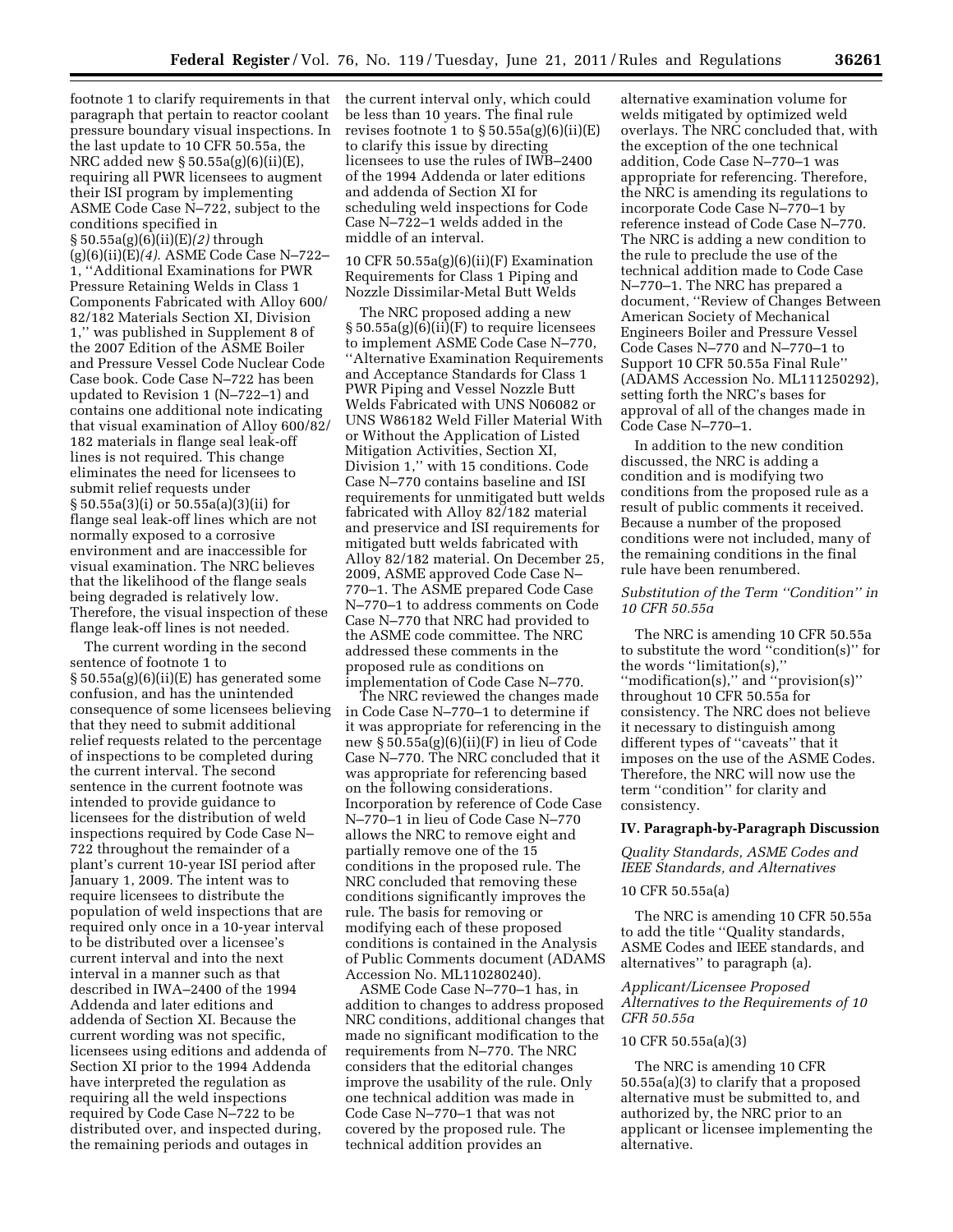#### *Standards Approved for Incorporation by Reference*

#### 10 CFR 50.55a(b) Standards Approved for Incorporation by Reference

The NRC is amending 10 CFR 50.55a(b) to add the title ''Standards approved for incorporation by reference'' to paragraph (b).

The final rule also clarifies that nonmandatory appendices are excluded from the ASME B&PV Code, Section III requirements that are incorporated by reference into 10 CFR 50.55a, and clarifies that only Division 1 requirements of Section III and Section XI are incorporated by reference (not Division 2 and Division 3 requirements). The NRC is also incorporating by reference ASME Code Case N–722–1 and N–770–1 into 10 CFR 50.55a.

#### *ASME B&PV Code, Section III*

#### 10 CFR 50.55a(b)(1)

The NRC is amending paragraph (b)(1) to incorporate by reference the 2005 Addenda (Division 1) through 2008 Addenda (Division 1) of Section III of the ASME B&PV Code into 10 CFR 50.55a, subject to the conditions outlined in modified paragraphs (b)(1)(i) through 50.55a(b)(1)(vi) and paragraph (b)(vii). The paragraph modification also includes an editorial change to the references to Section III ASME B&PV Code for clarification purposes. As a result, applicants and licensees may use the 1974 Edition (Division 1) through the 2008 Addenda (Division 1) of Section III of the ASME B&PV Code subject to the conditions contained within modified paragraphs (b)(1)(i) through (b)(1)(vi) and new paragraph  $(b)(1)(vii)$ .

#### 10 CFR 50.55a(b)(1)(ii) Weld-Leg Dimensions

The NRC is applying the existing condition in paragraph (b)(1)(ii) regarding stress indices used for weld stresses in piping design to the comparable provisions in the ASME Code editions and addenda incorporated by reference in this final rule. The paragraph modification also includes the addition of a condition on the use of paragraph NB–3683.4(c)(2) for applicants and licensees applying the 1989 Addenda through the latest edition and addenda of Section III of the ASME B&PV Code incorporated by reference in this final rule. As a result, this final rule prohibits applicants and licensees from using Footnote 13 from the 2004 Edition through the 2008 Addenda of Section III of the ASME B&PV Code to Figures NC– 3673.2(b)-1 and ND–3673.2(b)-1 for welds with leg size less than 1.09 times

the nominal pipe wall thickness  $(t_n)$ . Also as a result, the use of paragraph NB–3683.4(c)(2), is not allowed for applicants and licensees applying the 1989 Addenda through the latest edition and addenda of Section III of the ASME B&PV Code incorporated by reference in this final rule.

10 CFR 50.55a(b)(1)(iii) Seismic Design of Piping

The NRC is amending paragraph (b)(1)(iii) to impose conditions on the seismic design of piping when licensees use the latest editions and addenda of the ASME B&PV Code, Section III, incorporated by reference in modified paragraph (b). The paragraph is also amended to include an editorial change to replace ''limitations and modifications'' with ''conditions'' and ''limitation'' with ''condition.'' The final rule allows the use of Subarticles NB– 3200, NB–3600, NC–3600, and ND–3600 for the seismic design of piping when applying editions and addenda, up to and including the 1993 Addenda of the ASME B&PV Code, Section III, subject to the condition in modified paragraph (b)(1)(ii). The amended paragraph does not allow the use of Subarticles NB– 3200, NB–3600, NC–3600, and ND–3600 for the seismic design of piping when applying the 1994 Addenda through the 2005 Addenda of Section III of the ASME B&PV Code except that Subarticle NB–3200 in the 2004 Edition through the 2008 Addenda of Section III of the ASME B&PV Code may be used by applicants and licensees subject to the condition in new paragraph  $(b)(1)(iii)(A)$  (see the following discussion on this new paragraph). The final rule allows the use of Subarticles NB–3200, NB–3600, NC–3600, and ND– 3600 for the seismic design of piping when applying the 2006 Addenda through the 2008 Addenda of Section III of the ASME B&PV Code, subject to the two new conditions in new paragraphs  $(b)(1)(iii)(A)$  and  $(b)(1)(iii)(B)$ .

#### 10 CFR 50.55a(b)(1)(iii)(A)

The NRC is amending 10 CFR 50.55a(b)(1)(iii) to add a new paragraph (b)(1)(iii)(A) which requires licensees and applicants using Note (1) of Figure NB–3222–1 in Section III of the 2004 Edition up to and including the 2008 Addenda of the ASME B&PV Code to include reversing dynamic loads in calculating primary bending stresses, if consideration of these loads is warranted by subparagraph NB–3223(b).

#### 10 CFR 50.55a(b)(1)(iii)(B)

The NRC is amending 10 CFR  $50.55a(b)(1)(iii)$  to add a new paragraph(b)(1)(iii)(B) which imposes a

condition on the use of Subarticle NB– 3600 of the ASME B&PV Code, Section III when applying the 2006 Addenda through the 2008 Addenda of Section III of the ASME B&PV Code by requiring the material and  $D<sub>o</sub>/t$  requirements found in NB–3656(b) to be adhered to for all Service Limits if the Service Limits include reversing dynamic loads which are not required to be combined with non-reversing dynamic loads, and the alternative rules for reversing dynamic loads are used. As such, per NB–3656(b), the final rule requires that licensee's adhere to a D<sub>o</sub>/t ratio limitation requiring this ratio to be less than 40 for all Service Limits when evaluating the seismic design of Class 1 piping. Paragraph (b)(1)(iii) specifies both whether the condition applies and the circumstances in which it applies.

#### 10 CFR 50.55a(b)(1)(iv) Quality Assurance

The NRC is amending paragraph (b)(1)(iv) to allow the use of the 1994 Edition of NQA–1 when applying the 2006 Addenda and later editions of the ASME B&PV Code, Section III, up to the 2008 Addenda. Previously paragraph  $(b)(1)(iv)$  permitted the use of NQA–1 up to the 1992 Edition.

#### 10 CFR 50.55a(b)(1)(vii) Capacity Certification and Demonstration of Function of Incompressible-Fluid Pressure-Relief Valves

In the 2006 Addenda, new requirements were added to the ASME Code, Section III, that have a parallel structure in paragraphs NB–7742, NC– 7742, and ND–7742 for Class 1, 2, and 3 incompressible-fluid, pressure relief valves, respectively. These new paragraphs address new valve designs having a range of possible sizes and setpressure conditions. The method described in these paragraphs for performing the tests and evaluation data involves performing tests at less than the highest value of the set-pressure range and establishing an incompressible fluid flow coefficient of discharge that then allows extrapolation of capacities to higher pressures. These new paragraphs address circumstances in which a certified test facility lacks the fluid-pressure capability at the necessary flow rate for testing a new, incompressible-fluid, pressure-relief valve design. Due to a printing error in the ASME Code for paragraph NB– 7742(a)(2), some words were omitted. The NRC is amending paragraph (b)(1)(vii) to add a condition to allow use of NB–7742(a)(2) when the language intended to be included in the Code is used.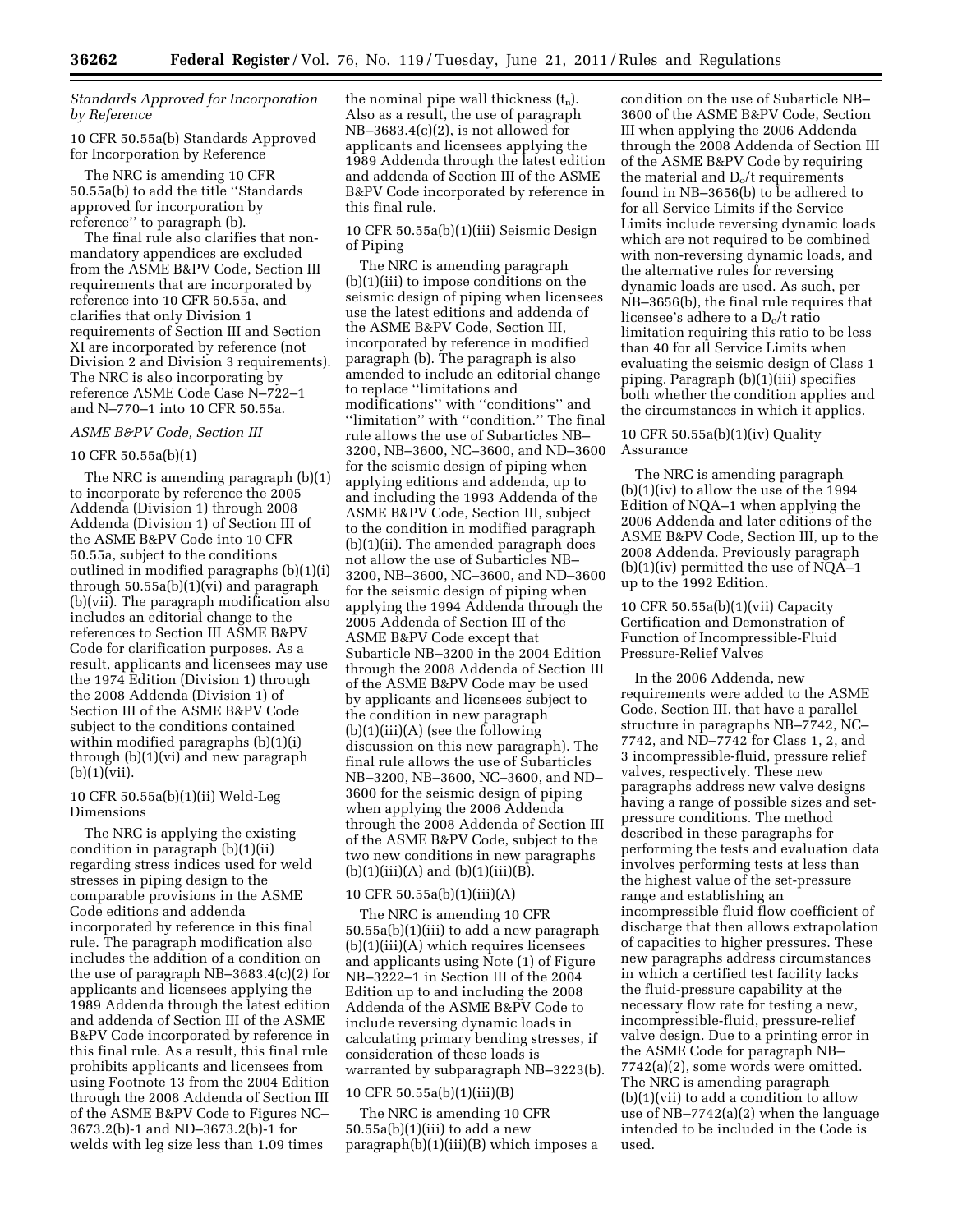#### *ASME B&PV Code, Section XI*

#### 10 CFR 50.55a(b)(2)

The NRC is amending the introductory text to paragraph (b)(2) to incorporate by reference only Subsections IWA, IWB, IWC, IWD, IWE, IWF, IWL, Mandatory and Non-Mandatory Appendices, of the 2005 Addenda through 2008 Addenda of Section XI of the ASME B&PV Code, with conditions, into 10 CFR 50.55a. It is also amended to make clear that references to Section XI are to Section XI of the ASME B&PV Code.

#### 10 CFR 50.55a(b)(2)(i)

The NRC is deleting the requirements of paragraph (b)(2)(i), which address limitations on specific editions and addenda, and is designating the paragraph as ''Reserved.'' Licensees are no longer using these older editions (1974 and 1977 Editions) and addenda of the ASME B&PV Code.

#### 10 CFR 50.55a(b)(2)(iii)

The NRC is deleting the requirements of paragraph (b)(2)(iii), which address steam generator tubing, and is designating this paragraph as ''Reserved.''

#### 10 CFR 50.55a(b)(2)(iv)

The NRC is deleting the requirements of paragraph (b)(2)(iv), which address pressure retaining welds in ASME Code Class 2 piping, and is designating this paragraph as ''Reserved.''

#### 10 CFR 50.55a(b)(2)(v)

The NRC is deleting the requirements of paragraph (b)(2)(v), which address the evaluation procedures and acceptance criteria for austenitic piping when applying the Winter 1983 Addenda and the Winter 1984 Addenda of Section XI, and is designating this paragraph as ''Reserved.''

#### 10 CFR 50.55a(b)(2)(vi)

This paragraph addresses the pertinent editions and addenda of the ASME B&PV Code for which licensees must utilize when implementing the initial inservice inspection requirements for containment structures. The NRC is amending paragraph (b)(2)(vi) to clarify that, in accordance with the paragraph, licensees may use either the 1992 Edition with the 1992 Addenda or the 1995 Edition with the 1996 Addenda of Subsection IWE and Subsection IWL of the ASME B&PV Code, Section XI, for the initial 120-month inspection interval, subject to the conditions in paragraphs (b)(2)(viii) and (b)(2)(ix), including the new condition identified in paragraph  $(b)(2)(ix)(J)$ . Following the

initial 120-month inspection interval, successive 120-month inspection interval updates must be implemented in accordance with the provisions of paragraph (g)(4)(ii).

#### 10 CFR 50.55a(b)(2)(viii)

This paragraph, which addresses the inservice examination of concrete containments in accordance with Subsection IWL of the ASME B&PV Code, Section XI, is amended so that the conditions in paragraphs (b)(2)(viii)(F) and (b)(2)(viii)(G) do not apply when using the 2007 Edition to the latest edition and addenda incorporated by reference into § 50.55a (currently the 2008 Addenda of the ASME B&PV Code).

#### 10 CFR 50.55a(b)(2)(ix)

This paragraph addresses the examination of metal containments and the liners of concrete containments in accordance with Subsection IWE of the ASME B&PV Code, Section XI. The NRC is dividing the existing condition in paragraph  $(b)(2)(ix)(A)$  into paragraphs (b)(2)(ix)(A)(*1*) and (b)(2)(ix)(A)(*2*). The NRC is also amending the introductory text of this paragraph so that the conditions in paragraphs  $(b)(2)(ix)(F)$ ,  $(b)(2)(ix)(G), (b)(2)(ix)(H)$  and  $(b)(2)(ix)(I)$ do not apply when using the 2004 Edition with 2006 Addenda through the 2007 Edition with 2008 Addenda of Subsection IWE of the ASME B&PV Code, Section XI. Also, the NRC is amending the introductory text of this paragraph so that the condition in paragraph (b)(2)(ix)(I) does not apply when using the 2004 Edition, up to and including the 2005 Addenda of Subsection IWE of the ASME B&PV Code, Section XI.

#### 10 CFR 50.55a(b)(2)(ix)(J)

The NRC is amending paragraph (b)(2)(ix) to add a new paragraph  $(b)(2)(ix)(j)$  to address pressure testing requirements following major modifications of Class MC containment structures when applying Article IWE– 5000, of Subsection IWE of the 2007 Edition to the latest edition and addenda incorporated by reference into § 50.55a (currently the 2008 Addenda of the ASME B&PV Code, Section XI).

#### 10 CFR 50.55a(b)(2)(xv)

The NRC is amending the requirements in paragraph (b)(2)(xv), which address Appendix VIII specimen set and qualification requirements, by limiting the use of the provisions described in paragraphs (b)(2)(xv)(A) through  $(b)(2)(x)(M)$  to licensees using the B&PV Code 2001 Edition and earlier editions and addenda. Additionally,

paragraph (b)(2)(xv)(A)(*2*) is amended to allow a qualification for austenitic welds with no austenitic base metal side to be added on to an existing Supplement 10 qualification.

#### 10 CFR 50.55a(b)(2)(xvi)

The NRC is amending the requirements in paragraph (b)(2)(xvi), which address Appendix VIII singlesided ferritic-vessel and piping and stainless steel piping examination, to limit the condition to those licensees using the editions and addenda of ASME Section XI prior to the 2007 Edition on Section VIII.

#### 10 CFR 50.55a(b)(2)(xviii)(B)

The NRC is amending paragraph (b)(2)(xviii)(B), which addresses certification of NDE personnel that observe leakage during system leakage and hydrostatic testing, such that the condition would only apply to editions and addenda prior to the 2007 Edition of Section XI.

#### 10 CFR 50.55a(b)(2)(xviii)(C)

The NRC is amending paragraph (b)(2)(xviii)(C), which addresses certification of NDE personnel, such that the current conditions on the qualification of VT–3 examination personnel requiring initial qualification examinations and subsequent examinations on a 3-year interval would only apply to the editions and addenda prior to the 2005 Addenda of Section XI.

#### 10 CFR 50.55a(b)(2)(xix)

The NRC is amending paragraph (b)(2)(xix), which addresses substitution of alternative methods, so the current conditions for the substitution of alternative examination methods in that paragraph would not apply when using the 2005 Addenda through the 2008 Addenda. The paragraph is also amended to impose the condition that paragraphs IWA–4520(b)(2) and IWA– 4521 of the 2007 Edition of Section XI, Division 1, with 2008 Addenda, are not approved for use.

#### 10 CFR 50.55a(b)(2)(xxi)

The NRC is deleting the requirements of paragraph  $(b)(2)(xxi)(B)$ , which addressed examination requirements for Examination Category B–G–2, Item B7.80 bolting, and designating it as ''Reserved.'' This condition was inconsistent with the NRC's unconditional approval of Code Case N– 652–1, ''Alternative Requirements to Categories B–G–1, B–G–2, and C–D Bolting Examination Methods and Selection Criteria'' in RG 1.147, Revision 15.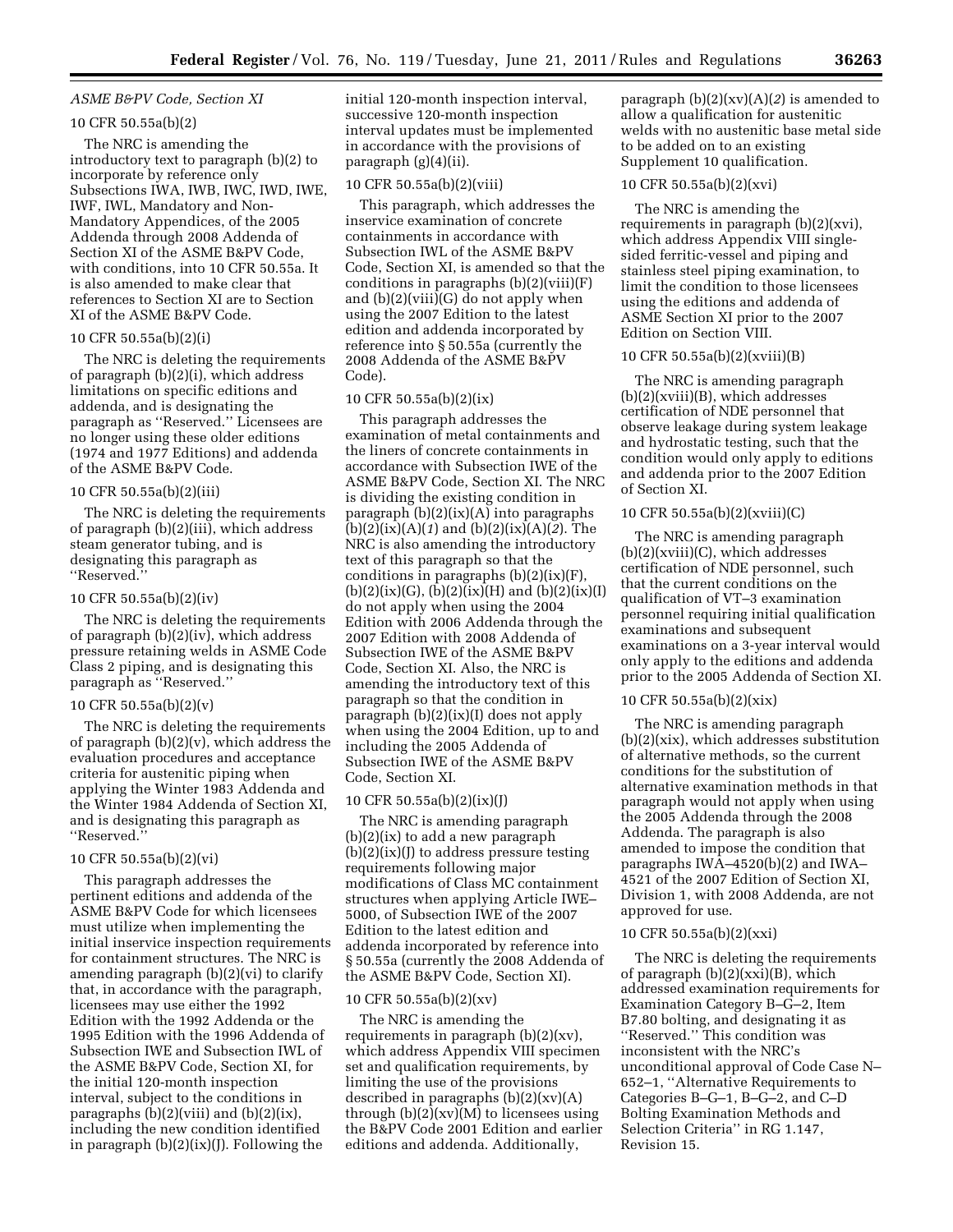#### 10 CFR 50.55a(b)(2)(xxiv)

The NRC is amending the requirements in paragraph (b)(2)(xxiv), which addresses incorporation of the performance demonstration initiative and addition of ultrasonic examination criteria, so that the current condition would not apply when using the 2007 Edition through the 2008 Addenda of Section XI of the ASME B&PV Code.

#### 10 CFR 50.55a(b)(2)(xxvii)

The NRC is amending the requirements in paragraph (b)(2)(xxvii), which address removal of insulation, to add a condition to refer to paragraph IWA–5241 instead of IWA–5242 for the 2007 Edition and later addenda of Section XI of the ASME B&PV Code.

#### 10 CFR 50.55a(b)(2)(xxviii)

The NRC is adding a new paragraph (b)(2)(xxviii), *Analysis of flaws,* which conditions the use of the fatigue crack growth rate calculation for subsurface flaws defined in paragraph A–4300(b)(1) of Section XI, Nonmandatory Appendix A when the ratio of the minimum cyclic stress to the maximum cyclic stress (R) is less than zero.

#### 10 CFR 50.55a(b)(2)(xxix)

The NRC is adding a new paragraph  $(b)(2)(xxix)$ , which conditions the use of ASME B&PV Code, Section XI, Non-Mandatory Appendix R, to require licensees to submit an alternative in accordance with paragraph (a)(3) and obtain NRC authorization of the proposed alternative prior to implementing Appendix R, RI–ISI programs.

#### *ASME OM Code*

#### 10 CFR 50.55a(b)(3)

The NRC is amending the introductory text of paragraph (b)(3) to require that the 2004 Edition with the 2005 and 2006 Addenda of the ASME OM Code be used during the initial 120 month IST interval under paragraph (f)(4)(i) and during mandatory 120 month IST program updates under paragraph (f)(4)(ii). The amendment also allows users to voluntarily update their IST programs to the 2004 Edition with the 2005 and 2006 Addenda of the ASME OM Code under paragraph  $(f)(4)(iv)$ .

#### 10 CFR 50.55a(b)(3)(v)

The NRC is amending paragraph (b)(3)(v) to require that the provisions in Subsection ISTD of the ASME OM Code be used for the inservice examination and testing of snubbers when using the 2006 Addenda and later editions and addenda of Section XI.

#### 10 CFR 50.55a(b)(3)(vi)

The NRC is amending paragraph (b)(3)(vi) to require that the current condition for exercising manual valves continue to apply when using the 1999 through 2005 Addenda of the ASME OM Code. This condition does not apply to the 2006 Addenda and later editions and addenda of the ASME OM Code.

#### *Reactor Coolant Pressure Boundary, Quality Group B Components and Quality Group C Components*

The NRC is amending paragraphs  $(c)(3)$ ,  $(d)(2)$ , and  $(e)(2)$  to replace ''but—'' with ''subject to the following conditions'' at the end of the introductory text to the paragraphs for clarity.

#### *Inservice Testing Requirements*

#### 10 CFR 50.55a(f)(5)(iv)

The NRC is amending paragraph (f)(5)(iv) to clarify that licensees are required to submit requests for relief based on impracticality within 12 months after the expiration of the IST interval for which relief is being sought.

#### *Inservice Inspection Requirements*

10 CFR 50.55a(g)(2), (g)(3)(i), (g)(3)(ii), and the Introductory Text of (g)(4)

The NRC is amending paragraphs  $(g)(2)$ ,  $(g)(3)(i)$ , and  $(g)(3)(ii)$  to require that the provisions in the ASME OM Code, and the optional ASME code cases listed in RG 1.192, be used for the examination and testing of snubbers. The NRC is amending the introductory text of paragraph (g)(4) to require that licensees use the provisions in the ASME OM Code for the examination and testing of snubbers.

#### 10 CFR 50.55a(g)(4)(i)

The NRC is amending paragraph (g)(4)(i) to require that the optional code cases listed in RG 1.192 be followed when using the ASME OM Code. The NRC is also correcting an earlier error which deleted rule language in this paragraph which is applicable to combined licenses under 10 CFR part 52. The restored rule language makes clear that, for combined license holders under 10 CFR part 52, the inservice examinations for the initial 120-month inspection interval must comply with the inservice examination requirements in the latest edition and addenda of the Code approved by the NRC in § 50.55a on the date 12 months before the date scheduled for initial loading of fuel under a combined license under 10 CFR part 52, except as allowed—as with operating licenses under 10 CFR part

50—under the remainder of paragraph  $(g)(4)(i).$ 

#### 10 CFR 50.55a(g)(4)(ii)

The NRC is amending paragraph (g)(4)(ii) to allow the optional code cases listed in RG 1.192 to be followed when using the ASME OM Code. Paragraph  $(g)(4)$ (ii) is also amended to provide up to a 6-month delay in the implementation of the 2007 Edition and 2008 Addenda provisions of Appendix VIII for those licensees whose next inspection interval must be implemented in the period between 12 through 18 months after the effective date of the final rule. Other licensees, whose next inservice inspection interval commences more than 18 months after the final date of the rule, are not affected by this provision of the final rule.

## 10 CFR 50.55a(g)(4)(iii)

The NRC is amending paragraph (g)(4)(iii) to provide the proper references to Section XI, Table IWB– 2500–1, ''Examination Category B–J,'' Item Numbers B9.20, B9.21 and B9.22, and to limit the condition's applicability to the editions and addenda prior to the 2003 Addenda of Section XI.

#### 10 CFR 50.55a(g)(5)(iii)

The NRC is amending paragraph (g)(5)(iii) by adding a sentence to clarify that a request for relief must be submitted to the NRC only after an examination has been attempted during a given ISI interval and the ASME Code requirement determined to be impractical. These requests for relief describing the determinations that the code requirement is impractical must be submitted to the NRC no later than 12 months after the expiration of the initial or subsequent 120-month inspection interval for which relief is sought.

#### 10 CFR 55a(g)(5)(iv)

The NRC is amending paragraph (g)(5)(iv) to clarify that licensees are required to submit requests for relief based on impracticality no later than 12 months after the end of the ISI interval for which relief is being sought.

#### 10 CFR 50.55a(g)(6)(ii)(E)(1) Through  $(g)(6)(ii)(E)(3)$

The NRC is amending paragraphs (g)(6)(ii)(E)(*1*) through (g)(6)(ii)(E)*(3)* by changing the requirement to implement Code Case N–722 to a requirement to implement Code Case N–722–1.

#### 10 CFR 50.55a(g)(6)(ii)(F)

The final rule incorporates ASME Code Case N–770–1 by reference in paragraph (g)(6)(ii)(F)(*1*). The NRC is not including the following proposed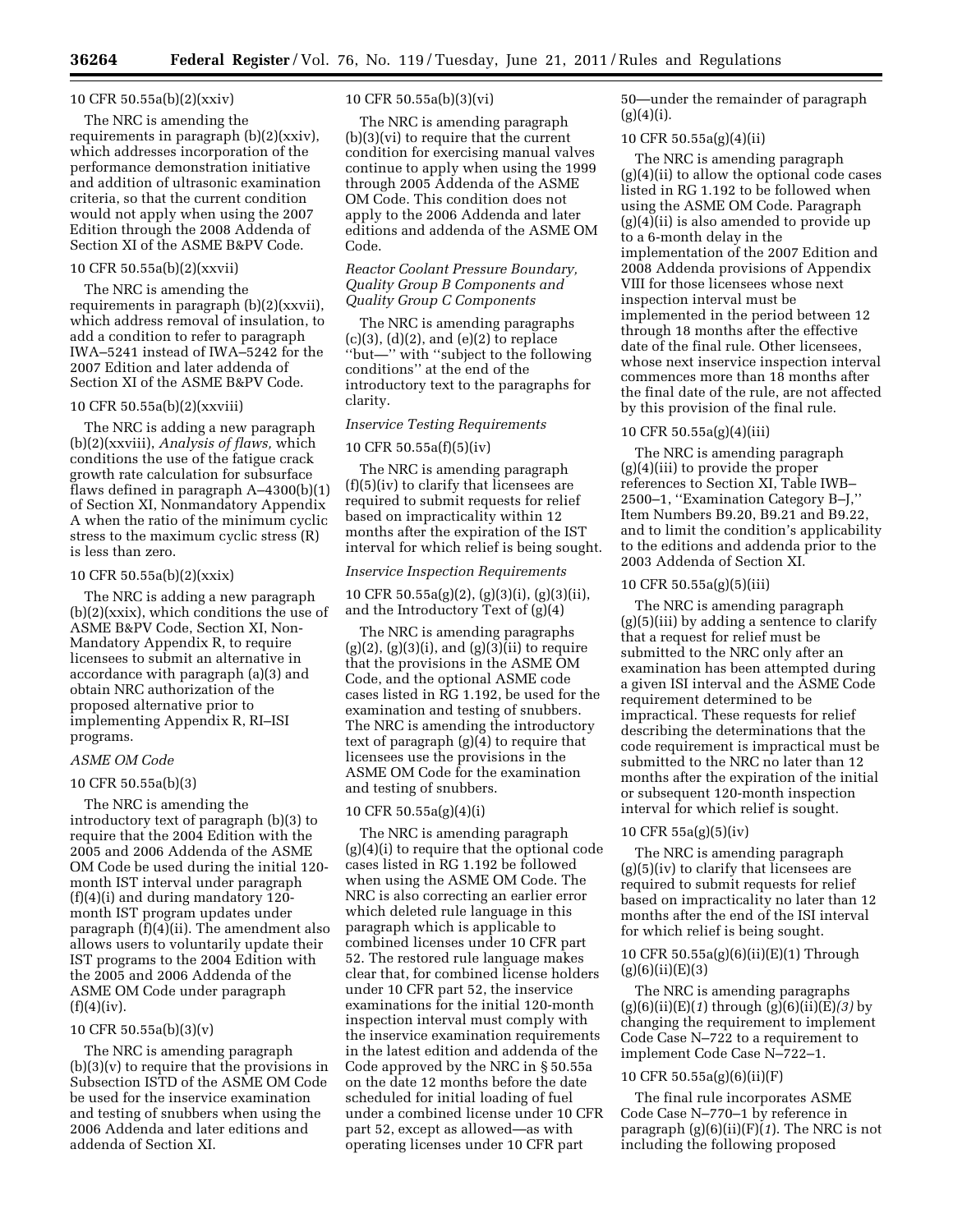conditions in this final rule, since they are addressed in Code Case N–770–1: paragraphs (g)(6)(ii)(F)(*5*), (*6*), (*8*), (*9*), (*10*), (*11*), (*13*), and (*14*). The NRC is not including part of the proposed condition in paragraph (g)(6)(ii)(F)(*7*), since the part is addressed in Code Case N–770–1. Because the NRC did not include these proposed conditions in the final rule, the numbering of the conditions in the final rule differs from that of the proposed rule.

Paragraph  $(g)(6)(ii)(F)(2)$  pertains to obtaining NRC approval prior to reclassification of welds under the Inspection Items of Code Case N–770. All mitigation techniques discussed in Code Case N–770, with the exception of Mechanical Stress Improvement Process, are covered by separate ASME Code Cases. These Code Cases are subject to approval by the NRC. As ASME completes these mitigation Code Cases, the NRC will review and approve them, if appropriate, possibly with conditions. The NRC uses RG 1.147, which is incorporated by reference in 10 CFR 50.55a, to endorse approved Code Cases for generic use. Based on the wording of paragraph  $(g)(6)(ii)(F)(2)$ , as the NRC endorses mitigation Code Cases in the RG, the rule permits licensees to categorize mitigated welds in the corresponding Inspection Items in Code Case N–770–1, without a separate NRC review of the classification or reclassification. This condition is unchanged from the proposed rule.

Paragraph (g)(6)(ii)(F)(*3*) pertains to the schedule for completing baseline examinations. The final rule extends the timing for completing baseline examinations. Previous examinations of these welds can be credited for baseline examinations if they were performed using Section XI, Appendix VIII requirements and met the Code required examination volume for axial and circumferential flaws of essentially 100 percent. For butt welds that received a MRP–139 examination that did not fully meet Section XI, Appendix VIII requirements or achieve essentially 100 percent coverage, licensees can reperform the baseline examination to meet these requirements or obtain NRC authorization of alternative examination requirements in accordance with 10 CFR  $50.55a(a)(3)(i)$  or (ii) by the end of next refueling outage that occurs after six months from the effective date of the final rule. A licensee may choose to use previous inspections of dissimilar metal butt welds performed under the plant's ASME Code, Section XI, Inservice Inspection program to meet the paragraph (g)(6)(ii)(F)(3) baseline requirement. This is acceptable provided the previous inspection falls

within the re-inspection period for welds in ASME Code Case N–770–1, Table 1, Inspection Items A–1, A–2, and B. Additionally, the NRC-approved alternative examination coverage for these welds during the current 10-year inservice inspection interval remain applicable. In all of these cases the previously approved alternative will continue to apply for the duration authorized by the NRC. In the final rule the NRC modified the proposed condition to extend the timing for completing baseline examinations and to address credit for previous baseline examinations.

Paragraph (g)(6)(ii)(F)(*4*) pertains to the requirement for satisfying axial examination coverage of welds. The discussion for paragraph (g)(6)(ii)(F)(*4*) contains guidance on satisfying the axial examination coverage requirement during previous baseline examinations. This condition is unchanged from the proposed rule.

Paragraph (g)(6)(ii)(F)(*5*) requires that all hot-leg temperature welds in the Code Case N–770–1 Inspection Items G, H, J and K for inlays and onlays be inspected each interval and specifies requirements for sample inspection of cold leg temperature welds in these Inspection Items. This condition prohibits sample inspection of hot leg temperature welds in Inspection Items G, H, J, and K. This condition was part of paragraph (g)(6)(ii)(F)(*7*) of the proposed rule. This part of the condition is unchanged from the proposed rule.

Paragraph (g)(6)(ii)(F)(*6*) pertains to submitting reports to the NRC for mitigated welds whose volumetric examination detects new flaws or growth of existing flaws in the required examination volume. This condition was included in paragraph  $(g)(6)(ii)(F)(12)$  of the proposed rule. This condition is unchanged from the proposed rule.

Paragraph (g)(6)(ii)(F)(*7*) requires that the thickness of the inlay or onlay be used as the thickness "t" when applying the acceptance standards in ASME Section XI, IWB–3514, for planar flaws contained within the inlay or onlay in Inspection Items G, H, J, and K. This condition was included in paragraph (g)(6)(ii)(F)(*15*) of the proposed rule. In the final rule paragraph (g)(6)(ii)(F)(*7*) is expanded to clarify that for planar flaws in the balance of the dissimilar metal weld examination volume, the thickness "t" in IWB-3514 is the combined thickness of the inlay or onlay and the dissimilar metal weld.

Paragraph (g)(6)(ii)(F)(*8*) prohibits sample inspection of welds mitigated by optimized weld overlays in Inspection

Items D and E. This condition was included in paragraph  $(g)(6)(ii)(F)(16)$  of the proposed rule. This condition is unchanged from the proposed rule.

Paragraph (g)(6)(ii)(F)(9) is a new condition as a result of public comments. This condition removes the requirement of Code Case N–770–1 to spread the initial examinations of the Inspection Item D welds mitigated in the same inspection period throughout years 3 through 10 following application of stress improvement. For the extent and frequency of examination in Table 1, the condition requires that the initial examination for all Inspection Item D welds shall be performed no sooner than the third refueling outage and no later than 10 years following stress improvement application. The condition addresses deferral of the examinations to the end of the interval by repeating the previous requirement, that is, to perform the initial examination of Inspection Item D welds no sooner than the third refueling outage and no later than 10 years following stress improvement application.

Paragraph (g)(6)(ii)(F)(*10*) is a new condition as a result of incorporating Code Case N–770–1 in lieu of Code Case N–770. Note 2 of Figure 5(a) in Code Case N–770–1 permits the use of an alternative examination volume for an alternative examination volume for welds mitigated by optimized weld overlays. This alternative examination volume was not issued as part of the proposed rule and, therefore, this condition in the final rule prohibits the use of the alternative examination volume. While the NRC does not have a technical objection to Note 2 of Figure 5(a), licensees must obtain NRC authorization to use the alternative examination volume pursuant to 10 CFR 50.55a(a)(3)(i) or (ii).

10 CFR 50.55a(g)(6)(ii)(E)(*1*) Through (g)(6)(ii)(E)(*3*)

The NRC is amending paragraphs (g)(6)(ii)(E)(*1*) through (g)(6)(ii)(E)*(3)* to update the requirement to implement Code Case N–722–1. The amendment also clarifies that for inspections conducted once per interval, the portion of welds to be inspected in the remaining portion of the interval is based on rules already established by the ASME B&PV Code.

#### Footnote 1 to 10 CFR  $50.55a(g)(6)(ii)(E)$

The NRC is amending footnote 1 to paragraph (g)(6)(ii)(E) to clarify that for inspections conducted once per interval, the portion of welds to be inspected in the remaining portion of the interval be based on rules already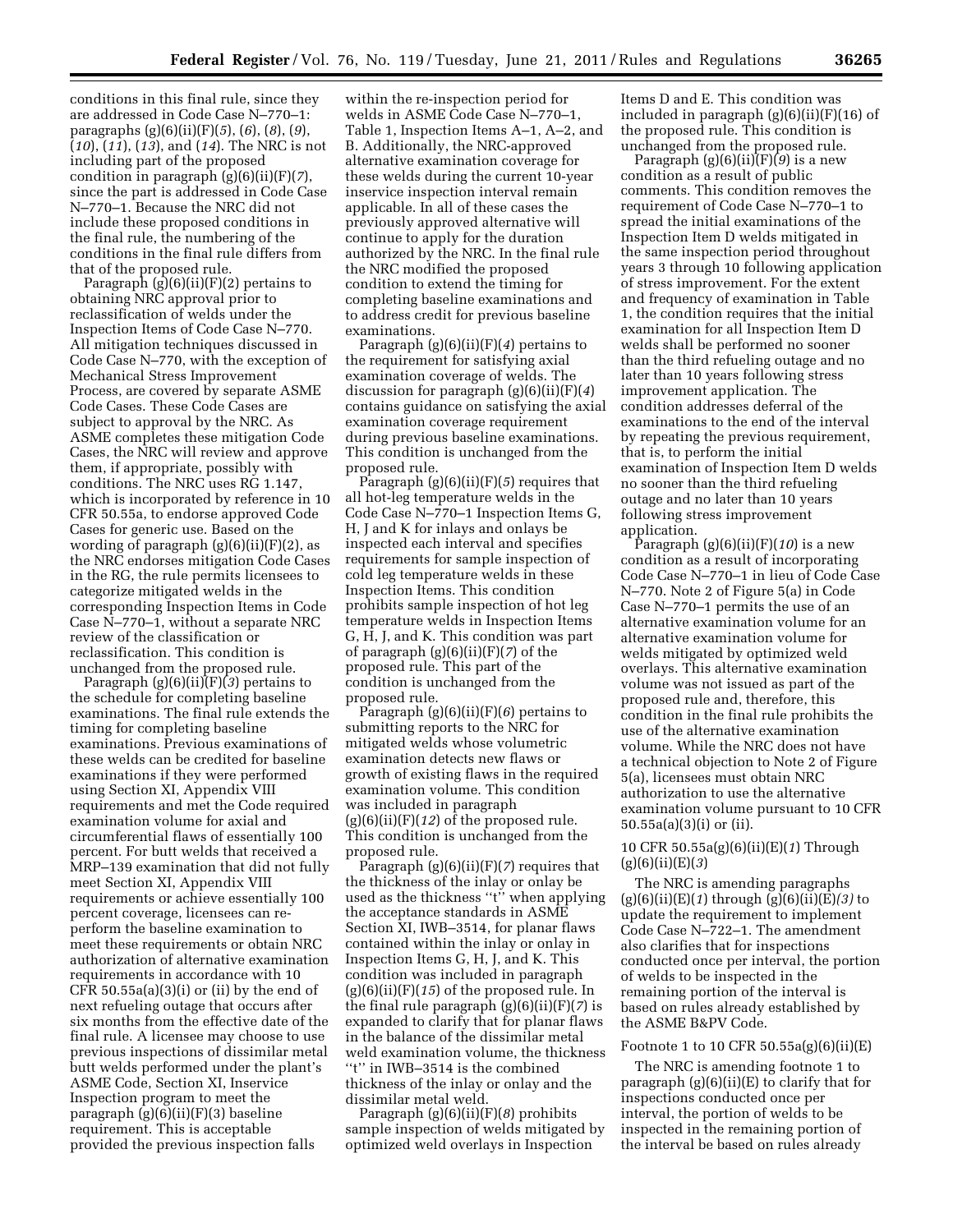established by the ASME B&PV Code, Section XI, paragraph IWB–2400.

#### *Substitution of the Term ''Condition'' in 10 CFR 50.55a*

The NRC is amending 10 CFR 50.55a to substitute the words ''limitation(s),'' ''modification(s),'' and ''provision(s)'' with the word "condition(s)" throughout the regulations for consistency.

#### **V. Generic Aging Lessons Learned Report**

In December 2010, the NRC issued ''Generic Aging Lessons Learned (GALL) Report,'' NUREG–1801, Revision 2, for applicants to use in preparing their license renewal applications. The GALL Report evaluates existing programs and documents the bases for determining when existing programs, without change or augmentation, are adequate for aging management in accordance with the license renewal rule, as given in 10 CFR 54.21(a)(3). In Revision 2 of the GALL Report, editions of the ASME B&PV Code, Section XI, Subsections IWB, IWC, IWD, IWE, IWF, and IWL from the 1995 Edition through the 2004 Edition were evaluated and were found to be acceptable editions and addenda for complying with the requirements of 10 CFR 54.21(a)(3), unless specifically noted in certain sections of the GALL Report. For example, GALL Report Section XI.S1, ''ASME Section XI, Subsection IWE,'' specifically addresses the 1992 Edition of ASME B&PV Code, Section XI, Subsection IWE.

In the GALL Report, Section XI.M1, ''ASME Section XI Inservice Inspection, Subsections IWB, IWC, and IWD;'' Section XI.S1, ''ASME Section XI, Subsection IWE;'' Section XI.S2, ''ASME Section XI, Subsection IWL;'' and Section XI.S3, ''ASME Section XI, Subsection IWF'' describe the evaluation and technical bases for determining the adequacy of these ASME Code subsections. In addition, many other aging management programs (AMPs) in the GALL Report rely in part, but to a lesser degree, on the requirements in the ASME B&PV Code, Section XI.

The NRC has evaluated Subsections IWB, IWC, IWD, IWE, IWF, and IWL of Section XI of the ASME B&PV Code, 2004 Edition with the 2005 and 2006 Addenda through the 2007 Edition with the 2008 Addenda as part of the § 50.55a amendment process to determine if the conclusions of the GALL Report also apply to AMPs that rely upon the ASME B&PV Code editions and addenda that are incorporated by reference into § 50.55a by this rule. The NRC finds that the 2004 Edition, inclusive of the 2005

and 2006 Addenda, and the 2007 Edition, inclusive of the 2008 Addenda of Section XI of the ASME B&PV Code, Subsections IWB, IWC, IWD, IWE, IWF, and IWL, as subject to the conditions of this rule, are acceptable to be adopted as AMPs for license renewal and the conclusions of the GALL Report remain valid, except where specifically noted and augmented in the GALL Report. Accordingly, an applicant for license renewal may use, in its plant-specific license renewal application, Subsections IWB, IWC, IWD, IWE, IWF, and IWL of Section XI of the 2004 Edition with the 2005 and 2006 Addenda through the 2007 Edition with the 2008 Addenda of the ASME B&PV Code, subject to conditions in this rule, as acceptable alternatives to the requirements of the 1995 Edition through the 2004 Edition of the ASME B&PV Code, Section XI, as referenced in Revision 2 of the GALL Report. Similarly, a licensee approved for license renewal that relied on the GALL AMPs may use Subsections IWB, IWC, IWD, IWE, IWF, and IWL of Section XI of the 2004 Edition inclusive of the 2005 and the 2006 Addenda through the 2007 Edition with the 2008 Addenda of the ASME B&PV Code as acceptable alternatives to the AMPs described in the Revision 2 of the GALL report. However, a licensee must assess and follow applicable NRC requirements with regard to changes to its licensing basis.

The NRC, however, notes that the GALL Report includes Subsection IWE AMP that is evaluated based on the requirements in the 1992 Edition through 2004 Edition of Section XI of the ASME B&PV Code. Also, some of the terminology used and some details in this AMP is based on the 1992 Edition. Since this AMP in Revision 2 of the GALL report has a specific ASME B&PV Code year in the description of the AMP or in one or more of the ten elements, the details in the AMP based on a specific ASME B&PV Code edition may not be accurate for other editions.

Revision 2 of the GALL Report includes AMPs that are based on the requirements in the 1995 Edition through the 2004 Edition of Section XI of the ASME B&PV Code but in which the AMPs may recommend additional augmentation of the Code requirements or the use of specific Code Edition or Addenda in order to achieve adequate aging management for license renewal. The technical or regulatory aspects of the AMPs, for which augmentation is recommended, also apply if using the 2004 Edition inclusive of the 2005 Addenda, or the 2007 Edition, inclusive of the 2008 Addenda, of Section XI of

the ASME B&PV Code to meet the requirements of 10 CFR 54.21(a)(3). A license renewal applicant may either augment its AMPs in these areas, as described in the GALL report, or propose alternatives (exceptions) for the NRC to review as part of a plant-specific program element justification for its AMP.GALL Revision 1, in AMP XI.M11A, provides an acceptable approach for aging management through inservice inspection—of PWR nickel-alloy upper vessel head penetration nozzles. This inservice inspection is the same as the inservice inspection mandated by Order EA–03– 009, ''Issuance of Order Establishing Interim Inspection Requirements for Reactor Pressure Vessel Heads at Pressurized Water Reactors (PWRs),'' as amended by the First Revision of the Order. GALL Revision 2, in GALL AMP XI.M11B, ''Cracking of Nickel-Alloy Components and Loss of Material Due to Boric Acid-Induced Corrosion in Reactor Coolant Pressure Boundary Components (PWRs Only),'' provides inspection guidance for all PWR nickelalloy reactor coolant pressure boundary (RCPB) components (including nickelalloy welds) and nickel alloy aging management review line items. Thus, AMP XI.M11B in GALL Revision 2 supersedes the provisions of GALL Revision 1 AMP XI.M11A. GALL Revision 2 AMP XI.M11B is based on, and is consistent with the provisions of several ASME Code Cases addressing inspection of nickel alloy upper vessel head penetration nozzles which have been endorsed by the NRC (with conditions in 10 CFR 50.55a). Accordingly, new or current license renewal applicants who identify consistency with GALL AMP XI.M11B through compliance with 10 CFR 50.55a(g)(6)(ii)(D), (g)(6)(ii)(E), and (g)(6)(ii)(F) need not take an exception to the program elements in GALL AMP XI.M11B. Licensees that have been granted a renewed operating license will eventually update their ISI programs to comply with the Code Cases on inspection of nickel alloy upper vessel head penetration nozzles, in accordance with § 50.55a(g). Accordingly, these licensees will eventually become consistent with GALL AMP XI.M11B.

#### **VI. Availability of Documents**

The NRC is making the documents identified below available to interested persons through one or more of the following:

*Public Document Room (PDR):* The NRC PDR is located at 11555 Rockville Pike, Room O–1F21, Rockville, Maryland 20852.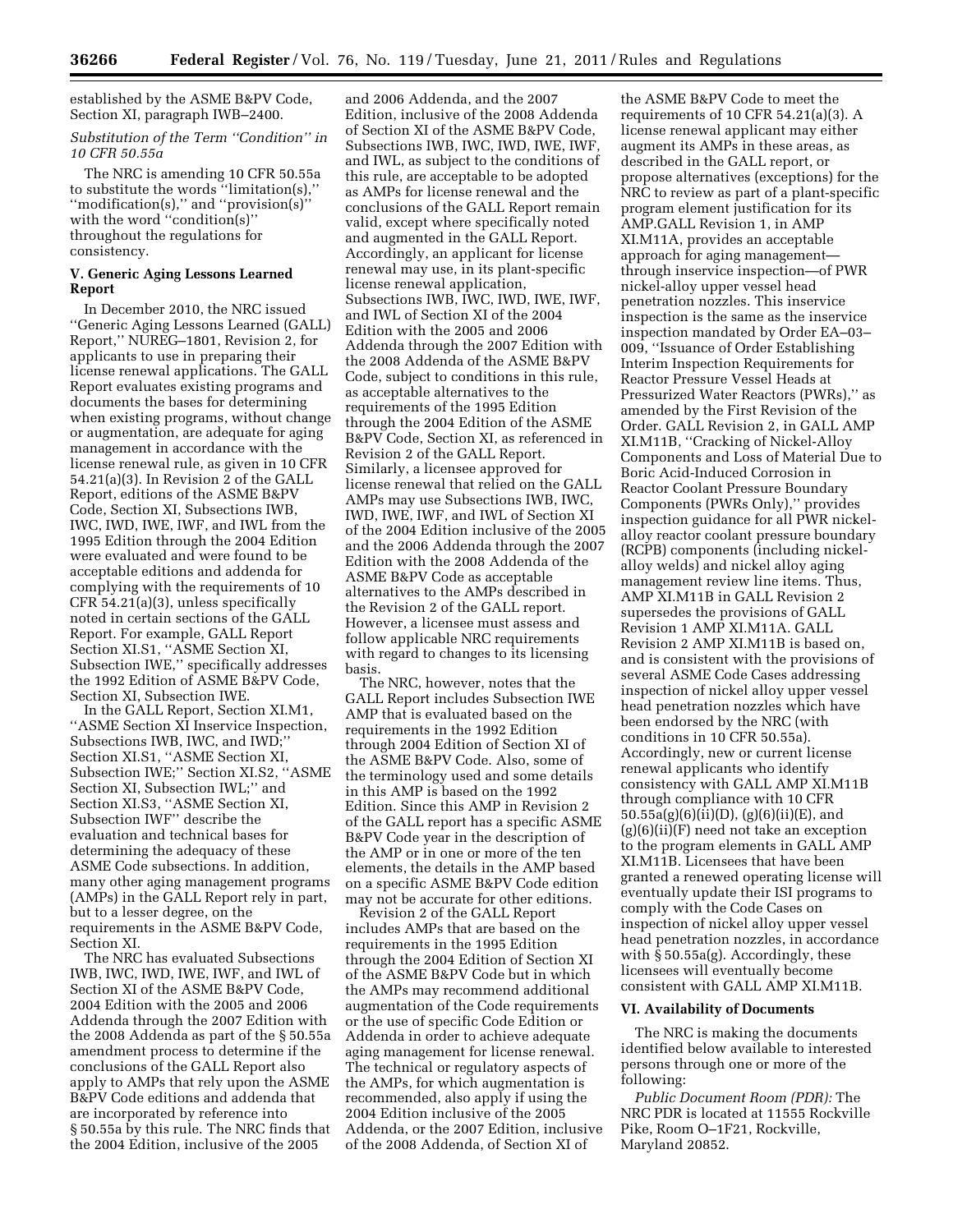*Federal rulemaking Web site:* Public comments and supporting material related to this final rule can be found at *<http://regulations.gov>* by searching on the Docket ID NRC–2008–0554.

*The NRC's Library:* The NRC's Library is located at *[http://www.nrc.gov/](http://www.nrc.gov/reading-rm.html) [reading-rm.html](http://www.nrc.gov/reading-rm.html)*.

| Document                                                                                                                                                                                                                                                                                                                                                                              | <b>PDR</b>                                 | Rulemaking<br>web site | Library                                                               |
|---------------------------------------------------------------------------------------------------------------------------------------------------------------------------------------------------------------------------------------------------------------------------------------------------------------------------------------------------------------------------------------|--------------------------------------------|------------------------|-----------------------------------------------------------------------|
| EPRI Report NP-5151**, "Evaluation of Reactor Vessel Beltline Integrity Fol-<br>lowing Unanticipated Operating Events," April 1987.                                                                                                                                                                                                                                                   | X<br>X<br>X<br>X<br>X<br>.<br>$\mathsf{x}$ |                        | ML110280240.<br>ML052770419.                                          |
|                                                                                                                                                                                                                                                                                                                                                                                       | X<br>.                                     |                        | ML052780376.                                                          |
| NQA-1 <sup>*</sup> , "Quality Assurance Requirements for Nuclear Facilities," 1994 Edition.<br>NUREG-0800, "Standard Review Plan for the Review of Safety Analysis Re-<br>ports for Nuclear Power Plants—LWR Edition.<br>PNNL-19086, "Replacement of Radiography with Ultrasonics for the Non-<br>destructive Inspection of Welds—Evaluation of Technical Gaps—An Interim<br>Report". | $\mathsf{x}$<br>.                          |                        | reading-rm/doc-collections/nuregs/<br>staff/sr0800/.<br>ML1010312543. |
|                                                                                                                                                                                                                                                                                                                                                                                       |                                            | Х                      | ML103200546.                                                          |
| Regulatory Analysis and Backfit Considerations for Final Amendment 10 CFR<br>50.55a. "Codes and Standards".                                                                                                                                                                                                                                                                           | X                                          | X                      | ML110320011.                                                          |
| Regulatory Guide 1.178, "An Approach for Plant-Specific Risk-Informed Deci-<br>sionmaking for Inservice Inspection of Piping".                                                                                                                                                                                                                                                        | X                                          |                        | ML032510128.                                                          |
| Regulatory Guide 1.193, Revision 2, "ASME Code Cases not Approved for Use"                                                                                                                                                                                                                                                                                                            | X                                          |                        | ML072470294.                                                          |
| Regulatory Guide 1.200, "An Approach for Determining the Technical Adequacy<br>of Probabilistic Risk Assessment Results for Risk-Informed Activities".                                                                                                                                                                                                                                | X                                          |                        | ML090410014.                                                          |
| "Review of Changes Between American Society of Mechanical Engineers Boiler<br>and Pressure Vessel Code Cases N-770 and N-770-1 to Support 10 CFR<br>50.55a Final Rule".                                                                                                                                                                                                               | X                                          |                        | ML111250292.                                                          |
| Standard Review Plan 3.9.8, "Risk-Informed Inservice Inspection of Piping"                                                                                                                                                                                                                                                                                                            | X                                          |                        | ML032510135.                                                          |

\* Available on the ASME Web site.

\*\* Available on the EPRI Web site.

#### **VII. Voluntary Consensus Standards**

Section 12(d)(3) of the National Technology Transfer and Advancement Act of 1995, Public Law 104–113 (NTTAA), and implementing guidance in U.S. Office of Management and Budget (OMB) Circular A–119 (February 10, 1998), requires each Federal government agency (should it decide that regulation is necessary) to use a voluntary consensus standard instead of developing a government-unique standard. An exception to using a voluntary consensus standard is allowed where the use of such a standard is inconsistent with applicable law or is otherwise impractical. The NTTAA requires Federal agencies to use industry consensus standards to the extent practical; it does not require Federal agencies to endorse a standard in its entirety. Neither the NTTAA nor Circular A–119 prohibit an agency from adopting a voluntary consensus standard while taking exception to specific portions of the standard, if those provisions are deemed to be ''inconsistent with applicable law or otherwise impractical.'' Furthermore, taking specific exceptions furthers the Congressional intent of Federal reliance on voluntary consensus standards

because it allows the adoption of substantial portions of consensus standards without the need to reject the standards in their entirety because of limited provisions which are not acceptable to the agency.

In this rulemaking, the NRC is continuing its existing practice of establishing requirements for the design, construction, operation, ISI (examination) and IST of nuclear power plants by approving the use of the latest editions and addenda of the ASME Codes in 10 CFR 50.55a. The ASME Codes are voluntary consensus standards, developed by participants with broad and varied interests, in which all interested parties (including the NRC and licensees of nuclear power plants) participate. Therefore, the NRC's incorporation by reference of the ASME Codes is consistent with the overall objectives of the NTTAA and OMB Circular A–119.

As discussed in Section III of this statement of considerations, in this final rule the NRC is conditioning the use of certain provisions of the 2005 Addenda through 2008 Addenda of Section III, Division 1, and the 2005 Addenda through 2008 Addenda of Section XI, Division 1, of the ASME B&PV Code;

and the 2005 Addenda and 2006 Addenda of the ASME OM Code, and Code Cases N–722–1 and N–770–1. In addition, the final rule does not adopt (''excludes'') certain provisions of the ASME Codes and this statement of considerations, and in the regulatory and backfit analysis for this rulemaking. The NRC believes that this final rule complies with the NTTAA and OMB Circular A–119 despite these conditions and ''exclusions.''

If the NRC did not conditionally accept ASME editions, addenda, and code cases, the NRC would disapprove these entirely. The effect would be that licensees and applicants would submit a larger number of requests for use of alternatives under § 50.55a(a)(3), requests for relief under § 50.55a(f) and (g), or requests for exemptions under 10 CFR 50.12 and/or 10 CFR 52.7. These requests would likely include broadscope requests for approval to issue the full scope of the ASME Code editions and addenda which would otherwise be approved in this final rulemaking (*i.e.,*  the request would not be simply for approval of a specific ASME Code provision with conditions). These requests would be an unnecessary additional burden for both the licensee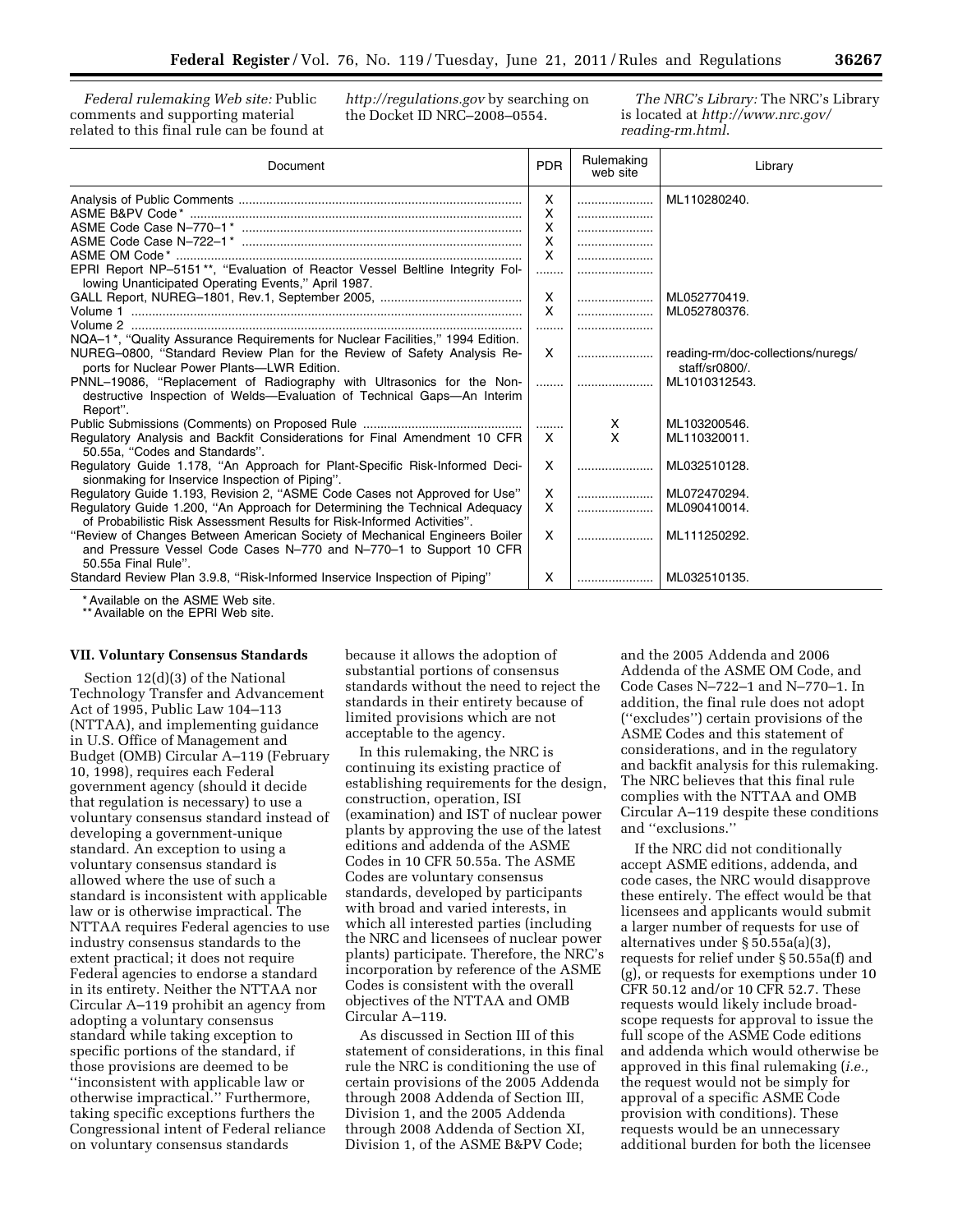and the NRC, inasmuch as the NRC has already determined that the ASME Codes and Code Cases which are the subject of this final rulemaking are acceptable for use (in some cases with conditions). For these reasons, the NRC concludes that this final rule's treatment of ASME Code editions and addenda, and code cases and any conditions placed on them does not conflict with any policy on agency use of consensus standards specified in OMB Circular A 119.

The NRC did not identify any other voluntary consensus standards, developed by US voluntary consensus standards bodies for use within the US, which the NRC could incorporate by reference instead of the ASME Codes. The NRC also did not identify any voluntary consensus standards, developed by multinational voluntary consensus standards bodies for use on a multinational basis, which the NRC could incorporate by reference instead of the ASME Codes. The NRC identified codes addressing the same subject as the ASME Codes for use in individual countries. At least one country, Korea, directly translated the ASME Code for use in that country. In other countries (*e.g.,* Japan), ASME Codes were the basis for development of the country's codes, but the ASME Codes were substantially modified to accommodate that country's regulatory system and reactor designs. Finally, there are countries (*e.g.,* the Russian Federation) where that country's code was developed without regard to the ASME Code. However, some of these codes may not meet the definition of a voluntary consensus standard, because they were developed by the state rather than a voluntary consensus standards body. NRC evaluation of the countries codes to determine whether each code provides a comparable or enhanced level of safety when compared against the level of safety provided under the ASME Codes would require a significant expenditure of agency resources. This expenditure does not seem justified, given that substituting another country's code for the US voluntary consensus standard does not appear to substantially further the apparent underlying objectives of the NTTAA.

In summary, this final rulemaking satisfies the requirements of the Section 12(d)(3) of the NTTAA and Office of Management and Budget (OMB) Circular A 119.

#### **VIII. Finding of No Significant Environmental Impact: Environmental Assessment**

This final rule action is in accordance with the NRC's policy to incorporate by

reference in 10 CFR 50.55a new editions and addenda of the ASME B&PV and OM Codes to provide updated rules for constructing and inspecting components and testing pumps, valves, and dynamic restraints (snubbers) in light-water nuclear power plants. ASME Codes are national voluntary consensus standards and are required by the National Technology Transfer and Advancement Act of 1995, Public Law 104–113, to be used by government agencies unless the use of such a standard is inconsistent with applicable law or otherwise impractical. The National Environmental Policy Act (NEPA) requires Federal government agencies to study the impacts of their ''major Federal actions significantly affecting the quality of the human environment,'' and prepare detailed statements on the environmental impacts of the proposed action and alternatives to the proposed action (42 U.S.C. Sec. 4332(C); NEPA Sec. 102(C)).

The NRC has determined under NEPA, as amended, and the NRC's regulations in Subpart A of 10 CFR part 51, that this final rule is not a major Federal action significantly affecting the quality of the human environment and, therefore, an environmental impact statement is not required. The final rulemaking does not significantly increase the probability or consequences of accidents; no changes are being made in the types of effluents that may be released off-site; and there is no significant increase in public radiation exposure. The NRC estimates the radiological dose to plant personnel performing the inspections required by Code Case N–770–1 would be about 3 rem per plant over a 10-year interval, and a one-time exposure for mitigating welds of about 30 rem per plant. As required by 10 CFR part 20, and in accordance with current plant procedures and radiation protection programs, plant radiation protection staff will continue monitoring dose rates and would make adjustments in shielding, access requirements, decontamination methods, and procedures as necessary to minimize the dose to workers. The increased occupational dose to individual workers stemming from the Code Case N–770–1 inspections must be maintained within the limits of 10 CFR part 20 and as low as reasonably achievable. Therefore, the NRC concludes that the increase in occupational exposure would not be significant. The final rulemaking does not involve non-radiological plant effluents and has no other environmental impact. Therefore, no significant non-radiological impacts are

associated with this action. The determination of this final environmental assessment is that there will be no significant off-site impact to the public from this action.

#### **IX. Paperwork Reduction Act Statement**

This final rule decreases the overall burden on licensees by reducing the number of relief requests licensees would have to submit to the NRC under 10 CFR 50.55a(f)(5) and 10 CFR 50.55a(g)(5), but adds burden for 69 Pressurized Water Reactors (PWRs) to revise procedures and programs related to ASME Code Case N–770–1. The public burden reduction for these information collections is estimated to average -4 hours per response. Because the burden for this information collection is insignificant, Office of Management and Budget (OMB) clearance is not required. Existing requirements were approved by the Office of Management and Budget, approval number 3150–0011.

#### *Public Protection Notification*

The NRC may not conduct or sponsor, and a person is not required to respond to, a request for information or an information collection requirement unless the requesting document displays a currently valid OMB control number.

#### **X. Regulatory Analysis and Backfitting**

The NRC prepared a document, ''Regulatory Analysis and Backfit Considerations for Final Amendment 10 CFR 50.55a, ''Codes and Standards''''. The document provides the regulatory analysis for this final rule. It also addresses backfitting for the final rule and provides the basis for the NRC's determination that the final rule does not constitute ''backfitting'' as defined in 10 CFR 50.109(a)(4). The analysis is available for review as indicated in Section VI, ''Availability of Documents,'' of this document.

#### **XI. Regulatory Flexibility Certification**

Under the Regulatory Flexibility Act of 1980 (5 U.S.C. 605(b)), the NRC certifies that this final rule does not impose a significant economical impact on a substantial number of small entities. This final rule affects only the licensing and operation of commercial nuclear power plants. A licensee who is a subsidiary of a large entity does not qualify as a small entity. The companies that own these plants are not ''small entities'' as defined in the Regulatory Flexibility Act or the size standards established by the NRC (10 CFR 2.810), as the companies: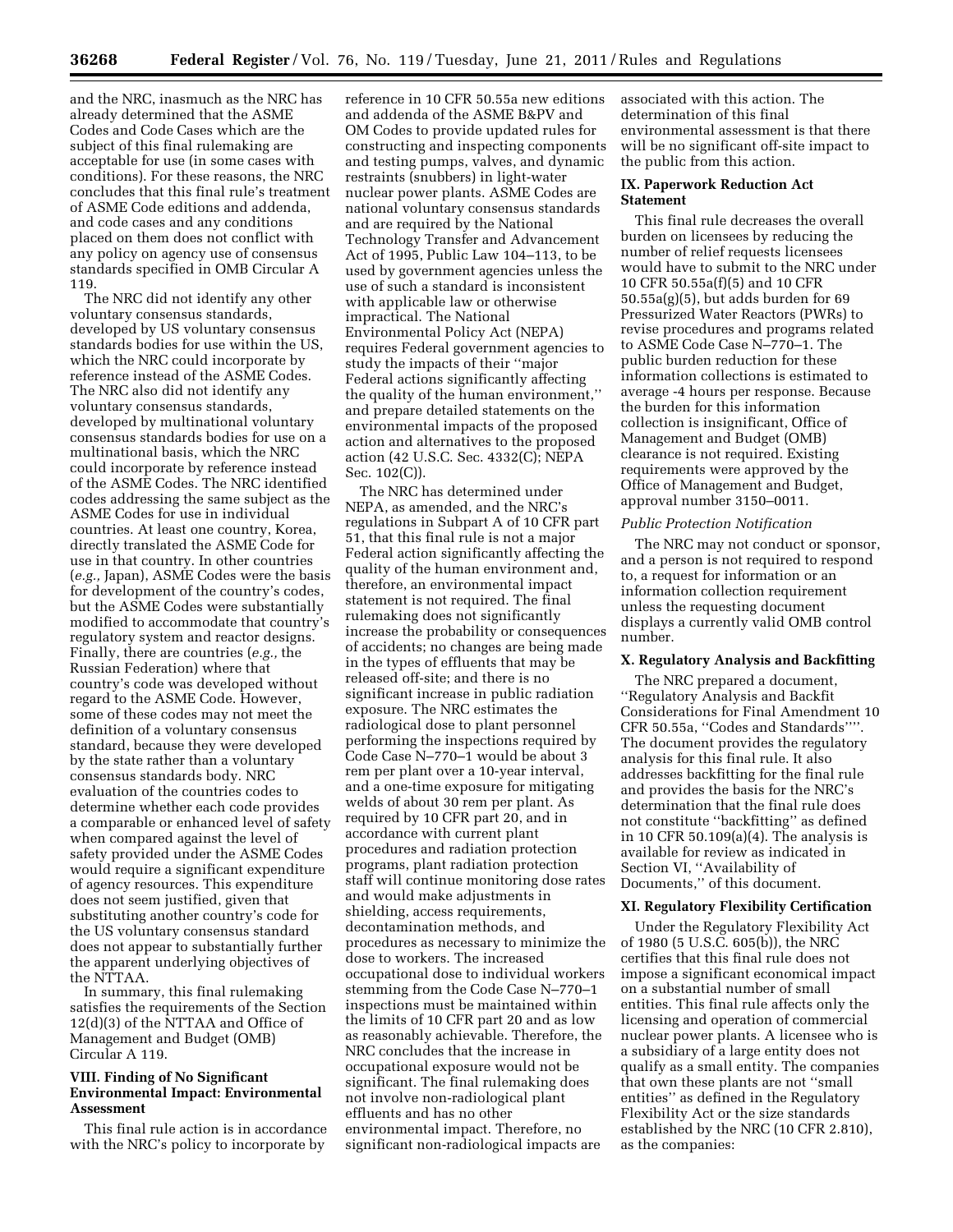• Provide services that are not engaged in manufacturing, and have average gross receipts of more than \$6.5 million over their last 3 completed fiscal years, and have more than 500 employees;

• Are not governments of a city, county, town, township or village;

• Are not school districts or special districts with populations of less than 50; and

• Are not small educational institutions.

#### **XII. Congressional Review Act**

In accordance with the Congressional Review Act of 1996, the NRC has determined that this action is not a major rule and has verified this determination with the Office of Information and Regulatory Affairs of the Office of Management and Budget.

#### **List of Subjects in 10 CFR Part 50**

Antitrust, Classified information, Criminal penalties, Fire protection, Incorporation by reference, Intergovernmental relations, Nuclear power plants and reactors, Radiation protection, Reactor siting criteria, Reporting and recordkeeping requirements.

For the reasons set forth in the preamble, and under the authority of the Atomic Energy Act of 1954, as amended; the Energy Reorganization Act of 1974, as amended; and 5 U.S.C. 552 and 553, the NRC is adopting the following amendments to 10 CFR part 50.

#### **PART 50—DOMESTIC LICENSING OF PRODUCTION AND UTILIZATION FACILITIES**

■ 1. The authority citation for part 50 continues to read as follows:

**Authority:** Secs. 102, 103, 104, 105, 161, 182, 183, 186, 189, 68 Stat. 936, 937, 938, 948, 953, 954, 955, 956, as amended, sec. 234, 83 Stat. 444, as amended (42 U.S.C. 2132, 2133, 2134, 2135, 2201, 2232, 2233, 2236, 2239, 2282); secs. 201, as amended, 202, 206, 88 Stat. 1242, as amended, 1244, 1246 (42 U.S.C. 5841, 5842, 5846); sec. 1704, 112 Stat. 2750 (44 U.S.C. 3504 note); Energy Policy Act of 2005, Pub. L. 109–58, 119 Stat. 194 (2005).

Section 50.7 also issued under Pub. L. 95– 601, sec. 10, 92 Stat. 2951 as amended by Pub. L. 102–486, sec. 2902, 106 Stat. 3123 (42 U.S.C. 5841), Section 50.10 also issued under secs. 101, 185, 68 Stat. 955, as amended (42 U.S.C. 2131, 2235); sec. 102, Pub. L. 91–190, 83 Stat. 853 (42 U.S.C. 4332). Sections 50.13, 50.54(dd), and 50.103 also issued under sec. 108, 68 Stat. 939, as amended (42 U.S.C. 2138).

Sections 50.23, 50.35, 50.55, and 50.56 also issued under sec. 185, 68 Stat. 955 (42 U.S.C. 2235). Sections 50.33a, 50.55a and Appendix Q also issued under sec. 102, Pub. L. 91–190,

83 Stat. 853 (42 U.S.C. 4332). Sections 50.34 and 50.54 also issued under sec. 204, 88 Stat. 1245 (42 U.S.C. 5844). Sections 50.58, 50.91, and 50.92 also issued under Pub. L. 97–415, 96 Stat. 2073 (42 U.S.C. 2239). Section 50.78 also issued under sec. 122, 68 Stat. 939 (42 U.S.C. 2152). Sections 50.80–50.81 also issued under sec. 184, 68 Stat. 954, as amended (42 U.S.C. 2234). Appendix F also issued under sec. 187, 68 Stat. 955 (42 U.S.C. 2237).

■ 2. In § 50.55a:

■ a. Revise paragraph (a), the introductory text of paragraphs (b) and (b)(1), paragraphs (b)(1)(ii), (b)(1)(iii), and (b)(1)(iv); and add paragraph (b)(1)(vii);

 $\blacksquare$  b. Revise paragraph (b)(2);

■ c. Revise the introductory text of paragraph  $(b)(3)$ , paragraphs  $(b)(3)(v)$ ,  $(b)(3)(vi), (c)(3), (d)(2), (e)(2), (f)(2),$  $(f)(3)(v)$ ,  $(f)(4)$ ,  $(f)(5)(iv)$ ,  $(g)(2)$ ,  $(g)(3)$ ,  $(g)(4)$ ,  $(g)(5)(iii)$ ,  $(g)(5)(iv)$ ,  $(g)(6)(ii)(B)$ , (g)(6)(ii)(E)(*1*), (g)(6)(ii)(E)(*2*), and (g)(6)(ii)(E)(*3*);

 $\blacksquare$  d. Add paragraph (g)(6)(ii)(F); and ■ e. Revise footnote 1 to this section that appears after paragraph (h)(3).

The revisions and additions read as follows:

#### **§ 50.55a Codes and standards.**

\* \* \* \* \* (a) *Quality standards, ASME Codes and IEEE standards, and alternatives.* 

(1) Structures, systems, and components must be designed, fabricated, erected, constructed, tested, and inspected to quality standards commensurate with the importance of the safety function to be performed.

(2) Systems and components of boiling and pressurized water-cooled nuclear power reactors must meet the requirements of the ASME Boiler and Pressure Vessel Code specified in paragraphs  $(b)$ ,  $(c)$ ,  $(d)$ ,  $(e)$ ,  $(f)$ , and  $(g)$  of this section. Protection systems of nuclear power reactors of all types must meet the requirements specified in paragraph (h) of this section.

(3) Proposed alternatives to the requirements of paragraphs (c), (d), (e), (f), (g), and (h) of this section, or portions thereof, may be used when authorized by the Director, Office of Nuclear Reactor Regulation, or Director, Office of New Reactors, as appropriate. Any proposed alternatives must be submitted and authorized prior to implementation. The applicant or licensee shall demonstrate that:

(i) The proposed alternatives would provide an acceptable level of quality and safety; or

(ii) Compliance with the specified requirements of this section would result in hardship or unusual difficulty without a compensating increase in the level of quality and safety.

(b) *Standards approved for incorporation by reference.* Systems and components of boiling and pressurized water cooled nuclear power reactors must meet the requirements of the following standards referenced in paragraphs (b)(1), (b)(2), (b)(3), (b)(4), (b)(5), and (b)(6) of this section: The ASME Boiler and Pressure Vessel Code, Section III, Division 1 (excluding Nonmandatory Appendices), and Section XI, Division 1; the ASME Code for Operation and Maintenance of Nuclear Power Plants; NRC Regulatory Guide (RG) 1.84, Revision 35, ''Design, Fabrication, and Materials Code Case Acceptability, ASME Section III'' (July 2010), RG 1.147, Revision 16, ''Inservice Inspection Code Case Acceptability, ASME Section XI, Division 1'' (July 2010), and RG 1.192, ''Operation and Maintenance Code Case Acceptability, ASME OM Code'' (March 2003); and the following ASME Code Cases, approved with conditions by the NRC: N–722–1, ''Additional Examinations for PWR Pressure Retaining Welds in Class 1 Components Fabricated with Alloy 600/ 82/182 Materials, Section XI, Division 1'' (ASME Approval Date: January 26, 2009), in accordance with the requirements in paragraph (g)(6)(ii)(E) of this section; N–729–1, ''Alternative Examination Requirements for PWR Reactor Vessel Upper Heads With Nozzles Having Pressure-Retaining Partial-Penetration Welds, Section XI, Division 1'' (ASME Approval Date: March 28, 2006), in accordance with the requirements in paragraph (g)(6)(ii)(D) of this section; and N–770–1, ''Alternative Examination Requirements and Acceptance Standards for Class 1 PWR Piping and Vessel Nozzle Butt Welds Fabricated with UNS N06082 or UNS W86182 Weld Filler Material With or Without Application of Listed Mitigation Activities, Section XI, Division 1,'' (ASME Approval Date: December 25, 2009), in accordance with the requirements in paragraph  $(g)(6)(ii)(F)$  of this section. These standards have been approved for incorporation by reference by the Director of the Federal Register pursuant to 5 U.S.C. 552(a) and 1 CFR part 51. Copies of the ASME Boiler and Pressure Vessel Code, the ASME Code for Operation and Maintenance of Nuclear Power Plants, ASME Code Case N–722– 1, ASME Code Case N–729–1, and ASME Code Case N–770–1 may be purchased from the American Society of Mechanical Engineers, Three Park Avenue, New York, NY 10016, phone 800–843–2763, or through the Web *[http://www.asme.org/Codes/.](http://www.asme.org/Codes/)* Single copies of NRC Regulatory Guides 1.84,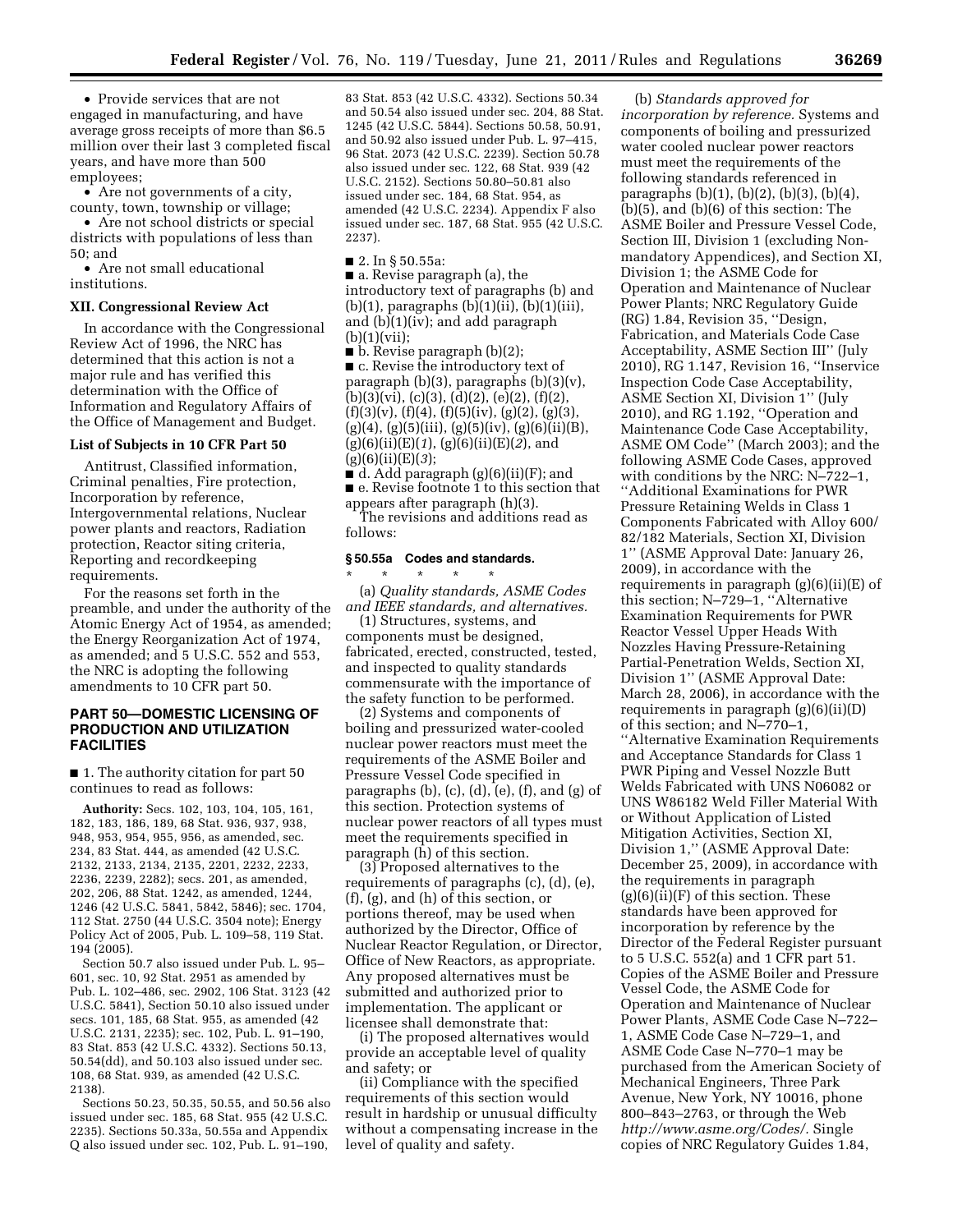Revision 35; 1.147, Revision 16; and 1.192 may be obtained free of charge by writing the Reproduction and Distribution Services Section, U.S. Nuclear Regulatory Commission, Washington, DC 20555–0001; or by fax to 301–415–2289; or by e-mail to *[DISTRIBUTION.RESOURCE@nrc.gov.](mailto:DISTRIBUTION.RESOURCE@nrc.gov)*  Copies of the ASME Codes and NRC Regulatory Guides incorporated by reference in this section may be inspected at the NRC Technical Library, Two White Flint North, 11545 Rockville Pike, Rockville, MD 20852–2738 or call 301–415–5610, or at the National Archives and Records Administration (NARA). For information on the availability of this material at NARA, call 202–741–6030, or go to: *[http://](http://www.archives.gov/federal-register/cfr/ibr-locations.html)  [www.archives.gov/federal-register/cfr/](http://www.archives.gov/federal-register/cfr/ibr-locations.html)  [ibr-locations.html](http://www.archives.gov/federal-register/cfr/ibr-locations.html)*.

(1) As used in this section, references to Section III refer to Section III of the ASME Boiler and Pressure Vessel Code, and include the 1963 Edition through 1973 Winter Addenda, and the 1974 Edition (Division 1) through the 2008 Addenda (Division 1), subject to the following conditions:

\* \* \* \* \*

(ii) *Weld leg dimensions.* When applying the 1989 Addenda through the latest edition and addenda incorporated by reference in paragraph (b)(1) of this section, applicants or licensees may not apply subparagraphs NB–3683.4(c)(1) and NB–3683.4(c)(2) or Footnote 11 from the 1989 Addenda through the 2003 Addenda, or Footnote 13 from the 2004 Edition through the 2008 Addenda to Figures NC–3673.2(b)–1 and ND– 3673.2(b)–1 for welds with leg size less than 1.09  $t_n$ .

(iii) *Seismic design of piping.*  Applicants or licensees may use Subarticles NB–3200, NB–3600, NC– 3600, and ND–3600 for seismic design of piping, up to and including the 1993 Addenda, subject to the condition specified in paragraph (b)(1)(ii) of this section. Applicants or licensees may not use these subarticles for seismic design of piping in the 1994 Addenda through the 2005 Addenda incorporated by reference in paragraph (b)(1) of this section except that Subarticle NB–3200 in the 2004 Edition through the 2008 Addenda may be used by applicants and licensees subject to the condition in paragraph (b)(1)(iii)(B) of this section. Applicants or licensees may use Subarticles NB–3600, NC–3600 and ND–3600 for the seismic design of piping in the 2006 Addenda through the 2008 Addenda subject to the conditions of this paragraph corresponding to these subarticles.

(A) When applying Note (1) of Figure NB–3222–1 for Level B service limits, the calculation of  $P_b$  stresses must include reversing dynamic loads (including inertia earthquake effects) if evaluation of these loads is required by NB–3223(b).

(B) For Class 1 piping, the material and  $D_0/t$  requirements of NB–3656(b) shall be met for all Service Limits when the Service Limits include reversing dynamic loads, and the alternative rules for reversing dynamic loads are used.

(iv) *Quality assurance.* When applying editions and addenda later than the 1989 Edition of Section III, the requirements of NQA–1, ''Quality Assurance Requirements for Nuclear Facilities,'' 1986 Edition through the 1994 Edition, are acceptable for use, provided that the edition and addenda of NQA–1 specified in NCA–4000 is used in conjunction with the administrative, quality, and technical provisions contained in the edition and addenda of Section III being used.

\* \* \* \* \* (vii) *Capacity certification and demonstration of function of incompressible-fluid pressure-relief valves.* When applying the 2006 Addenda through the 2007 Edition up to and including the 2008 Addenda, applicants and licensees may use paragraph NB–7742, except that paragraph NB–7742(a)(2) may not be used, and for a valve design of a single size to be certified over a range of set pressures, the demonstration of function tests under paragraph NB–7742 must be conducted as prescribed in NB–7732.2 on two valves covering the minimum set pressure for the design and the maximum set pressure which can be accommodated at the demonstration facility selected for the test.

(2) As used in this section, references to Section XI refer to Section XI, Division 1, of the ASME Boiler and Pressure Vessel Code, and include the 1970 Edition through the 1976 Winter Addenda, and the 1977 Edition through the 2007 Edition with the 2008 Addenda, subject to the following conditions:

(i) [Reserved]

(ii) *Pressure-retaining welds in ASME Code Class 1 piping (applies to Table IWB–2500 and IWB–2500–1 and Category B–J).* If the facility's application for a construction permit was docketed prior to July 1, 1978, the extent of examination for Code Class 1 pipe welds may be determined by the requirements of Table IWB–2500 and Table IWB–2600 Category B–J of Section XI of the ASME B&PV Code in the 1974 Edition and addenda through the

Summer 1975 Addenda or other requirements the NRC may adopt.

- (iii) [Reserved]
- (iv) [Reserved]
- (v) [Reserved]

(vi) *Effective edition and addenda of Subsection IWE and Subsection IWL, Section XI.* Applicants or licensees may use either the 1992 Edition with the 1992 Addenda or the 1995 Edition with the 1996 Addenda of Subsection IWE and Subsection IWL as conditioned by the requirements in paragraphs  $(b)(2)(viii)$  and  $(b)(2)(ix)$  of this section when implementing the initial 120 month inspection interval for the containment inservice inspection requirements of this section. Successive 120-month interval updates must be implemented in accordance with paragraph (g)(4)(ii) of this section.

(vii) *Section XI References to OM Part 4, OM Part 6 and OM Part 10 (Table IWA–1600–1).* When using Table IWA– 1600–1, ''Referenced Standards and Specifications,'' in the Section XI, Division 1, 1987 Addenda, 1988 Addenda, or 1989 Edition, the specified ''Revision Date or Indicator'' for ASME/ ANSI OM part 4, ASME/ANSI part 6, and ASME/ANSI part 10 must be the OMa–1988 Addenda to the OM–1987 Edition. These requirements have been incorporated into the OM Code which is incorporated by reference in paragraph (b)(3) of this section.

(viii) *Examination of concrete containments.* Applicants or licensees applying Subsection IWL, 1992 Edition with the 1992 Addenda, shall apply paragraphs (b)(2)(viii)(A) through (b)(2)(viii)(E) of this section. Applicants or licensees applying Subsection IWL, 1995 Edition with the 1996 Addenda, shall apply paragraphs (b)(2)(viii)(A), (b)(2)(viii)(D)(*3*), and (b)(2)(viii)(E) of this section. Applicants or licensees applying Subsection IWL, 1998 Edition through the 2000 Addenda shall apply paragraphs (b)(2)(viii)(E) and (b)(2)(viii)(F) of this section. Applicants or licensees applying Subsection IWL, 2001 Edition through the 2004 Edition, up to and including the 2006 Addenda, shall apply paragraphs (b)(2)(viii)(E) through (b)(2)(viii)(G) of this section. Applicants or licensees applying Subsection IWL, 2007 Edition through the latest edition and addenda incorporated by reference in paragraph (b)(2) of this section, shall apply paragraph  $(b)(2)(viii)(E)$  of this section.

(A) Grease caps that are accessible must be visually examined to detect grease leakage or grease cap deformations. Grease caps must be removed for this examination when there is evidence of grease cap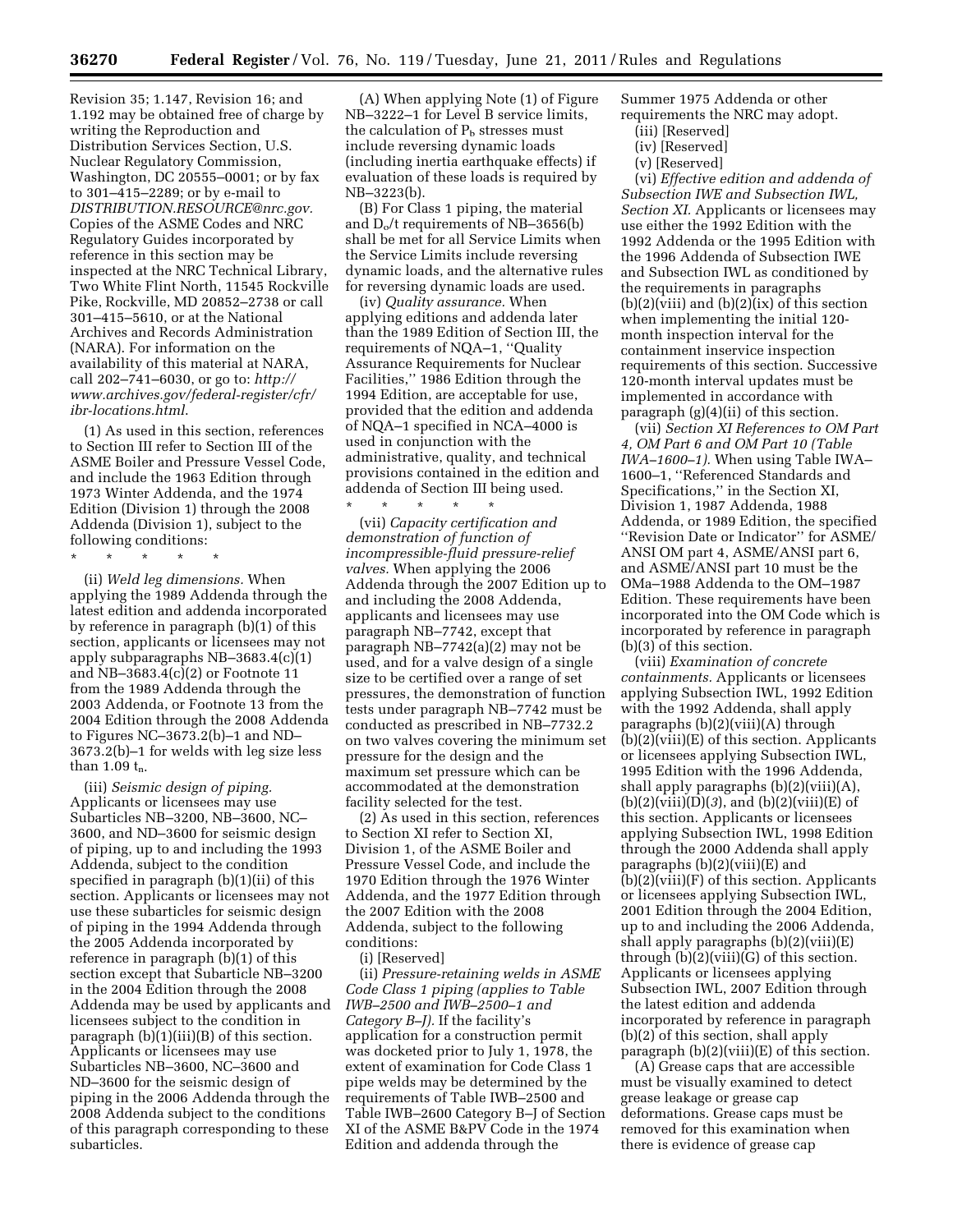deformation that indicates deterioration of anchorage hardware.

(B) When evaluation of consecutive surveillances of prestressing forces for the same tendon or tendons in a group indicates a trend of prestress loss such that the tendon force(s) would be less than the minimum design prestress requirements before the next inspection interval, an evaluation must be performed and reported in the Engineering Evaluation Report as prescribed in IWL–3300.

(C) When the elongation corresponding to a specific load (adjusted for effective wires or strands) during retensioning of tendons differs by more than 10 percent from that recorded during the last measurement, an evaluation must be performed to determine whether the difference is related to wire failures or slip of wires in anchorage. A difference of more than 10 percent must be identified in the ISI Summary Report required by IWA– 6000.

(D) The applicant or licensee shall report the following conditions, if they occur, in the ISI Summary Report required by IWA–6000:

(*1*) The sampled sheathing filler grease contains chemically combined water exceeding 10 percent by weight or the presence of free water;

(*2*) The absolute difference between the amount removed and the amount replaced exceeds 10 percent of the tendon net duct volume;

(*3*) Grease leakage is detected during general visual examination of the containment surface.

(E) For Class CC applications, the applicant or licensee shall evaluate the acceptability of inaccessible areas when conditions exist in accessible areas that could indicate the presence of or result in degradation to such inaccessible areas. For each inaccessible area identified, the applicant or licensee shall provide the following in the ISI Summary Report required by IWA– 6000:

(*1*) A description of the type and estimated extent of degradation, and the conditions that led to the degradation;

(*2*) An evaluation of each area, and the result of the evaluation, and;

(*3*) A description of necessary corrective actions.

(F) Personnel that examine containment concrete surfaces and tendon hardware, wires, or strands must meet the qualification provisions in IWA–2300. The ''owner-defined'' personnel qualification provisions in IWL–2310(d) are not approved for use.

(G) Corrosion protection material must be restored following concrete containment post-tensioning system repair and replacement activities in accordance with the quality assurance program requirements specified in IWA–1400.

(ix) *Examination of metal containments and the liners of concrete containments.* Applicants or licensees applying Subsection IWE, 1992 Edition with the 1992 Addenda, or the 1995 Edition with the 1996 Addenda, shall satisfy the requirements of paragraphs  $(b)(2)(ix)(A)$  through  $(b)(2)(ix)(E)$  of this section. Applicants or licensees applying Subsection IWE, 1998 Edition through the 2001 Edition with the 2003 Addenda, shall satisfy the requirements of paragraphs  $(b)(2)(ix)(A)$ ,  $(b)(2)(ix)(B)$ , and  $(b)(2)(ix)(F)$  through  $(b)(2)(ix)(I)$  of this section. Applicants or licensees applying Subsection IWE, 2004 Edition, up to and including the 2005 Addenda, shall satisfy the requirements of paragraphs  $(b)(2)(ix)(A)$ ,  $(b)(2)(ix)(B)$ and  $(b)(2)(ix)(F)$  through  $(b)(2)(ix)(H)$  of this section. Applicants or licensees applying Subsection IWE, 2004 Edition with the 2006 Addenda, shall satisfy the requirements of paragraphs  $(b)(2)(ix)(A)(2)$  and  $(b)(2)(ix)(B)$  of this section. Applicants or licensees applying Subsection IWE, 2007 Edition through the latest addenda incorporated by reference in paragraph (b)(2) of this section, shall satisfy the requirements of paragraphs  $(b)(2)(ix)(A)(2)$ ,  $(b)(2)(ix)(B)$ and (b)(2)(ix)(J) of this section.

(A) For Class MC applications, the following apply to inaccessible areas.

(*1*) The applicant or licensee shall evaluate the acceptability of inaccessible areas when conditions exist in accessible areas that could indicate the presence of or result in degradation to such inaccessible areas.

(*2*) For each inaccessible area identified for evaluation, the applicant or licensee shall provide the following in the ISI Summary Report as required by IWA–6000:

(*i*) A description of the type and estimated extent of degradation, and the conditions that led to the degradation;

(*ii*) An evaluation of each area, and the result of the evaluation, and;

(*iii*) A description of necessary corrective actions.

(B) When performing remotely the visual examinations required by Subsection IWE, the maximum direct examination distance specified in Table IWA–2210–1 may be extended and the minimum illumination requirements specified in Table IWA–2210–1 may be decreased provided that the conditions or indications for which the visual examination is performed can be detected at the chosen distance and illumination.

(C) The examinations specified in Examination Category E–B, Pressure Retaining Welds, and Examination Category E–F, Pressure Retaining Dissimilar Metal Welds, are optional.

(D) This paragraph  $(b)(2)(ix)(D)$  may be used as an alternative to the requirements of IWE–2430.

(*1*) If the examinations reveal flaws or areas of degradation exceeding the acceptance standards of Table IWE– 3410–1, an evaluation must be performed to determine whether additional component examinations are required. For each flaw or area of degradation identified which exceeds acceptance standards, the applicant or licensee shall provide the following in the ISI Summary Report required by IWA–6000:

(*i*) A description of each flaw or area, including the extent of degradation, and the conditions that led to the degradation;

(*ii*) The acceptability of each flaw or area, and the need for additional examinations to verify that similar degradation does not exist in similar components, and;

(*iii*) A description of necessary corrective actions.

(*2*) The number and type of additional examinations to ensure detection of similar degradation in similar components.

(E) A general visual examination as required by Subsection IWE must be performed once each period.

(F) VT–1 and VT–3 examinations must be conducted in accordance with IWA–2200. Personnel conducting examinations in accordance with the VT–1 or VT–3 examination method shall be qualified in accordance with IWA–2300. The ''owner-defined'' personnel qualification provisions in IWE–2330(a) for personnel that conduct VT–1 and VT–3 examinations are not approved for use.

(G) The VT–3 examination method must be used to conduct the examinations in Items E1.12 and E1.20 of Table IWE–2500–1, and the VT–1 examination method must be used to conduct the examination in Item E4.11 of Table IWE–2500–1. An examination of the pressure-retaining bolted connections in Item E1.11 of Table IWE–2500–1 using the VT–3 examination method must be conducted once each interval. The ''ownerdefined'' visual examination provisions in IWE–2310(a) are not approved for use for VT–1 and VT–3 examinations.

(H) Containment bolted connections that are disassembled during the scheduled performance of the examinations in Item E1.11 of Table IWE–2500–1 must be examined using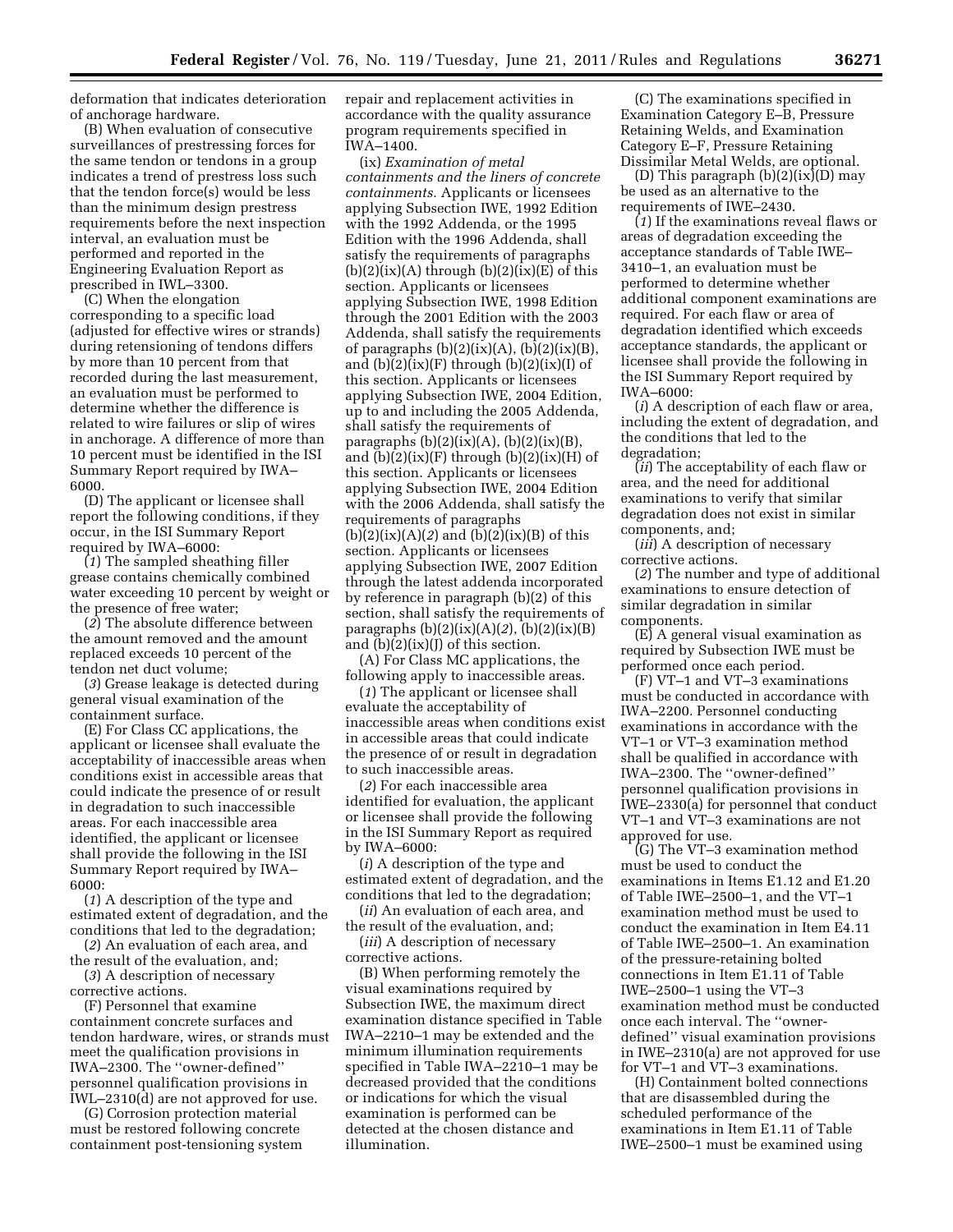the VT–3 examination method. Flaws or degradation identified during the performance of a VT–3 examination must be examined in accordance with the VT–1 examination method. The criteria in the material specification or IWB–3517.1 must be used to evaluate containment bolting flaws or degradation. As an alternative to performing VT–3 examinations of containment bolted connections that are disassembled during the scheduled performance of Item E1.11, VT–3 examinations of containment bolted connections may be conducted whenever containment bolted connections are disassembled for any reason.

(I) The ultrasonic examination acceptance standard specified in IWE– 3511.3 for Class MC pressure-retaining components must also be applied to metallic liners of Class CC pressureretaining components.

(J) In general, a repair/replacement activity such as replacing a large containment penetration, cutting a large construction opening in the containment pressure boundary to replace steam generators, reactor vessel heads, pressurizers, or other major equipment; or other similar modification is considered a major containment modification. When applying IWE–5000 to Class MC pressure-retaining components, any major containment modification or repair/replacement, must be followed by a Type A test to provide assurance of both containment structural integrity and leaktight integrity prior to returning to service, in accordance with 10 CFR part 50, Appendix J, Option A or Option B on which the applicant's or licensee's Containment Leak-Rate Testing Program is based. When applying IWE–5000, if a Type A, B, or C Test is performed, the test pressure and acceptance standard for the test must be in accordance with 10 CFR part 50, Appendix J.

(x) *Quality assurance.* When applying Section XI editions and addenda later than the 1989 Edition, the requirements of NQA–1, ''Quality Assurance Requirements for Nuclear Facilities,'' 1979 Addenda through the 1989 Edition, are acceptable as permitted by IWA–1400 of Section XI, if the licensee uses its 10 CFR part 50, Appendix B, quality assurance program, in conjunction with Section XI requirements. Commitments contained in the licensee's quality assurance program description that are more stringent than those contained in NQA– 1 must govern Section XI activities. Further, where NQA–1 and Section XI do not address the commitments contained in the licensee's Appendix B

quality assurance program description, the commitments must be applied to Section XI activities.

(xi) [Reserved]

(xii) *Underwater welding.* The provisions in IWA–4660, ''Underwater Welding,'' of Section XI, 1997 Addenda through the latest edition and addenda incorporated by reference in paragraph (b)(2) of this section, are not approved for use on irradiated material. (xiii) [Reserved]

(xiv) *Appendix VIII personnel qualification.* All personnel qualified for performing ultrasonic examinations in accordance with Appendix VIII shall receive 8 hours of annual hands-on training on specimens that contain cracks. Licensees applying the 1999 Addenda through the latest edition and addenda incorporated by reference in paragraph (b)(2) of this section may use the annual practice requirements in VII– 4240 of Appendix VII of Section XI in place of the 8 hours of annual hands-on training provided that the supplemental practice is performed on material or welds that contain cracks, or by analyzing prerecorded data from material or welds that contain cracks. In either case, training must be completed no earlier than 6 months prior to performing ultrasonic examinations at a licensee's facility.

(xv) *Appendix VIII specimen set and qualification requirements.* Licensees using Appendix VIII in the 1995 Edition through the 2001 Edition of the ASME Boiler and Pressure Vessel Code may elect to comply with all of the provisions in paragraphs (b)(2)(xv)(A) through  $(b)(2)(x)(M)$  of this section, except for paragraph  $(b)(2)(x)(F)$  of this section, which may be used at the licensee's option. Licensees using editions and addenda after 2001 Edition through the 2006 Addenda shall use the 2001 Edition of Appendix VIII, and may elect to comply with all of the provisions in paragraphs (b)(2)(xv)(A) through  $(b)(2)(xv)(M)$  of this section, except for paragraph  $(b)(2)(x)(F)$  of this section, which may be used at the licensee's option.

(A) When applying Supplements 2, 3, and 10 to Appendix VIII, the following examination coverage criteria requirements must be used:

(*1*) Piping must be examined in two axial directions, and when examination in the circumferential direction is required, the circumferential examination must be performed in two directions, provided access is available. Dissimilar metal welds must be examined axially and circumferentially.

(*2*) Where examination from both sides is not possible, full coverage credit may be claimed from a single side for

ferritic welds. Where examination from both sides is not possible on austenitic welds or dissimilar metal welds, full coverage credit from a single side may be claimed only after completing a successful single-sided Appendix VIII demonstration using flaws on the opposite side of the weld. Dissimilar metal weld qualifications must be demonstrated from the austenitic side of the weld, and the qualification may be expanded for austenitic welds with no austenitic sides using a separate add-on performance demonstration. Dissimilar metal welds may be examined from either side of the weld.

(B) The following conditions must be used in addition to the requirements of Supplement 4 to Appendix VIII:

(*1*) Paragraph 3.1, Detection acceptance criteria—Personnel are qualified for detection if the results of the performance demonstration satisfy the detection requirements of ASME Section XI, Appendix VIII, Table VIII– S4–1 and no flaw greater than 0.25 inch through wall dimension is missed.

(*2*) Paragraph 1.1(c), Detection test matrix—Flaws smaller than the 50 percent of allowable flaw size, as defined in IWB–3500, need not be included as detection flaws. For procedures applied from the inside surface, use the minimum thickness specified in the scope of the procedure to calculate a/t. For procedures applied from the outside surface, the actual thickness of the test specimen is to be used to calculate a/t.

(C) When applying Supplement 4 to Appendix VIII, the following conditions must be used:

(*1*) A depth sizing requirement of 0.15 inch RMS must be used in lieu of the requirements in Subparagraphs 3.2(a) and 3.2(c), and a length sizing requirement of 0.75 inch RMS must be used in lieu of the requirement in Subparagraph 3.2(b).

(*2*) In lieu of the location acceptance criteria requirements of Subparagraph 2.1(b), a flaw will be considered detected when reported within 1.0 inch or 10 percent of the metal path to the flaw, whichever is greater, of its true location in the X and Y directions.

(*3*) In lieu of the flaw type requirements of Subparagraph 1.1(e)(1), a minimum of 70 percent of the flaws in the detection and sizing tests shall be cracks. Notches, if used, must be limited by the following:

(*i*) Notches must be limited to the case where examinations are performed from the clad surface.

(*ii*) Notches must be semielliptical with a tip width of less than or equal to 0.010 inches.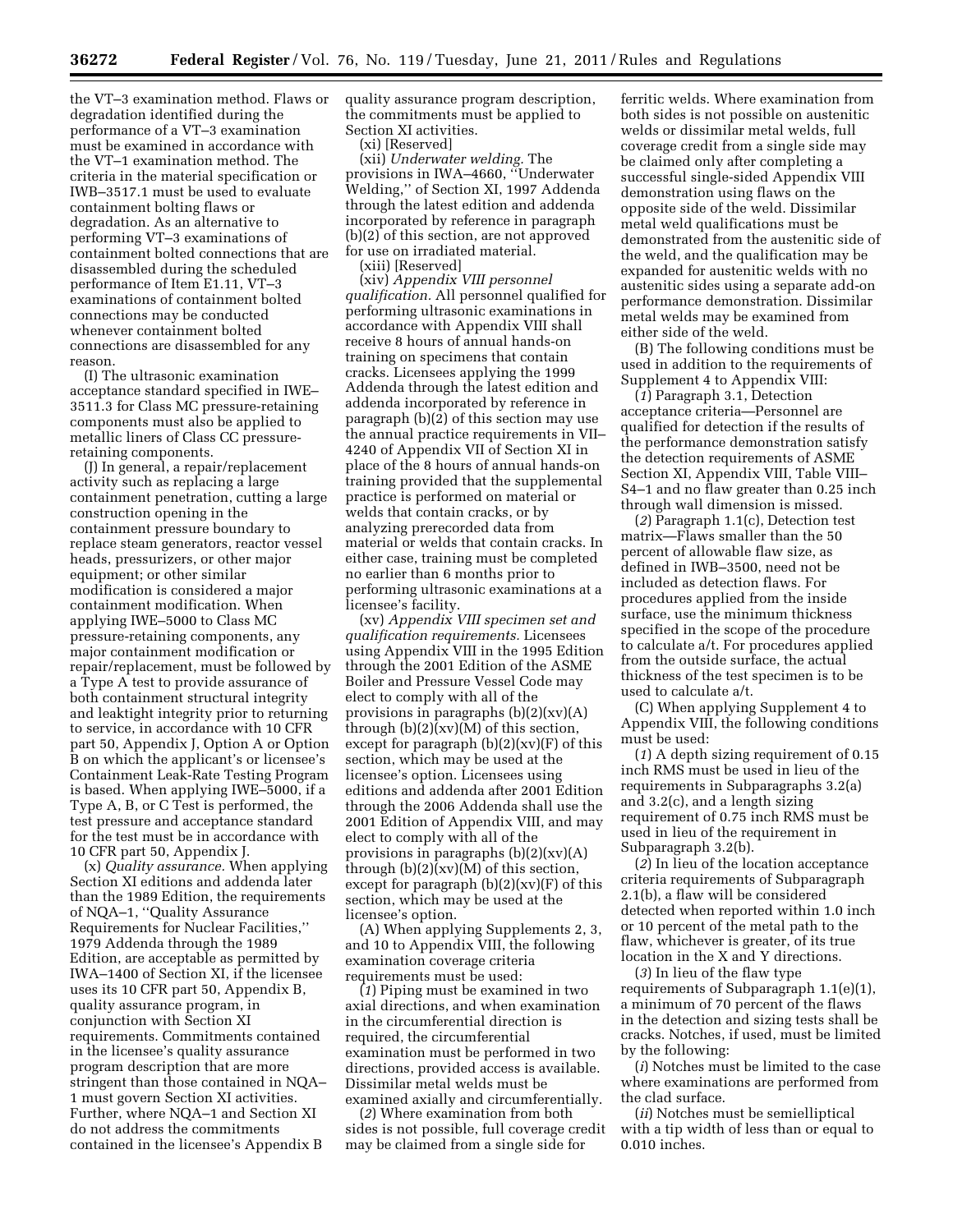(*iii*) Notches must be perpendicular to the surface within  $\pm 2$  degrees.

(*4*) In lieu of the detection test matrix requirements in paragraphs 1.1(e)(2) and 1.1(e)(3), personnel demonstration test sets must contain a representative distribution of flaw orientations, sizes, and locations.

(D) The following conditions must be used in addition to the requirements of Supplement 6 to Appendix VIII:

(*1*) Paragraph 3.1, Detection Acceptance Criteria—Personnel are qualified for detection if:

(*i*) No surface connected flaw greater than 0.25 inch through wall has been missed.

(*ii*) No embedded flaw greater than 0.50 inch through wall has been missed.

(*2*) Paragraph 3.1, Detection Acceptance Criteria—For procedure qualification, all flaws within the scope of the procedure are detected.

(*3*) Paragraph 1.1(b) for detection and sizing test flaws and locations—Flaws smaller than the 50 percent of allowable flaw size, as defined in IWB–3500, need not be included as detection flaws. Flaws which are less than the allowable flaw size, as defined in IWB–3500, may be used as detection and sizing flaws.

(*4*) Notches are not permitted.

(E) When applying Supplement 6 to Appendix VIII, the following conditions must be used:

(*1*) A depth sizing requirement of 0.25 inch RMS must be used in lieu of the requirements of subparagraphs 3.2(a),  $3.2(c)(2)$ , and  $3.2(c)(3)$ .

(*2*) In lieu of the location acceptance criteria requirements in Subparagraph 2.1(b), a flaw will be considered detected when reported within 1.0 inch or 10 percent of the metal path to the flaw, whichever is greater, of its true location in the X and Y directions.

(*3*) In lieu of the length sizing criteria requirements of Subparagraph 3.2(b), a length sizing acceptance criteria of 0.75 inch RMS must be used.

(*4*) In lieu of the detection specimen requirements in Subparagraph 1.1(e)(1), a minimum of 55 percent of the flaws must be cracks. The remaining flaws may be cracks or fabrication type flaws, such as slag and lack of fusion. The use of notches is not allowed.

(*5*) In lieu of paragraphs 1.1(e)(2) and 1.1(e)(3) detection test matrix, personnel demonstration test sets must contain a representative distribution of flaw orientations, sizes, and locations.

(F) The following conditions may be used for personnel qualification for combined Supplement 4 to Appendix VIII and Supplement 6 to Appendix VIII qualification. Licensees choosing to apply this combined qualification shall apply all of the provisions of

Supplements 4 and 6 including the following conditions:

(*1*) For detection and sizing, the total number of flaws must be at least 10. A minimum of 5 flaws shall be from Supplement 4, and a minimum of 50 percent of the flaws must be from Supplement 6. At least 50 percent of the flaws in any sizing must be cracks. Notches are not acceptable for Supplement 6.

(*2*) Examination personnel are qualified for detection and length sizing when the results of any combined performance demonstration satisfy the acceptance criteria of Supplement 4 to Appendix VIII.

(*3*) Examination personnel are qualified for depth sizing when Supplement 4 to Appendix VIII and Supplement 6 to Appendix VIII flaws are sized within the respective acceptance criteria of those supplements.

(G) When applying Supplement 4 to Appendix VIII, Supplement 6 to Appendix VIII, or combined Supplement 4 and Supplement 6 qualification, the following additional conditions must be used, and examination coverage must include:

(*1*) The clad to base metal interface, including a minimum of 15 percent T (measured from the clad to base metal interface), must be examined from four orthogonal directions using procedures and personnel qualified in accordance with Supplement 4 to Appendix VIII.

(*2*) If the clad-to-base-metal-interface procedure demonstrates detectability of flaws with a tilt angle relative to the weld centerline of at least 45 degrees, the remainder of the examination volume is considered fully examined if coverage is obtained in one parallel and one perpendicular direction. This must be accomplished using a procedure and personnel qualified for single-side examination in accordance with Supplement 6. Subsequent examinations of this volume may be performed using examination techniques qualified for a tilt angle of at least 10 degrees.

(*3*) The examination volume not addressed by paragraph (b)(2)(xv)(G)(*1*) of this section is considered fully examined if coverage is obtained in one parallel and one perpendicular direction, using a procedure and personnel qualified for single sided examination when the conditions in paragraph (b)(2)(xv)(G)(*2*) are met.

(H) When applying Supplement 5 to Appendix VIII, at least 50 percent of the flaws in the demonstration test set must be cracks and the maximum misorientation must be demonstrated with cracks. Flaws in nozzles with bore

diameters equal to or less than 4 inches may be notches.

(I) When applying Supplement 5, Paragraph (a), to Appendix VIII, the number of false calls allowed must be D/10, with a maximum of 3, where D is the diameter of the nozzle.

(J) [Reserved]

(K) When performing nozzle-to-vessel weld examinations, the following conditions must be used when the requirements contained in Supplement 7 to Appendix VIII are applied for nozzle-to-vessel welds in conjunction with Supplement 4 to Appendix VIII, Supplement 6 to Appendix VIII, or combined Supplement 4 and Supplement 6 qualification.

(*1*) For examination of nozzle-tovessel welds conducted from the bore, the following conditions are required to qualify the procedures, equipment, and personnel:

(*i*) For detection, a minimum of four flaws in one or more full-scale nozzle mock-ups must be added to the test set. The specimens must comply with Supplement 6, paragraph 1.1, to Appendix VIII, except for flaw locations specified in Table VIII S6–1. Flaws may be notches, fabrication flaws or cracks. Seventy-five (75) percent of the flaws must be cracks or fabrication flaws. Flaw locations and orientations must be selected from the choices shown in paragraph (b)(2)(xi)(K)(*4*) of this section, Table VIII–S7–1—Modified, with the exception that flaws in the outer eightyfive (85) percent of the weld need not be perpendicular to the weld. There may be no more than two flaws from each category, and at least one subsurface flaw must be included.

(*ii*) For length sizing, a minimum of four flaws as in paragraph  $(b)(2)(xv)(K)(1)(i)$  of this section must be included in the test set. The length sizing results must be added to the results of combined Supplement 4 to Appendix VIII and Supplement 6 to Appendix VIII. The combined results must meet the acceptance standards contained in paragraph (b)(2)(xv)(E)(*3*) of this section.

(*iii*) For depth sizing, a minimum of four flaws as in paragraph  $(b)(2)(xv)(K)(1)(i)$  of this section must be included in the test set. Their depths must be distributed over the ranges of Supplement 4, Paragraph 1.1, to Appendix VIII, for the inner 15 percent of the wall thickness and Supplement 6, Paragraph 1.1, to Appendix VIII, for the remainder of the wall thickness. The depth sizing results must be combined with the sizing results from Supplement 4 to Appendix VIII for the inner 15 percent and to Supplement 6 to Appendix VIII for the remainder of the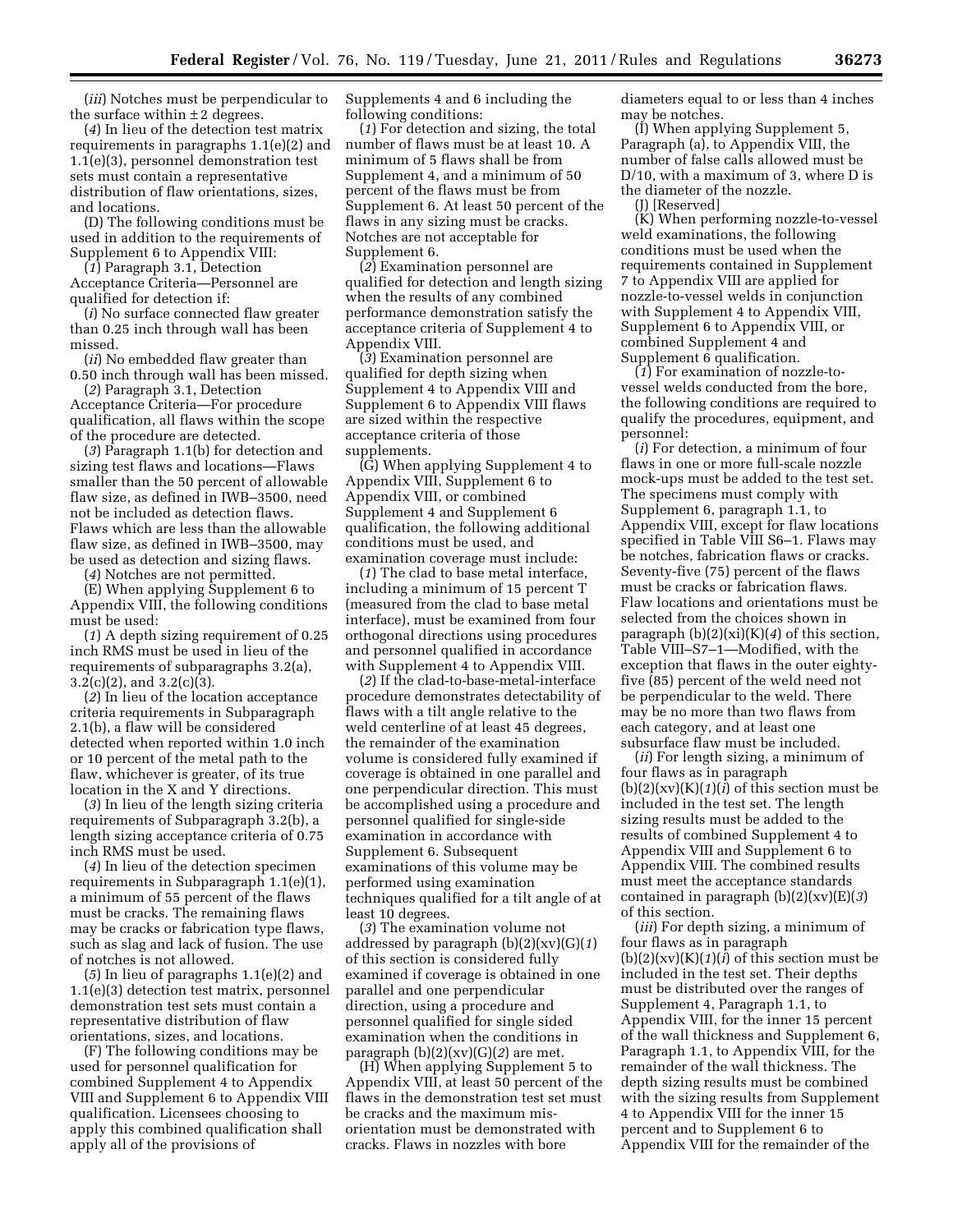wall thickness. The combined results must meet the depth sizing acceptance criteria contained in paragraphs (b)(2)(xv)(C)(*1*), (b)(2)(xv)(E)(*1*), and  $(b)(2)(xy)(F)(3)$  of this section.

(*2*) For examination of reactor pressure vessel nozzle-to-vessel welds conducted from the inside of the vessel,

(*i*) The clad to base metal interface and the adjacent examination volume to a minimum depth of 15 percent T (measured from the clad to base metal interface) must be examined from four orthogonal directions using a procedure and personnel qualified in accordance with Supplement 4 to Appendix VIII as conditioned by paragraphs  $(b)(2)(x)(B)$ and  $(b)(2)(x)(\overline{C})$  of this section.

(*ii*) When the examination volume defined in paragraph (b)(2)(xi)(K)(*2*)(*i*) of this section cannot be effectively examined in all four directions, the examination must be augmented by examination from the nozzle bore using a procedure and personnel qualified in

accordance with paragraph  $(b)(2)(xi)(K)(1)$  of this section.

(*iii*) The remainder of the examination volume not covered by paragraph  $(b)(2)(xy)(K)(2)(ii)$  of this section or a combination of paragraphs (b)(2)(xv)(K)(*2*)(i) and (b)(2)(xv)(K)(*2*)(*ii*) of this section, must be examined from the nozzle bore using a procedure and personnel qualified in accordance with paragraph (b)(2)(xv)(K)(*1*) of this section, or from the vessel shell using a procedure and personnel qualified for single sided examination in accordance with Supplement 6 to Appendix VIII, as conditioned by paragraphs  $(b)(2)(x)(D)$ through  $(b)(2)(xy)(G)$  of this section.

(*3*) For examination of reactor pressure vessel nozzle-to-shell welds conducted from the outside of the vessel,

(*i*) The clad to base metal interface and the adjacent metal to a depth of 15 percent T, (measured from the clad to base metal interface) must be examined from one radial and two opposing

# TABLE VIII–S7–1—MODIFIED Flaw locations and orientations

circumferential directions using a procedure and personnel qualified in accordance with Supplement 4 to Appendix VIII, as conditioned by paragraphs  $(b)(2)(x)(b)$  and  $(b)(2)(xy)(C)$  of this section, for examinations performed in the radial direction, and Supplement 5 to Appendix VIII, as conditioned by paragraph  $(b)(2)(xv)(J)$  of this section, for examinations performed in the circumferential direction.

(*ii*) The examination volume not addressed by paragraph  $(b)(2)(xy)(K)(3)(i)$  of this section must be examined in a minimum of one radial direction using a procedure and personnel qualified for single sided examination in accordance with Supplement 6 to Appendix VIII, as conditioned by paragraphs  $(b)(2)(x)(D)$ through  $(b)(2)(x)(G)$  of this section.

(*4*) Table VIII–S7–1, ''Flaw Locations and Orientations,'' Supplement 7 to Appendix VIII, is conditioned as follows:

|            | Parallel<br>to weld | Perpendicular<br>to weld |
|------------|---------------------|--------------------------|
|            |                     |                          |
| OD Surface |                     |                          |
| Subsurface |                     |                          |

(L) As a condition to the requirements of Supplement 8, Subparagraph 1.1(c), to Appendix VIII, notches may be located within one diameter of each end of the bolt or stud.

(M) When implementing Supplement 12 to Appendix VIII, only the provisions related to the coordinated implementation of Supplement 3 to Supplement 2 performance demonstrations are to be applied.

(xvi) *Appendix VIII single side ferritic vessel and piping and stainless steel piping examination.* When applying editions and addenda prior to the 2007 Edition of Section XI, the following conditions apply.

(A) Examinations performed from one side of a ferritic vessel weld must be conducted with equipment, procedures, and personnel that have demonstrated proficiency with single side examinations. To demonstrate equivalency to two sided examinations, the demonstration must be performed to the requirements of Appendix VIII as conditioned by this paragraph and paragraphs  $(b)(2)(x)(b)$  through  $(b)(2)(xy)(G)$  of this section, on specimens containing flaws with nonoptimum sound energy reflecting characteristics or flaws similar to those in the vessel being examined.

(B) Examinations performed from one side of a ferritic or stainless steel pipe weld must be conducted with equipment, procedures, and personnel that have demonstrated proficiency with single side examinations. To demonstrate equivalency to two sided examinations, the demonstration must be performed to the requirements of Appendix VIII as conditioned by this paragraph and paragraph (b)(2)(xv)(A) of this section.

(xvii) *Reconciliation of quality requirements.* When purchasing replacement items, in addition to the reconciliation provisions of IWA–4200, 1995 Addenda through 1998 Edition, the replacement items must be purchased, to the extent necessary, in accordance with the licensee's quality assurance program description required by 10 CFR 50.34(b)(6)(ii).

(xviii) *Certification of NDE personnel.*  (A) Level I and II nondestructive examination personnel shall be recertified on a 3-year interval in lieu of the 5-year interval specified in the 1997

Addenda and 1998 Edition of IWA– 2314, and IWA–2314(a) and IWA– 2314(b) of the 1999 Addenda through the latest edition and addenda incorporated by reference in paragraph (b)(2) of this section.

(B) When applying editions and addenda prior to the 2007 Edition of Section XI, paragraph IWA–2316 may only be used to qualify personnel that observe leakage during system leakage and hydrostatic tests conducted in accordance with IWA 5211(a) and (b).

(C) When applying editions and addenda prior to the 2005 Addenda of Section XI, licensee's qualifying visual examination personnel for VT–3 visual examination under paragraph IWA– 2317 of Section XI, must demonstrate the proficiency of the training by administering an initial qualification examination and administering subsequent examinations on a 3-year interval.

(xix) *Substitution of alternative methods.* The provisions for substituting alternative examination methods, a combination of methods, or newly developed techniques in the 1997 Addenda of IWA–2240 must be applied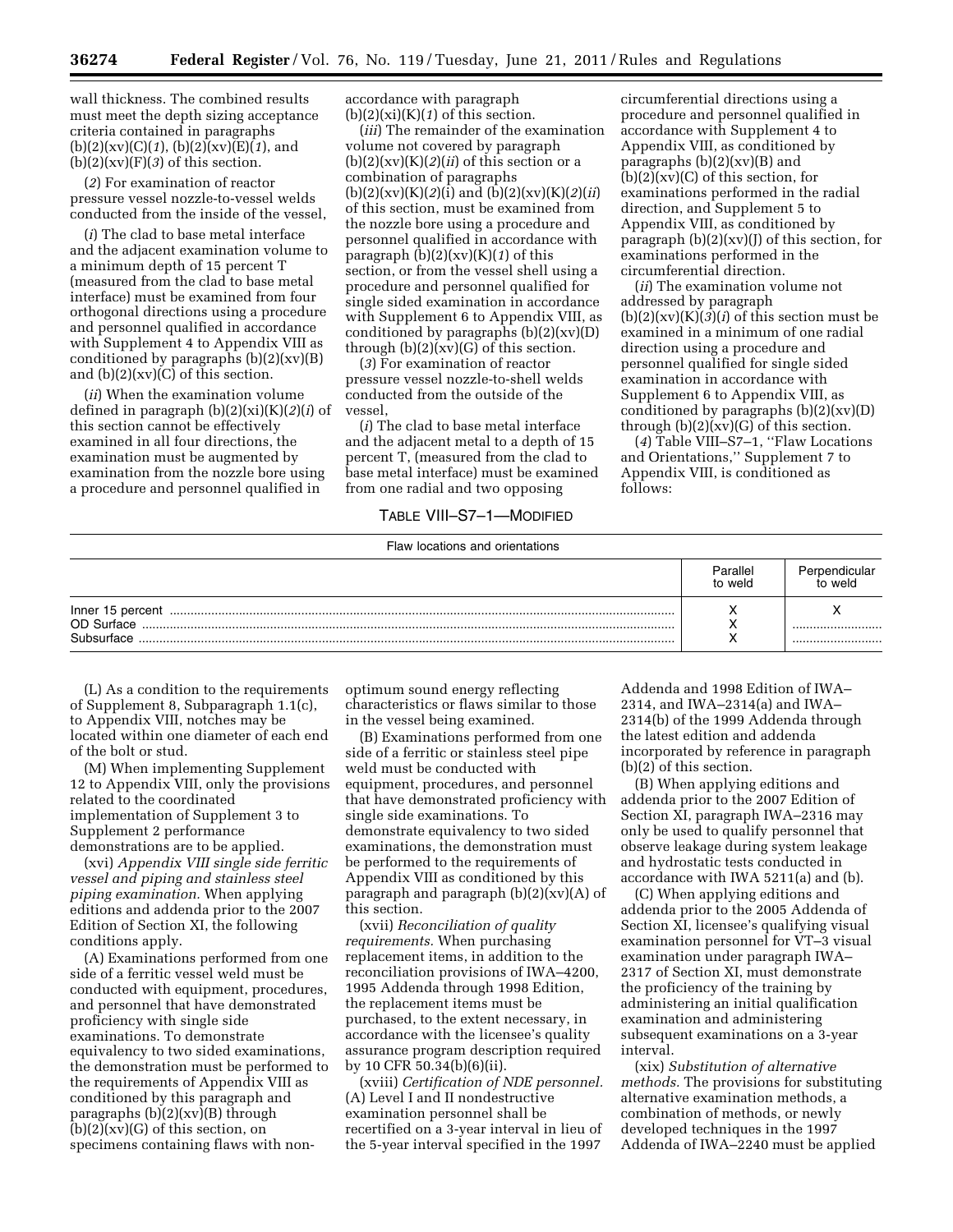when using the 1998 Edition through the 2004 Edition of Section XI of the ASME B&PV Code. The provisions in IWA–4520(c), 1997 Addenda through the 2004 Edition, allowing the substitution of alternative methods, a combination of methods, or newly developed techniques for the methods specified in the Construction Code are not approved for use. The provisions in IWA–4520(b)(2) and IWA–4521 of the 2008 Addenda through the latest edition and addenda approved in paragraph (b)(2) of this section, allowing the substitution of ultrasonic examination for radiographic examination specified in the Construction Code are not approved for use.

(xx) *System leakage tests.* 

(A) When performing system leakage tests in accordance with IWA–5213(a), 1997 through 2002 Addenda, the licensee shall maintain a 10-minute hold time after test pressure has been reached for Class 2 and Class 3 components that are not in use during normal operating conditions. No hold time is required for the remaining Class 2 and Class 3 components provided that the system has been in operation for at least 4 hours for insulated components or 10 minutes for uninsulated components.

(B) The NDE provision in IWA– 4540(a)(2) of the 2002 Addenda of Section XI must be applied when performing system leakage tests after repair and replacement activities performed by welding or brazing on a pressure retaining boundary using the 2003 Addenda through the latest edition and addenda incorporated by reference in paragraph (b)(2) of this section.

(xxi) *Table IWB–2500–1 examination requirements.* 

(A) The provisions of Table IWB– 2500–1, Examination Category B–D, Full Penetration Welded Nozzles in Vessels, Items B3.40 and B3.60 (Inspection Program A) and Items B3.120 and B3.140 (Inspection Program B) of the 1998 Edition must be applied when using the 1999 Addenda through the latest edition and addenda incorporated by reference in paragraph (b)(2) of this section. A visual examination with magnification that has a resolution sensitivity to detect a 1-mil width wire or crack, utilizing the allowable flaw length criteria in Table IWB–3512–1, 1997 Addenda through the latest edition and addenda incorporated by reference in paragraph (b)(2) of this section, with a limiting assumption on the flaw aspect ratio ( $i.e., a/l = 0.5$ ), may be performed instead of an ultrasonic examination.

(B) [Reserved]

(xxii) *Surface examination.* The use of the provision in IWA–2220, ''Surface

Examination,'' of Section XI, 2001 Edition through the latest edition and addenda incorporated by reference in paragraph (b)(2) of this section, that allow use of an ultrasonic examination method is prohibited.

(xxiii) *Evaluation of thermally cut surfaces.* The use of the provisions for eliminating mechanical processing of thermally cut surfaces in IWA–4461.4.2 of Section XI, 2001 Edition through the latest edition and addenda incorporated by reference in paragraph (b)(2) of this section are prohibited.

(xxiv) *Incorporation of the performance demonstration initiative and addition of ultrasonic examination criteria.* The use of Appendix VIII and the supplements to Appendix VIII and Article I–3000 of Section XI of the ASME B&PV Code, 2002 Addenda through the 2006 Addenda is prohibited.

(xxv) *Mitigation of defects by modification.* The use of the provisions in IWA–4340, ''Mitigation of Defects by Modification,'' Section XI, 2001 Edition through the latest edition and addenda incorporated by reference in paragraph (b)(2) of this section are prohibited.

(xxvi) *Pressure testing Class 1, 2, and 3 mechanical joints.* The repair and replacement activity provisions in IWA– 4540(c) of the 1998 Edition of Section XI for pressure testing Class 1, 2, and 3 mechanical joints must be applied when using the 2001 Edition through the latest edition and addenda incorporated by reference in paragraph (b)(2) of this section.

(xxvii) *Removal of insulation.* When performing visual examination in accordance with IWA–5242 of Section XI of the ASME B&PV Code, 2003 Addenda through the 2006 Addenda, or IWA–5241 of the 2007 Edition through the latest edition and addenda incorporated in paragraph (b)(2) of this section, insulation must be removed from 17–4 PH or 410 stainless steel studs or bolts aged at a temperature below 1100 °F or having a Rockwell Method C hardness value above 30, and from A–286 stainless steel studs or bolts preloaded to 100,000 pounds per square inch or higher.

(xxviii) *Analysis of flaws.* Licensees using ASME B&PV Code, Section XI, Appendix A shall use the following conditions when implementing Equation (2) in A–4300(b)(1):

For  $R < 0$ ,  $\Delta K_I$  depends on the crack depth (a), and the flow stress  $(\sigma_f)$ . The flow stress is defined by  $\sigma_f = \frac{1}{2}(\sigma_{vs} +$  $\sigma_{ult}$ ), where  $\sigma_{vs}$  is the yield strength and  $\sigma_{ult}$  is the ultimate tensile strength in units ksi (MPa) and a is in units in. (mm). For  $-2 \le R \le 0$  and  $K_{\text{max}} - K_{\text{min}}$  $\leq$  0.8  $\times$  1.12  $\sigma_f \sqrt{\pi a}$ , S = 1 and  $\Delta K_I$  =

K<sub>max</sub>. For  $R < -2$  and K<sub>max</sub>  $-K_{min} \leq 0.8$  $\times$  1.12  $\sigma_f \sqrt{\pi a}$ , S = 1 and  $\Delta K_I = (1 -$ R)  $K_{\text{max}}/3$ . For R < 0 and  $K_{\text{max}} - K_{\text{min}}$  $> 0.8 \times 1.12 \sigma_f \sqrt{\pi a}$ , S = 1 and  $\Delta K_I$  =  $K_{\text{max}} - K_{\text{min}}$ .

(xxix) *Nonmandatory Appendix R.*  Nonmandatory Appendix R, ''Risk-Informed Inspection Requirements for Piping,'' of Section XI, 2005 Addenda through the latest edition and addenda incorporated by reference in paragraph (b)(2) of this section, may not be implemented without prior NRC authorization of the proposed alternative in accordance with paragraph (a)(3)(i) of this section.

(3) As used in this section, references to the OM Code refer to the ASME *Code for Operation and Maintenance of Nuclear Power Plants,* Subsections ISTA, ISTB, ISTC, and ISTD, Mandatory Appendices I and II, and Nonmandatory Appendices A through H and J, and include the 1995 Edition through the 2006 Addenda subject to the following conditions:

\* \* \* \* \* (v) *Subsection ISTD.* Article IWF– 5000, ''Inservice Inspection Requirements for Snubbers,'' of the ASME B&PV Code, Section XI, must be used when performing inservice inspection examinations and tests of snubbers at nuclear power plants, except as conditioned in paragraphs  $(b)(3)(v)(A)$  and  $(b)(3)(v)(B)$  of this section.

(A) Licensees may use Subsection ISTD, ''Preservice and Inservice Examination and Testing of Dynamic Restraints (Snubbers) in Light-Water Reactor Power Plants,'' ASME OM Code, 1995 Edition through the latest edition and addenda incorporated by reference in paragraph (b)(2) of this section, in place of the requirements for snubbers in the editions and addenda up to the 2005 Addenda of the ASME B&PV Code, Section XI, IWF–5200(a) and (b) and IWF–5300(a) and (b), by making appropriate changes to their technical specifications or licensee-controlled documents. Preservice and inservice examinations must be performed using the VT–3 visual examination method described in IWA–2213.

(B) Licensees shall comply with the provisions for examining and testing snubbers in Subsection ISTD of the ASME OM Code and make appropriate changes to their technical specifications or licensee-controlled documents when using the 2006 Addenda and later editions and addenda of Section XI of the ASME B&PV Code.

(vi) *Exercise interval for manual valves.* Manual valves must be exercised on a 2-year interval rather that the 5-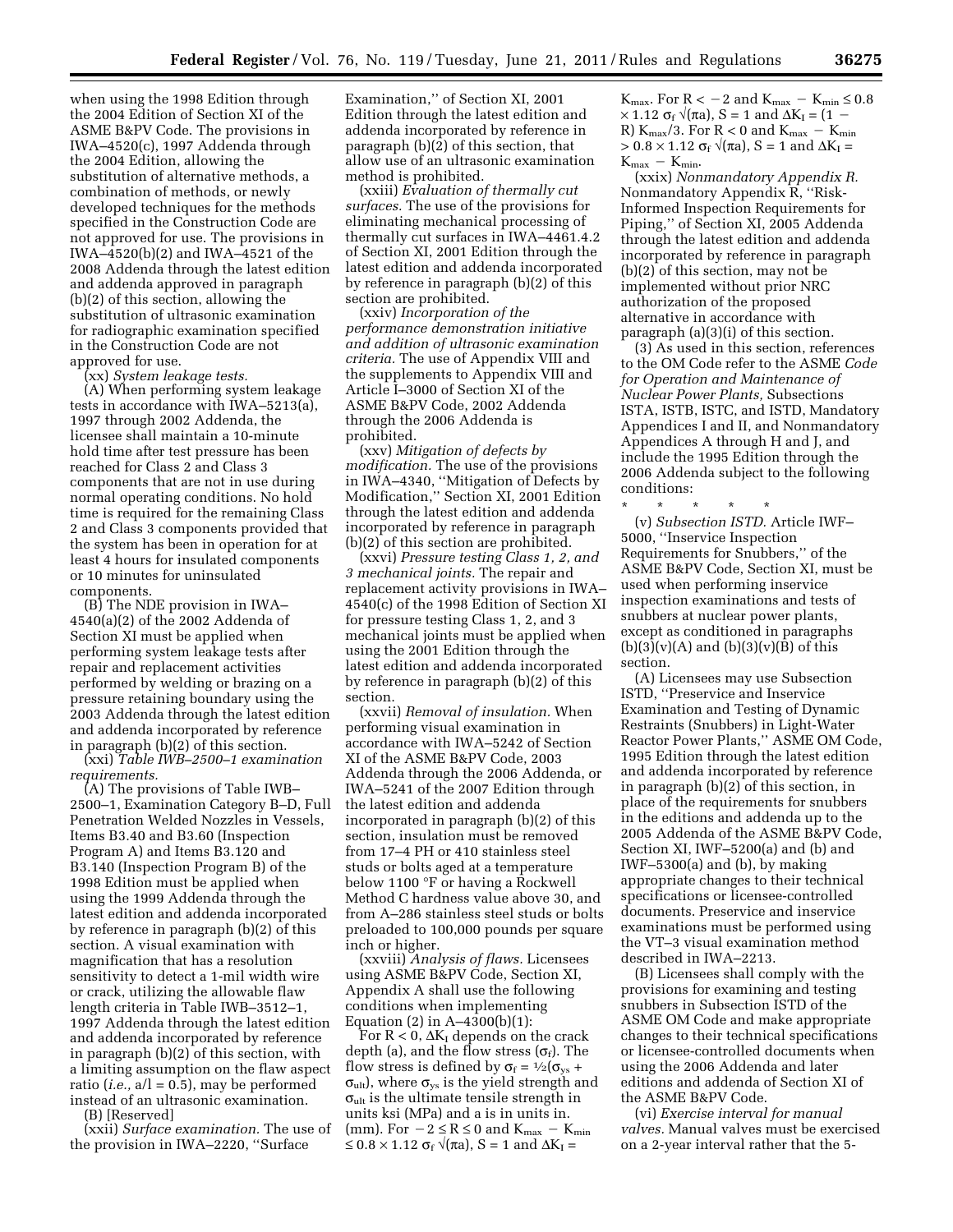year interval specified in paragraph ISTC–3540 of the 1999 through the 2005 Addenda of the ASME OM Code, provided that adverse conditions do not require more frequent testing.

\* \* \* \* \* (c) \* \* \*

(3) The Code edition, addenda, and optional ASME Code cases to be applied to components of the reactor coolant pressure boundary must be determined by the provisions of paragraph NCA– 1140, Subsection NCA of Section III of the ASME Boiler and Pressure Vessel Code, subject to the following conditions:

(i) The edition and addenda applied to a component must be those which are incorporated by reference in paragraph (b)(1) of this section;

(ii) The ASME Code provisions applied to the pressure vessel may be dated no earlier than the Summer 1972 Addenda of the 1971 edition;

(iii) The ASME Code provisions applied to piping, pumps, and valves may be dated no earlier than the Winter 1972 Addenda of the 1971 edition; and

(iv) The optional Code cases applied to a component must be those listed in NRC Regulatory Guide 1.84 that is incorporated by reference in paragraph (b) of this section.

- \* \* \* \* \*
	- (d) \* \* \*

(2) The Code edition, addenda, and optional ASME Code cases to be applied to the systems and components identified in paragraph (d)(1) of this section must be determined by the rules of paragraph NCA–1140, Subsection NCA of Section III of the ASME Boiler and Pressure Vessel Code, subject to the following conditions:

(i) The edition and addenda must be those which are incorporated by reference in paragraph (b)(1) of this section;

(ii) The ASME Code provisions applied to the systems and components may be dated no earlier than the 1980 Edition; and

(iii) The optional Code cases must be those listed in the NRC Regulatory Guide 1.84 that is incorporated by reference in paragraph (b) of this section.

(e) \* \* \*

(2) The Code edition, addenda, and optional ASME Code cases to be applied to the systems and components identified in paragraph (e)(1) of this section must be determined by the rules of paragraph NCA–1140, subsection NCA of Section III of the ASME Boiler and Pressure Vessel Code, subject to the following conditions:

(i) The edition and addenda must be those which are incorporated by

reference in paragraph (b)(1) of this section;

(ii) The ASME Code provisions applied to the systems and components may be dated no earlier than the 1980 Edition; and

(iii) The optional Code cases must be those listed in NRC Regulatory Guide 1.84 that is incorporated by reference in paragraph (b) of this section.  $(f) * * * *$ 

(2) For a boiling or pressurized watercooled nuclear power facility whose construction permit was issued on or after January 1, 1971, but before July 1, 1974, pumps and valves which are classified as ASME Code Class 1 and Class 2 must be designed and provided with access to enable the performance of inservice tests for operational readiness set forth in editions and addenda of Section XI of the ASME Boiler and Pressure Vessel Code incorporated by reference in paragraph (b) of this section (or the optional ASME Code cases listed in NRC Regulatory Guide 1.147, Revision 16, or Regulatory Guide 1.192 that are incorporated by reference in paragraph (b) of this section) in effect 6 months before the date of issuance of the construction permit. The pumps and valves may meet the inservice test requirements set forth in subsequent editions of this Code and addenda which are incorporated by reference in paragraph (b) of this section (or the optional ASME Code Cases listed in NRC Regulatory Guide 1.147, Revision 16, or Regulatory Guide 1.192 that are incorporated by reference in paragraph (b) of this section), subject to the applicable conditions listed therein.

 $(3) * * * *$ 

(v) All pumps and valves may meet the test requirements set forth in subsequent editions of codes and addenda or portions thereof which are incorporated by reference in paragraph (b) of this section, subject to the conditions listed in paragraph (b) of this section.

(4) Throughout the service life of a boiling or pressurized water-cooled nuclear power facility, pumps and valves which are classified as ASME Code Class 1, Class 2, and Class 3 must meet the inservice test requirements, except design and access provisions, set forth in the ASME OM Code and addenda that become effective subsequent to editions and addenda specified in paragraphs  $(f)(2)$  and  $(f)(3)$ of this section and that are incorporated by reference in paragraph (b) of this section, to the extent practical within the limitations of design, geometry and materials of construction of the components.

(i) Inservice tests to verify operational readiness of pumps and valves, whose function is required for safety, conducted during the initial 120-month interval must comply with the requirements in the latest edition and addenda of the Code incorporated by reference in paragraph (b) of this section on the date 12 months before the date of issuance of the operating license under this part, or 12 months before the date scheduled for initial loading fuel under a combined license under part 52 of this chapter (or the optional ASME Code cases listed in NRC Regulatory Guide 1.192, that is incorporated by reference in paragraph (b) of this section), subject to the conditions listed in paragraph (b) of this section.

(ii) Inservice tests to verify operational readiness of pumps and valves, whose function is required for safety, conducted during successive 120-month intervals must comply with the requirements of the latest edition and addenda of the Code incorporated by reference in paragraph (b) of this section 12 months before the start of the 120-month interval (or the optional ASME Code cases listed in NRC Regulatory Guide 1.147, Revision 16, or Regulatory Guide 1.192 that are incorporated by reference in paragraph (b) of this section), subject to the conditions listed in paragraph (b) of this section.

(iii) [Reserved]

(iv) Inservice tests of pumps and valves may meet the requirements set forth in subsequent editions and addenda that are incorporated by reference in paragraph (b) of this section, subject to the conditions listed in paragraph (b) of this section, and subject to NRC approval. Portions of editions or addenda may be used provided that all related requirements of the respective editions or addenda are met.

 $(5) * * * *$ 

(iv) Where a pump or valve test requirement by the code or addenda is determined to be impractical by the licensee and is not included in the revised inservice test program as permitted by paragraph (f)(4) of this section, the basis for this determination must be submitted for NRC review and approval not later than 12 months after the expiration of the initial 120-month interval of operation from start of facility commercial operation and each subsequent 120-month interval of operation during which the test is determined to be impractical.

- \* \* \* \* \*
	- (g) \* \* \*

(2) For a boiling or pressurized watercooled nuclear power facility whose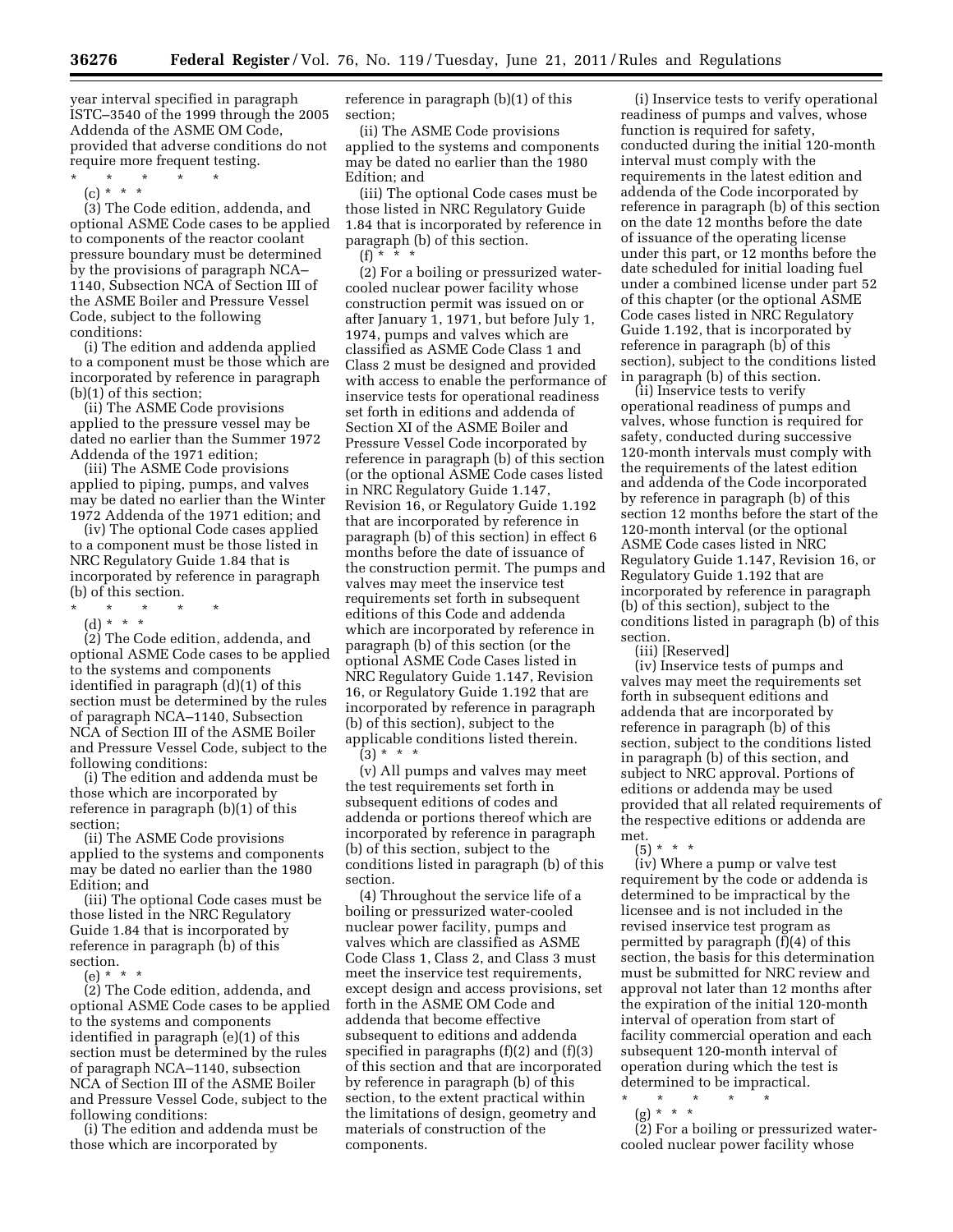construction permit was issued on or after January 1, 1971, but before July 1, 1974, components (including supports) which are classified as ASME Code Class 1 and Class 2 must be designed and be provided with access to enable the performance of inservice examination of such components (including supports) and must meet the preservice examination requirements set forth in editions and addenda of Section III or Section XI of the ASME B&PV Code (or ASME OM Code for snubber examination and testing) incorporated by reference in paragraph (b) of this section (or the optional ASME code cases listed in NRC Regulatory Guide 1.147, Revision 16, that are incorporated by reference in paragraph (b) of this section) in effect six months before the date of issuance of the construction permit. The components (including supports) may meet the requirements set forth in subsequent editions and addenda of this Code which are incorporated by reference in paragraph (b) of this section (or the optional ASME code cases listed in NRC Regulatory Guide 1.147, Revision 16, when using Section XI, or Regulatory Guide 1.192 when using the OM Code, that are incorporated by reference in paragraph (b) of this section), subject to the applicable conditions.

(3) For a boiling or pressurized watercooled nuclear power facility whose construction permit under this part, or design certification, design approval, combined license, or manufacturing license under part 52 of this chapter, was issued on or after July 1, 1974:

(i) Components (including supports) which are classified as ASME Code Class 1 must be designed and provided with access to enable the performance of inservice examination of these components and must meet the preservice examination requirements set forth in the editions and addenda of Section III or Section XI of the ASME B&PV Code (or ASME OM Code for snubber examination and testing) incorporated by reference in paragraph (b) of this section (or the optional ASME code cases listed in NRC Regulatory Guide 1.147, Revision 16, when using Section XI, or Regulatory Guide 1.192 when using the OM Code, that are incorporated by reference in paragraph (b) of this section) applied to the construction of the particular component.

(ii) Components which are classified as ASME Code Class 2 and Class 3 and supports for components which are classified as ASME Code Class 1, Class 2, and Class 3 must be designed and be provided with access to enable the performance of inservice examination of these components and must meet the preservice examination requirements set forth in the editions and addenda of Section III or Section XI of the ASME B&PV Code (or ASME OM Code for snubber examination and testing) incorporated by reference in paragraph (b) of this section (or the optional ASME code cases listed in NRC Regulatory Guide 1.147, Revision 16, when using Section XI; or Regulatory Guide 1.192 when using the OM Code, that are incorporated by reference in paragraph (b) of this section) applied to the construction of the particular component.

(iii)–(iv) [Reserved]

(v) All components (including supports) may meet the requirements set forth in subsequent editions of codes and addenda or portions thereof which are incorporated by reference in paragraph (b) of this section, subject to the conditions listed therein.

(4) Throughout the service life of a boiling or pressurized water-cooled nuclear power facility, components (including supports) which are classified as ASME Code Class 1, Class 2, and Class 3 must meet the requirements, except design and access provisions and preservice examination requirements, set forth in Section XI of editions and addenda of the ASME B&PV Code (or ASME OM Code for snubber examination and testing) that become effective subsequent to editions specified in paragraphs (g)(2) and (g)(3) of this section and that are incorporated by reference in paragraph (b) of this section, to the extent practical within the limitations of design, geometry and materials of construction of the components. Components which are classified as Class MC pressure retaining components and their integral attachments, and components which are classified as Class CC pressure retaining components and their integral attachments must meet the requirements, except design and access provisions and preservice examination requirements, set forth in Section XI of the ASME B&PV Code and addenda that are incorporated by reference in paragraph (b) of this section, subject to the condition listed in paragraph (b)(2)(vi) of this section and the conditions listed in paragraphs  $(b)(2)(viii)$  and  $(b)(2)(ix)$  of this section, to the extent practical within the limitation of design, geometry and materials of construction of the components.

(i) Inservice examinations of components and system pressure tests conducted during the initial 120-month inspection interval must comply with the requirements in the latest edition

and addenda of the Code incorporated by reference in paragraph (b) of this section on the date 12 months before the date of issuance of the operating license under this part, or 12 months before the date scheduled for initial loading of fuel under a combined license under part 52 of this chapter (or the optional ASME Code cases listed in NRC Regulatory Guide 1.147, through Revision 16, when using Section XI; or Regulatory Guide 1.192 when using the OM Code, that are incorporated by reference in paragraph (b) of this section), subject to the conditions listed in paragraph (b) of this section.

(ii) Inservice examination of components and system pressure tests conducted during successive 120-month inspection intervals must comply with the requirements of the latest edition and addenda of the Code incorporated by reference in paragraph (b) of this section 12 months before the start of the 120-month inspection interval (or the optional ASME Code cases listed in NRC Regulatory Guide 1.147, Revision 16, that are incorporated by reference in paragraph (b) of this section), subject to the conditions listed in paragraph (b) of this section. However, a licensee whose inservice inspection interval commences during the 12 through 18 month period after July 21, 2011 may delay the update of their Appendix VIII program by up to 18 months after July 21, 2011.

(iii) When applying editions and addenda prior to the 2003 Addenda of Section XI of the ASME B&PV Code licensees may, but are not required to, perform the surface examinations of high-pressure safety injection systems specified in Table IWB–2500–1, Examination Category B–J, Item Numbers B9.20, B9.21 and B9.22.

(iv) Inservice examination of components and system pressure tests may meet the requirements set forth in subsequent editions and addenda that are incorporated by reference in paragraph (b) of this section, subject to the conditions listed in paragraph (b) of this section, and subject to Commission approval. Portions of editions or addenda may be used provided that all related requirements of the respective editions or addenda are met.

(v) For a boiling or pressurized watercooled nuclear power facility whose construction permit under this part or combined license under part 52 of this chapter was issued after January 1, 1956:

(A) Metal containment pressure retaining components and their integral attachments must meet the inservice inspection, repair, and replacement requirements applicable to components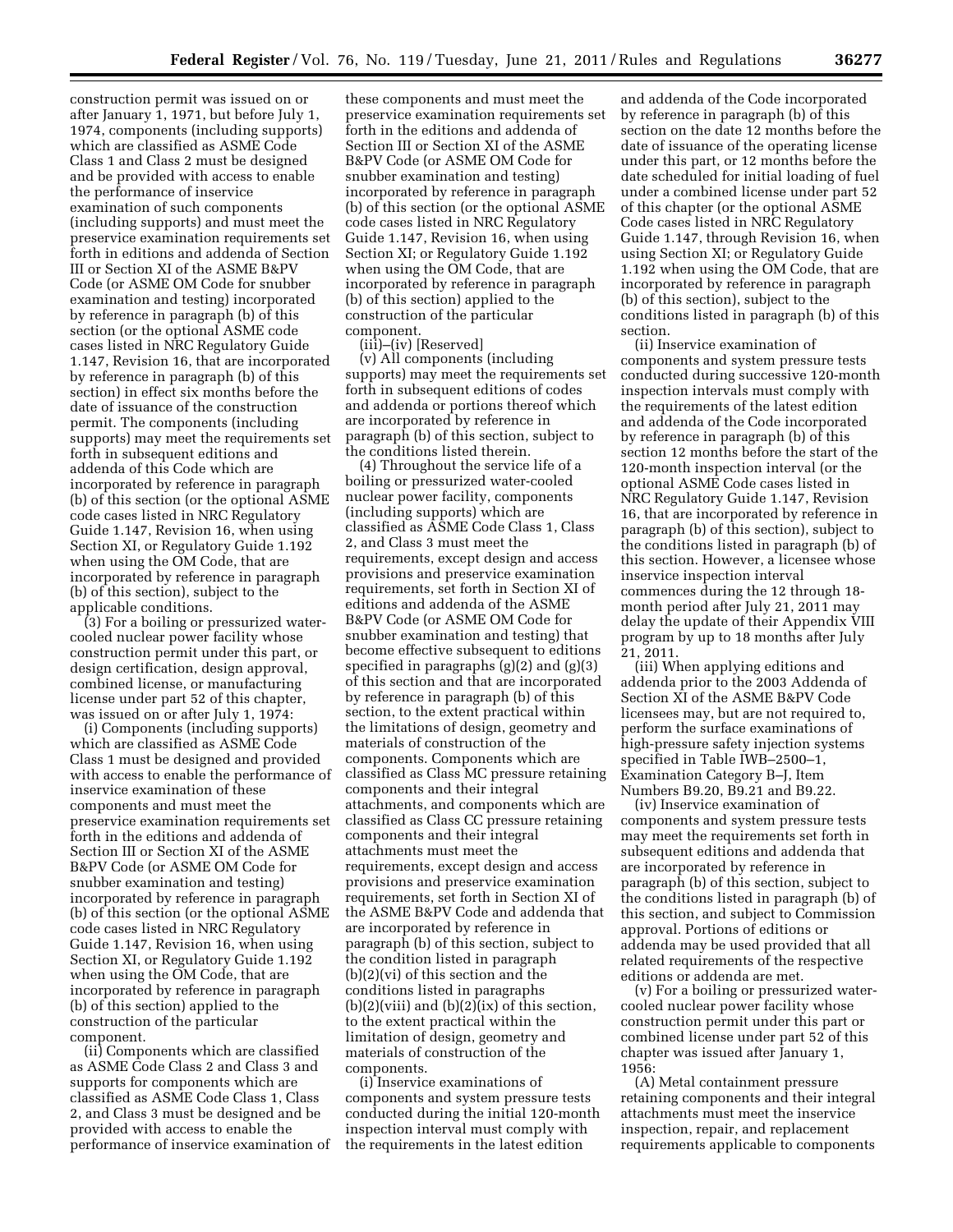which are classified as ASME Code Class MC;

(B) Metallic shell and penetration liners which are pressure retaining components and their integral attachments in concrete containments must meet the inservice inspection, repair, and replacement requirements applicable to components which are classified as ASME Code Class MC; and

(C) Concrete containment pressure retaining components and their integral attachments, and the post-tensioning systems of concrete containments must meet the inservice inspections, repair, and replacement requirements applicable to components which are classified as ASME Code Class CC.

 $(5) * * * *$ 

(iii) If the licensee has determined that conformance with a code requirement is impractical for its facility, the licensee shall notify the NRC and submit, as specified in § 50.4, information to support the determinations. Determinations of impracticality in accordance with this section must be based on the demonstrated limitations experienced when attempting to comply with the code requirements during the inservice inspection interval for which the request is being submitted. Requests for relief made in accordance with this section must be submitted to the NRC no later than 12 months after the expiration of the initial or subsequent 120-month inspection interval for which relief is sought.

(iv) Where the licensee determines that an examination required by Code edition or addenda is impractical, the basis for this determination must be submitted for NRC review and approval not later than 12 months after the expiration of the initial or subsequent 120-month inspection interval for which relief is sought.

- $(6) * * * *$
- $(ii) * * * *$

(B) Licensees do not have to submit to the NRC for approval of their containment inservice inspection programs which were developed to satisfy the requirements of Subsection IWE and Subsection IWL with specified conditions. The program elements and the required documentation must be maintained on site for audit.

- \* \* \* \* \*
	- (E) \* \* \*

(*1*) All licensees of pressurized water reactors shall augment their inservice inspection program by implementing ASME Code Case N–722–1 subject to the conditions specified in paragraphs (g)(6)(ii)(E)(*2*) through (g)(6)(ii)(E)(*4*) of this section. The inspection

requirements of ASME Code Case N– 722–1 do not apply to components with pressure retaining welds fabricated with Alloy 600/82/182 materials that have been mitigated by weld overlay or stress improvement.

(*2*) If a visual examination determines that leakage is occurring from a specific item listed in Table 1 of ASME Code Case N–722–1 that is not exempted by the ASME Code, Section XI, IWB– 1220(b)(1), additional actions must be performed to characterize the location, orientation, and length of crack(s) in Alloy 600 nozzle wrought material and location, orientation, and length of crack(s) in Alloy 82/182 butt welds. Alternatively, licensees may replace the Alloy 600/82/182 materials in all the components under the item number of the leaking component.

(*3*) If the actions in paragraph (g)(6)(ii)(E)(*2*) of this section determine that a flaw is circumferentially oriented and potentially a result of primary water stress corrosion cracking, licensees shall perform non-visual NDE inspections of components that fall under that ASME Code Case N–722–1 item number. The number of components inspected must equal or exceed the number of components found to be leaking under that item number. If circumferential cracking is identified in the sample, non-visual NDE must be performed in the remaining components under that item number.

\* \* \* \* \* (F) *Examination requirements for class 1 piping and nozzle dissimilarmetal butt welds.* 

(*1*) Licensees of existing, operating pressurized-water reactors as of July 21, 2011 shall implement the requirements of ASME Code Case N–770–1, subject to the conditions specified in paragraphs (g)(6)(ii)(F)*(2)* through (g)(6)(ii)(F)*(10)* of this section, by the first refueling outage after August 22, 2011.

(*2*) Full structural weld overlays authorized by the NRC staff may be categorized as Inspection Items C or F, as appropriate; welds that have been mitigated by the Mechanical Stress Improvement Process (MSIPTM) may be categorized as Inspection Items D or E, as appropriate, provided the criteria in Appendix I of the code case have been met; for ISI frequencies, all other butt welds that rely on Alloy 82/182 for structural integrity shall be categorized as Inspection Items A–1, A–2 or B until the NRC staff has reviewed the mitigation and authorized an alternative code case Inspection Item for the mitigated weld, or until an alternative code case Inspection Item is used based on conformance with an ASME

mitigation code case endorsed in Regulatory Guide 1.147 with conditions, if applicable, and incorporated in this section.

(*3*) Baseline examinations for welds in Table 1, Inspection Items A–1, A–2, and B, shall be completed by the end of the next refueling outage after January 20, 2012. Previous examinations of these welds can be credited for baseline examinations if they were performed within the re-inspection period for the weld item in Table 1 using Section XI, Appendix VIII requirements and met the Code required examination volume of essentially 100 percent. Other previous examinations that do not meet these requirements can be used to meet the baseline examination requirement, provided NRC approval of alternative inspection requirements in accordance with paragraphs (a)(3)(i) or (a)(3)(ii) of this section is granted prior to the end of the next refueling outage after January 20, 2012.

(*4*) The axial examination coverage requirements of  $-2500(c)$  may not be considered to be satisfied unless essentially 100 percent coverage is achieved.

(*5*) All hot-leg operating temperature welds in Inspection Items G, H, J, and K must be inspected each interval. A 25 percent sample of cold-leg operating temperature welds must be inspected whenever the core barrel is removed (unless it has already been inspected within the past 10 years) or has reached 20 years, whichever is less.

(*6*) For any mitigated weld whose volumetric examination detects growth of existing flaws in the required examination volume that exceed the previous IWB–3600 flaw evaluations or new flaws, a report summarizing the evaluation, along with inputs, methodologies, assumptions, and cause of the new flaw or flaw growth is to be provided to the NRC prior to the weld being placed in service other than modes 5 or 6.

(*7*) For Inspection Items G, H, J, and K, when applying the acceptance standards of ASME B&PV Code, Section XI, IWB–3514, for planar flaws contained within the inlay or onlay, the thickness ''t'' in IWB–3514 is the thickness of the inlay or onlay. For planar flaws in the balance of the dissimilar metal weld examination volume, the thickness ''t'' in IWB–3514 is the combined thickness of the inlay or onlay and the dissimilar metal weld.

(*8*) Welds mitigated by optimized weld overlays in Inspection Items D and E are not permitted to be placed into a population to be examined on a sample basis and must be examined once each inspection interval.